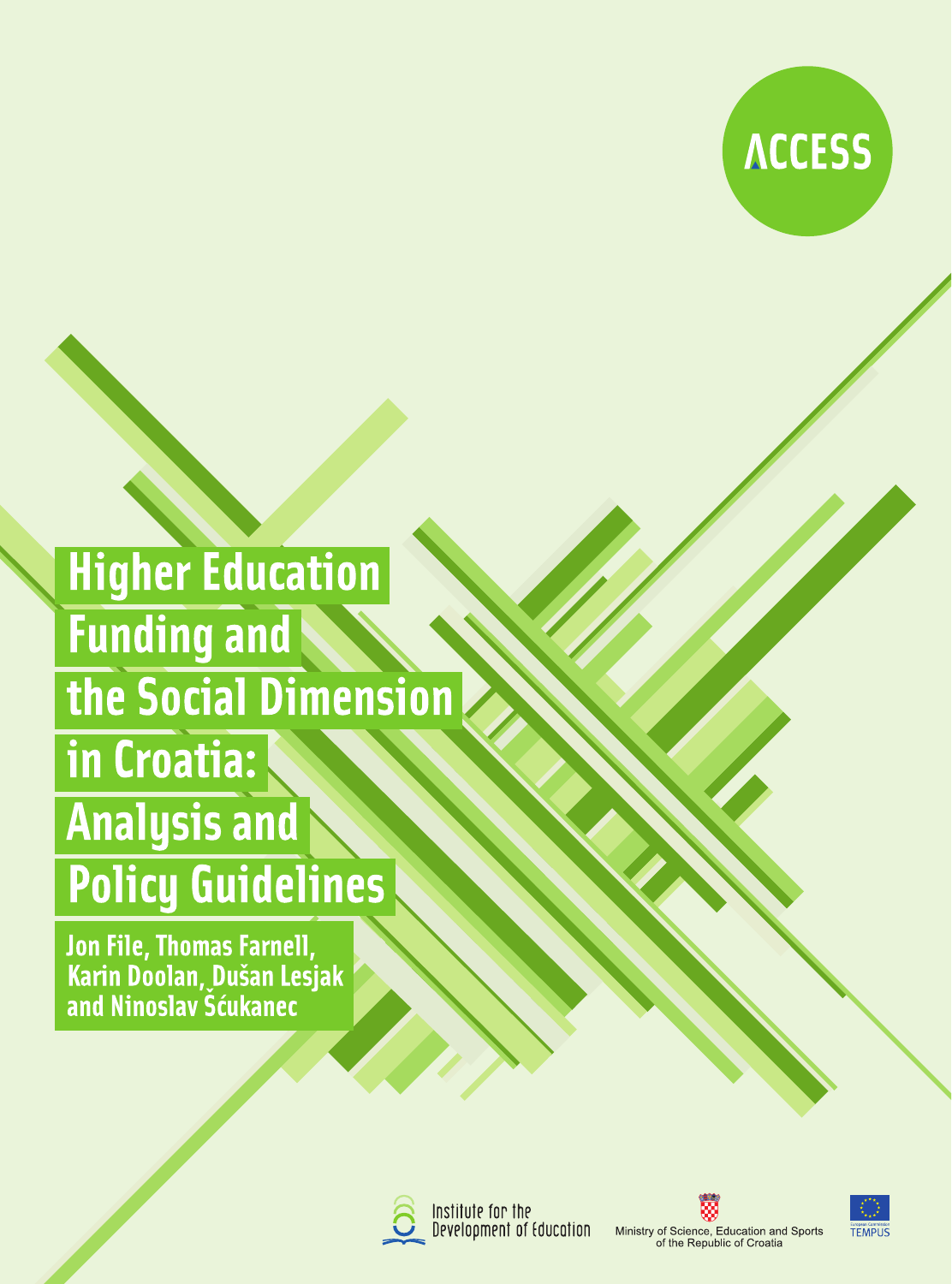# **HIGHER EDUCATION FUNDING AND THE SOCIAL DIMENSION IN CROATIA: ANALYSIS AND POLICY GUIDELINES**

Jon File, Thomas Farnell, Karin Doolan, Dušan Lesjak and Ninoslav Šćukanec

Institute for the Development of Education Zagreb, 2013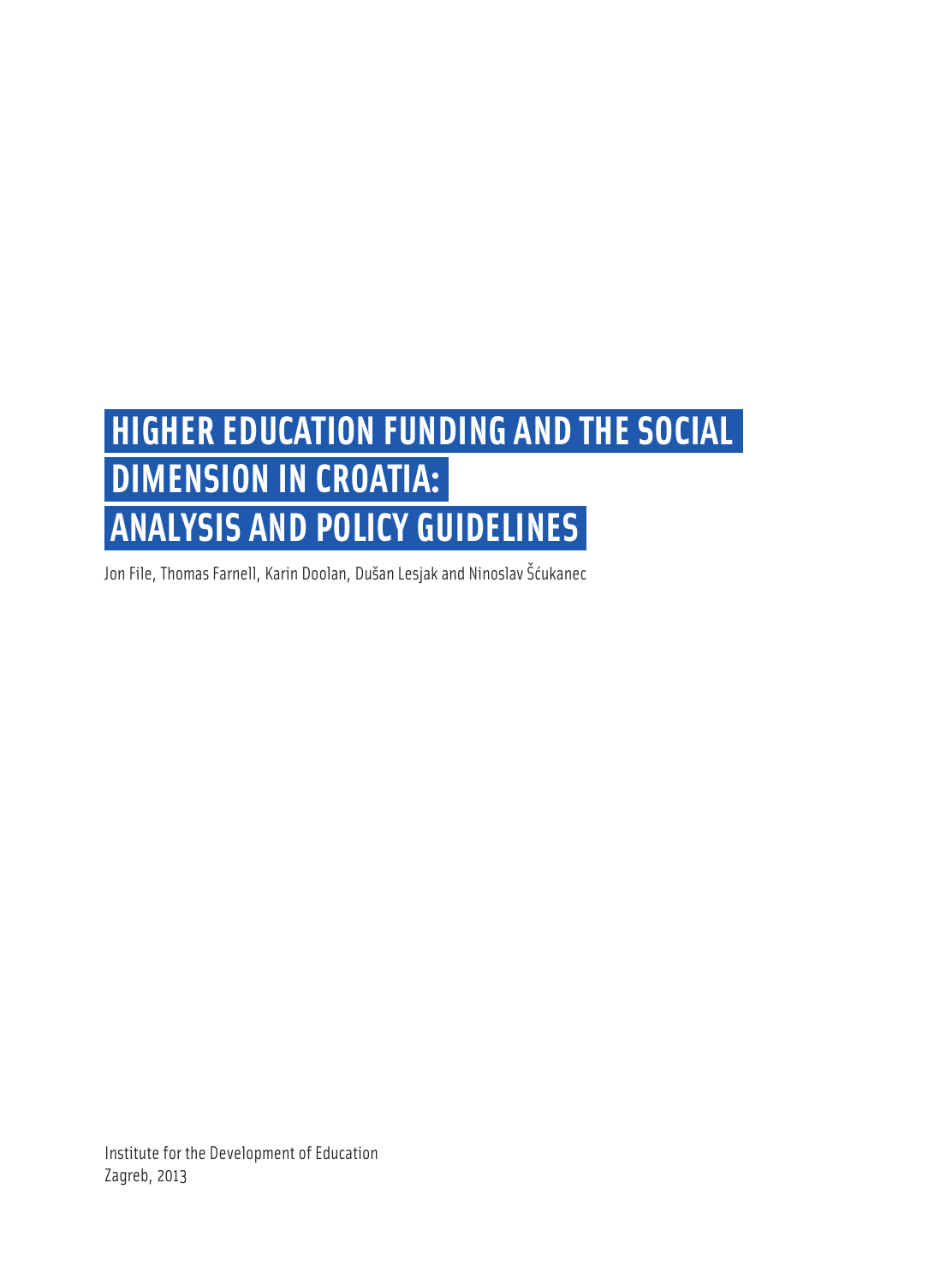**Title:** Higher Education Funding and the Social Dimension in Croatia: Analysis and Policu Guidelines

**Publisher:** Institute for the Development of Education, Preradovićeva 33 / I, 10000 Zagreb, Croatia, www.iro.hr **Authors:** 

Jon File, Centre for Higher Education Policy Studies, University of Twente (the Netherlands) Thomas Farnell, Institute for the Development of Education (Croatia) Karin Doolan, PhD, Department of Sociology, University of Zadar (Croatia) Dušan Lesjak, PhD, International School for Social and Business Studies (Slovenia) Ninoslav Šćukanec, Institute for the Development of Education (Croatia) **Editor:** Thomas Farnell, Institute for the Development of Education

# **Expert reviewers:**

Anto Bajo, PhD, Institute of Public Finance (Croatia)

Danijela Dolenec PhD, Facultu of Political Sciences of the Universitu of Zagreb (Croatia)

Vesna Kovač, PhD, Association for the Development of HE "Universitas" (Croatia)

Roberta Maierhofer, PhD, University of Graz (Austria)

Gudrun Paulsdottir, Mälardalen University (Sweden)

Carl-Johan Stolt, CSN - Swedish National Board of Student Aid (Sweden)

József Temesi, PhD, Centre for International Higher Education Studies, Corvinus University Budapest (Hungary)

**Advisory Board (ACCESS Consortium):** Agency for Science and Higher Education, Croatian Council of Universities and University Colleges of Applied Sciences, Croatian Student Council, J.J. Strossmayer University of Osijek, Juraj Dobrila University of Pula, Ministry of Science, Education and Sports, University of Dubrovnik, University of Rijeka, University of Split, University of Zadar, University of Zagreb

**Graphic design:** KOKE: kreativna farma

Zagreb, 2013



**European Commission TFMPIIS** 



This publication has been funded with support from the European Commission. This publication reflects the views only of the author, and the Commission cannot be held responsible for any use which may be made of the information contained therein.

The publication was published through the project "ACCESS - Towards Equitable and Transparent Access to Higher Education in Croatia," which is financed by the European Commission through the Tempus programme (158745-TEMPUS-1-2009-1-DE- TEMPUS-SMGR).

The project is co-funded by the Ministry of Science, Education and Sports of the Republic of Croatia. This publication reflects the views only of the author, and does not necessarily Ministry of Science, Education<br>d Sports of the Republic of Croatia Feflect the Views of the Ministry

ISBN 978-953-7901-06-6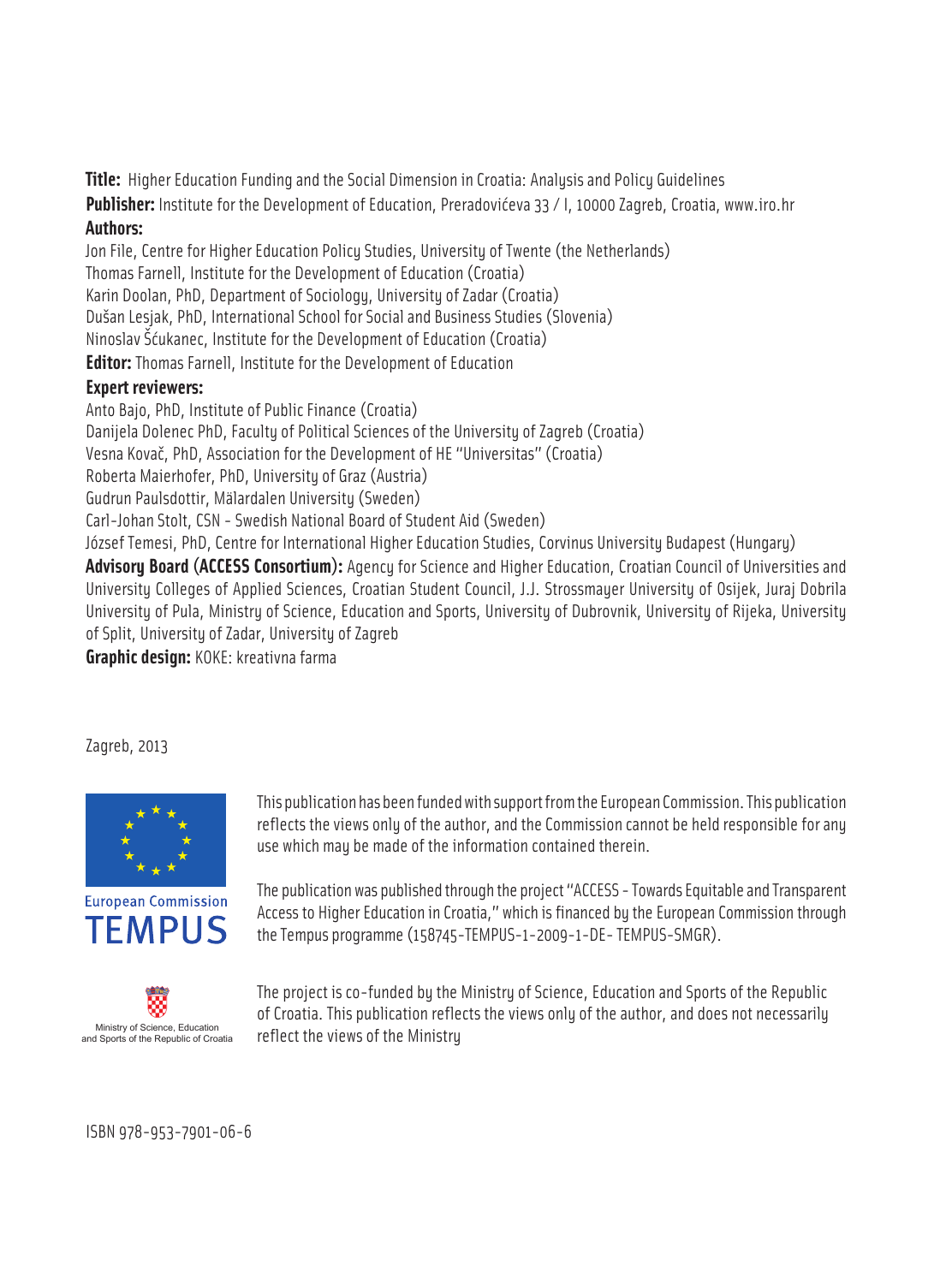# **Table of Contents**

# **PART II: POLICY GUIDELINES..............................................................................................................................41**

| 2.2 POLICY GUIDELINES FOR REFORMING THE HIGHER EDUCATION FUNDING SYSTEM IN CROATIA45 |  |
|--------------------------------------------------------------------------------------|--|
|                                                                                      |  |
|                                                                                      |  |
|                                                                                      |  |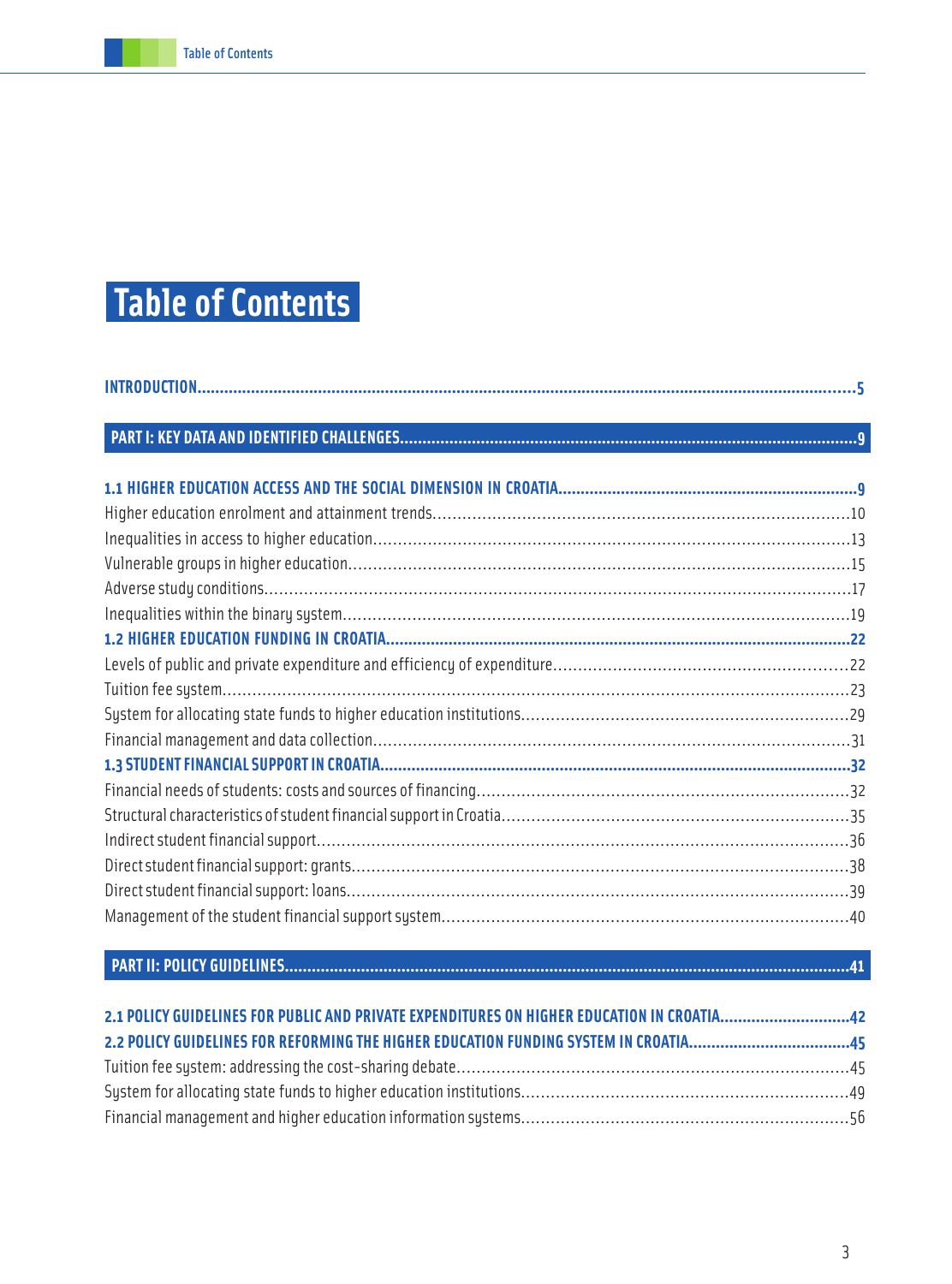| 2.4 ASSESSING THE BROAD FINANCIAL IMPACT OF REFORMING STUDENT FINANCIAL SUPPORT |  |
|---------------------------------------------------------------------------------|--|
|                                                                                 |  |
|                                                                                 |  |
|                                                                                 |  |
|                                                                                 |  |
|                                                                                 |  |
|                                                                                 |  |
|                                                                                 |  |
|                                                                                 |  |
|                                                                                 |  |

# **ANNEXES .......................................................................................................................................................90**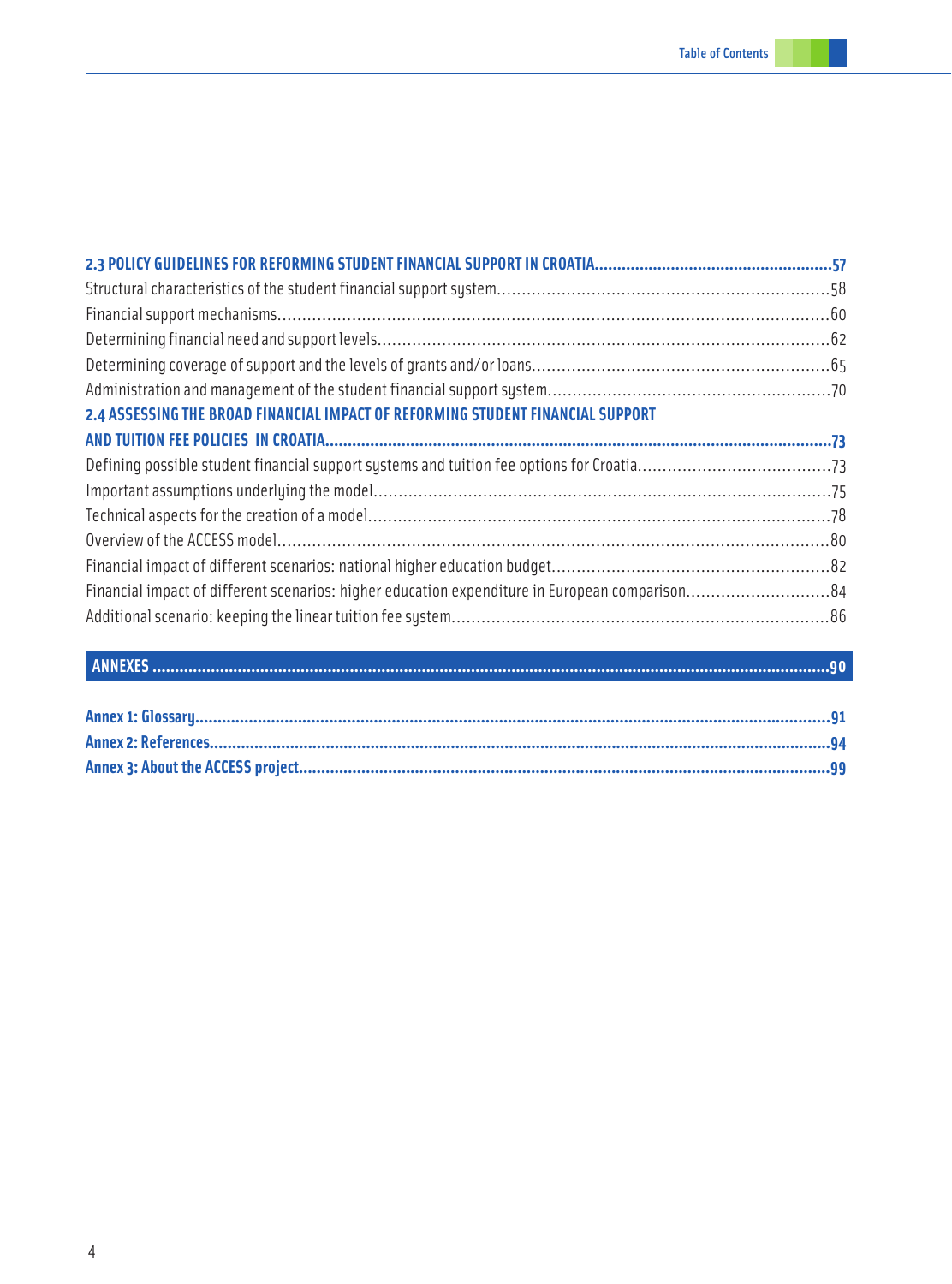# **Introduction**

For the past few years, the Bologna Process has given increasing importance to the "social dimension" of higher education within the European Higher Education Area. The concept of the social dimension of higher education was first developed within the Bologna Process in the Prague Communiqué of 2001 and, broadly speaking, refers to the goal of removing social and economic inequalities in access to higher education. The goal was most clearly defined in the London Communiqué of 2007:

"We share the societal aspiration that the student body entering, participating in and completing higher education at all levels should reflect the diversity of our populations. We reaffirm the importance of students being able to complete their studies without obstacles related to their social and economic background. We therefore continue our efforts to provide adequate student services, create more flexible learning pathways into and within higher education, and to widen participation at all levels on the basis of equal opportunity." (London Communiqué, 2007)

The precondition for ensuring the social dimension of higher education is the development of institutional measures that contribute to equal opportunities in higher education (at the level of access, participation and completion of studies), and with special emphasis placed on socially disadvantaged groups.

As a signatory country of the Bologna Process, Croatia has also committed to improving the social dimension of higher education.

The factors influencing opportunities and decisions to enter and complete higher education are complex. Most research on inequalities in access to higher education emphasises that these are primarily a result of inequalities that develop at earlier levels of education, and that the cultural and social environment of different social groups strongly influences their educational achievement and their likelihood of enrolling in higher education. The practices of educational institutions may also play an important role in reinforcing (or alleviating) such inequalities.<sup>3</sup>

At the same time, however, financial obstacles have been recognised by researchers, policy-makers and stakeholders in higher education as a key factor that influences access to and completion of higher education, especially in the context of the introduction or increase of tuition fees. Policy documents from the European Commission (2006), the Organisation for Economic Cooperation and Development (2008), the International Association of Universities (2008) and the European Students Union (2013) argue that removing financial barriers to higher education is a prerequisite for equity in higher education.

# **Linking higher education funding with the social dimension**

Higher education funding policy directly relates to the social dimension of higher education in the following three areas:

• **Tuition fees:** tuition fees (or other fees charged to students by higher education institutions) can represent a major financial barrier for access to higher education for students from low-income families. Therefore, the question of who pays fees, what amounts are charged and what mechanisms exist for taking into account students' socioeconomic backgrounds when defining tuition fee policies have important equity repercussions.

<sup>&</sup>lt;sup>3</sup> For an overview of research findings on educational inequalities and policy responses see Santiago et al (2008) and Ross (2009). For a recent report with quantiative data on access to higher education in Europe see Camilleri & Muhleck (eds) (2010).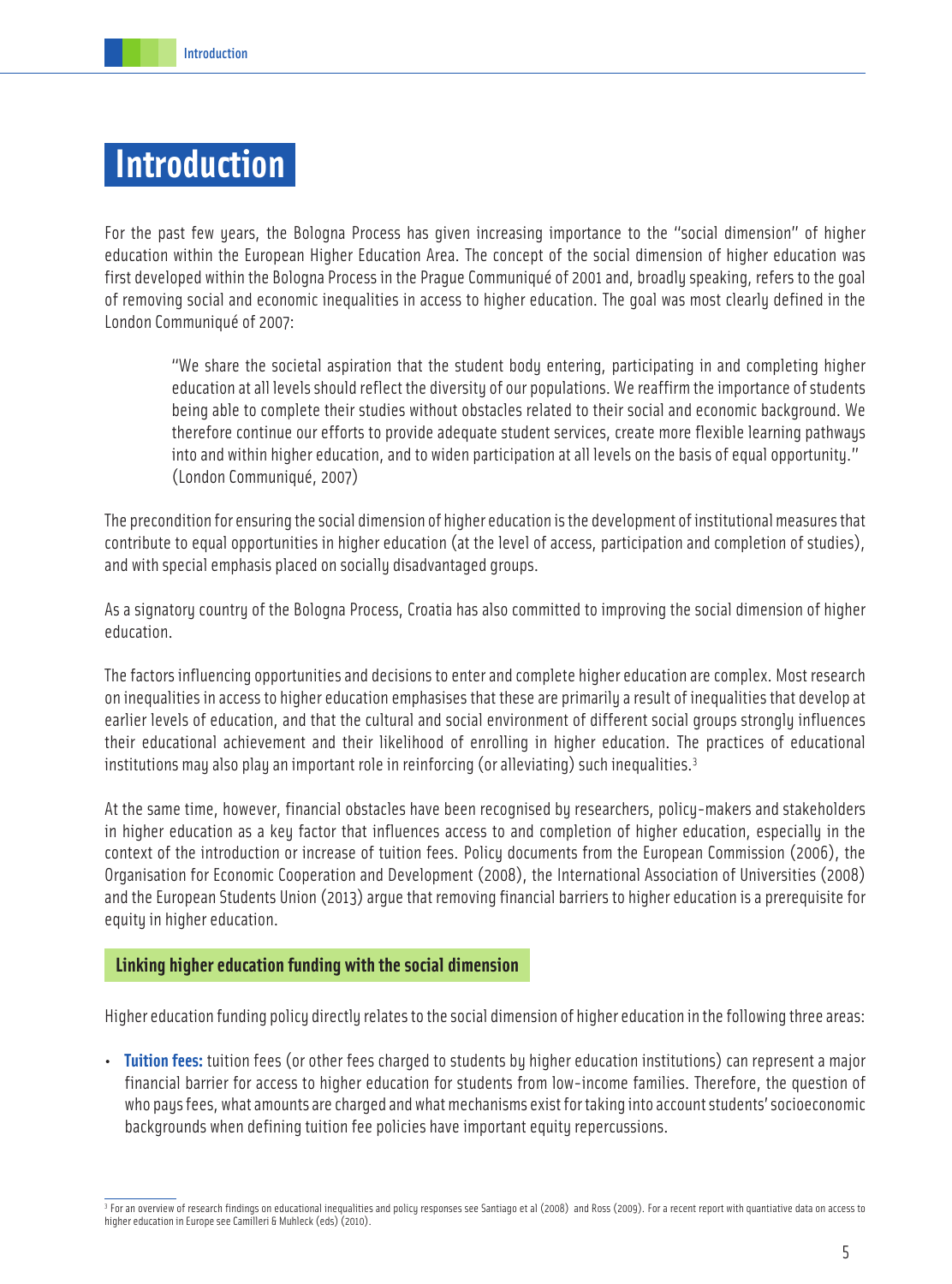- **Student financial support:** the most direct link between higher education funding and equity is made through national student financial support policies. The type of support provided (grants, subsidies, loans, tuition fee waivers, etc.), the levels of support, and the criteria for receiving support are all essential indicators of how equitable a higher education system is.
- **Funding incentives for higher education institutions:** targeted funding policies can increase equitable access by, for example, setting quotas for certain groups of students ("affirmative action"), funding institutions to develop better support for enrolled disadvantaged students or to implement outreach programmes for enrolling such students, or rewarding institutions financially for ensuring the graduation of disadvantaged students.

# **The ACCESS project**

This document has been prepared as part of the project "Towards Equitable and Transparent Access to Higher Education in Croatia (ACCESS)", funded by the European Commission through the TEMPUS programme. The ACCESS project aims to contribute to ensuring equitable access to higher education in Croatia by removing financial obstacles, improving data availability and building capacity for action. The project, which lasts from 2010 to 2013, is led by the Institute for the Development of Education (Croatia) and Technische Universität Dresden (Germany), and includes a consortium of 23 Croatian and international institutions, including representatives of Croatian higher education institutions, the Croatian Student Council, the Agency for Science and Higher Education, the Ministry of Science, Education and Sports, as well as research institutes and NGOs.

The expected outcome of the ACCESS project is to provide policy-makers, higher education stakeholders and the wider public with reliable data and policy guidelines necessary to undertake higher education funding reform in, including the reform of the student financial support system. The specificity of these policy guidelines is that they place the social dimension of higher education as a central tenet.

Further information on the ACCESS project is available as an annex to this publication and on the project web site: www.tempus-access.info.

# **Aim and method of policy guidelines**

The policy guidelines were drafted by the Expert Team of the ACCESS project, consisting of both international and national experts in the fields of higher education funding and equitable access to higher education, and were discussed and confirmed by the ACCESS project Consortium. The Expert Team consisted of experts from higher education institutions, research institutes, state institutions and NGOs from 6 different countries:

- Anto Bajo, PhD, Researcher, Institute of Public Finance (Croatia)
- Danijela Dolenec PhD, Researcher, Faculty of Political Sciences, University of Zagreb (Croatia)
- Karin Doolan, PhD, Researcher, Department of Sociology, University of Zadar (Croatia)
- Thomas Farnell, Programme Manager, Institute for the Development of Education (Croatia) Expert Team Leader
- Jon File, Director: Development & Consultancy, Centre for Higher Education Policy Studies (Netherlands)
- Vesna Kovač, PhD, President, Association for the Development of HE "Universitas"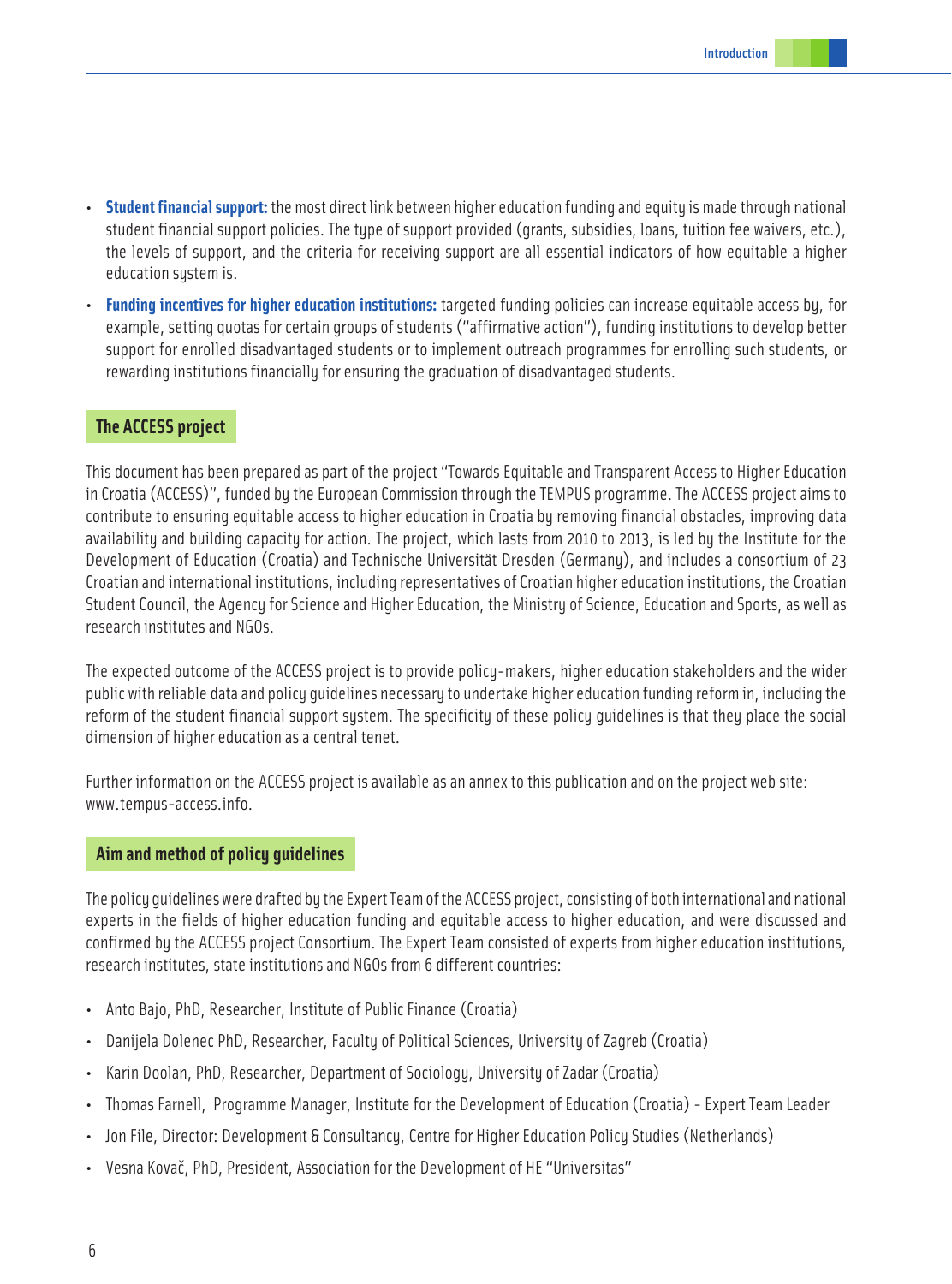- Dušan Lesjak, PhD, Professor, International School for Social and Business Studies, Celje (Slovenia)
- Roberta Maierhofer, PhD, Vice Rector for International Relations and Interdisciplinary Co-operation, University of Graz (Austria)
- Gudrun Paulsdottir, Vice Rector for International Relations, Mälardalen University (Sweden)
- Carl-Johan Stolt, Consultant, CSN Swedish National Board of Student Aid (Sweden)
- Ninoslav Šćukanec, Executive Director, Institute for the Development of Education (Croatia)
- József Temesi, PhD, Professor, Executive Director, Centre for International Higher Education Studies, Corvinus University Budapest (Hungary)

The guiding principle of the ACCESS project in developing its policy guidelines is that of evidence-based policy making. Namely, that effective reform in higher education should be based on the collection and analysis of relevant data, on expert recommendations and on discussions with stakeholders. Therefore, the method for developing and drafting the guidelines consisted of the following steps:

- A study was carried out in the academic year 2010/2011 on the Croatian higher education funding system in a comparative perspective, resulting in a report entitled The Croatian Higher Education Funding System in a European Context: A Comparative Study (available here: http://www.tempus-access.info/english/publications/).
- The international EUROSTUDENT survey on social and economic conditions of student life was carried out in Croatia to assess the challenges with regards to access to higher education, and more broadly to the social dimension of higher education. The EUROSTUDENT report for Croatia, entitled Social and Economic Conditions of Student Life in Croatia, is available here: http://www.tempus-access.info/english/publications/.
- A study was carried out in the academic year 2011/2012 on the Croatian student financial support system in a comparative perspective, resulting in a report entitled The Croatian Student Financial Support System in a European Context: A Comparative Study (available here: http://www.tempus-access.info/english/publications/).
- The project Expert Team held meetings and workshops to identify the strengths and weaknesses of the current Croatian higher education funding and student financial support systems, to compare these systems to different higher education funding models in EU countries, and to identify particular challenges facing Croatia in terms of equitable access to and progress in higher education.
- Based on the data and analyses above, policy guidelines were drafted by the ACCESS Expert Team. The final guidelines presented in this document were discussed at project seminars in Rijeka in March 2011 and July 2012, and in Split in April 2013, attended by vice-rectors and other representatives of Croatian universities, Ministry representatives and representatives of other stakeholders in the ACCESS project Consortium (for more details see the project web site: http://www.tempus-access.info/).

Without blindly copying other EU models, the policy guidelines presented in this document were developed to provide a new approach to higher education funding reform in Croatia, and in a way that:

• Stresses important strategic objectives the higher education funding system should address, while also taking into account the importance of university autonomy.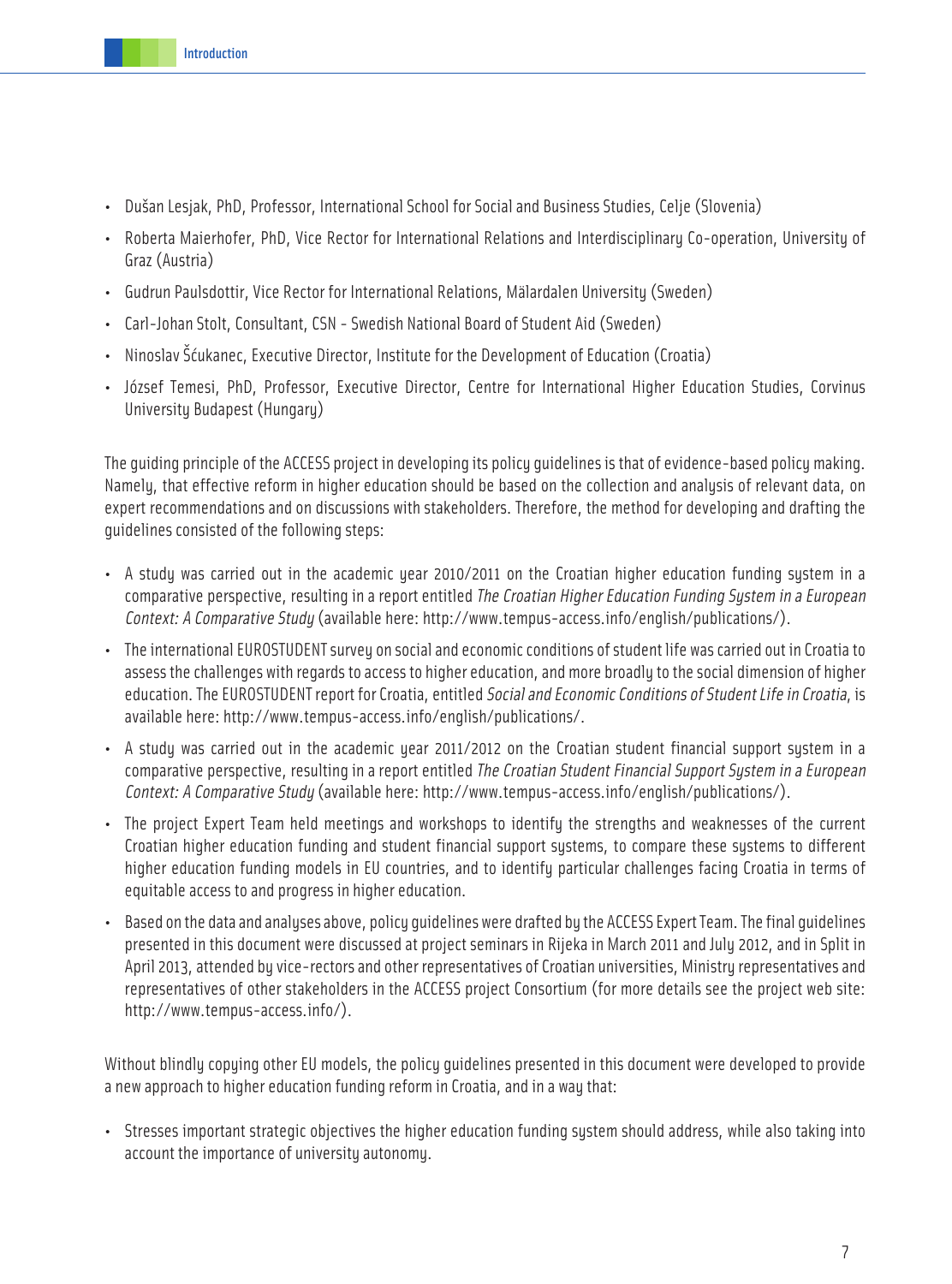- Is pragmatic and does not disrupt the stability of funding of higher education institutions in Croatia.
- Addresses, in parallel to the issues above, equity of access to and progress in higher education, as the core focus of the ACCESS project.

The resulting policy guidelines do not represent a fully-developed policy model that can be readily implemented by the Croatian government, since the project had neither the mandate nor the capacity to produce such an output. Instead, the policy guidelines provide a set of principles and practices that the project participants believe should form a central part of the reform of higher education funding in Croatia, and provide illustrations of possible policy models and scenarios that could be applied in the Croatian context.

# **Structure of policy guidelines**

Part I of the document summarises the findings of the data collection and analyses carried out in the ACCESS project studies and survey. This sections aims to identify the challenges, weaknesses and threats that need to be addressed in Croatia with regards to the social dimension of higher education, the higher education funding system and the student financial support system.

In Part II.2, specific policy guidelines are provided for reforming higher education funding and student financial support in Croatia in response to the challenges identified in Part I.2. The guidelines highlight the principles and objectives that such funding systems should incorporate, identify some of the policy mechanisms available, and make concrete proposals that the ACCESS project believes are most adequate for addressing the social dimension in Croatia.

Finally, in Part II.4, the guidelines provide illustrations of possible "policy scenarios", which are dependent on the decisions the Croatian government takes on the issue of tuition fees and levels (and types) of student financial support. These illustrations include estimates of the financial repercussions of each policy scenario, as well as probable repercussions for the social dimension.<sup>4</sup>

<sup>4</sup> It should be noted, however, that the financial estimates provided are exclusively intended to suggest the broad impact of a particular policy scenario, and not as a precise calculation of the cost of introducing such a policy.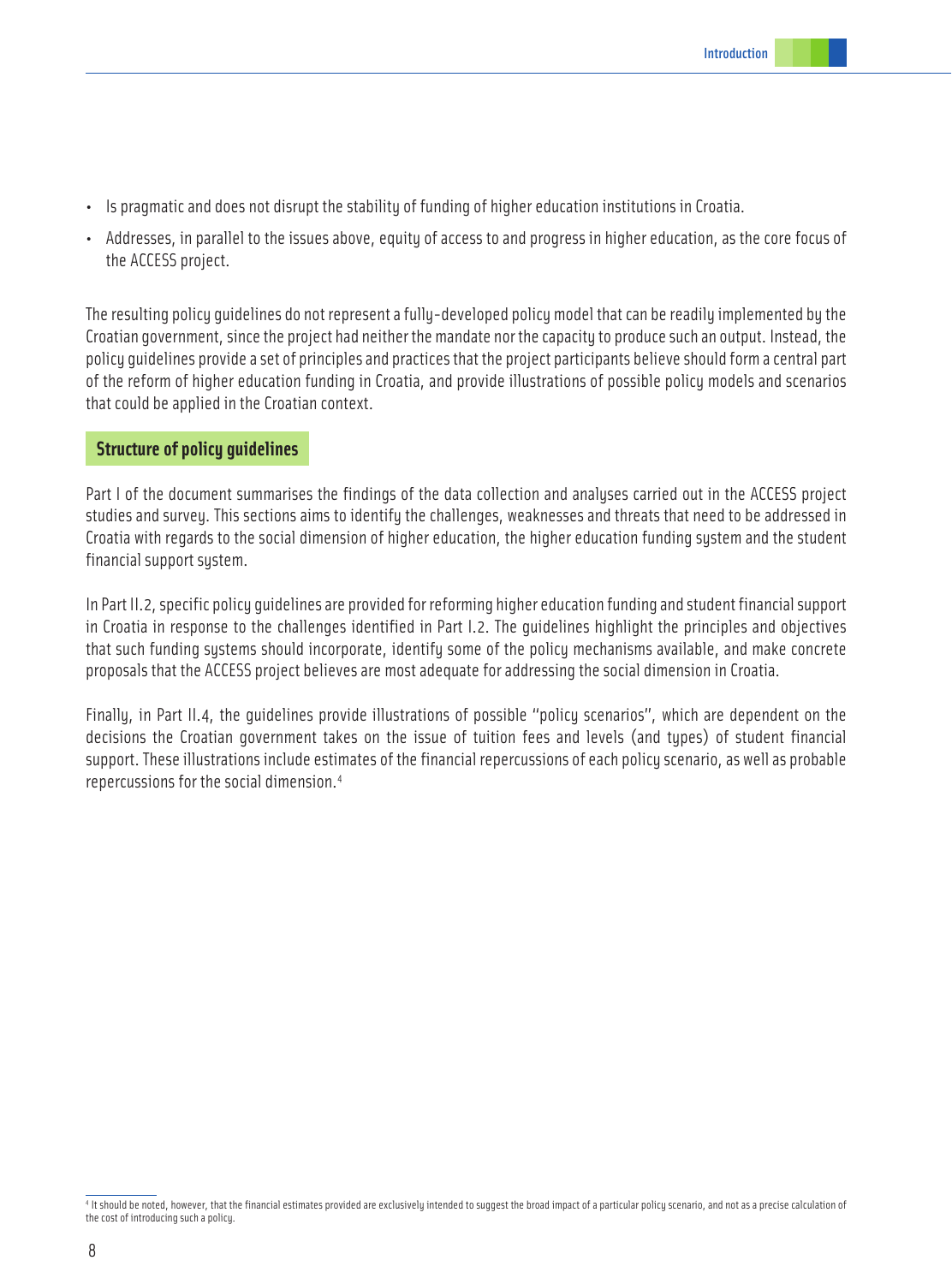# **Part I Key data and identified challenges**

Based on the results of the comparative studies carried out in the ACCESS project, as well as information compiled by broader international data and research, the following part of the publication provides an overview of key data on Croatian higher education in a comparative perspective, focusing on the social dimension of higher education, the higher education funding system and the student financial support system.

Part I analyses data in comparison to trends at the international level, with a special focus on the five selected EU countries participating in the ACCESS project (Austria, Germany, Hungary, Slovenia and Sweden). This section of the publication aims to identify key challenges that face the social dimension of higher education, higher education funding and student financial support in Croatia, thereby providing a basis for the policy guidelines developed by the ACCESS project in the following part of the publication.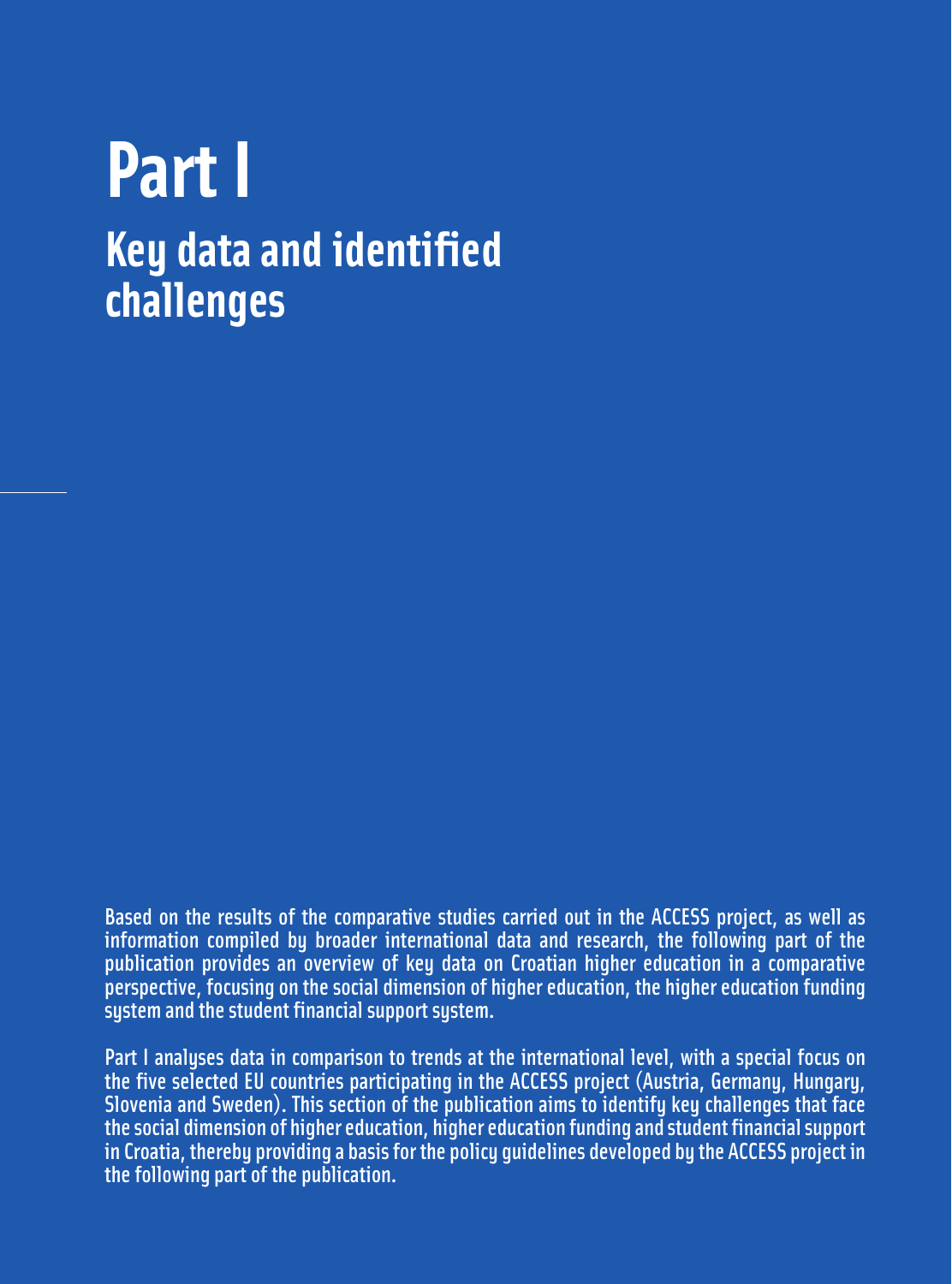Part I

# **Higher education access and the social dimension in Croatia**

# **Higher education enrolment and attainment trends**

# **Higher education attainment in Croatia is low in international comparison**

At a global level, higher education attainment levels have increased considerably over the past 30 years. On average across OECD countries, 38% of 25-34 year-olds in 2010 held higher education qualifications, compared with 23% of 55- 64 year-olds (OECD, 2012).

In 2012, the average higher education attainment of 25-34 year-olds in the EU-27 countries was 35%. Croatia, however, remains below the EU average in terms of higher education attainment with 24.3% in the 25-34 age group (although this figure has grown from 18% in 2005). This places Croatia slightly above the group of countries with the lowest attainment levels in the EU, which includes Malta (24.8%), Romania (23.3%), Austria (22.8%) and Italy (22%). Also, when comparing higher education attainment levels of the 25-65 age group, Croatia has an attainment level of only 18.2%, compared to 27.5% in the EU-27 (Eurostat, n.d.).

Improving the level of higher education attainment in Croatia has been recognised as a priority both by the government (MSES, 2005) and international institutions (World Bank, 2008).

# **Massification of higher education has occurred and enrolments are currently very high**

Despite current low attainment levels, Croatia has undergone a process of massification of higher education over the last two decades, especially since 1994/1995 (Matković, 2009). The number of students who enrolled in higher education (in their first year of studies and for the first time) has increased continually from 23,165 in 1994/1995 to 39,459 in the academic year 2009/2010 (which represents a growth of 70%), which was followed by a small drop in student enrolments after 2009/2010 (CBS 2011). Overall, this trend of massification should result in a rapid increase in the higher education attainment level of 25-34 year-olds over the next seven years.

There is also a very high progression rate from secondary education to higher education. In Croatia, upper secondary education is divided into academic and vocational tracks. The schools that result in a state matriculation exam, thus allowing for direct progression to higher education, are four-year comprehensive schools (*gimnazije*) and four-year vocational schools (strukovne škole), which are attended by 77.5% of secondary school students. The third category of secondary schools (three-year vocational schools) are attended by 22.5% of secondary school students and generally do not allow for progression on to higher education, and instead lead directly to the labour market (CBS, 2012.b). Analyses by Matković (2009) show that between 1998 and 2007, the proportion of four-year secondary school leavers that directly entered higher education following secondary school increased from 61% to 81% in 2007.

Expressed as a proportion of the cohort enrolling in higher education, the proportion of 18 year-olds enrolling in higher education increased from 42.1% to 79% in the period from the academic year 1994/1995 to 2009/2010 (CBS, 1996-2011).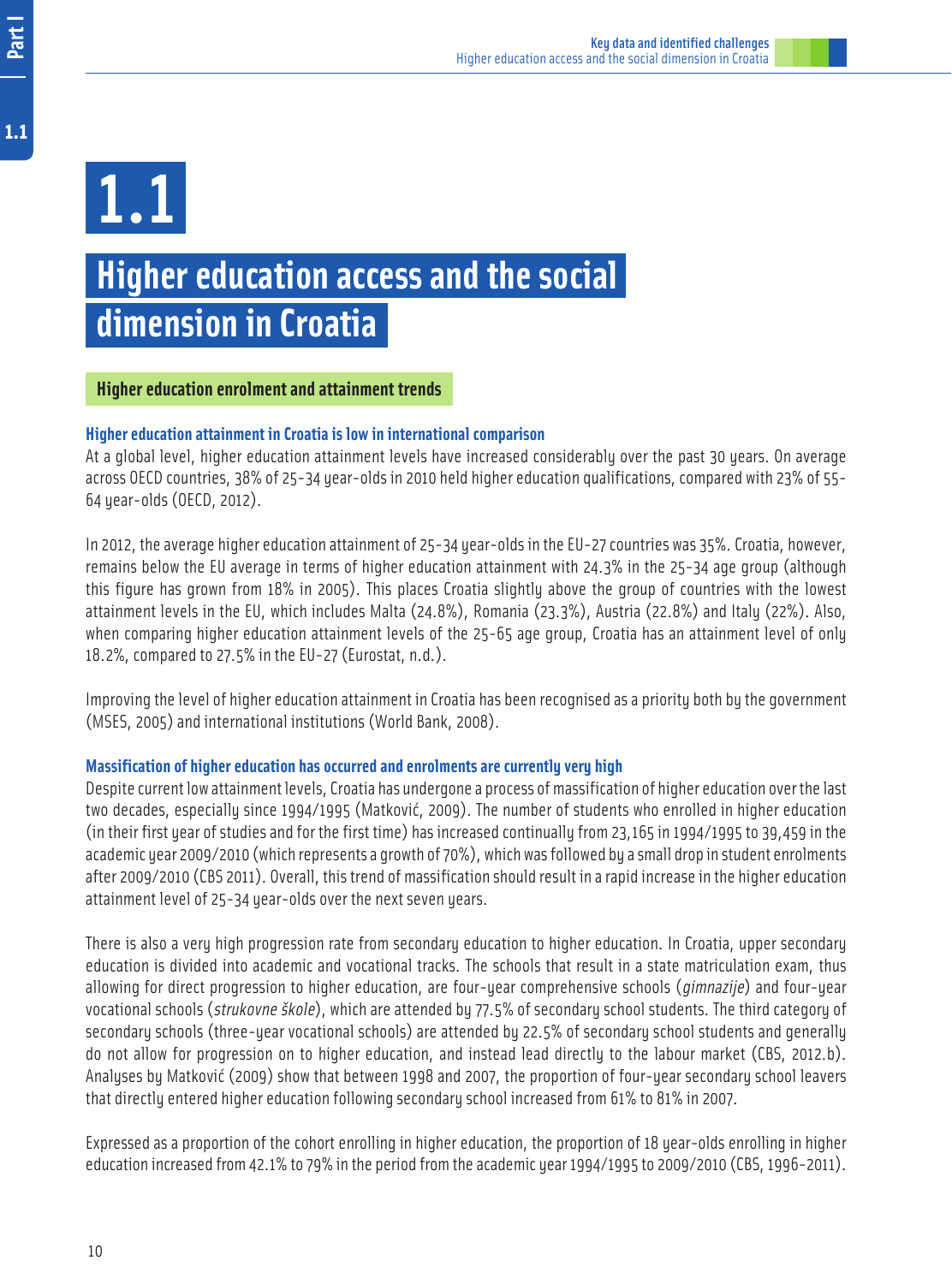

The increase in enrolments has resulted in a corresponding increase in graduation rates<sup>3</sup> in Croatia. Whereas in 1997 the proportion of 25 year-olds who held a higher education degree was 14.7%, this figure rose to 36% in 2007 and to 41.2% in 2010 (calculations based on (Matković 2009 and CBS 1995-2011). Assuming that these enrolment and graduation trends continue, higher education attainment of the 25-34 age group in Croatia will reach 40% in 2020, which will also be in line with the benchmark set in the European Union's EU 2020 strategy that at least 40% of 30-34 year-olds should have attained a higher education degree by 2020.

# **Despite increasing enrolment trends, the gross enrolment ratio is low, which is probably caused in part by low completion rates in higher education**

The massification of higher education in Croatia has resulted in a corresponding growth in the gross enrolment ratio (GER) in higher education for Croatia. GER shows the number of students enrolled in higher education, regardless of age, expressed as a percentage of the age group 18-22, and is an indicator of the extent of overall higher education participation (as opposed to looking only at entry rates).

The GER in Croatia increased from 26.5% in 2005 to 54.13% in 2010 (UIS, n.d.). It is worthy to note, however, that this GER level still remains below the average GER of the OECD countries, which was 64.91% in 2010 (OECD, 2012) and of the EU-27 countries, which can be estimated at around 66% for the same year (UIS, n.d.)<sup>4</sup> . Individual EU countries have GER levels above the OECD average, such as Sweden (74%), Slovenia (87%) and Finland (94%) (ibid).

So, although the progression from secondary school to higher education is very high, Croatia remains below average in terms of its GER. This discrepancy is likely to be due in part to the low rate of completion of higher education (high drop-out rate) in Croatia. Although no official data on drop-out rates is analysed or published in Croatia, estimates by Matković (2009) based on data from the Central Bureau of Statistics show that the completion rate in Croatia was 59% (i.e. a 41% drop-out rate) for the generation that graduated in 2007. These findings are corroborated by the survey "Educational and Working Careers of Youth in Croatia" (UNDP Croatia, 2009), according to which the share of young people who enrolled in professional studies and successfully graduated was 52%, while the proportion of young people who complete university studies was higher at 62%. Comparing these estimates to data on completion rates in OECD countries for the year 2008 (OECD, 2010), Croatia has significantly higher drop-out rates than the OECD or EU-19 countries averages (31% and 30% respectively), which places Croatia among the countries with the highest drop-out rates (above 40%).

<sup>&</sup>lt;sup>3</sup> The tertiary graduation rate is the share of each age cohort that will complete higher education based on current patterns of graduation (OECD, 2012). The calculation of graduation rates is complex and requires for a given year, to break down the number of students who graduate into age groups. In this section, the graduation rate is calculated as a simplified indicator of the proportion of 25 year-olds who hold a higher education degree.

<sup>4</sup> Calculation based on data for 24 out of 27 EU countries (average GER value).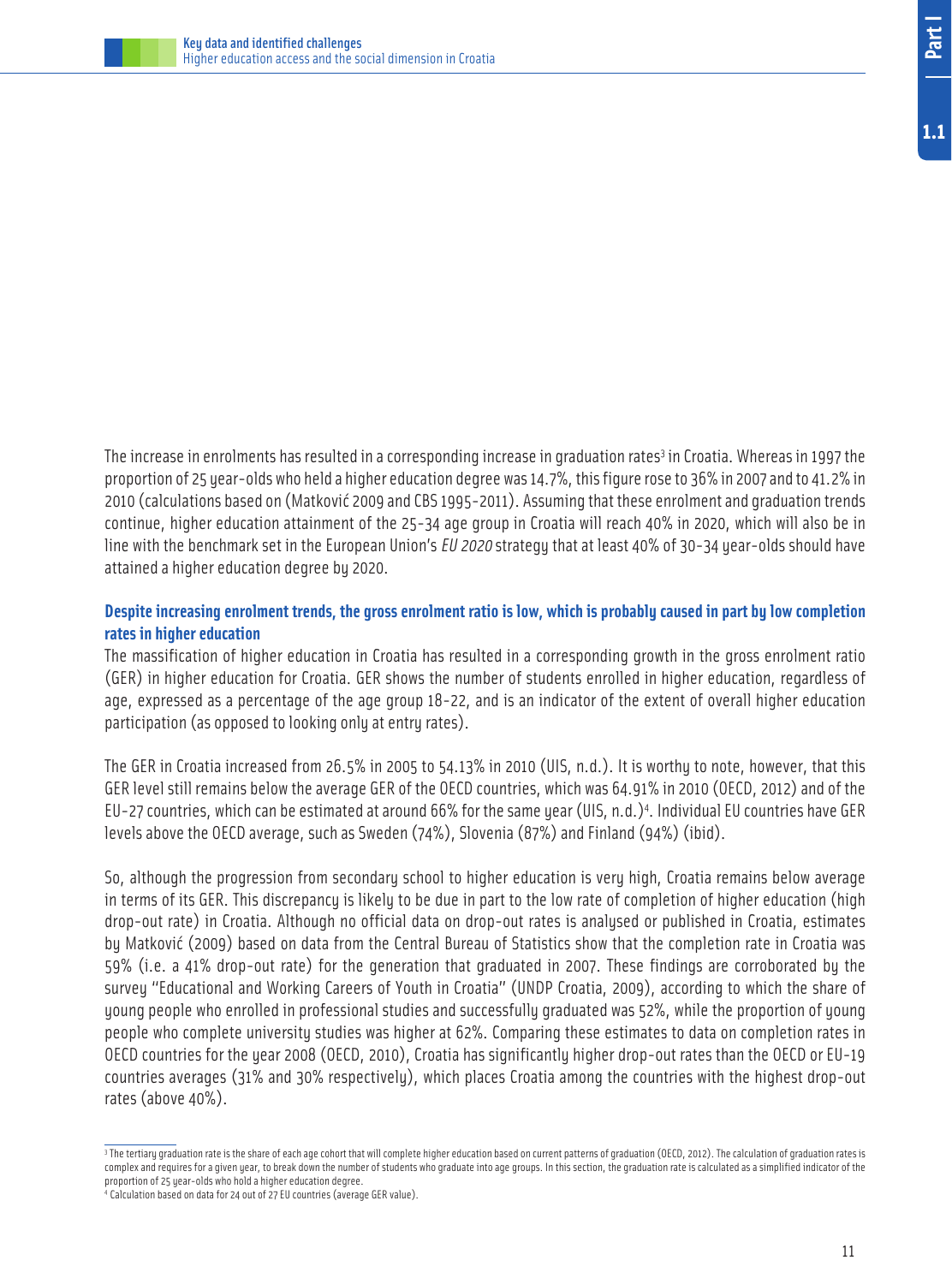Another factor that influences the low GER is the low proportion of mature students in Croatian higher education. Since GER calculates the sum of students of all ages enrolled in higher education as a proportion of the number of people in the population within the 19-24 age group, countries with higher numbers of mature students have a higher GER (which also explains why some countries may even have a GER of over 100%). A section below will provide more details on the proportion of mature students in Croatia.

#### **Negative demographic trends represent a threat to long-term growth of higher education enrolments and attainment**

The current population decline of those under 30, as well as a decline in the number of school-age children, will mean that the level of higher education attainment will begin to drop in the next few years. The number of people aged 18 has decreased from 58,363 in 2001 to 47,960 in 2011 (CBS, 2011.b). Given the number of births in 2000, it is likely that by 2020, the overall size of the generation that will enrol in higher education will reach a maximum of 40,000, which will then correspond to 90% of the generation aged 18 years-old (Matković, 2009). The conclusion, according to Matković, is that the maximum number of potential newly enrolled students (which is limited by the number of pupils who complete secondary school tracks that allow for matriculation and entry to higher education) has already been reached. This is confirmed by relatively stable enrolment trends from 2005 onwards (between 38,000 and 39,000 firsttime enrolments per year).

# **Further increase of higher education attainment requires widening participation in higher education and reducing drop-out rates**

Based on the above constraints to increasing enrolments, further expansion of access to higher education could be achieved through some of the following measures, each of which is closely related to the social dimension of higher education:

- **Expansion of access to four-year secondary school programmes and to the state matriculation exam:** one of the structural aspects of the Croatian education system that is an obstacle to wider access to higher education is the existence of 3-year vocational secondary schools that do not allow direct progression to higher education upon completion (these schools are attended by 22.5% of secondary school students; CBS, 2012.b). Increasing access to secondary programs that allow vertical educational mobility (especially in comprehensive schools) could increase the number of eligible candidates for higher education (Babić et al., 2006).
- **Widening access of non-traditional students:** higher education access can be further expanded by greater inclusion of mature students (including through lifelong learning programmes) and providing better access to underrepresented groups to compensate for the drop in numbers of traditional students (Eurydice, 2011). This can be achieved by diversifying higher education provisions (e.g. by further strengthening provision of vocationally-oriented study programmes, or by providing distance learning) and by ensuring diverse pathways to higher education (including through recognition of prior learning or the recognition of professional experience as valid criteria for entry (Santiago et al., 2008)). In order to ensure not only broader access, but broader retention and success in higher education, adequate support should be provided to non-traditional students in order to overcome academic, financial and other difficulties faced by these groups.
- **Decreasing drop-out rates:** ensuring retention and successful completion of a larger proportion of students could positively influence graduation and attainment rates. Non-completion has a variety of causes, including weak prior academic preparation, poor career guidance, adverse financial circumstances, combining employment and study and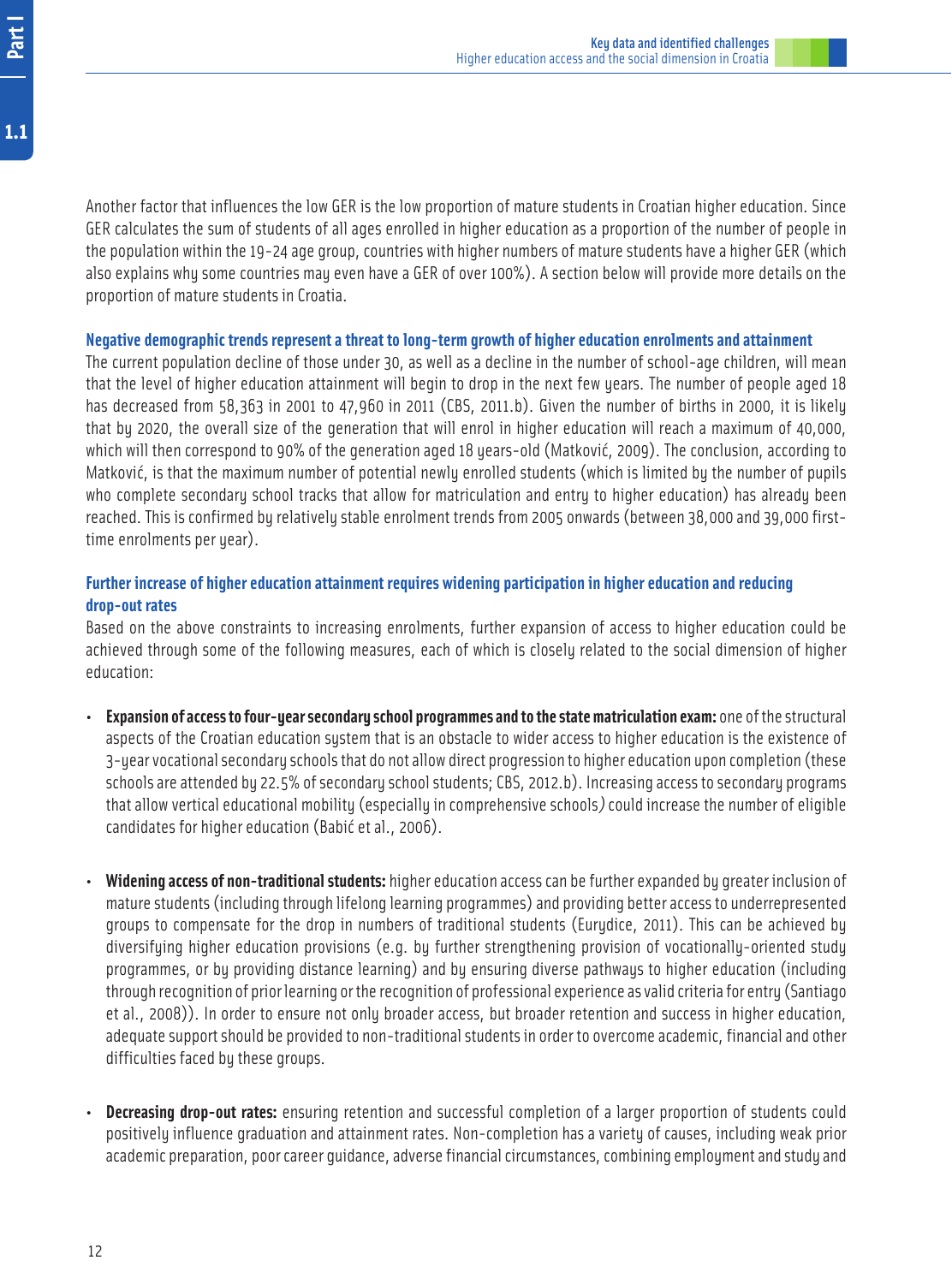lack of institutional support (Santiago et al., 2008). As will be noted below, disadvantaged groups are more likely to drop-out of higher education than other students, therefore such measures would contribute to greater equity in higher education, in addition to increasing efficiency.

# **Inequalities in access to higher education**

# **Students from lower socioeconomic groups are under-represented in higher education**

In inclusive higher education systems (which ensure equitable access to higher education), the socioeconomic structure of the student body should reflect the socioeconomic structure of the population as a whole. In international comparisons, one way of measuring this is to compare the educational attainment of students' parents compared to the educational level of adults in the general population of corresponding age (Orr et al., 2011).

In Croatia, according to data collected though the EUROSTUDENT survey (Farnell et al., 2012), students whose fathers have completed higher education are significantly over-represented in the student population in Croatia (35% compared to 16% in the corresponding population). On the other hand, students whose fathers have only completed a three-year secondary school are significantly under-represented (18% compared to 48% in the general population), as are students whose fathers have only completed primary school education or lower (6% compared to 21% in the general population). Additionally, if one looks at the highest level of education of both parents (i.e. where either the father or mother has a higher education degree), nearly half of the Croatian students participating in the survey (45%) have at least one parent with a higher education degree, while only 3% of students have at least one parent who has only completed primary school. In other words, accessing higher education is around six times more likely for children of higher socioeconomic status than for children of lower socioeconomic status.

Most European countries (and OECD countries) have inequalities in access to higher education based on socioeconomic background (Altbach et al., 2009; Santiago et al., 2008; Camilleri & Mühleck [eds.], 2010). However, according to an analysis of the social inclusiveness of higher education systems based on EUROSTUDENT data (Orr et al., 2011), Croatia is among the countries displaying significant under-representation of students of parents with low levels of education and significant overrepresentation of students of parents with high levels of education. Croatia is therefore considered as having a "socially exclusive" higher education system (Orr et al., 2011).

# **The proportion of mature students and students with children is low**

Attracting individuals to enrol in higher education later than the traditional age of enrolment (immediately after secondary education) as "mature students"<sup>5</sup> can represent an important contribution to lifelong learning. It can also provide a "second chance" to students who previously decided not to enrol, or who dropped-out of the higher education system

According to the internationally comparative EUROSTUDENT report (Orr et al.., 2011), Croatia has least proportion of mature students enrolled in ISCED 5A study programmes (university studies) in Europe. Only 9% of students in Croatia are over 24 years of age, whereas in Austria that figure is 47%, in Denmark 48% and in Finland 53% (ibid). On the other hand, an analysis of EUROSTUDENT data for Croatia (Farnell et al., 2013) has shown that professional studies in Croatia (ISCED 5B) have a higher proportion of students aged over 24 (between 13% and 22%, depending on the professional higher education institution). This suggests that vocationally-oriented programmes are more attractive to mature students and/or that institutions providing these programmes are more inclusive (which is often the case internationally, see Santiago et al., 2008).

 $^5$  There is no international definition of mature students. In some countries, the term can refer to students that enrol for the first time after the age of 21, in other cases after 25, or in some cases student who are aged 30 or above (European Commission, 2011).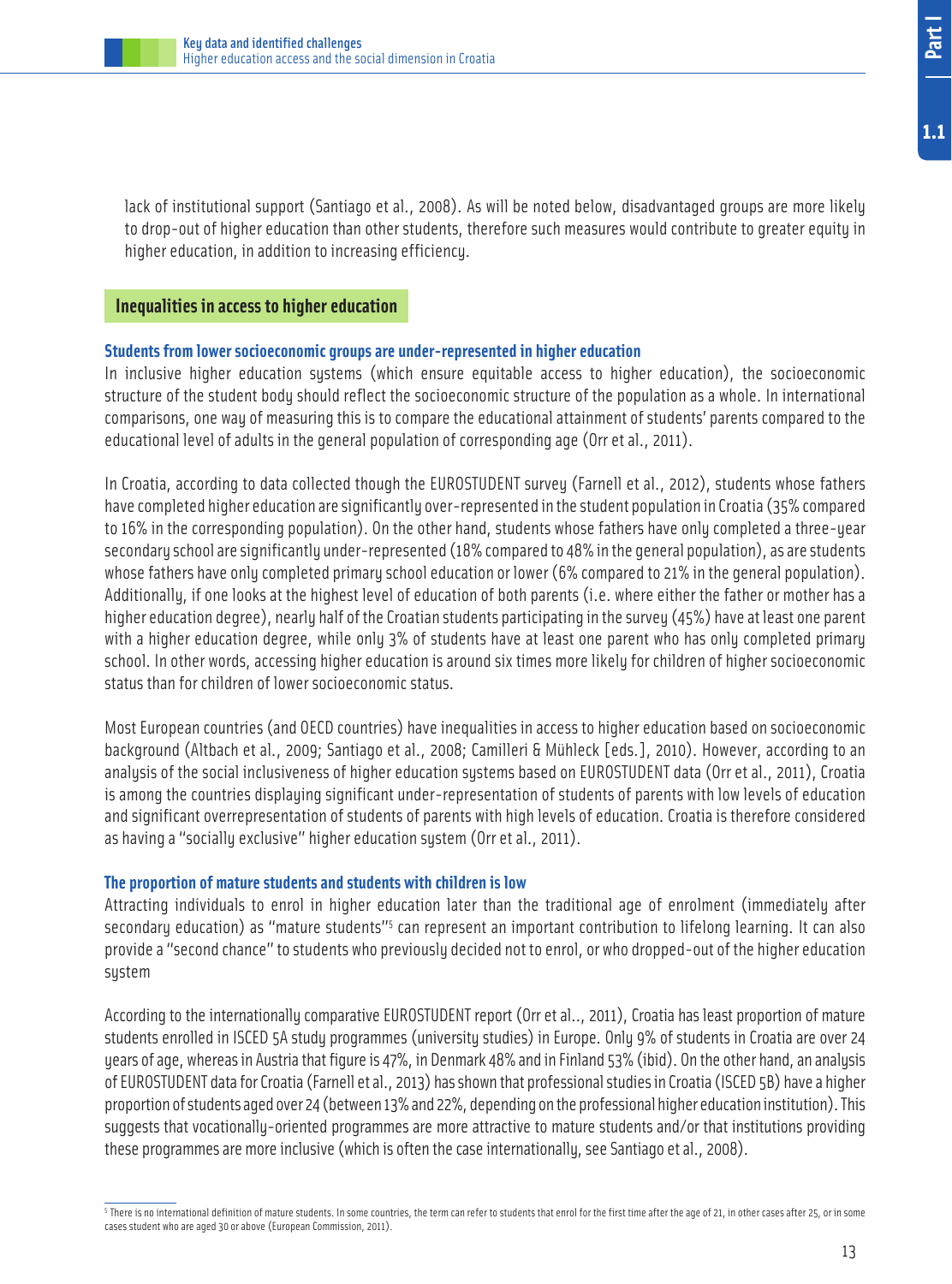The lack of study opportunities for mature students was emphasised in the OECD tertiary education review in Croatia (Duke et al., 2008). The review noted that:

"There appears to be little or no consideration that lifelong learning might extend to degree studies for older people. Moreover, the system of access and funding favours school-leavers, and there does not appear to be specialist support to assist mature students to enter tertiary education" (ibid. 47).

Persons with children are another category of potential students who are likely to have barriers to access and participation in higher education. Students with children are faced with financial constraints (often exacerbated by the costs of childcare), time constraints, conflicting demands of being a student and a parent, as well as constraints due to undertaking paid work. This additional burden may put them at a disadvantage compared to their peers without children (Moreau & Kerner, 2012, Orr et al., 2011).

In Croatia, according to the EUROSTUDENT survey, a total of 6% of students have one or more children. The proportion of students with children is more than six times higher in professional studies (13%) than in university studies (2%). Compared to other countries participating in the EUROSTUDENT survey (Orr et al., 2011), Croatia has the second lowest proportion of students with children enrolled in university studies (after Turkey). However, there is no data on how Croatia compares to other countries regarding the proportion of students with children enrolled in both university and professional studies.

# **Gender inequalities exist primarily according to academic discipline and type of study**

In Croatia, female students make up the majority of the student body (57.3%) (CBS, 2011), which is consistent with trends in the EU-27 countries, where female students on average make up 55% of the student body (Eurydice, 2010). However, despite the relative gender balance within the student body at a general level, there are both horizontal and vertical inequalities in the representation of students by gender.

Horizontal inequalities relate to academic discipline and to type of studies, and EUROSTUDENT data confirms previously known trends in choice of study programme by gender. Namely, male students are substantively overrepresented in the technical sciences (68%), while women are overrepresented in the humanities (78%). Female students in Croatia are also slightly overrepresented in university studies (59%) and are less represented in professional studies (51%) (Farnell et al., 2012).

Vertical inequalities refer to the level of studies, which in Croatia is relevant in third cycle (doctoral) studies. In the academic year 2010-2011, there was gender parity in participation in the third cycle (53% women), but this participation was not proportional to the share of women among students who graduated from second cycle degrees (around 59%) (Farnell et al., 2013).

# **Disabled students, children without parental care and Roma are the groups most vulnerable to educational disadvantage**

According to previous research by Matković (2009.b), three groups have been identified in the Croatian context as being the most disadvantaged in terms of access to all levels of education (from preschool to higher education): young people with significant physical or mental disabilities, children without parental care (brought up in children's homes/ institutional care) and children from the Roma minority.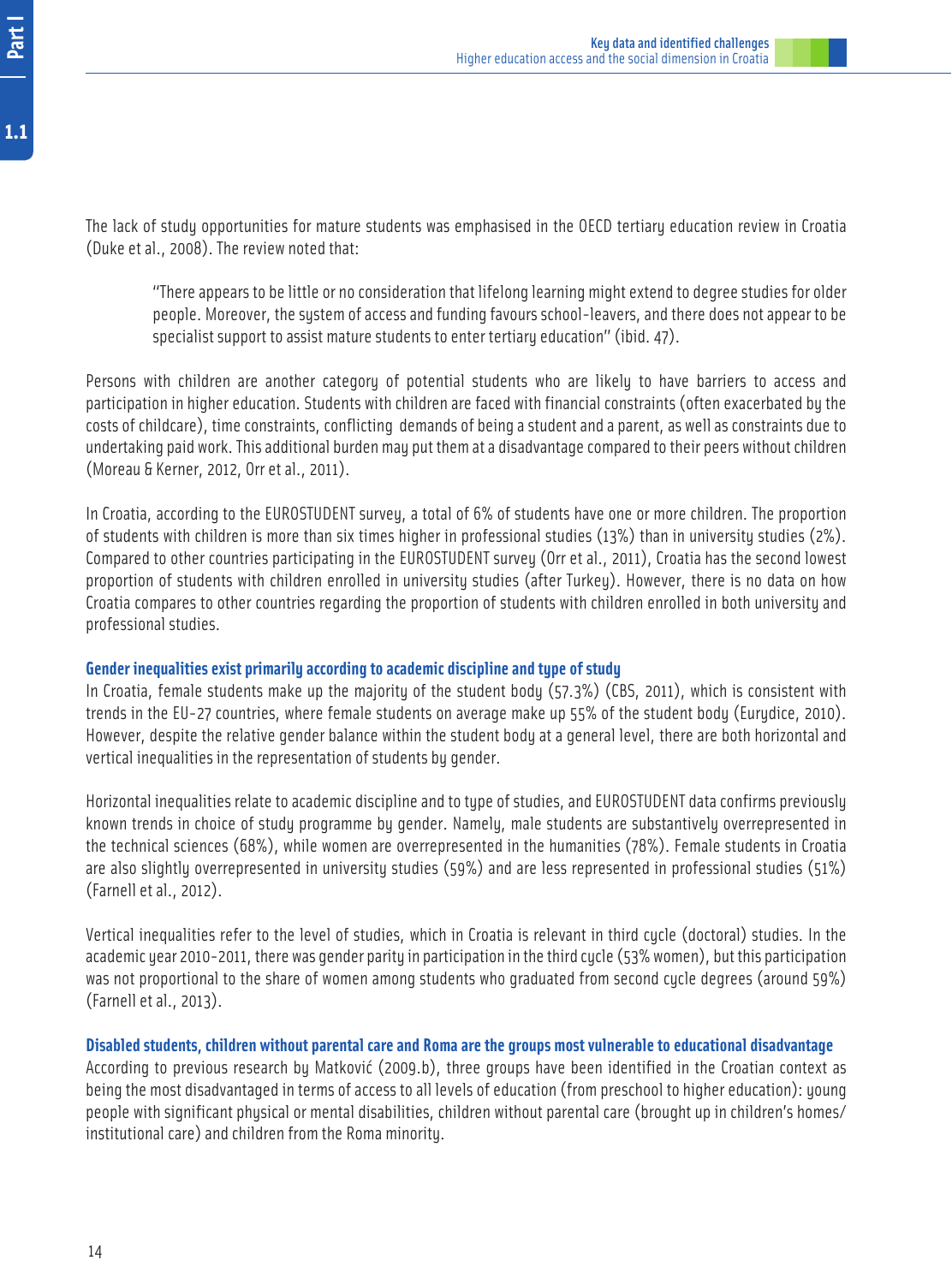Although EUROSTUDENT data for Croatia does not provide information on ethnic characteristics of students or on children without parental care, the data does show that around 7% of the student body report having a physical disability, chronic disease or mental impairment (calculated based on Farnell et al., 2012).<sup>6</sup> Although there are no reliable data that could allow a national or international comparison of proportions of students with disabilities (Orr et al., 2011), underrepresentation of these students is common internationally (Santiago et al., 2008), and in Croatia these students are likely to be one of the groups that face the most obstacles in accessing higher education.

#### **Regional imbalances in access to higher education exist and should be the subject of additional analysis and research**

The EUROSTUDENT national report did not focus its analyses on differences on representation in higher education according to regional or rural/urban differences, which can be important factors in determining the likelihood to enrol in higher education (Santiago et al., 2008).

Previous analyses carried out by the World Bank (2008) in its review of the education sector in Croatia showed that urban (compared to rural) residence has a positive effect on enrolment in higher education, as well as for access to secondary comprehensive schools instead of vocationally-oriented schools. A more recent study by Bilić (2012) carried out an analysis of official statistical data in Croatia to determine whether the socioeconomic development of particular local government units (regions or municipalities) do have an influence on the rate of access to higher education of their populations in the age cohort 15-24. The study confirmed that both the spatial and socioeconomic characteristics of specific regions and municipalities influence access, whereby the lowest access rates can be found among local government units that are classified as rural and/or socioeconomically underdeveloped.

# **Vulnerable groups in higher education**

# **Students of lower socioeconomic status face financial difficulties, which may affect academic performance and motivation**

As will be demonstrated in detail in Part I.3 on the student financial support system, students of lower socioeconomic status are exposed to greater financial difficulties than other students. Based on self-assessments of students reported in the Croatian EUROSTUDENT survey, the lower the level of parental education (or the lower the self-assessment of socioeconomic status), the lower the perceived adequacy of financial resources for students. Students of lower socioeconomic status are also more likely to pay tuition fees than other students (Farnell et al., 2012).

Linked to the point above, the EUROSTUDENT survey results for Croatia demonstrated that, the lower the level of parental education, the higher the likelihood that students will be employed full-time or part-time. Probably due to this factor, students of lower socioeconomic status have a more negative assessment of their "time budget" than other students. The assessment of student time budgets was based on a survey question which asked to what extent students were satisfied with time at their disposal in order to meet both their study-related obligations (lectures and independent studying) and work-related obligations, as well as travel. Lower levels of satisfaction with one's time budget was more likely for students who worked and for students with higher levels of study-related obligations (Farnell et al., 2013).

Other research in Croatia has shown that most students who have dropped out of higher education (around 50%) mention loss of motivation to study as one of the causes for dropping out, while approximately 30% of drop-outs mention the desire or need for employment (which is closely related to financial need or financial security) and over 15% mentioned academic difficulties (UNDP Croatia, 2009). Each of these three factors is likely to be more pronounced among

 $^6$  According to EUROSTUDENT data for Croatia (Farnell et al, 2011), a total 15% of all Croatian students report experiencing physical or mental problems that impaired them during studies. However, the majority of these students (53%) did not mention having a physical disability, chronic disease or mental disorder, but rather "other health problems". Since this category is ambiguous and difficult to interpret critically (in terms of the nature of the impairment and whether it is long- or short-term), it is not included in the above calculation.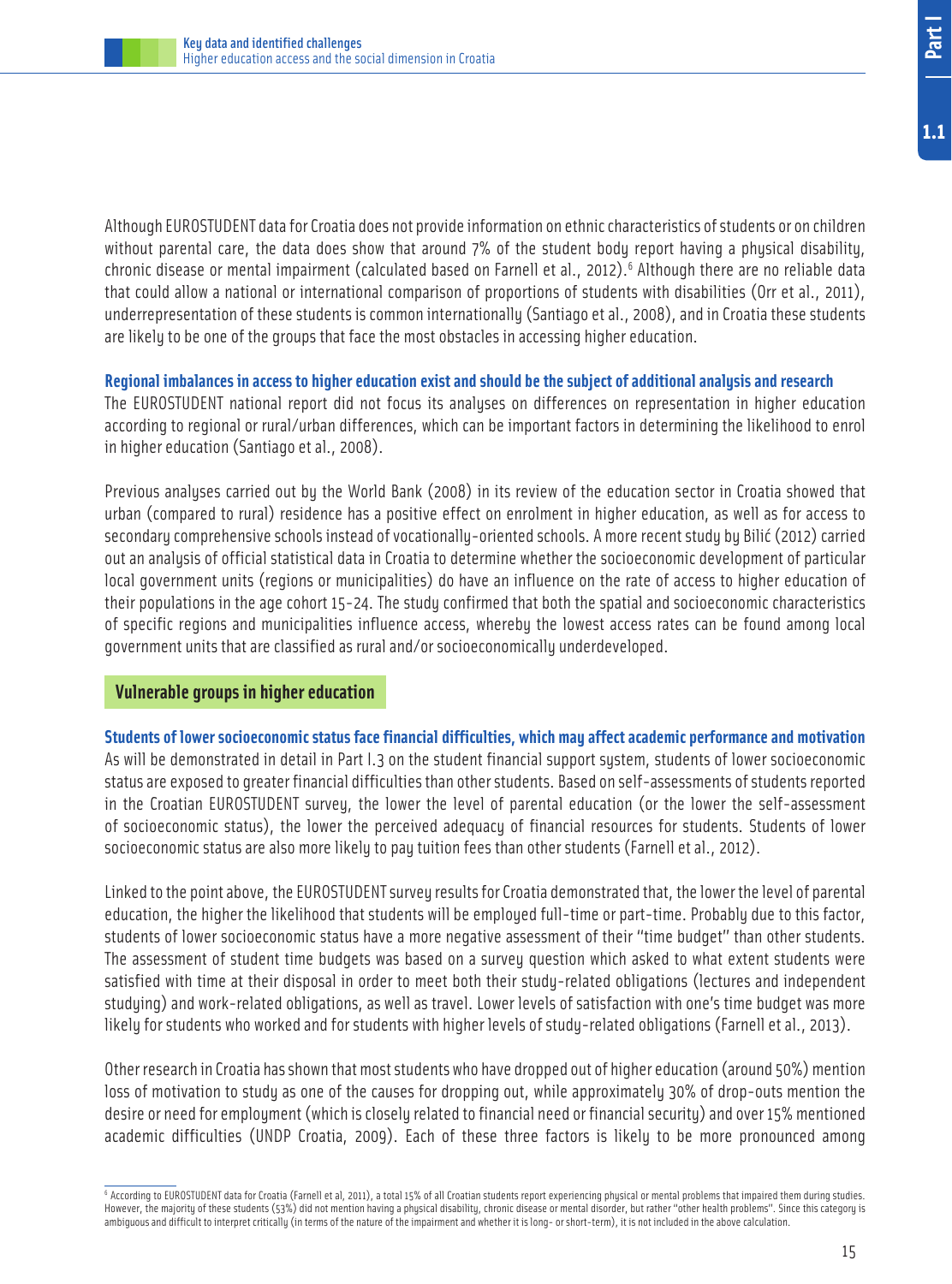disadvantaged groups. Indeed, research by Doolan (2010), Matković, Tomić and Vehovec (2010) and Mihaljević Kosor (2010), has shown that dropping out of higher education is more likely for students of lower socioeconomic status, mature students and students who have completed vocational secondary schools.

#### **Mature students are more likely to study in adverse conditions than other students**

The study circumstances of students enrolling after the age of 20 are significantly different from those who follow traditional enrolment patterns. According to EUROSTUDENT data for Croatia (Farnell et al., 2013), around 75% of mature students are enrolled in professional studies, with 60% enrolled as part-time students, and around 60% engaged in full-time employment during their studies. Only 10% of mature students receive financial support in the form of grants. Mature students on average assess their socioeconomic status as being slightly lower than other students.

That the above characteristics are indeed unfavourable from a financial point of view is confirmed by the comparatively negative self-assessment by mature students regarding the sufficiency of finances at their disposal for covering monthly costs. Additionally, this group assessed their workload as being significantly higher than for students who enrolled immediately after secondary school, probably due to the fact that a higher proportion of mature students are employed during their studies (Farnell et al., 2013). Overall, these adverse study conditions may explain why, according to research by Mihaljević Kosor (2010) at the University of Split, mature students have a higher risk of dropping-out during the first year of study.<sup>7</sup>

#### **Students with disabilities are highly dissatisfied with the support they receive in higher education**

Based on EUROSTUDENT data for Croatia on the self-assessment of students with disabilities (with any form of physical or mental impairment) and the extent to which higher education institutions take their impairments into account during their studies, 68% of students with disabilities report that their impairments were "insufficiently taken into account" or "not taken into account at all" (Farnell et al., 2012).

This dissatisfaction is reflected in other assessments made by this group of students. Based on their negative assessments of their time budgets, students with disabilities appear to experience a significantly higher burden from their workload compared to other students, despite spending a similar number of hours in class (Farnell et al., 2012). In addition, their dissatisfaction with the quality of their study programme is also noted. Namely, of all students in Croatia, students with disabilities assess the extent to which their study programme contributes to their future employability or to providing a good foundation for personal development least positively.

Finally, students with disabilities also reported a higher degree of financial burden than other students (Farnell et al., 2013), which is consistent with the fact that they have higher living costs than people without disabilities, especially for housing and health costs (Farnell et al., 2012).

#### **Students with children face a significant burden due their financial situation and workload**

Students with children show the highest degree of financial burden in relation to other students in Croatia, having the highest monthly expenses of all students (for more details, see Part I.3 on the student financial support system).

Students with children also assess that studying is significantly more demanding than students without children. In particular, they have a more negative assessment of their time budgets. According to EUROSTUDENT data for Croatia (Farnell et al., 2012), it is evident that this is because students with children have a much higher time budget than most

<sup>7</sup> Interestingly, however, mature students on average have a more positive assessment of the quality of their study programme in terms of its significance for future employment and personal development. This seems to indicate a strong selection effect: given the difficult circumstances of enrolment and participation for mature students (due to financial barriers and workload), only those that are most motivated to study are likely to persist in higher education and not drop-out (Farnell et al, 2013).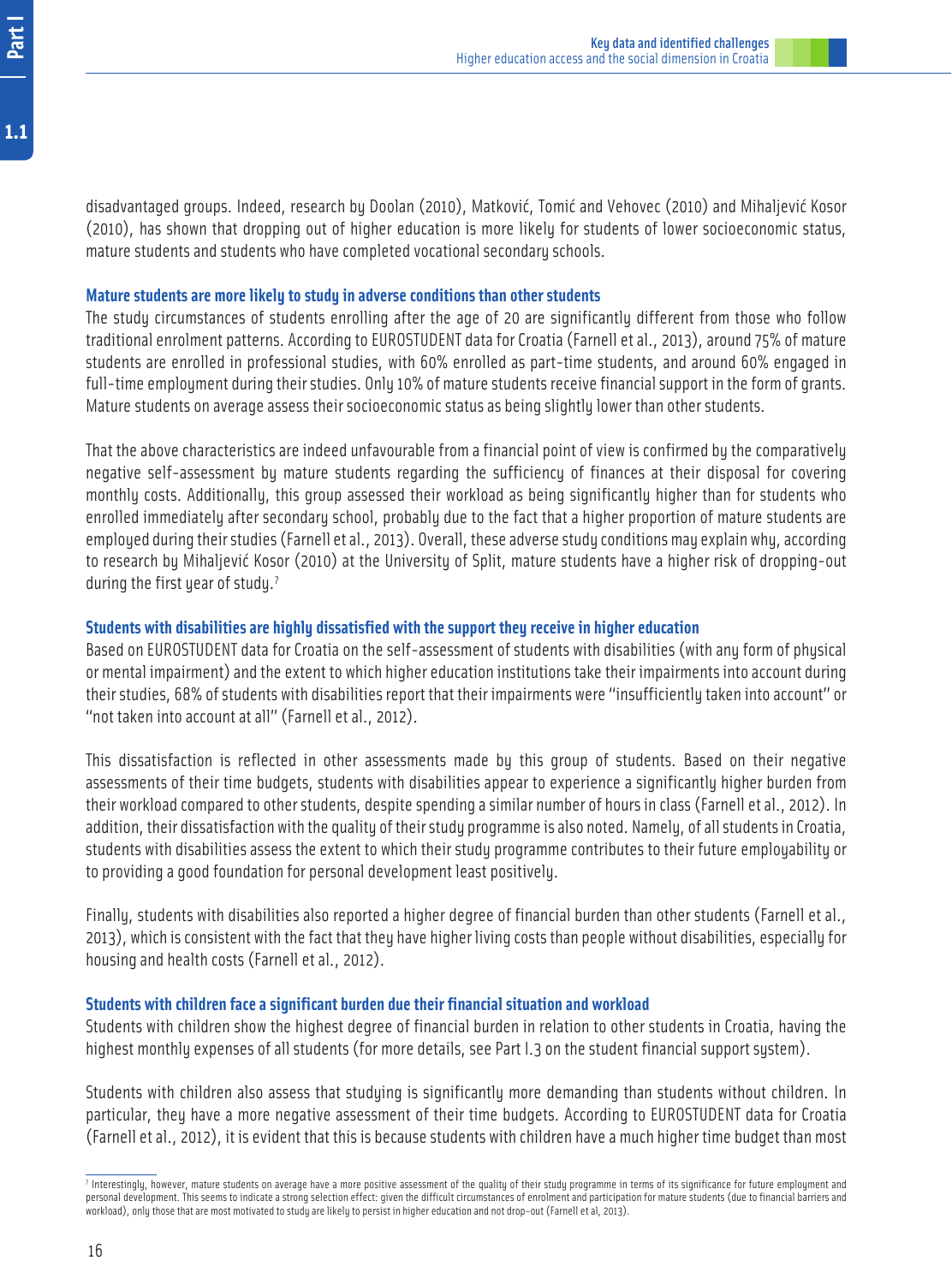

other students due to employment, as students with children work in paid employment 31.7 hours per week on average. Along with hours of learning and teaching, this reaches a very high level of 64.2 hours a week of combined work and learning.<sup>8</sup>

# **Adverse study conditions**

# **Students who pay tuition fees are likely to experience other financial difficulties**

As will be discussed in more detail in Part I.2, around half of all Croatian students do not pay tuition fees (49.7%), whereas the other half do pay tuition fees, either as full-time students (26.2%) or as part-time students (25.1%) (data for the academic year 2011/2012: CBS, 2013).

According to EUROSTUDENT data for Croatia (Farnell et al., 2013), there are consistent differences in the study experiences of students depending on whether they pay fees or not. Full-time students who pay tuition fees have significantly less chance of being awarded grants or housing in student halls of residence compared to full-time students who do not pay fees. This finding can probably be explained by the fact that academic performance is the main criteria for receiving a tuition fee exemption, receiving a grant and obtaining a place in a hall of residence. This results in a greater overall financial burden for full-time, fee-paying students, who (aside from higher costs due to fees) on average have 1,000 HRK/130 EUR higher accommodation costs per semester than full-time students who do not pay fees. The fact that this does indeed represent a burden is confirmed by the self-assessment of students, where full-time students who do not pay fees are more likely to consider that they have sufficient finances to cover their monthly expenses, compared to full-time, fee-paying students.

# **Part-time student status in Croatia is highly problematic from the point of view of equity**

In addition to the category of full-time, fee-paying students, a total of 25% to 27% of all students in Croatia have been registered as part-time students since the academic year 2002/2003 (CBS, 2002-2012). The specificity of part-time student status in Croatia (as will be developed in Part I.2 and Part I.3) is that all part-time students pay tuition fees and are ineligible for any form of student financial support (neither direct support through grants, nor indirect support through public subsidies for accommodation, meals, transport or tax benefits).

The first problem with part-time student status in Croatia is that although these students are officially registered as studying part-time, in most cases they have the same study load as full-time students, with the difference that they are exempted from attending classes and (significantly) that they must all pay tuition fees. As noted by Duke et al. (2008), there are few examples in Croatia of teaching schedules being organised to better suit "real" part-time students such as those who are employed or have family responsibilities (for example, through courses in the evenings or on weekends). Therefore, most part-time students in Croatia are *de facto* full-time students who could not enrol under the enrolment quotas as full-time students.

A common justification for part-time student status (and the associated fees and ineligibility for financial support) is that these are students who are already employed and therefore do not require public subsidies. However, EUROSTUDENT data for Croatia on student employment shows that in reality the proportion of part-time students who work is 54%, including only 31% who are employed full-time, which brings into question the claim that part-time students are all students who are employed and who therefore do not need financial support (Farnell et al., 2012).

 $^{\rm 8}$  However, as with mature students, EUROSTUDENT data shows that students with children on average have a more positive assessment of the extent to which their study programmes contribute to their future employability or to their personal development. This positive result can be considered as logical in the sense that students with children who choose to enrol in higher education probably choose to do so after careful consideration of the challenging study conditions they will encounter. This implies that this group has a high level of motivation and commitment to study and that they consider higher education as an investment for ensuring a better quality of life (Farnell et al, 2013).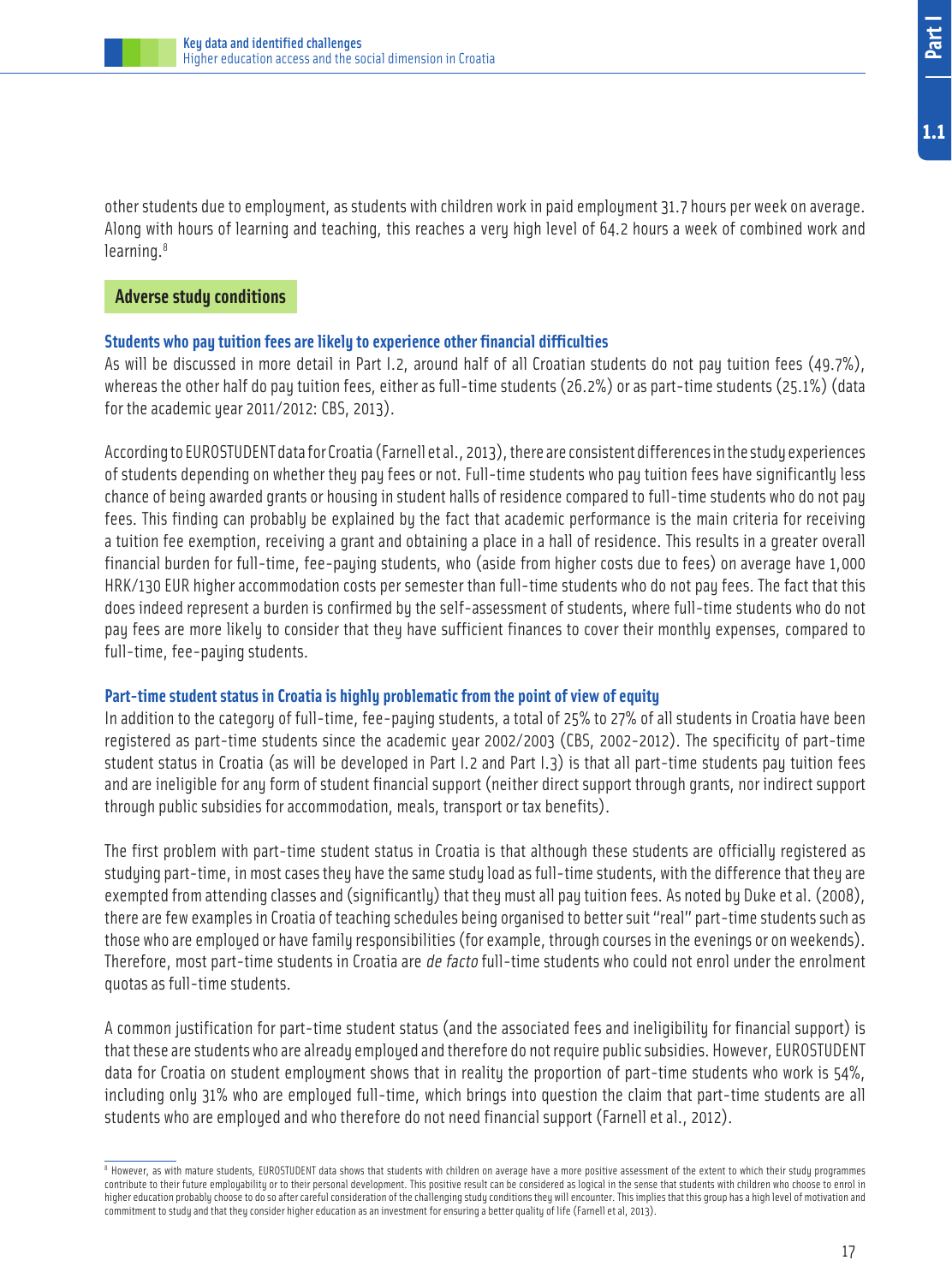From the point of view of equity, an analysis of the institutional and socioeconomic characteristics of part-time students demonstrates that these students are predominantly of lower socioeconomic status and are predominantly older students. According to Matković (2009), since the academic year 1994/1995, part-time students in Croatia are predominantly those students with the lowest-level entrance examination results (since those with slightly higher grades could enter the full-time, fee-paying status), whereas genuine part-time students who were studying while employed were a rarity.

In other words, students who are already the most vulnerable in terms of higher education access and completion, both due to their academic performance and social background, are placed with an additional and substantial financial burden through fees and lack of access to student financial support.

# **Students living with their parents outside the county where they study are more vulnerable to experiencing difficulties during their studies**

The type and location of accommodation that students live in can play an important role in providing adequate (or less adequate) conditions for studying. According to Matković, Tomić and Vehovec (2010), students who did not live at home during their studies were more likely to complete their studies than students who lived with their parents in the city where they studied, or who commuted from their family home to attend classes.

Surprisingly, according to EUROSTUDENT data for Croatia (Farnell et al., 2013), housing in private accommodation was not associated with a higher likelihood of experiencing financial or other types of difficulties, despite being a significantly higher cost than living at home or in student accommodation. This suggests that such arrangements are primarily accessible to those students who receive adequate support from family or other sources to cover this cost.

The group of students identified as most vulnerable based on their type of accommodation arrangement are students who live with their parents outside the county where the higher education institution is located. These students, who have to "commute" to attend their courses, assess their financial burden as being higher than other students. They are more likely to work and less likely to receive financial support from grants (and even from their families). This suggests that their living arrangement is probably due to the lack of possibility of paying for housing in the location of the higher education institution, rather than being a choice of convenience.

# **Paid employment during studies raises equity concerns, since it may affect academic performance and retention rates**

According to a review of international research on the effect of student employment on higher education attendance and performance, part-time or full-time employment can in some cases have adverse effects on students' academic performance and retention (Santiago et al., 2008). Some of the findings of the research reviewed by Santiago et al. on the negative effects of student employment are the following:

- Term-time employment is more likely for students who did not receive financial support from their families.
- Higher education systems with less generous public financial support systems result in students spending more time in paid employment and less time on studying than in other systems.
- Working can be detrimental to academic performance in higher education (although findings differ based on field of studies), and can have an adverse impact on higher education attainment.

At the same time, however, the review by Santiago et al. notes that research on the effects of student employment is mixed, and depends on many factors associated with a person's specific situation. Indeed, some studies suggest that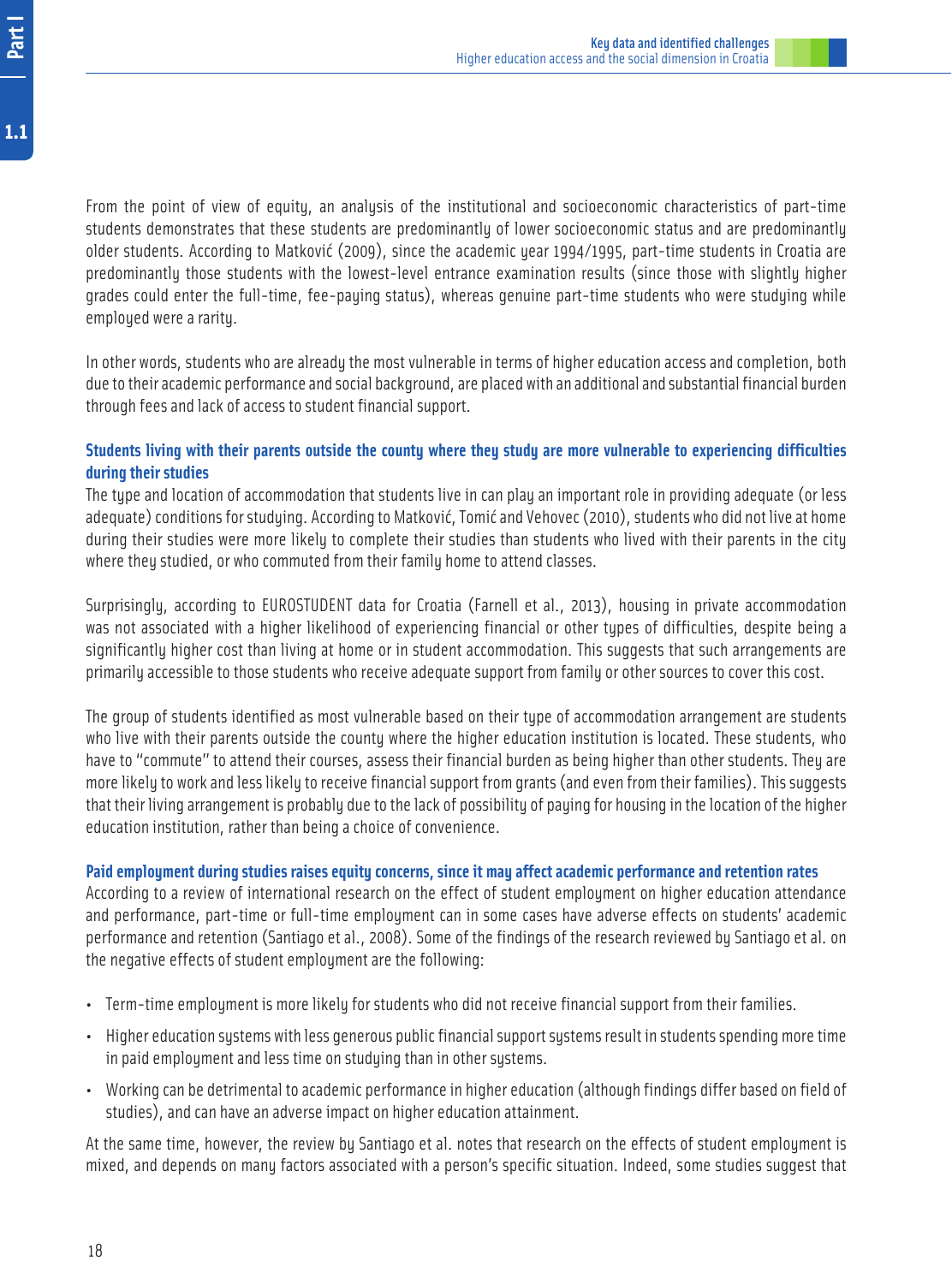student employment can have a beneficial impact on the student's current income, future income and the development of skills (especially if the work is related to the student's field of study).

According to EUROSTUDENT, a total of 45% of students in Croatia reported engaging in paid employment (part-time or full-time). Regarding full-time work, data from the Central Bureau of Statistics (CBS) (CBS, 2011) reports that 4.4% of students enrolled in university studies and 23.3% of students enrolled in professional studies worked full-time. From the point of view of equity, it is important to analyse whether the likelihood of working is higher among certain groups of students, and whether working can be associated with adverse study conditions or with negative educational outcomes. An analysis of existing data provides the following conclusion on the equity considerations of student work:

- According to EUROSTUDENT data for Croatia, the students that are significantly more likely to work during their studies are students older than 30 years old, part-time students and students of lower socioeconomic status. Data from the CBS confirms this finding, and notes that children of highly educated parents are far less likely to be in fulltime work during their studies. For example, among students enrolled in professional studies, only 11.8% of students of higher socioeconomic status worked during their studies, whereas this was the case for 35% of students of lower socioeconomic status.
- CBS data also shows that the type of employment is in most cases in occupations that have no direct connection with the profession for which they are studying.
- Students who worked reported on average that they are exposed to more financial problems during their study than students who have not worked.
- Students who worked, especially in full-time employment, assess their total workload (including both study and work time) as being significantly higher than students who do not work.

(Farnell et al., 2013)

These findings confirm that students from disadvantaged groups are overrepresented among the group of employed students. The findings also suggest that student employment often has the characteristic of a necessity for meeting living costs, instead of being primarily for the development of skills and career opportunities.

# **Inequalities within the binary system**

# **Students enrolled in professional studies are more likely to come from lower socioeconomic backgrounds**

Compared to parents of students enrolled in university studies, parents of students enrolled in professional studies are twice as likely to have only attained primary school and almost half as likely to have completed higher education. According to EUROSTUDENT data for Croatia (Farnell et al., 2013), the share of students who have at least one parent with a tertiary level of education is 51% in university studies, compared to 31% in professional studies.

The findings in Croatia reflect patterns that are similar in many other higher education systems worldwide. According to a review of international research by Santiago et al. (2008), expansion of higher education has in most countries been accomplished by expanding access to places in institutions or programmes offering more vocationally-oriented study programmes. Places on such programmes or in such institutions are predominantly filled by students from more disadvantaged groups. In Croatia, expansion of higher education access was primarily achieved by expanding access to professional higher education programmes. Between 1994 and 2005 (the main period of higher education massification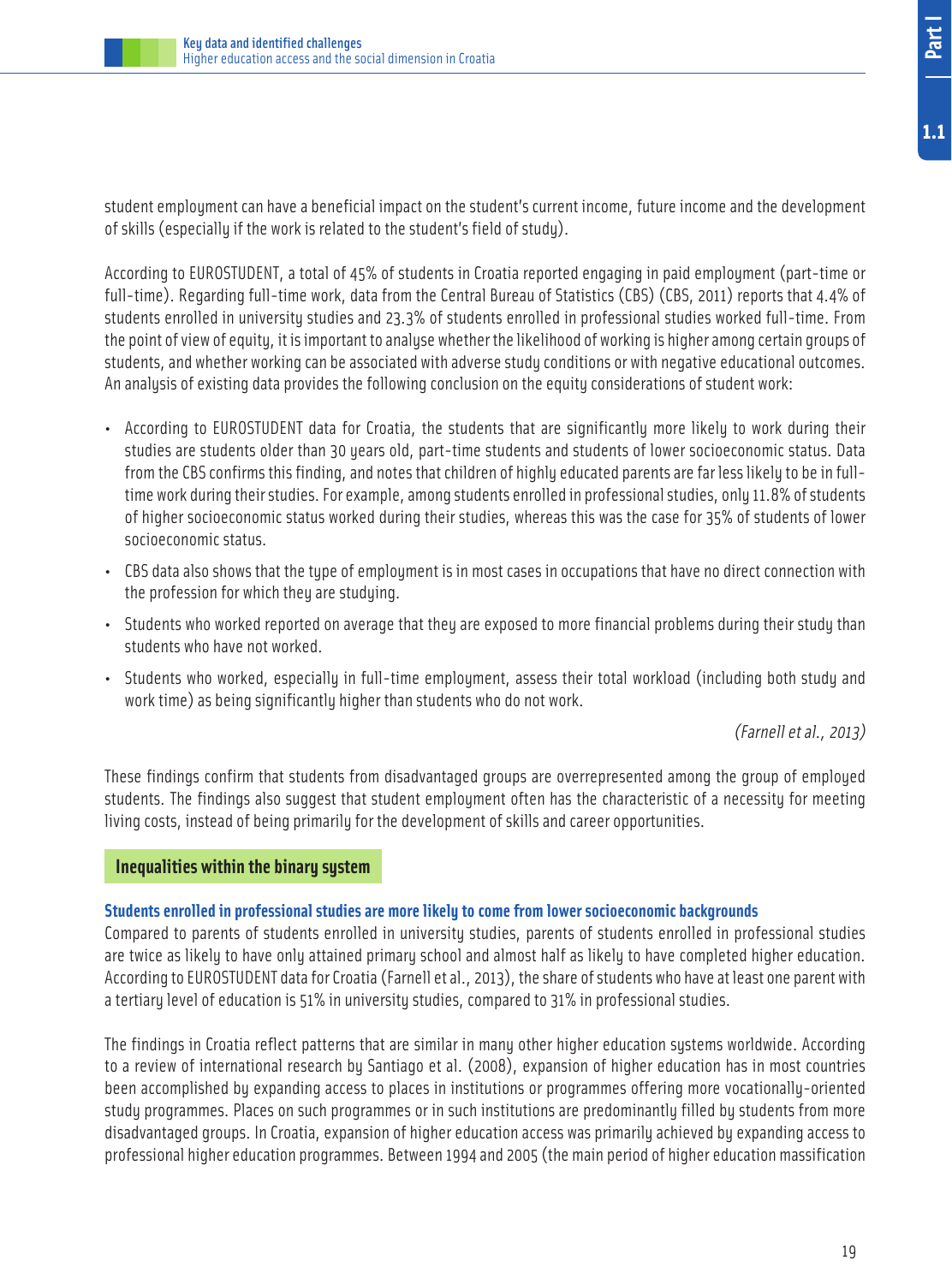From the point of view of equity, expansion through diversified provision of higher education (either through vocationally-oriented programmes, shorter programmes or lower-tier institutions) can be considered a "doubleedged sword". On the one hand, such new study opportunities can lead to bringing students into higher education who otherwise might not have enrolled, which represents an example of inclusion. On the other hand, this trend can be seen as a replacement of "quantitative" inequality (under-representation of disadvantaged groups in higher education as a whole) with "qualitative" inequality (under-representation in certain parts of the higher education system, including in more "prestigious" programmes or institutions) (Santiago et al., 2008; Camilleri & Mühleck [eds], 2010). According to Shavit et al. (2007), expanding access primarily through vocationally-oriented programmes can either be interpreted as a process of inclusion, or a process of "diversion" of disadvantaged students from institutions that are perceived as "higher-tier" institutions (usually research universities) to other institutions that are perceived as "lower-tier" institutions (usually providing vocationally-based study programmes). In countries where this distinction exists, the new opportunities provided by expanding access through vocationally-based programmes or institutions may be of diminished value. Shavit et al also demonstrated that binary systems provide less access to so-called "highertier" institutions than "diversified" higher education systems, which have less formal/legal distinctions between academically-oriented and vocationally-oriented programmes or institutions.

As mentioned earlier, the higher education system in Croatia can generally be considered as "socially exclusive" compared to similar systems in Europe based on the low proportion of students from lower socioeconomic backgrounds (Orr et al., 2011), although professional higher education institutions have much lower under-representation of lower socioeconomic groups. However, there are currently no indicators that could help answer the question of whether this larger representation of students of lower socioeconomic status in professional studies represents a positive example of inclusion or an example of "diversion". In principle, university and professional studies in Croatia should have a parity of esteem, since both studies are in line with the Bologna Process, and professional studies can award both undergraduate and graduate degrees (although they also offer some shorter programmes). Both university and professional studies in Croatia also undergo national quality assurance and (re-)accreditation processes. The answer to the question would therefore depend upon analysis of both the public perception (and in particular employers' perception) of professional studies and the value of professional studies qualifications on the labour market, in terms of graduate employability and graduate income levels compared to graduates of university studies. However, even if it is established that there is indeed a parity of esteem between university and professional studies, a clear conclusion based on existing data is that university studies need to be more inclusive.

# **Choice of studies is predominantly determined by type of completed secondary school**

Socially stratified access to higher education as described above is closely related to stratified systems of secondary education (Orr et al., 2008); countries where there are great differences between types of secondary schools (which are divided into academic or vocational tracks) tend to have higher levels of inequality by social group in access to higher education.

As mentioned earlier in the text, the secondary school system in Croatia is divided into four-year, academicallyoriented comprehensive schools, four-year vocational schools and three-year vocational schools (the latter being the only schools that do not allow for automatic progression to higher education upon completion). Pupils attending comprehensive schools tend to be of higher socioeconomic status, while students attending technical (in particular craft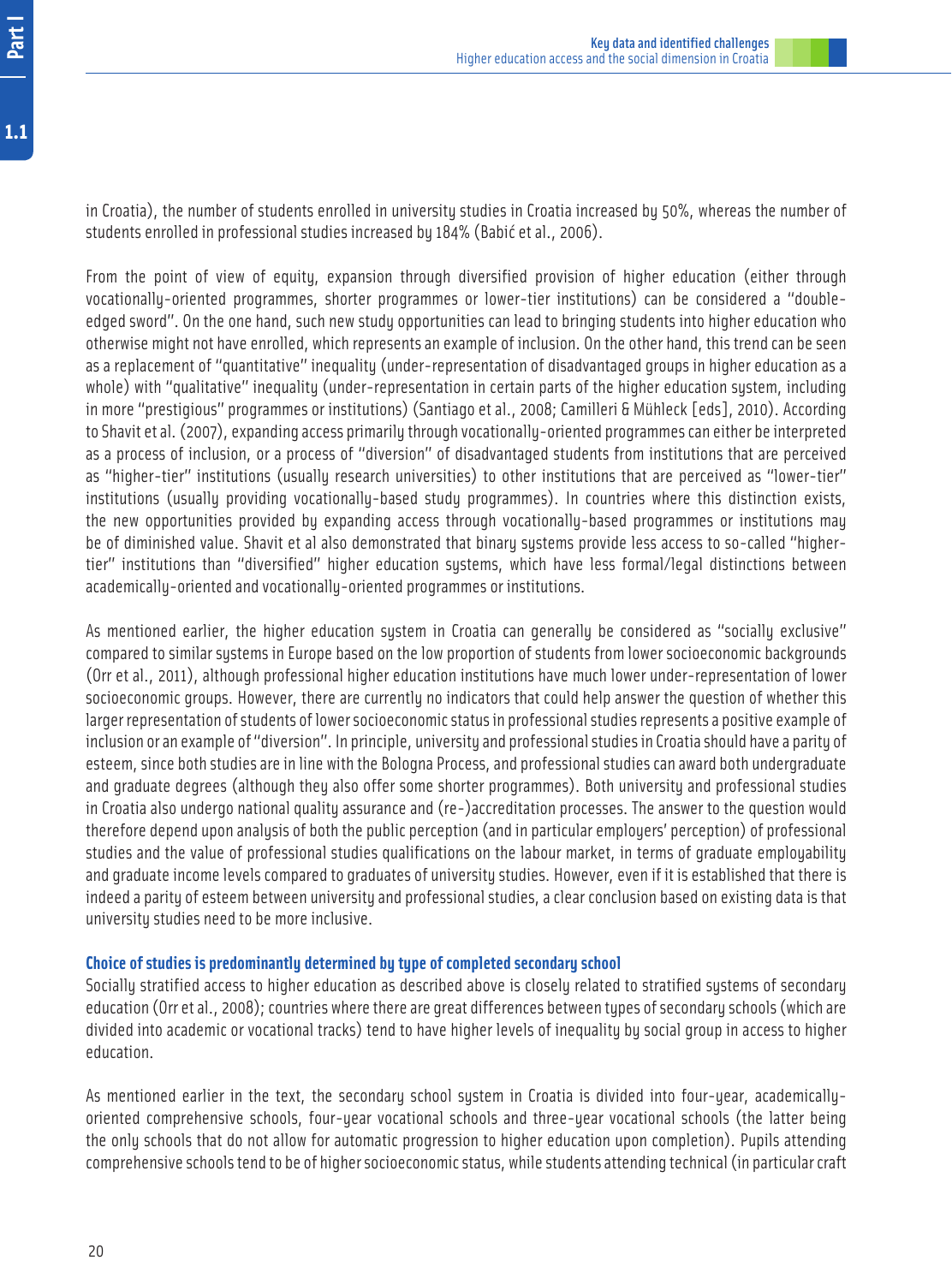and industrial) vocational programmes are more likely to be of lower socioeconomic status. The share of comprehensive school-leavers is also far higher in university studies (67%) than in professional studies (22%). On the other hand, the inverse relationship is the case for vocational school-leavers: the proportion of students who completed vocational schools is much higher in professional studies (66%) than in university studies (22%) (Farnell et al., 2012).

# **Students enrolled in professional studies are more likely to face adverse study conditions**

An equally important question to consider is whether students attending professional higher education programmes in Croatia study in conditions that are similar to students enrolled in university studies. EUROSTUDENT data for Croatia demonstrates that there are substantial inequalities between university students and students enrolled in professional studies, particularly in terms of the likelihood of studying in adverse conditions. The main findings were the following:

|                                                                               | <b>University</b><br><b>studies</b> | <b>Professional</b><br><b>studies</b> | <b>Source of data</b>                           |
|-------------------------------------------------------------------------------|-------------------------------------|---------------------------------------|-------------------------------------------------|
| Proportion of students who pay tuition fees<br>(2011/2012)                    | 39%                                 | 76.9%                                 | CBS, 2013                                       |
| Proportion of part-time students (2011/2012)                                  | 14.7%                               | 50.1%                                 | CBS, 2013                                       |
| Proportion of students receiving a grant<br>(2009/2010)                       | 33%                                 | 18%                                   | EUROSTUDENT<br>Farnell et al.,<br>2012)         |
| Proportion of students who work full-time during<br>their studies (2009/2010) | 13%                                 | 31%                                   | <b>EUROSTUDENT</b><br>(Farnell et al.,<br>2012) |
| Proportion of students who live in student<br>accommodation (2009/2010)       | 16%                                 | 3%                                    | EUROSTUDENT<br>(Farnell et al.,<br>2012)        |
| Proportion of students with children (2009/2010)                              | 2%                                  | 13%                                   | <b>EUROSTUDENT</b><br>(Farnell et al.,<br>2012) |

# **Table 1** Differences in study conditions of student enrolled in university or professional studies in Croatia

Of course, many of these findings are closely correlated. For example, the proportion of students enrolled in professional studies who pay fees is related to the much higher proportion of part-time students (who all pay fees), which also accounts for the lower proportion of students receiving grants or living in student accommodation (since part-time students are ineligible for student support). The higher likelihood of being employed could be partially linked to the higher costs of study and the lack of financial support, but also to the fact that there are a higher proportion of mature students in professional higher education (who are also more likely to have children). What the findings do demonstrate, however, is that education policy needs to address these inequalities and ensure that all students within the Croatian higher education system study in similar conditions (or can be adequately supported if they study in significantly different circumstances).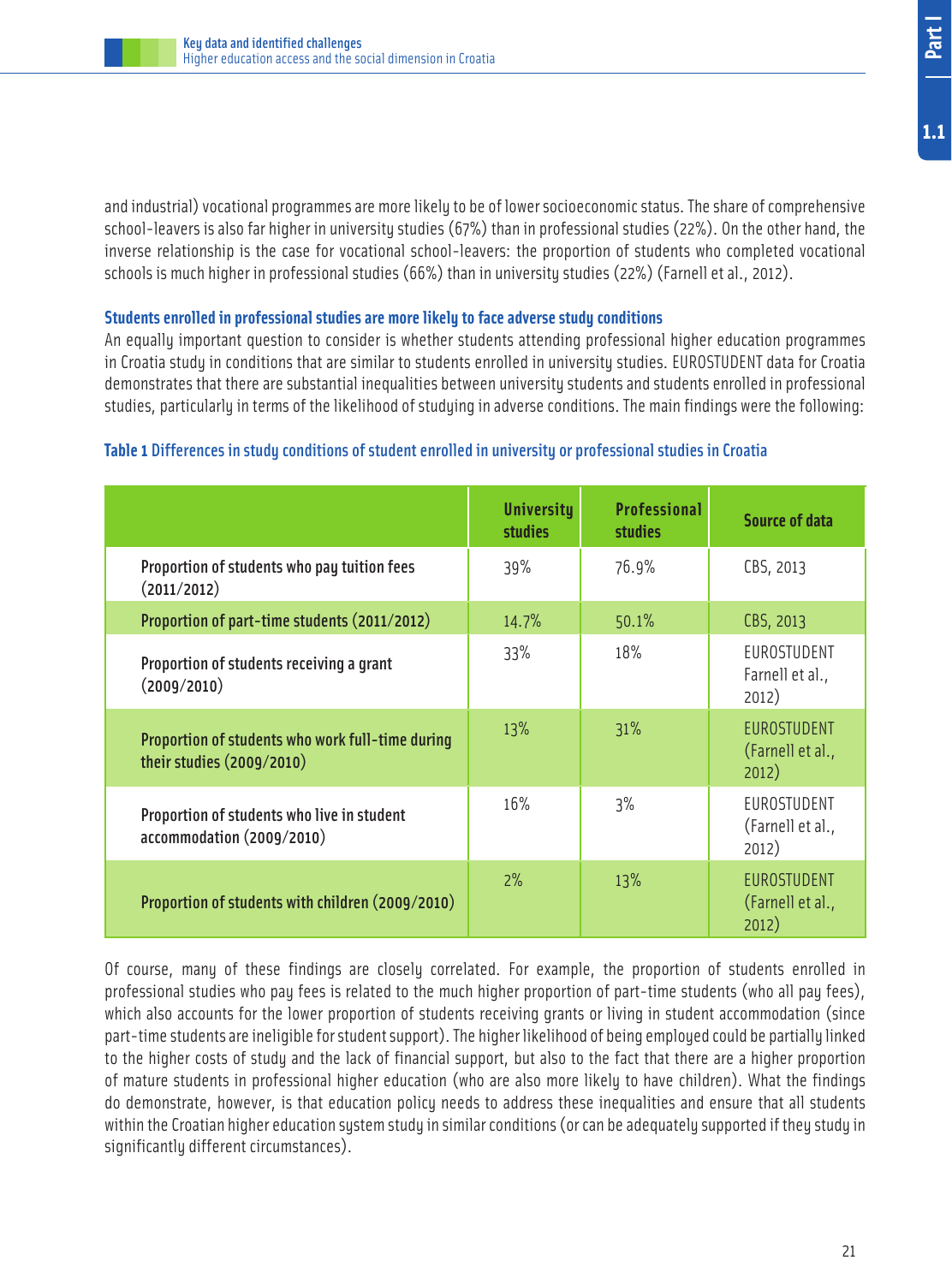

# **Higher education funding in Croatia**

# **Levels of public and private expenditure and efficiency of expenditure**

# **Public expenditure on higher education in Croatia is low in European comparison**

According to the latest available data from Eurostat (n.d.), in 2009 Croatia's public expenditure on higher education as a proportion of its GDP was 0.82%, which was lower than the EU-27 average of 1.22% for the same year.<sup>9</sup> Among the other countries participating in the ACCESS project, Sweden continues to invest the highest proportion of its GDP (1.82%), followed by Austria (1.49%), Slovenia and Germany (1.2%) and Hungary (1.02%)

In a broader European context, the only other countries in 2009 that invested less than 1% of GDP in higher education from public funds were Portugal (0.95%), Bulgaria (0.95%), Italy (0.86%), the United Kingdom (0.81%), Slovakia (0.81%) and Latvia (0.79%) (ibid).

A recently completed monitoring report by the European University Association (2012) places Croatia within the group of countries that have responded to the economic and financial crisis by reducing funding for higher education by up to 10%. As this study shows, in the period 2008-2012 many EU countries on the periphery of the European Union reduced public spending on higher education, while the "core countries" of the European Union have responded to the crisis by increasing public funding (ibid.).

As noted in Part I.1, negative demographic trends will mean that Croatia will be one of the numerous countries in Europe where the higher education attainment levels of the 25-34 age group will begin to drop after 2020 unless efforts are made to widen access to higher education to non-traditional or under-represented groups (Eurydice, 2011). It is questionable whether the current levels of funding are likely to be adequate to address this challenge.

# **Private expenditure on higher education in Croatia is relatively high in European comparison**

According to the latest available data from UNESCO (UIS, n.d.), private expenditure on higher education in 2009 was comparatively high in Croatia compared to other countries participating in the ACCESS project. As a proportion of GDP,<sup>10</sup> private expenditure on higher education in Croatia was 0.28%, which is higher than in Sweden (0.17%), Austria (0.18%), Slovenia (0.19%) and Germany (0.20%). At the other end of the spectrum, the countries in Europe with the highest private expenditure on higher education were the Netherlands (0.46%), Bulgaria (0.52%) and the United Kingdom (England and Wales) (0.87%).

In Croatia, the largest proportion of private expenditure on higher education is composed of tuition fees. A total of 51.3% of students paid tuition fees in the academic year 2011/2012 (CBS, 2013). In 2007, on average around 30% of the income of higher education institutions came from own-income sources (Hunjak, 2008),  $\mu$  and for most public universities the income from tuition fees represents over 50% of their overall own-income (the proportion ranges from

<sup>9</sup> Eurostat data for 2010 reports that Croatia's public expenditure on higher education as a proportion of its GDP fell to 0.78% (i.e. by 0.04 percentage points), however, there is no comparative data for other countries for this year (Eurostat, 2013).

<sup>10</sup> The UNESCO indicator is defined as "total expenditure on educational institutions and administration as a % of GDP; private sources; tertiary education".

If It should be noted, however, that the average conceals strong differences at the institutional level, since at smaller integrated universities, such as the University of Dubrovnik or University of Zadar, the proportion of own funding is significantly smaller, between 8% and 12% (Doolan et al, 2012).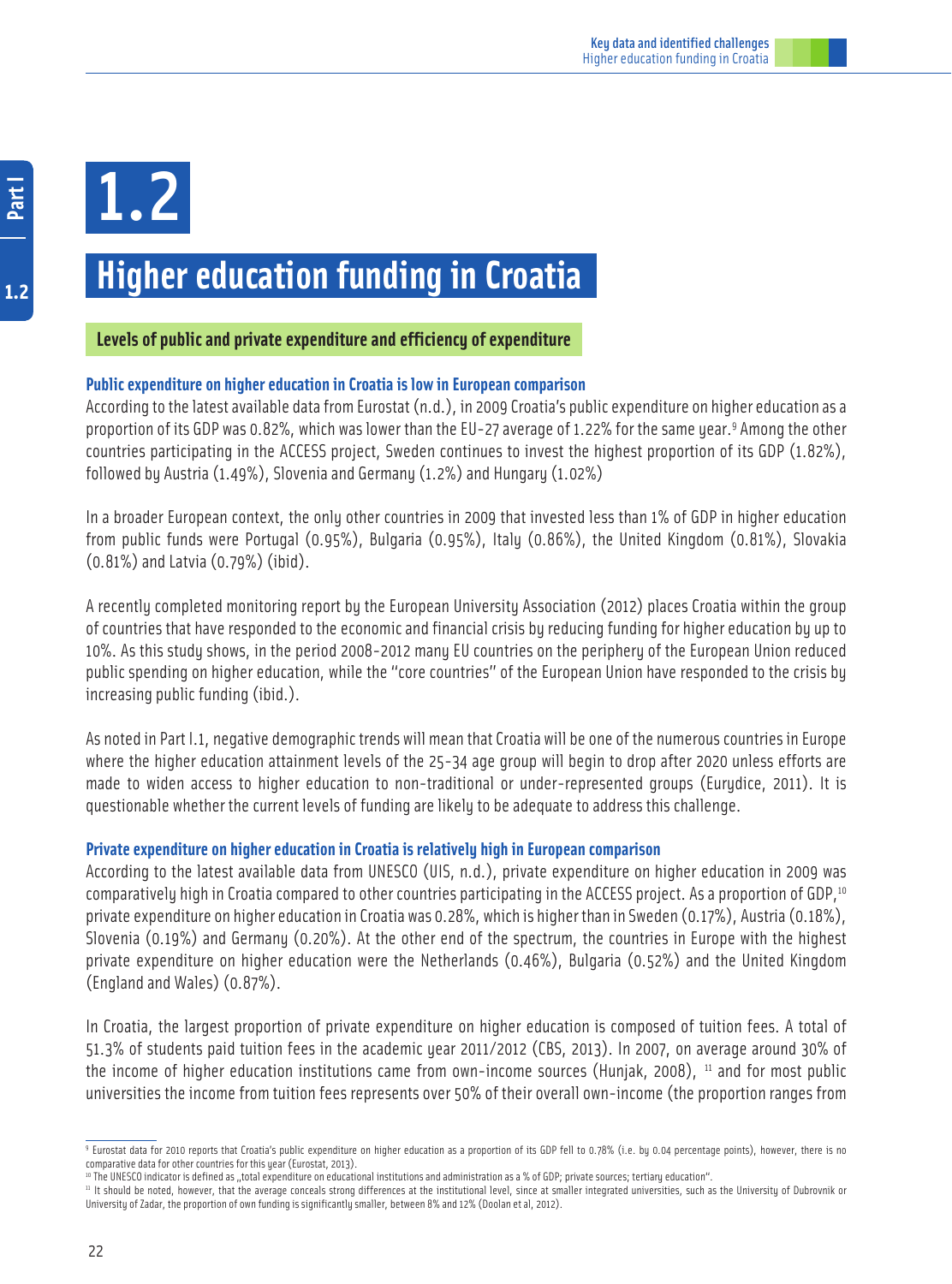

41% to 68%) (Doolan et al., 2012). This points to a weakness in the higher education system, since income from other sources appears to be low, especially for activities such as research and development or commercial activities.

High levels of private expenditure on higher education become an equity problem if they are not matched by adequate financial support mechanisms for students to meet those costs. This is especially true for students from disadvantaged backgrounds. Since the current Croatian student financial support system does not provide such comprehensive support (as will be discussed below), the high level of private expenditure on higher education in Croatia represents a challenge in terms of the social dimension of higher education.

# **High drop-out rates and slow completion of studies place a burden on public funding of higher education**

The problem of high drop-out rates and slow completion of studies was also noted in Part I.1, and are characteristics of the Croatian higher education system that have been identified by previous higher education sector reviews by the World Bank (2008) and the OECD (Duke et al., 2008). Both these characteristics have a negative impact on higher education funding by placing a burden on the resources higher education institutions need to allocate to teach students who are unlikely to complete their studies, or who are likely to repeat examinations or entire academic years. The OECD team of experts that reviewed the higher education system in Croatia in 2006 noted that this resulted in "inefficiency and high wastage" (Duke et al., 2008), and that such wastage occurs both at the public and private expenditure levels on higher education.

Regarding the average time needed to complete studies in Croatia, according to estimates made by Matković (2009) students who graduated from university studies in 2007 (i.e. who enrolled before the implementation of the Bologna Process) needed an average of 6.6 years for university studies and 5 years for professional studies. Although it is not yet possible to assess the study duration of "Bologna" students (who enrolled in study programmes adapted to the Bologna Process degree structure), an analysis by Farnell et al. (2013) of the progression of a generation of Bologna students from their second to third years of study suggests that a certain improvement has been made with the introduction of the Bologna study programmes: 52% of students in university studies progressed from their first to third years on time in 2010/11, compared to 47% in 2007, and 62% of students in professional studies progressed on time in 2010/11 compared to 55% in 2007/08.

# **Tuition fee system**

# **The previous dual-track tuition fee system for full-time students was neither a fair nor equitable funding system**

In international literature on higher education, "dual-track" tuition fee systems refer to cases when a proportion of students studies without paying tuition fees (or with minimal fees) and have their costs covered by the state, while other students are charged tuition fees by higher education institutions. Fees can be charged to part-time students,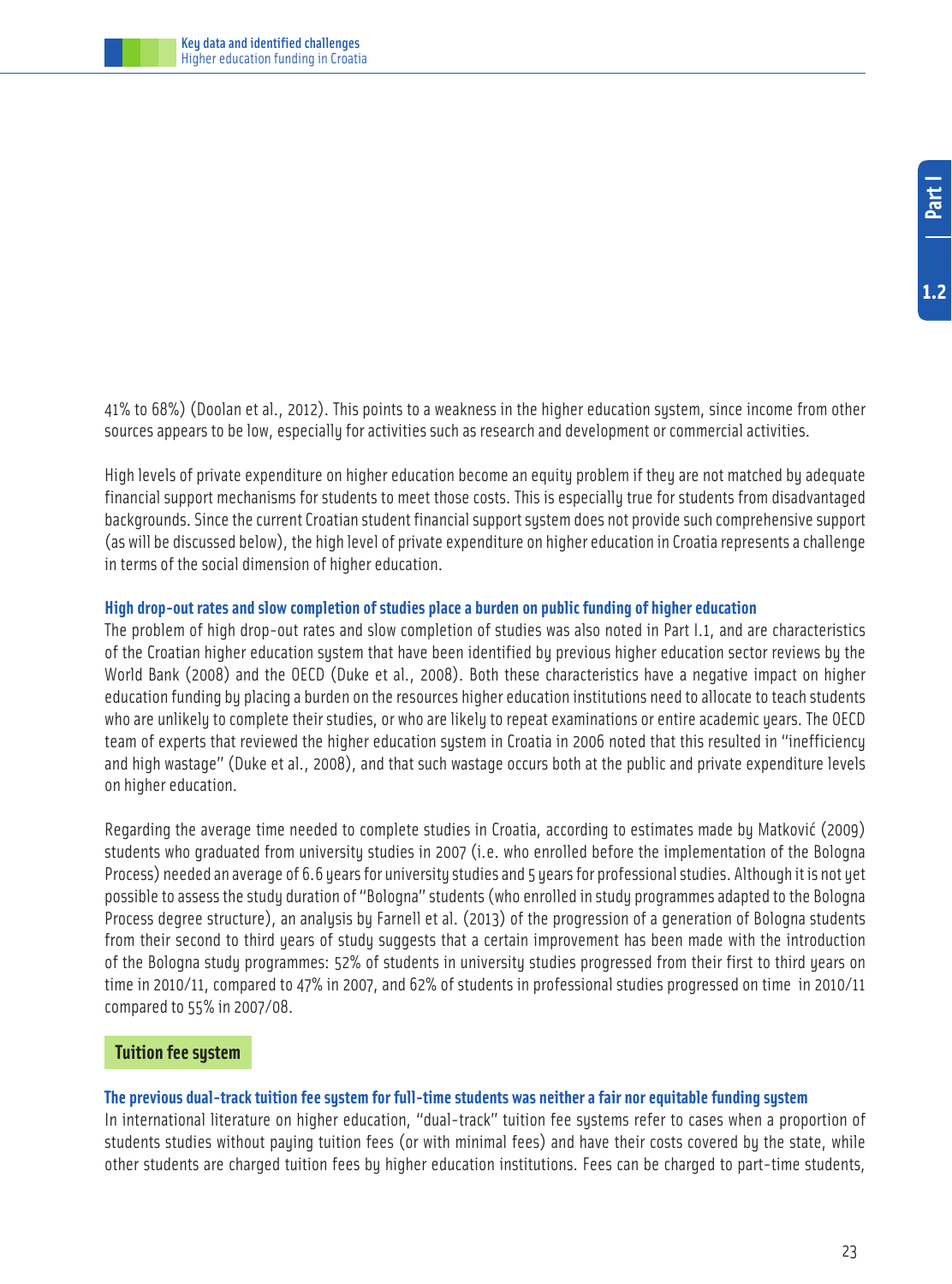students who take longer than the prescribed time to graduate, or students that are admitted to the institution above the number of study places funded by the government (Jongbloed et al., 2010). According to Altbach et al (2009), the addition of a special tuition fee-paying track while maintaining tuition fee exemptions for the regularly admitted and state-supported students, preserves the legal and political appearance of free higher education while introducing new revenue for higher education institutions. This practice is present in many transition economies - such as Russia, most of eastern and central Europe, and other countries that were once part of the former Soviet Union (ibid).

From 1993 to 2010, the tuition fee sustem in Croatia was a dual-track sustem, wherebu the state would set quotas for the total number of full-time students whose costs could be covered by the state budget, but universities would have the autonomy to set enrolment quotas higher than the state-funded quota and to charge tuition fees to these additional students. Entrance into the state-funded quota depended primarily on academic performance. In addition to a dualtrack system for full-time students, part-time students were considered a separate category altogether and all such students pay tuition fees (see below for more details). This system resulted in 59% of students in Croatia paying tuition fees in the academic year 2009/2010 (CBS, 2011).

The primary problem of dual-track tuition fee systems is one of fairness. According to the OECD review of tertiary education in Croatia (Duke et al., 2008): "the award of fees remission through a single 'all or nothing' system seems fundamentally unfair: one higher or one lower in the ranking determines whether all or none of one's fees are paid" (p. 48). The second problem with dual-track systems is one of equity, as noted by the World Bank in a review of higher education systems of the eight countries of Central and Eastern Europe that entered the EU in 2004:

"An anomaly associated with the dual-track-fee system is that it tends to penalize students from disadvantaged families. Those who obtain fee-free, state-subsidized places are disproportionately from privileged backgrounds (which have contributed to their academic success); poorer students, who are less successful in entrance examinations and cannot afford the alternative fee-paying track, are excluded from higher education." (Canning et al., 2007: 14).

# **The new "linear" tuition fee system for full-time students provides a novel policy approach, which proclaims to be fairer than the previous system**

From the academic year 2010/11, the Croatian Government decided to abolish the previous dual-track system and introduce a new and ostensibly fairer tuition fee system. Croatia introduced a so-called "linear system", which is a variant of the practice of charging tuition fees to students who extend their studies beyond the official duration of the study programme. According to the new system, all full-time undergraduate and graduate students can enrol in their first year of studies without paying tuition fees, after which students who have not accumulated a minimum required number of ECTS points (i.e. 55, where 60 credits is the full annual course load) in the previous year of study must start paying tuition fees at the beginning of the following academic year. Tuition fees are charged in a "linear" fashion, whereby the fee levels are variable and increase proportionally, depending on how short of the target of 55 ECTS points students are (MSES, 2012).

Croatia's latest system of tuition fees is in line with the Austrian, Slovenian, Swedish (and to a certain extent German) higher education systems, in the sense that undergraduate or graduate students initially do not pay tuition fees. However, the subsequent linear model of charging tuition fees after the first year depending on accumulated ECTS points is unique to Croatia (Doolan et al., 2012).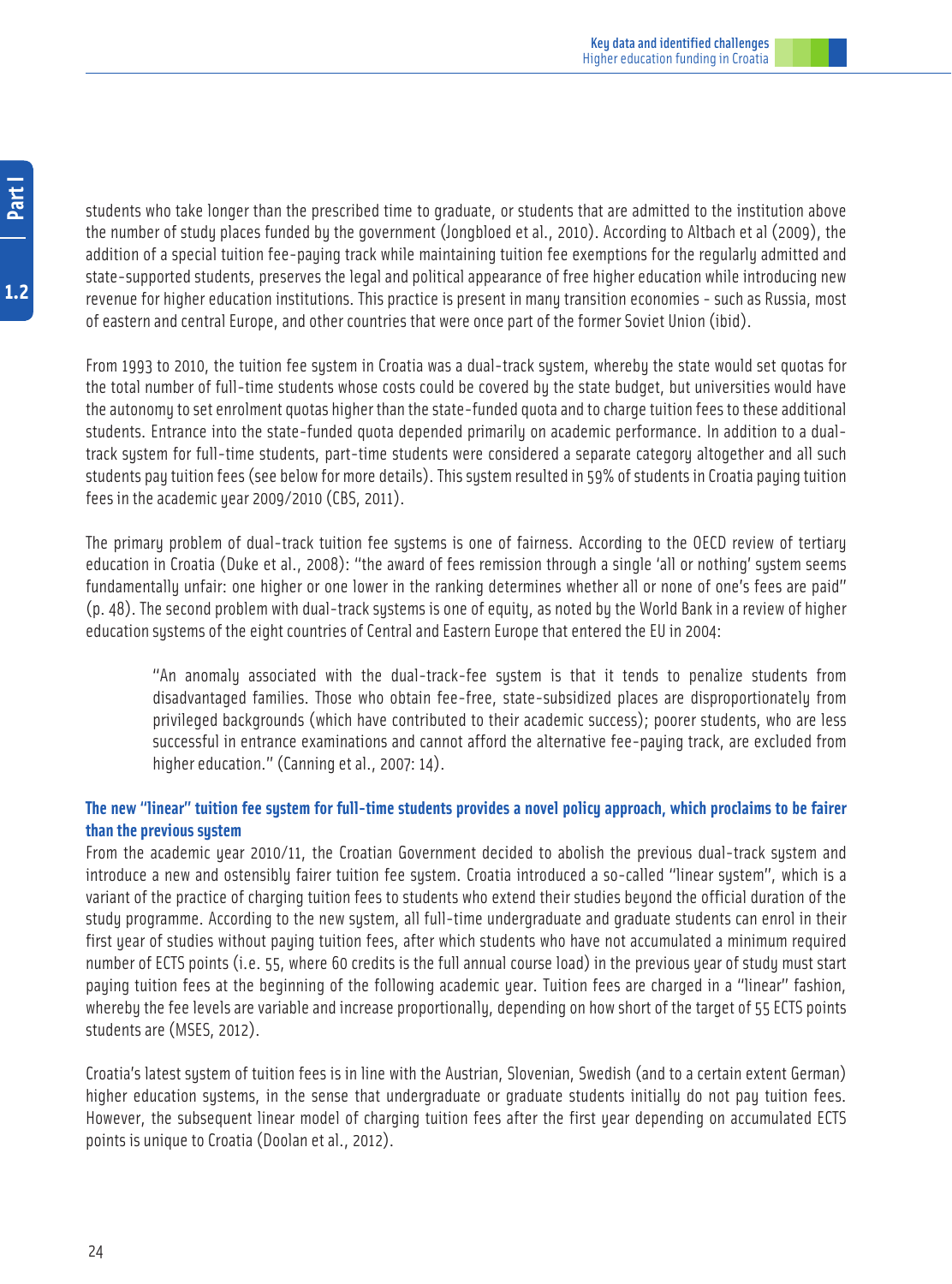Compared to the previous dual-track system, the linear tuition fee system is not as unfair, as there is no longer an "all or nothing" approach, whereby there is a cut-off point between students who pay no fees at all and students who must pay full fees (which are substantial, as will be noted below). Instead, the new system allows for some students to study without paying tuition fees and for the rest to study with minimal, moderate or substantial fees, depending on their study progress. The introduction of the new system can also be considered as a positive initiative to improve the efficiency of the higher education system. There is some international evidence that points to improved student completion rates and completion times when the level of public subsidies for individual students is made conditional on student performance. (Santiago et al., 2008).

The implicit objectives of the linear tuition fee system are that it will encourage broader access to higher education through removing initial financial obstacles, that it will encourage students to complete their studies within the official duration of the study programme and that it will promote excellence. However, since the introduction of the new system, there has so far been no evaluation made of its impact and effectiveness in meeting such objectives.

The only immediate impact of the new system that can currently be measured is that the numbers of fee-paying students has dropped, although not significantly. Compared to 59% of all student paying tuition fees in the academic year 2009/2010 (including 45% of all full-time students), in 2011/12 the proportion of fee-paying students dropped to 51% (or 34% of full-time students) (CBS, 2013).

**The new tuition fee system nevertheless has a number of weaknesses in terms of sustainability, transparency and fairness** While the introduction of the new tuition fee system does represent a valid attempt to make the fee-system more effective and fairer than the dual-track system, the new system has a number of weaknesses and faces a number of challenges:

- **Stability:** the new tuition fee system has been introduced via a series of ministerial decrees, and has not been legislated by parliament. This means that the stability of the "system" is highly tenuous. A new decree by the minister could potentially reverse all the new elements of the system.
- **Financial sustainability:** the linear tuition fee represents a "high-risk" system in terms of financial planning for the state and higher education institutions. On the one hand, it is difficult to accurately predict the success-rate of students in terms of ECTS points passed, and hence for the state to predict the financial allocation needed to cover the costs of successful students who study without paying tuition fees. For the same reasons, higher education institutions cannot accurately plan the expected income from tuition fees, since the tuition fee levels are variable and the number of students paying tuition fees is uncertain.

On the other hand, the fixed rate that the Ministry of Science, Education and Sports pays to institutions for each fully-subsidised place (i.e. covering the costs of the students who do not pay fees) is set each year, is consistent across the system and does not vary by academic discipline. From 2010 to 2012, this was set by the MSES at 3,650 HRK/485 EUR per year. This is significantly lower than the 8,800 HRK/1,170 EUR average tuition fee charged by Croatian higher education institutions (as will be further developed below). This has two important consequences: it makes the financial planning challenges for universities mentioned

**1.2**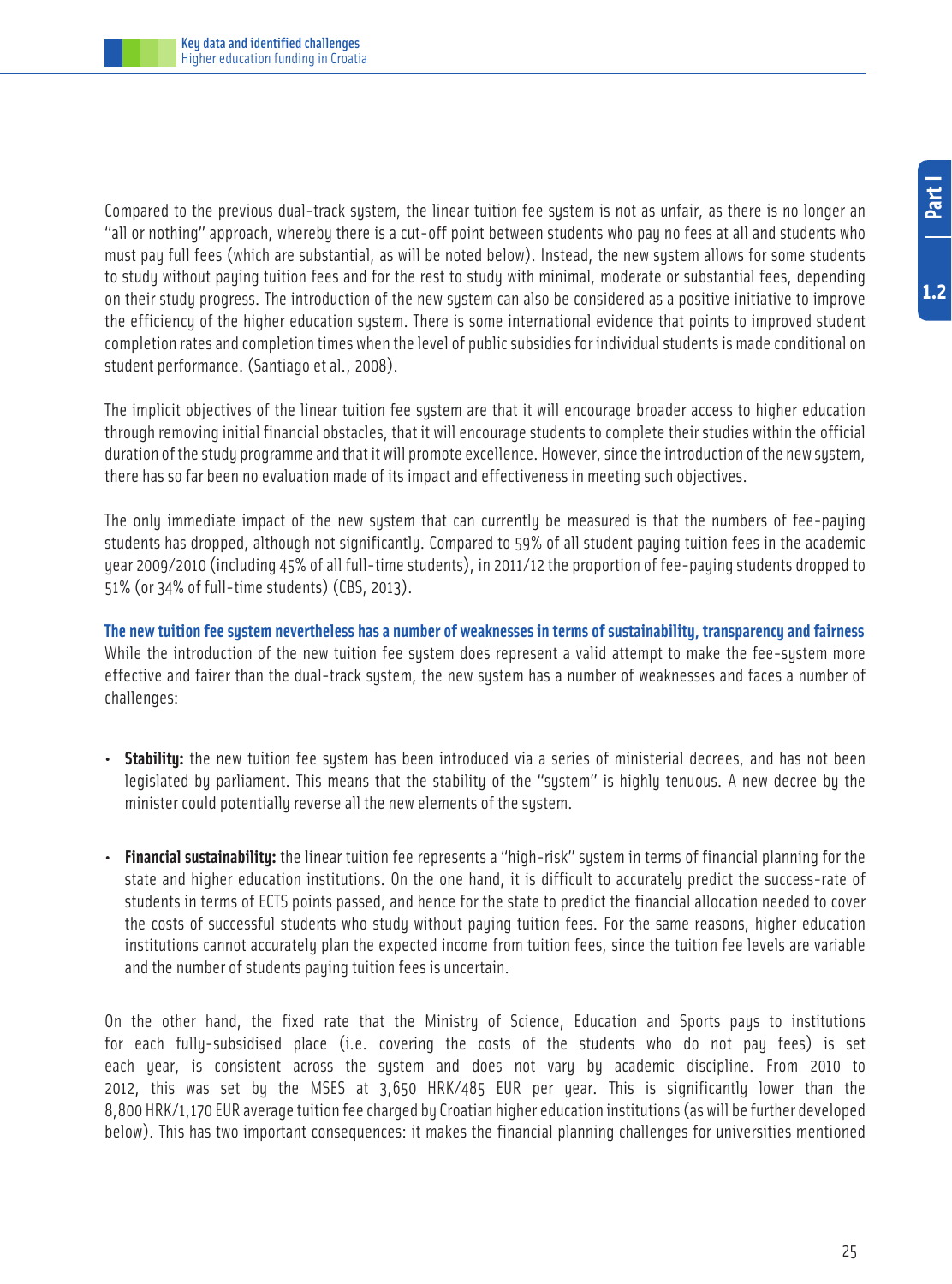Part I **1.2**<br>**1.2** 

above more complex, and it potentially sets up the perverse consequence that universities with better student completion and study progress rates (which is a desirable performance for the institution) might receive less combined income from state tuition-fee subsidies and private tuition-fee payments than those who do not perform as successfully.

- **Transparency:** for the purpose of students wishing to enrol in higher education, the linear system makes the financial planning of higher education close to impossible. The probability of study progress cannot be assessed by prospective students, nor can the corresponding cost be easily calculated. This complexity and lack of transparency does not allow potential students to make a cost-benefit analysis of enrolling in higher education, which can be of significant concern to students from low-income families for whom that information plays a key part in their decision to either pursue education or enter the labour market.
- **Fairness:** one assumption of the linear system is that it is exclusively the responsibility of the student, and not the institution, to ensure the student's studu progress. Another assumption is that the qualitu of teaching and academic support provided to students is adequate and well-balanced among different higher education institutions in the system, which is ensured by a well-structured and functional external quality assurance system. However, if these two assumptions are brought into question, then a sustem in which students pay variable fees based only on their progress can also bring into question the fairness of such a system, since students cannot be expected to complete their studies on time if higher education institutions do not secure and respect minimum European Standards and Guidelines for Quality Assurance. Additionally, since the first year of study has been shown to be a period of emotional, social and academic adaptation (Živčić-Bećirević et al., 2007), charging tuition fees immediately after the first year is problematic in pedagogical terms.
- **Equity:** (see below)

# **The new tuition fee system also poses a fundamental equity problem, since payment of fees is dependent on merit**

Although academic performance in terms of students' grade point average is not factored into the linear tuition fee system, the linear system is still fundamentally merit-based, since it is based on the successful completion of courses. In this sense, the linear system poses the same equity challenge as do all dual-track systems. Namely, charging fees based on performance (in this case ECTS points) is likely to disproportionately favour students from more privileged backgrounds, since they are more likely to achieve academic success (Canning et al., 2007). This challenge was also noted by Santiago et al (2008): "although reporting that there is evidence that using student performance as a basis for fee-paying and/or receiving financial support may improve student completion rates and time to completion, the report also notes that these types of incentives may cause an "equity-efficiency trade-off", whereby "some students (…) might be at a disadvantage in securing their public subsidy (either in the form of lower fee or grant) if it is linked to student progression." (ibid. p. 231).

One notable exception to this practice has been the inclusion of special conditions in the new linear system relating to the progress of students with disabilities. Students with a physical disability of 60% must obtain a minimum of 30 ECTS instead of 55 ECTS points in order to progress without paying tuition fees (MSES, 2012). Although this is a positive example of how the tuition fee system can incorporate elements relevant to the social dimension of higher education, the system has not developed any similar conditions for students from disadvantaged socioeconomic backgrounds.<sup>12</sup>

<sup>&</sup>lt;sup>12</sup> There have been isolated cases of Croatian higher education institutions (e.g. University of Rijeka) that have established institutional-level policies that provide tuition waivers to certain categories of disadvantaged students, although in some cases these include a merit component as well). However, a comprehensive national system providing special conditions for disadvantaged students backed up by additional institutional support is likely to be more effective and consistent.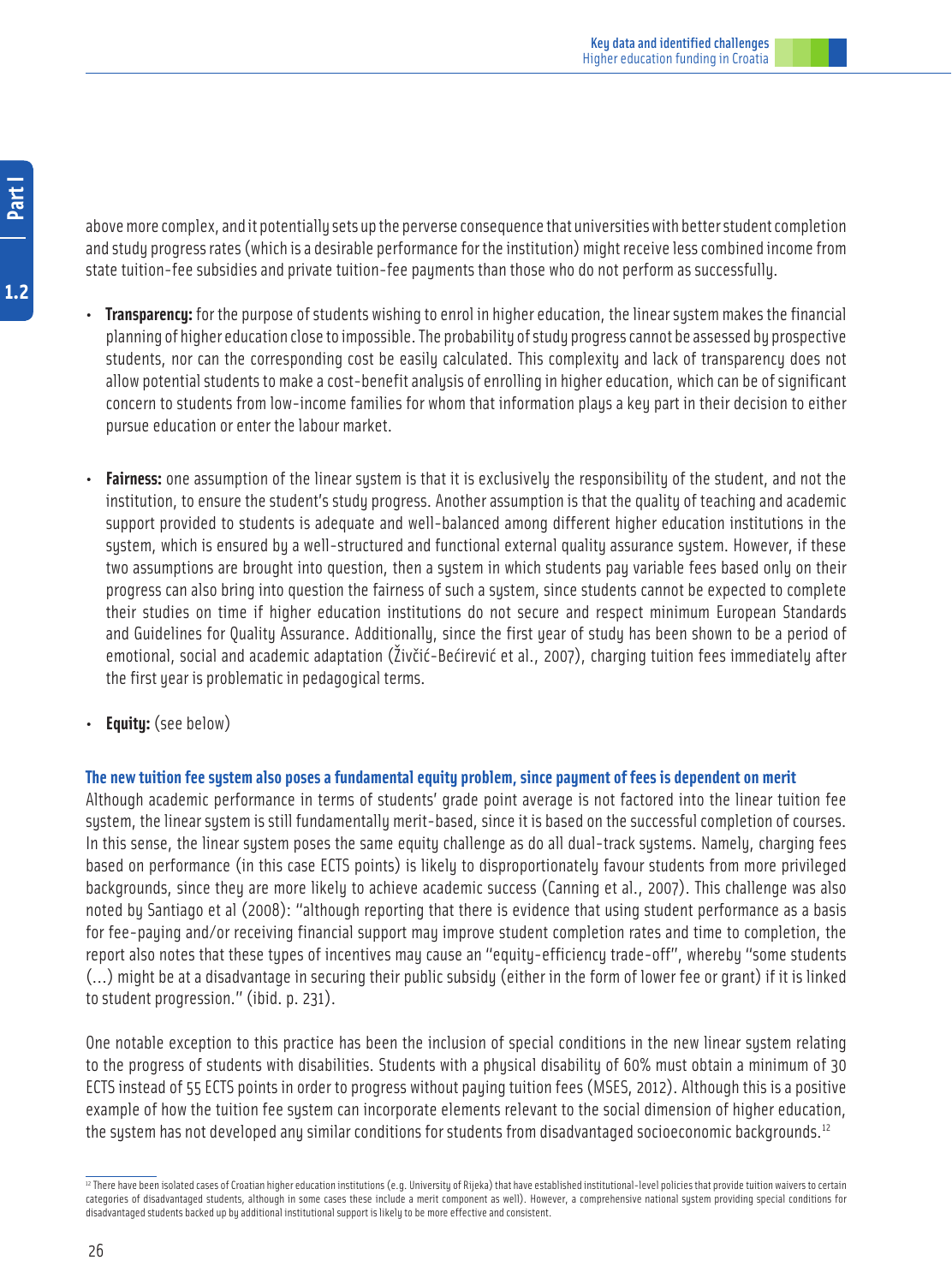Finally, the fact that the new tuition fee system has been developed without any corresponding changes to the student financial support system means that the system continues the practice of charging fees without mechanisms to counterbalance the impact of costs on students from different socioeconomic backgrounds. Low-income students will have difficulty in meeting the costs of study (increasing the risk of drop out), whereas the fees are unlikely to represent a problem for students from higher income families.

# **Keeping part-time students as a separate tuition fee category is unfair and inequitable**

A major criticism of the linear system as a whole is that it does not include part-time students, all of whom must pay full tuition fees, regardless of their study progress. In addition to the category of full-time, fee-paying students, a total of 26.2% of students in Croatia were registered as part-time students in the academic year 2011/2012, all of whom pay tuition fees. Part-time students are concentrated primarily in professional studies programmes, and while 50.1% of all students enrolled in professional studies are part-time students, only 14.7% of students enrolled in university studies are part-time (CBS, 2013). Regarding Croatian tuition fees, what differentiates part-time students from fulltime students is that all part-time students pay tuition fees, and all part-time students are also excluded from the linear tuition fee system (i.e. none are eligible for tuition waivers based on ECTS points and the levels of their fees are not regulated according to the linear model).

As mentioned in Part I.1, despite the status of studying "part-time", these students are for the most part de facto fulltime students, who could not enter the enrolment quotas as full-time students. Despite the changes brought about by the new tuition fee system for full-time students, the presence of part-time students in the system effectively means that the dual-track system nevertheless remains in place in Croatian higher education.

According to Jongbloed et al (2010), the practice of admitting additional students over and above the quota of publicly funded study places, and registering them under the category of "part-time students", "evening students", or "lifelong learning students", is carried out in a large number of Central and Eastern European countries, including the Czech Republic, Bulgaria, Croatia, Hungary, Poland, Romania, Estonia, Lithuania, Latvia, and Slovakia. In most of these countries, these students are often charged prices based on the full cost of the programme.

In addition to paying tuition fees, part-time students in Croatia are not eligible for any form of student financial support. This means that part-time students cannot access subsidised meals, student accommodation, transport and tax benefits available to full-time students, nor can they apply for student grants (see Part I.3 for more details).

Similarly to the criticism of the dual-track system for full-time students (as noted above) the first problem with parttime student status is one of *fairness*. Part-time students do not have the same rights as full-time students and are effectively being financially penalised for not being able to enter the full-time enrolment quotas set by higher education institutions, both through upfront payment of fees, and through lack of access to financial support.

From the point of view of equity, as noted in Part I.1, part-time students are predominantly of lower socioeconomic status and are predominantly older students. Thus students who are already most vulnerable in terms of higher education access and success, both due to their academic performance and social background, have an additional (and substantial) financial burden.

 $1.2$ 

27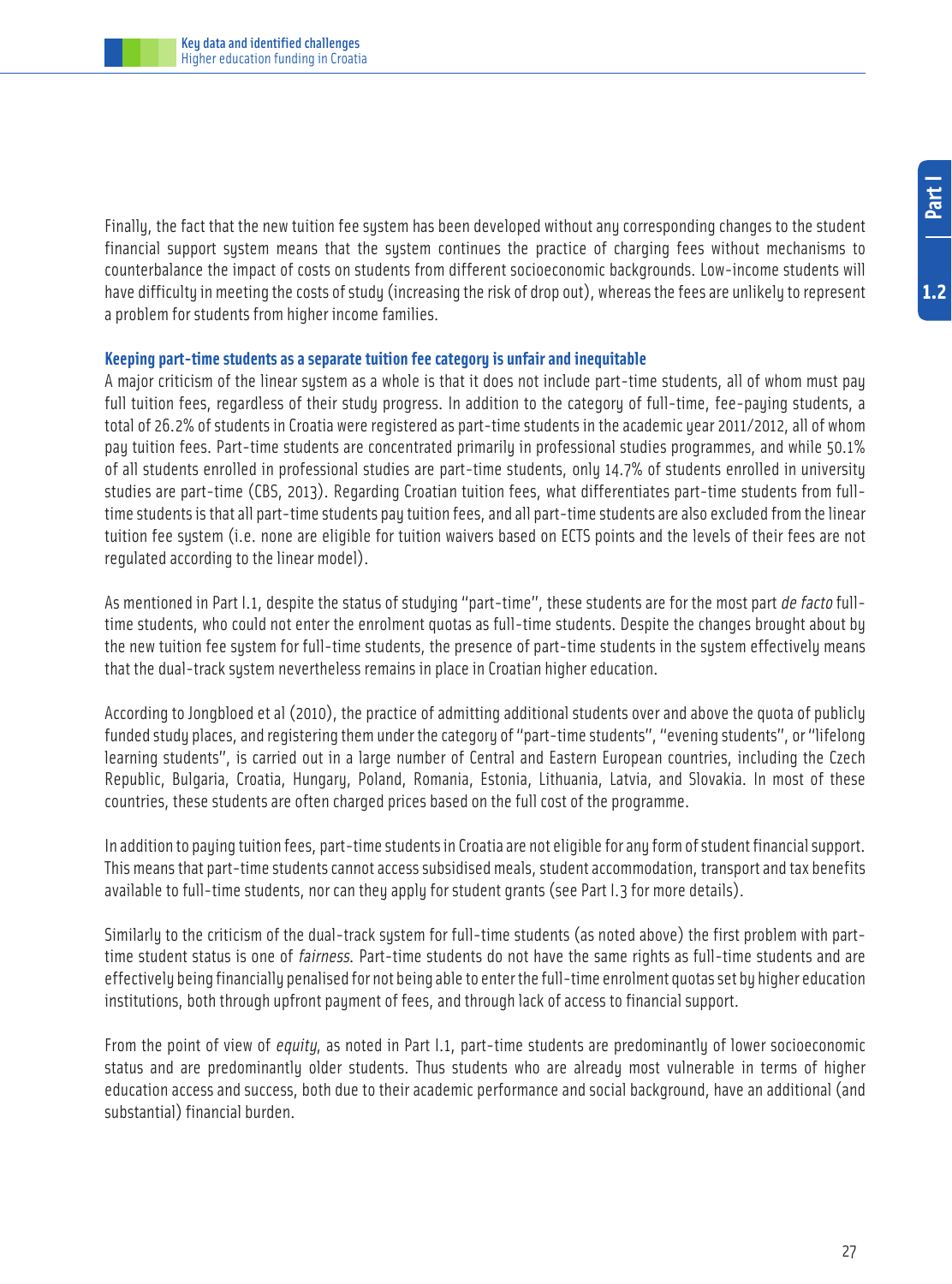# **Fee levels in Croatia are high in international comparison**

According to an analysis of higher education funding systems in Europe (Jongbloed et al., 2010 - data for 2008), a total of 18 countries in Europe charged no tuition fees, 7 charged moderate tuition fees and 8 had tuition fees above 500 EUR per annum.

According to the national EUROSTUDENT report for Croatia (Farnell et al., 2012), the average tuition fee in Croatia for undergraduate studies in the academic year 2009/2010 was 4,400 HRK/585 EUR per semester or 8,800 HRK/1,170 EUR per year. In the same year, no tuition fees were charged to students enrolling in graduate studies. Undergraduate tuition fees vary widely between higher education institutions, as well as between fields of study. In the academic year 2009/2010, public universities charged on average 5,550 HRK/735 EUR per year for social sciences and the humanities, around 6,900 HRK/920 EUR for natural, technical and biotechnical sciences, and around 9,000 HRK/1,200 EUR for medicine and art (Doolan et al., 2012).<sup>13</sup>

According to the internationally comparative EUROSTUDENT report, which presents data from 25 European countries for the academic year 2009/2010, the average tuition fee in countries with fees was below 100 EUR per month (or 1,000 EUR per year). The highest tuition was charged in England/Wales, Ireland, and Lithuania, where they range from 1,700 EUR to 2,800 EUR per year. In this respect, Croatia still has one of the highest European tuition fees, just lower than the Netherlands and Portugal (1,360 EUR) but higher than Switzerland (970 EUR) and Spain (900 EUR) (Orr et al., 2011).

Such high levels of tuition fees can be a major deterrent to higher education access, as noted by the OECD team reviewing Croatian higher education in 2008:

"(Tuition fees) should not be structured in such a way or be of such an order of magnitude that they discourage participation, particularly by students from social groups under-represented in tertiary education, including those from disadvantaged groups." (Duke et al., 2008: 30)

# **Fee levels are unregulated and are not transparent**

Tuition fee levels in Croatian higher education are not fixed or clearly regulated at the national level. Based on data collected during the ACCESS project in the academic year 2009/2010 (Doolan et al., 2012), the maximum levels of tuition fees at the undergraduate level at universities are determined in an annual coordination process between the Ministry of Science, Education and Sports (MSES) and Croatia's higher education institutions. The recommended maximum amounts of tuition fees were set according to criteria of academic discipline, and, in principle, all higher education institutions were expected to abide by this joint decision. However, in practice, the annual amounts charged to undergraduate students differed strongly among universities, even in the same academic disciplines, with the highest maximum undergraduate fees recorded at the University of Split, where, for example, tuition fees for social sciences and humanities were around 25% higher than most other Croatian public universities (author's calculation based on data in Doolan et al., 2012).

With the introduction of the linear tuition fee system, there is no sign that tuition fee amounts per ECTS credit have been regulated or agreed to at the national level, meaning that these still vary between institutions and that there is no limit on the maximum level of tuition fees. The transparency of the tuition fee system therefore remains inadequate in terms of the information needs of both students and decision-makers at the national and institutional level.

<sup>&</sup>lt;sup>13</sup> A possible explanation for high average tuition fee costs reported by EUROSTUDENT, when compared to the fee amounts reported by universities, is that in the EUROSTUDENT survey the term "tuition fees" comprises several categories of expenses paid by students to higher education institutions, including tuition fees, registration fees, examination fees, and other administrative costs.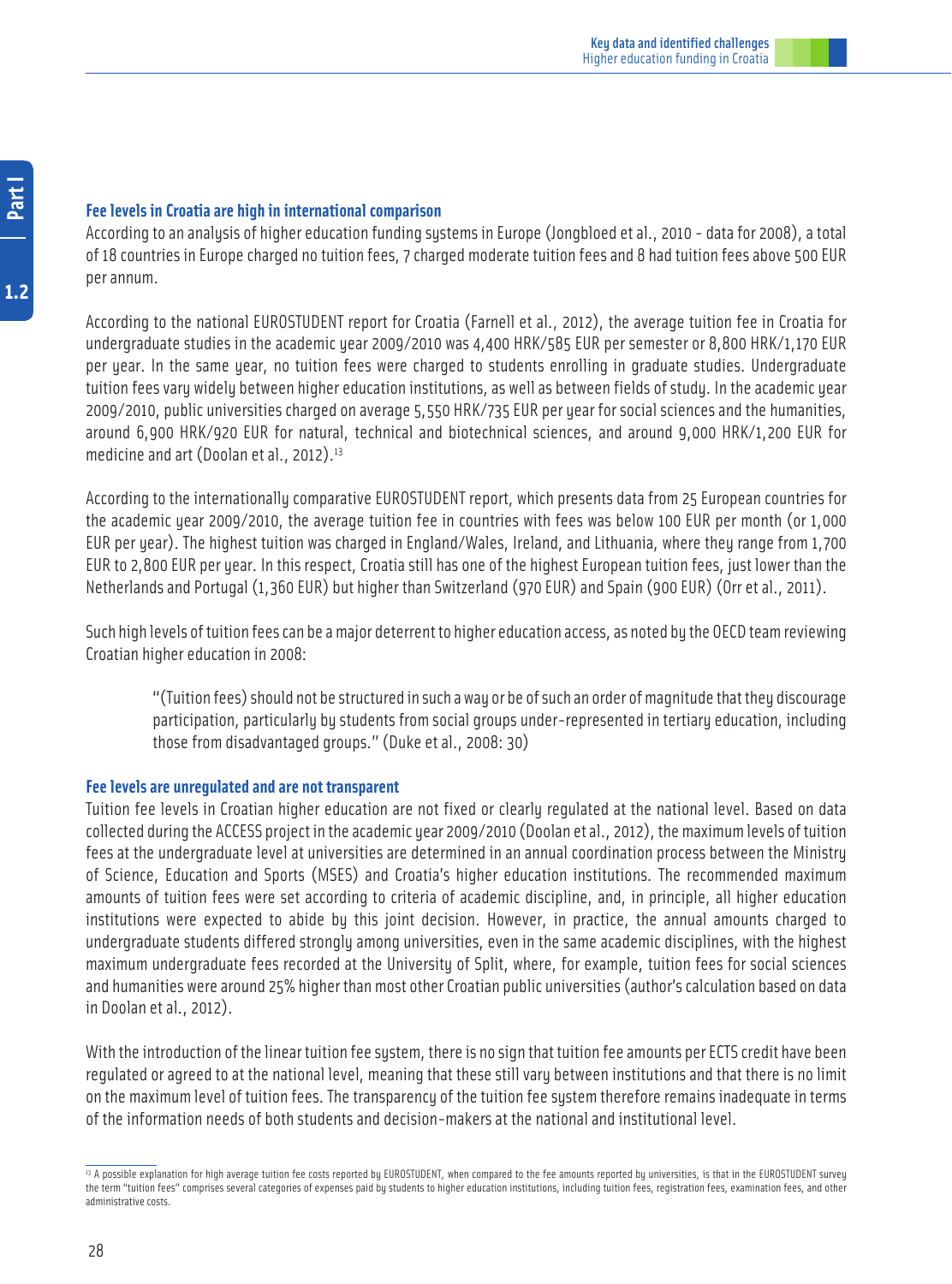# **System for allocating state funds to higher education institutions**

# **Incremental and negotiated funding have been the dominant criteria for higher education funding in Croatia, instead of formula-based funding or contract funding**

Based on international practices, there exist four main possible mechanisms for determining financial allocations to higher education institutions (with the majority of countries combining two or more of these mechanisms):

- **Incremental funding:** allocations are based on a "historical" basis, i.e. on previous years' allocations.
- **Formula funding:** allocations are calculated using standard criteria for all institutions (such as unit costs, input criteria and performance indicators).
- **Negotiated funding:** allocations are based on negotiations between the state and higher education institutions based on a budget proposal submitted by the institution.
- **Contract funding:** allocations are based on the outcome of a performance contract, i.e. meeting agreed indicators of achievement, such as set number of graduates by field of study).

# (Jongbloed et al., 2010: 47)

In Croatia, financial allocations from the state to higher education institutions have primarily combined incremental funding and negotiated funding. While some input-based criteria are used during negotiations (such as number of students and number of staff), the data submitted to MSES by universities for the purposes of determining and the negotiation of their budgets are not identical for all universities, nor are the negotiation practices themselves (Doolan et al., 2012).Compared to the other countries participating in the ACCESS project, these characteristics make the public funding model of higher education institutions in Croatia most similar to that of Germany. In all other countries, either formula-based systems are used (Slovenia from 2004 to 2009), or funding agreements (e.g. Austria, Sweden), or combinations of funding agreements and negotiations (Hungary). In all these cases, both input and output criteria are used as a basis for determining allocations, while in Croatia no output criteria were used in funding arrangements (until the academic year 2012/2013, which will be developed below).

According to the conclusions of the OECD's review of higher education in Croatia (Duke et al., 2008), the system for allocating funds to higher education in Croatia is rigid and represents an obstacle for mid- to long-term planning. The OECD team recommended that the system of financial allocation for funds from the state budget to higher education institutions should be consistent with several criteria such as transparency, differential funding according to field of study and even-handed determination of allocations for different institutions, as well as supporting priority public policy objectives in higher education.

# **The latest reform of the institutional funding system is introducing contract-based funding, using both input-based and output/performance-based criteria**

In this context, a new development for the academic year 2012/2013 has been the introduction of a pilot-scheme of funding agreements (or "contract funding" according to the categorisation by Jongbloed et al., 2010) between the state and higher education institutions. These agreements introduce for the first time a transparent input-based component, as well as an output/performance component, allowing institutions to receive additional funding for meeting specific public policy objectives. The core components of this latest funding system are the following: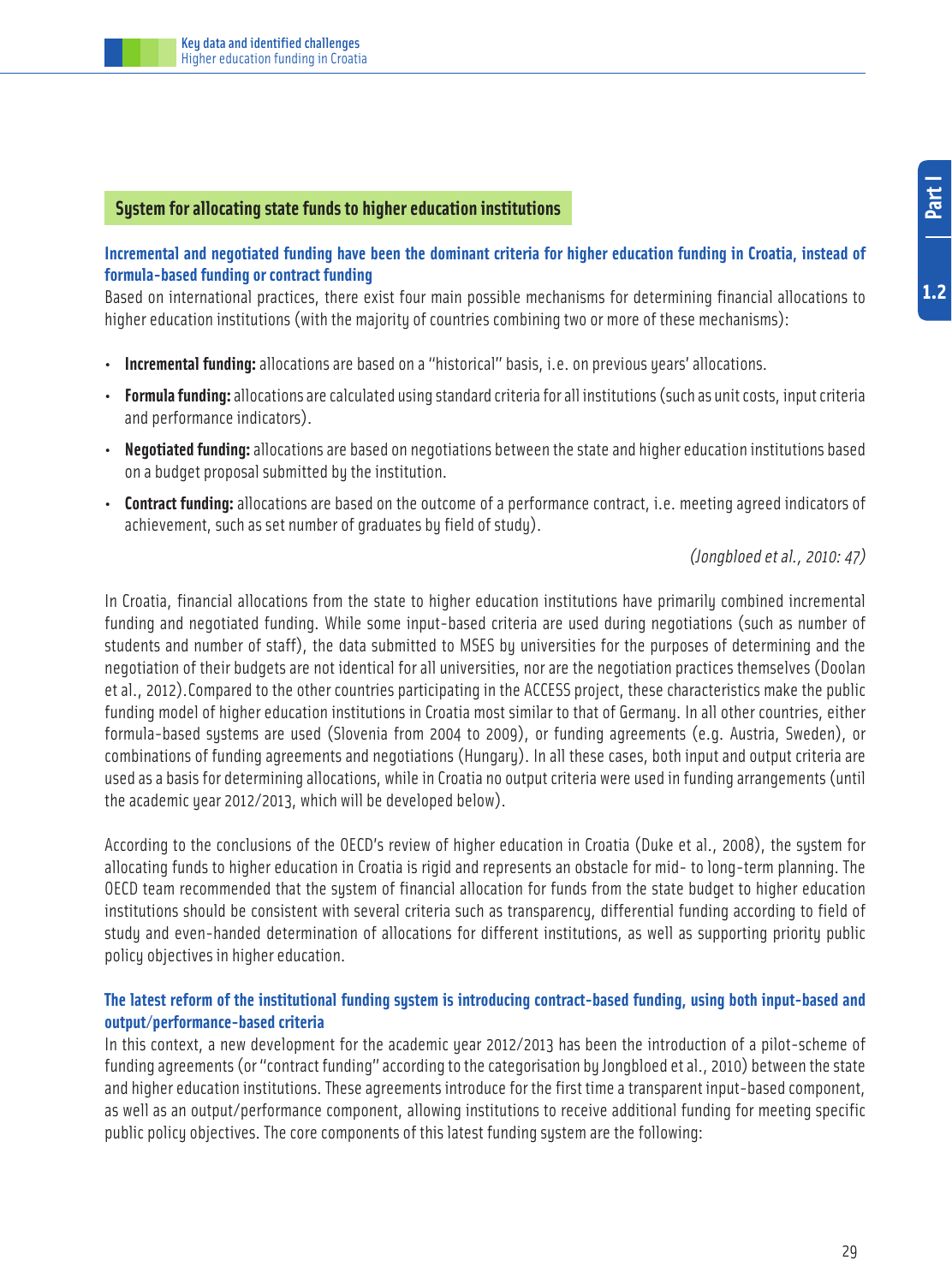- **Base funding:** base funding for higher education institutions remains a combination of incremental funding and negotiated funding.
- **Input-based supplement to base funding:** in addition to base funding, each higher education institution receives additional funds though tuition fee subsidies to fully cover the costs of all full-time students entering their first year of studies (undergraduate or graduate) and of all full-time students who progress through each academic year with more than 55 ECTS points. The subsidy is provided at a national fixed-rate of 3,650 HRK/485 EUR per student.
- **Performance-based funding:** within the pilot funding agreements, each higher education institution agrees on performance targets with the Ministry among a list of priority areas set by the Ministry. Higher education institutions receive these funds if they achieve certain targets measured by set indicators within the three-year term period of the agreement (from the academic year 2012/2013 to 2014/2015). Performance-based funds are calculated as 10% of the total amount that each higher education institution receives as tuition fee subsidies (as described above), and not as a percentage of base funding or total funding.

The ACCESS Expert Team estimates that input-based supplemental funding will represent around 10% of the overall public funding received by higher education institutions, and that funding allocated on the basis of performance will be around 1% of overall funding. Although of limited magnitude, and although the funding system is still dominated by incremental/negotiated base funding, the introduction of these new mechanisms represents a significant step in itself in changing the dominant paradigm of incremental and negotiated funding in Croatia.

# **The new performance-based system includes funding incentives to promote the social dimension of higher education**

Output criteria for higher education funding represents a form of incentive for higher education institutions to meet objectives that are defined as public policy priorities. This is one of the reasons why the European Commission, in its Modernisation Agenda for Universities, urges member states to use relevant outputs rather than rely on inputs as the basis of funding (European Commission, 2006).

Apart from criteria such as completion rates, duration of studies, graduate employment or research output, funding mechanisms that use input and/or output criteria can use such mechanisms to promote the social dimension of higher education. An analysis of practices in Europe (Eurydice, 2011) has shown that most countries in Europe that use funding formulas rarely use them to foster social dimension objectives. However, eight countries in Europe do use funding formulas that contain an explicit reference to aspects such as widening participation. In such cases, the number of enrolled disadvantaged students carries a funded premium, or additional funds are provided to institutions for widening participation. Among the countries participating in the ACCESS project, only Austria is an example of a country that takes into account an aspect relevant to the social dimension when determining funding allocations: the number of female graduates in doctoral programmes is used as a performance indicator.

Until 2012/13, Croatia had no funding mechanism to promote the social dimension of higher education. However, following the introduction of the above-mentioned pilot funding agreements in the academic year 2012/2013, the Croatian government included two performance indicators directly related to the social dimension (fostering access of under-represented groups and of mature students), as well as an indicator that is indirectly related to reduce drop-out rates. Although performance-based funding is of a small scale, the ACCESS Expert Team deems this measure a highly significant step in moving away from mere rhetoric on fostering the social dimension to implementing concrete policy measures with associated funding incentives.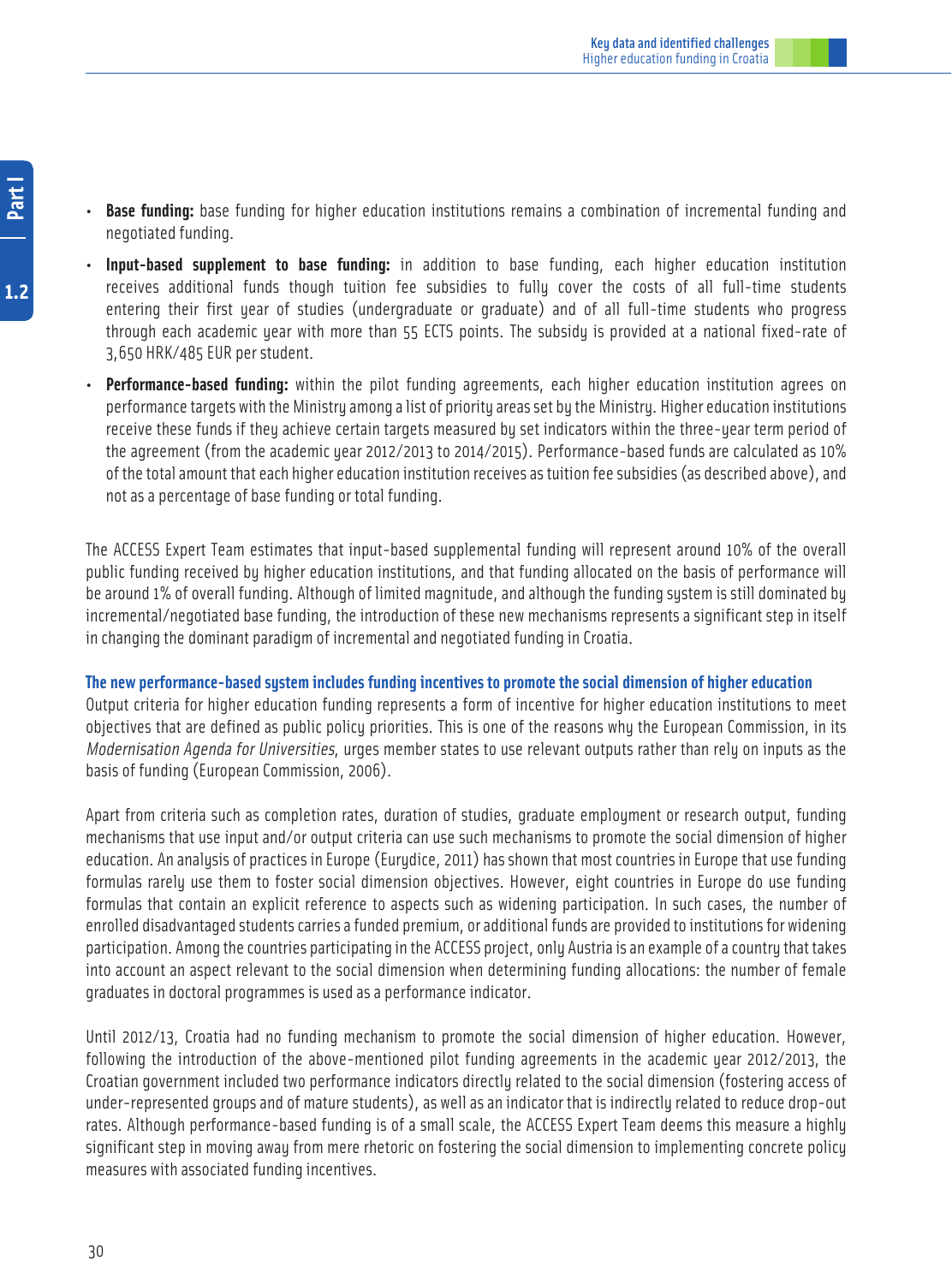# **Financial management and data collection**

In addition to issues relating to the levels of expenditure on higher education, the funding sources of higher education institutions and the criteria for allocation of funds, it is equally important to consider the use and management of finances by higher education institutions.

# **Lack of data and financial management capacity at higher education institutions**

According to Hunjak (2008), higher education institutions in Croatia often lack trained staff to analyse financial data and manage higher education institution finances.

In their review of higher education in Croatia, an OECD expert team noted that the development of reliable and transparent information systems producing data which are comparable, both between and within institutions, is a prerequisite for financial management at the institutional level, and for an overview of higher education funding at the national level (Duke et al., 2008). However, data collection on finances at Croatian higher institutions is not standardised. Hunjak (2008) reports that universities in Croatia collect some data on the financial aspects of their operations, but that it is incomplete and not unified across the individual institutions' constituents and across institutions as a whole. In some cases, university rector's offices do not have complete information on own-income amounts and sources, nor on their utilisation across various constituent faculties and departments. The general lack of reliable data on aspects of the higher education system has a direct effect on funding policies: e.g. the introduction of input or output criteria (such as number of students, staff and graduates) require such data to be standardised and readily available.

Financial reporting is also not standardised. Financial reports are submitted to the Ministry of Finance, but they are not made available on web sites of higher education institutions. The need to address this issue was stressed by the OECD review of higher education in Croatia ("the regular publication and dissemination of relevant data and information should be treated as an urgent requirement", Duke et al., 2008: 89).

Such a situation inevitably brings into question not only the efficient use of funds at higher education institutions in Croatia, but also the transparency of the allocation of public funds to these institutions, whereby certain institutions may disproportionally benefit from public funding allocations compared to others.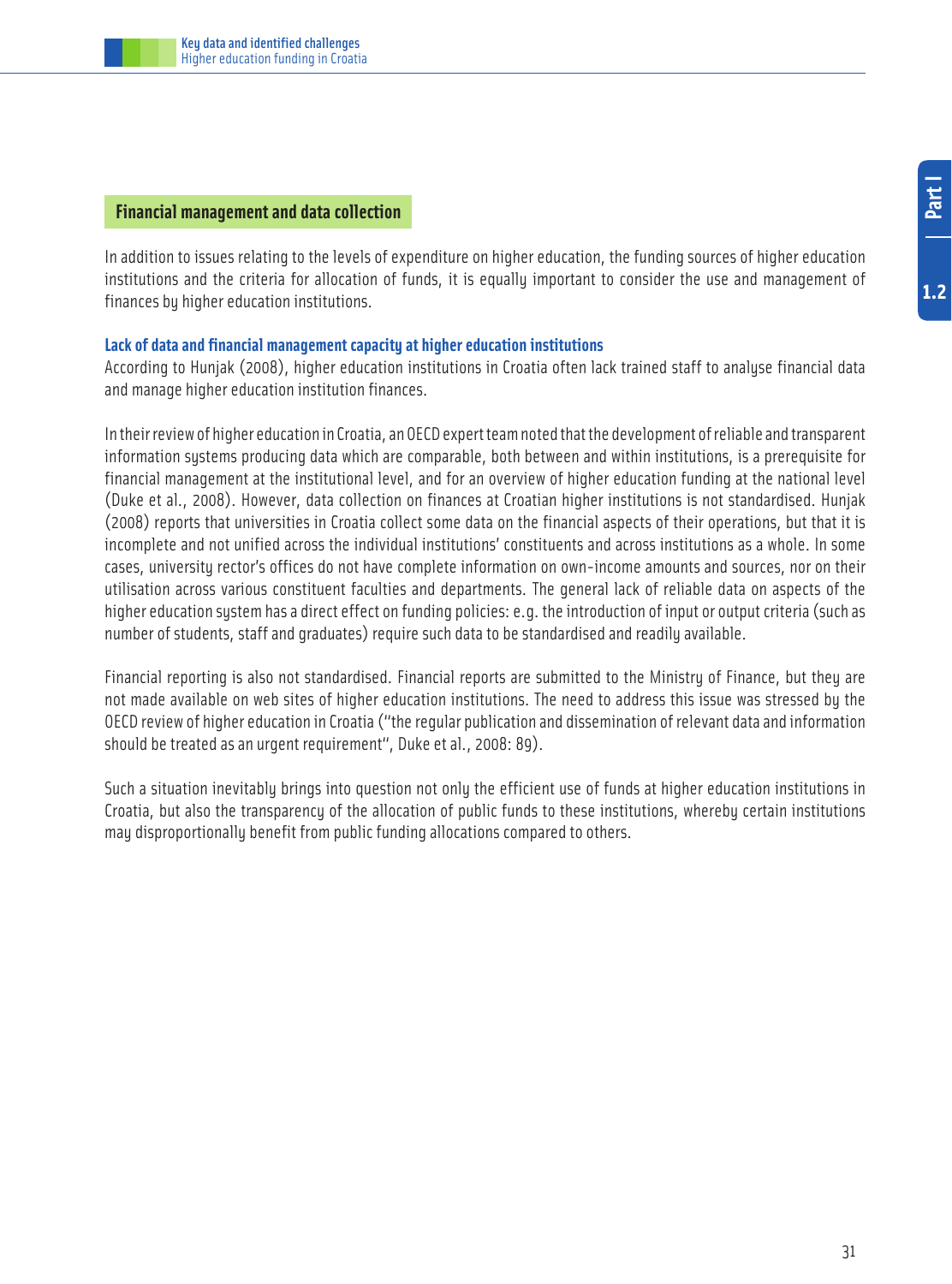# **Student financial support in Croatia** 1.3

 $1.3$ 

# **Financial needs of students: costs and sources of financing**

#### **The total annual costs of students in Croatia are substantial**

According to the national EUROSTUDENT survey report for Croatia (Farnell et al., 2012), the average total cost incurred per student in the academic year 2009/2010 was 31,500 HRK/4,200 EUR. This amount includes both direct costs (study-related costs such as tuition fees, registration fees, study materials, etc.) and indirect costs (living costs such as accommodation, daily expenses, etc.). On average, direct costs make up only 18% of the total student cost, while indirect costs amount to more than four times this amount, or 82% of the total cost, which is a similar proportion to most other European countries (Orr et al., 2011).

A rough estimate of the overall financial value of this private investment into the combined direct and indirect costs of higher education can be calculated by multiplying the average cost by the total number of students in the higher education system. In total, this amounts to a total of 4.24 billion HRK/566 million EUR per year.<sup>14</sup> Since overall public investment in higher education amounted to 2.7 billion HRK/360 million EUR (Ministry of Finance of the Republic of Croatia, 2010), the size of the private investment made by students and their families is clearly substantial.

# **Student costs appear to be unfairly distributed within higher education: certain categories of students in Croatia are more likely to incur higher costs**

Although the average total cost of 31,500 HRK/4,200 EUR per year is a useful indicator, this figure is also misleading, since it conceals significant cost differences among different student groups in Croatia. In the national EUROSTUDENT survey report for Croatia (Farnell et al., 2012), the range of expenses was analysed in cost quintiles, ranging from the lowest 20% student cost levels, to the highest 20% student cost levels. According to this analysis, over 35% of students incur high costs (from 32,000 HRK/4,260 EUR to 72,000 HRK/9,600 EUR), 17% of Croatian students incur costs ranging from 24,000 HRK/3,200 EUR to 32,000 HRK/4,260 EUR, and the greatest proportion of students (over 45% of all students) spend less than the average (from 8,000 HRK/1,060 EUR to 24,000 HRK/3,200 EUR).

One policy concern identified through the EUROSTUDENT survey is that the level of costs often differs for structural or institutional reasons, which implies that groups with higher costs may be in an unfair position. The groups in question are the following:

• **Tuition fee-paying students:** part of the disparities in the costs of students is due to tuition fees, which is a significant cost that is not incurred by all students (in 2011/2012, 49% of students did not pay fees). Both full-time, fee-paying students and part-time students are at a significant financial disadvantage compared to that part of the student body that studies without paying tuition fees.

<sup>&</sup>lt;sup>14</sup> Calculation based on total number of students in 2009/2010 (145,263 according to CBS, 2012) and the total cost of 31,500 HRK. In addition, in order to offset the costs that were not privately met (i.e. that were covered through scholarships), the sum of average scholarship amounts was multiplied by the number of scholarship recipients and was subtracted from the total figure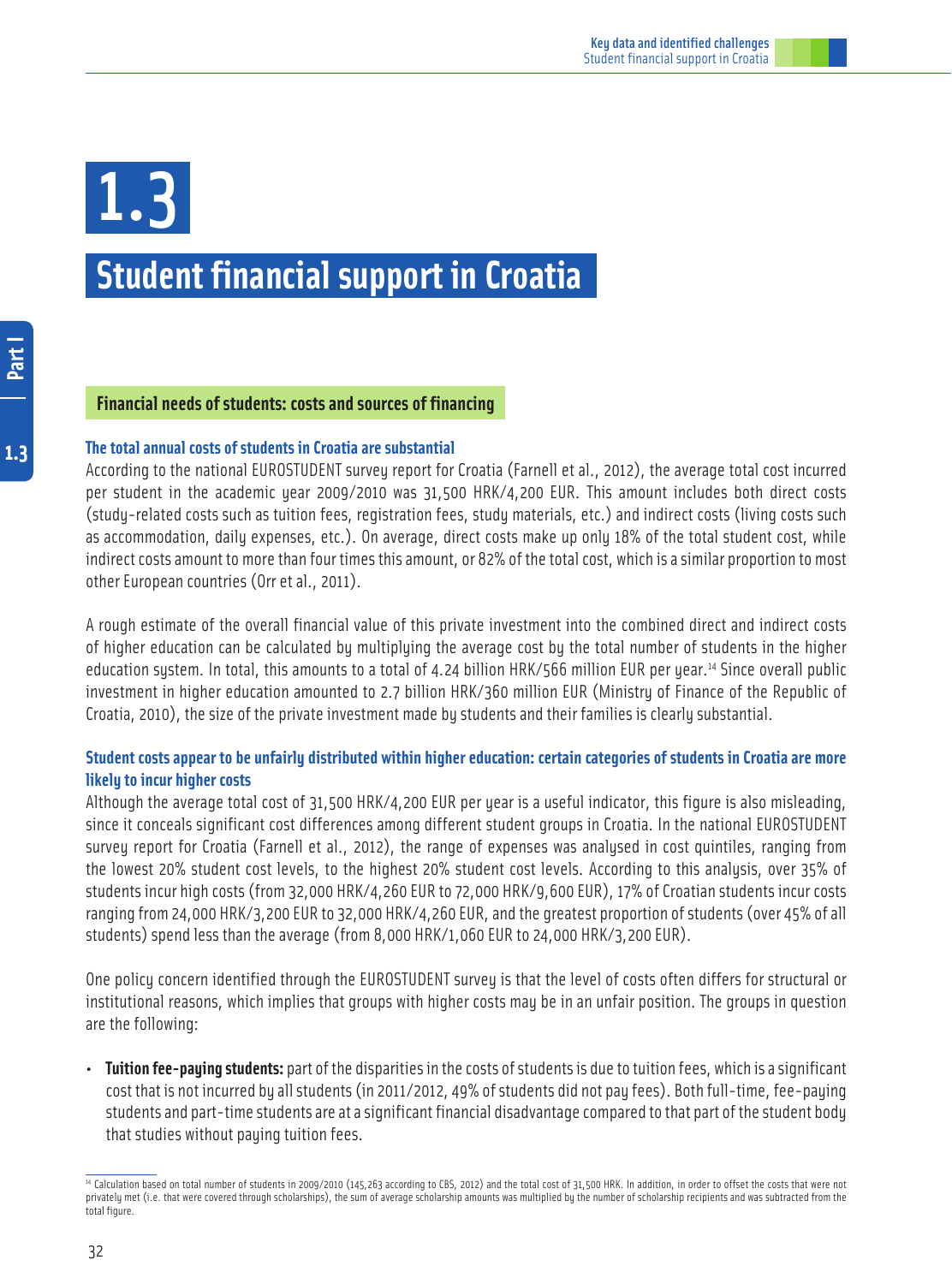

- 
- **Part-time students:** in addition to paying fees, part-time student status also results in incurring significantly higher costs due to their ineligibility for any form of student financial support (either direct support through grants or indirect support through public subsidies for accommodation, meals, transport or tax benefits).
- **Students enrolled in professional studies:** these students are much more likely to pay tuition fees than students enrolled in university studies. In the academic year 2011/2012, 76.9% of students enrolled in professional studies paid fees, compared to 39% of students enrolled in university studies (CBS, 2013). Students enrolled in professional studies also have higher costs on average for food, transportation and health, and their living expenses are slightly higher as well. Both findings can be partially explained by the fact that the share of mature students and part-time students is significantly higher in professional study programmes (Farnell et al., 2012).

# **Students from disadvantaged groups and students who face adverse study conditions are likely to have higher costs and to be more financially vulnerable than other students**

In addition to examining the levels of student costs by full-time/part-time status and by institution, it is important to establish whether certain groups of students, however high or low their costs may be, experience difficulties in meeting their costs with the finances at their disposal. The national EUROSTUDENT survey provides a valuable indicator of financial vulnerability in the form of self-assessments of students on their satisfaction with the finances they have at their disposal for meeting monthly expenses. The analyses of these self-assessments in the national EUROSTUDENT survey report for Croatia point to the fact that disadvantaged students are more likely to experience financial difficulties:

- **Students of lower socioeconomic status:** students of lower socioeconomic status are more exposed to the financial burden of tuition fees than students of higher socioeconomic status: 56% of students with fathers who completed primary school or lower pay tuition fees, compared to 43% of students whose fathers have a higher education degree. The fact that this finding is problematic is confirmed by the fact that these students perceive themselves as being financially more vulnerable than other students: the lower the level of education attained by students' parents, the lower the perceived adequacy of financial resources (this finding is also confirmed when comparing students' selfassessed socioeconomic status with perceived adequacy of finances).
- **Students with disabilities:** students with disabilities reported a significantly higher degree of financial burden than other students. Students with disabilities have higher living costs than those without disabilities, especially in terms of housing and health care costs.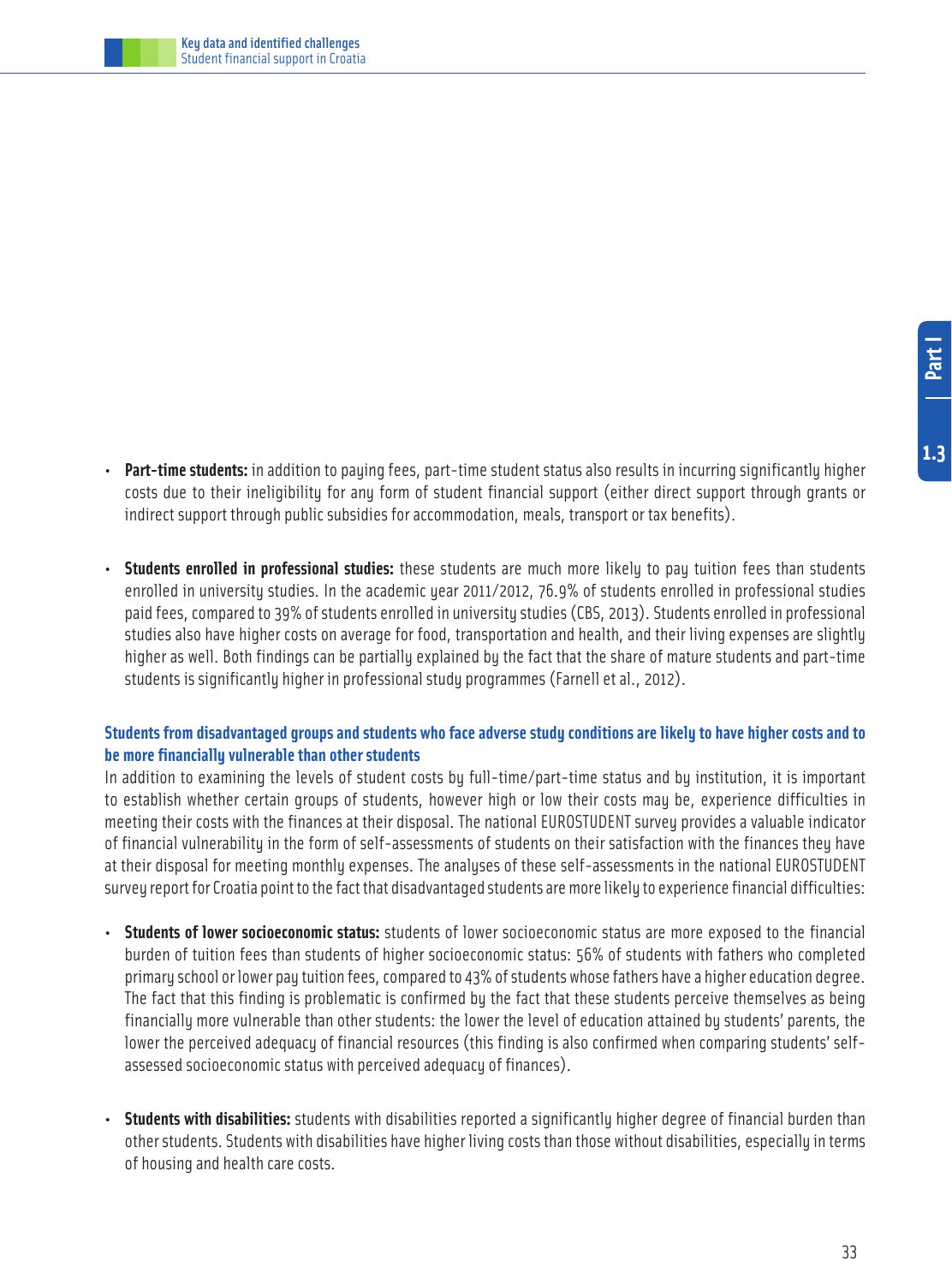• **Students with children:** students with children show the highest degree of financial burden in relation to other students. The only other group of students who reported a similar degree of financial burden are students of lower socioeconomic status. Students with children have the highest cost of living during the academic year (64,000 HRK/8,500 EUR). The costs related to children (and to a lesser extent health care) represent nearly a third of their total costs. Their other costs are also higher, especially for accommodation, food, clothes and supplies.

In addition to these groups of vulnerable students, study circumstances and living conditions can also affect the financial burden of students:

• **Accommodation:** as can be expected, students who reside in student accommodation (halls of residence) are less financially burdened than students who rent private accommodation. An interesting finding is that students in halls of residence are also more satisfied with the finances at their disposal than students who live at home with their parents, and that the most financially vulnerable students are those students who live with their parents in another county and who commute to their higher education institution. It can therefore be assumed that the latter group lives at home since they cannot afford housing at the place of study.

The challenge facing any national financial support system is to address such disparities in costs by alleviating the financial burden of those students who incur higher costs in order to study, and/or who are in most financial need.

# **The income sources of students also reflect equity concerns**

According to the national EUROSTUDENT survey report for Croatia (Farnell et al., 2012), the main source of financing for Croatian students is their families: 82% of students reported being supported by their family, and students receive 46% of their total income from this source. In a comparative European perspective, this places Croatia at the top of the scale of European countries in which students rely on family for financing higher education - followed by Romania, Spain and France (Orr et al., 2011: 125).

While reliance on financial support from families is not a problem *per se*, it can become a major problem for students from low-income families. The EUROSTUDENT survey report confirms that students from families with lower levels of education (which is usually closely correlated with lower income) have less financial support from their families as a proportion of their overall income. Whereas family support accounts for 51% of student income for students whose parents have completed higher education, this figure falls to 42% for students whose parents have only completed secondary education and further to 28% for those whose parents have only completed primary education (Farnell et al., 2012).

This problem is directly related to the higher propensity for paid work among students of lower socioeconomic status. According to the national EUROSTUDENT report for Croatia (Farnell et al., 2012), income from employment accounts for as much as 56% of total student income for those students whose parents have only completed primary education, while this percentage is 33% for students whose parents have completed secondary education and 22% for students whose parents have completed higher education. The self-assessment by working students about their financial wellbeing confirms that paid work during studies is an equity problem. Students who work temporarily or full-time during their studies report being less satisfied with the finances they have at their disposal than students who do not work, and student satisfaction with their workload is inversely proportional to the time they spend studying and/or working (Farnell et al., 2012). This confirms that employment for these students primarily represents a necessity for their livelihood, and not a decision motivated by career or skills development.

 $1.3$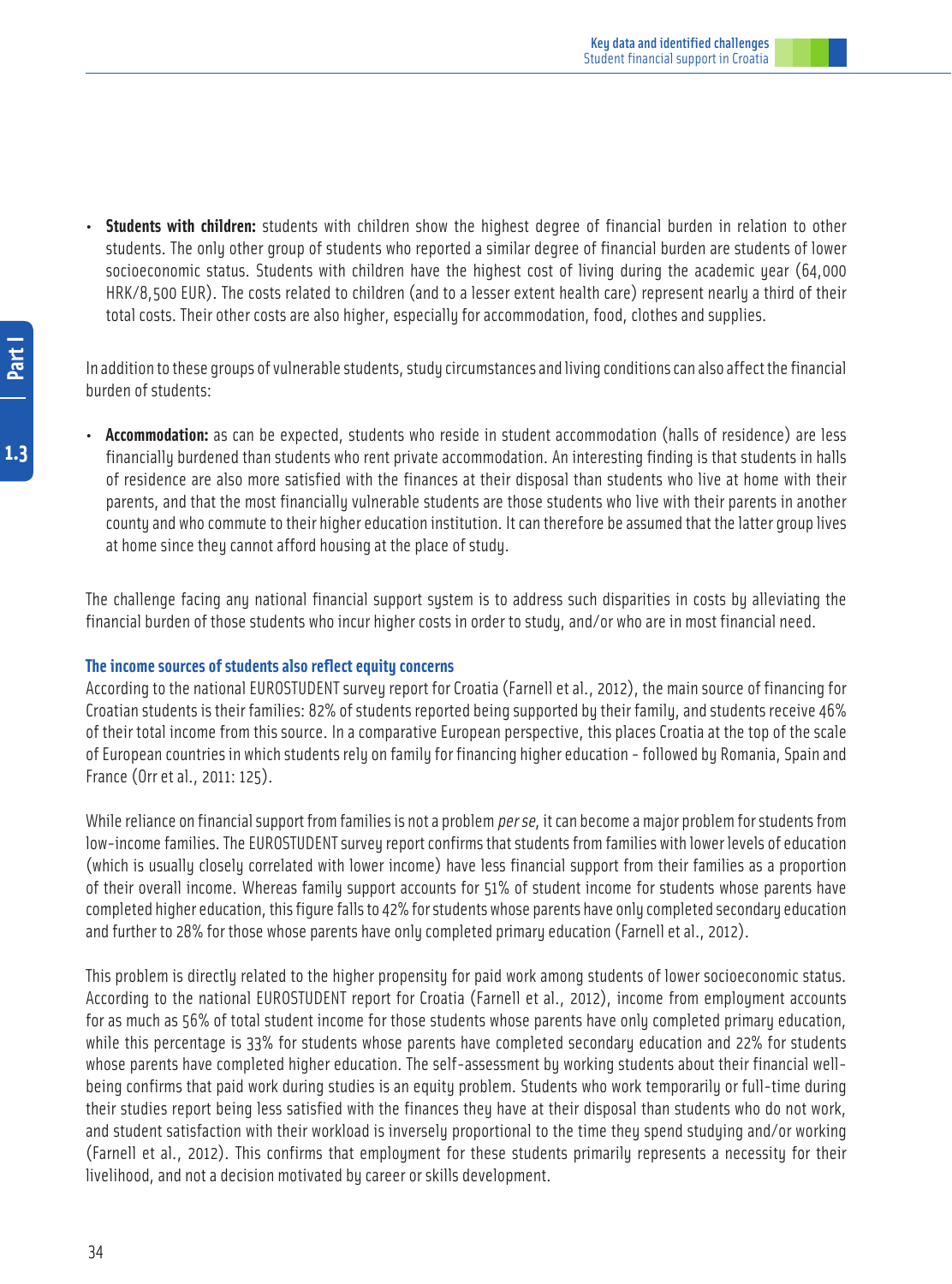In conclusion, in addition to considering the different costs that need to be met by students, financial support systems can play a key role in compensating for a lack of financing from sources such as family, and in mitigating situations where students must rely on paid work to fill this financing gap.

#### **Structural characteristics of student financial support in Croatia**

# **Despite using a variety of student support mechanisms, the vast majority of support in Croatia is in the form of meal subsidies and is not targeted based on financial need**

Croatia uses a broad range of financial support mechanisms for students in higher education. Direct financial support is provided to some students in the form of grants, while indirect support is provided through subsidised meals and accommodation, subsidised transport, free health insurance and tax benefits (tax-free work for students who earn up to 50,000 HRK/6,660 EUR per year). The largest form of student support in Croatia, however, is in indirect financial support to students in the form of subsidised meals, which accounted for 78% of the total funds for student financial support allocated by the Ministry of Science, Education and Sports in 2012 (calculation based on Doolan et al., 2013).<sup>15</sup>

In international comparison, the combination of financial support mechanisms used in Croatia (and the primary focus on indirect financial support) is similar to other countries in Central and Eastern Europe such as the Czech Republic, Hungary and Slovenia (Dolenec, 2010). Indirect support for accommodation is also a widespread arrangement across Europe, with as many as 21 countries in Europe providing accommodation at subsidised rents (European Commission, 2007). While there are no recent comparative data on the subsidising of student meals in the EU-15 countries, data from 1999 shows that meals were provided to students at lower prices in virtually all European countries. Specifically, statesubsidised meals were provided by 8 EU countries, with the remaining 7 countries ensuring reduced prices through special arrangements made by higher education institutions themselves (Eurydice, 1999).

Although the existing financial support mechanisms do to a limited extent take into account social dimension criteria such as socioeconomic status or geographical distance from the institutions as a basis for support, support is predominantly provided on the basis of merit, or is provided universally to all full-time students, irrespective of financial need. As noted by Duke et al (2008), such an approach to student support in Croatia has consequences that do not align well with national policy and socioeconomic need:

"Assistance flows mainly to the more fortunate and consequently successful secondary school students from middle class families in urban areas, and especially in the capital Zagreb. This works to the disadvantage of poorer students, students from economically poorer and geographically more remote areas, and those who have not just left school to proceed straight on into tertiary education." (p. 13)

#### **Public expenditure on direct student financial support in Croatia is low in international comparison**

International comparisons of investment into student financial support analyse the proportion of public funds invested into direct financial support to students (through grants or loans only, not through indirect financial support) as a percentage of overall funding for higher education (Eurydice, 2011; Santiago et al., 2008).

Examined from this perspective, Croatia fares badly in comparison to other European countries. According to calculations based on the budget for State Scholarships in 2012 and on the overall state budget for higher education, Croatia invests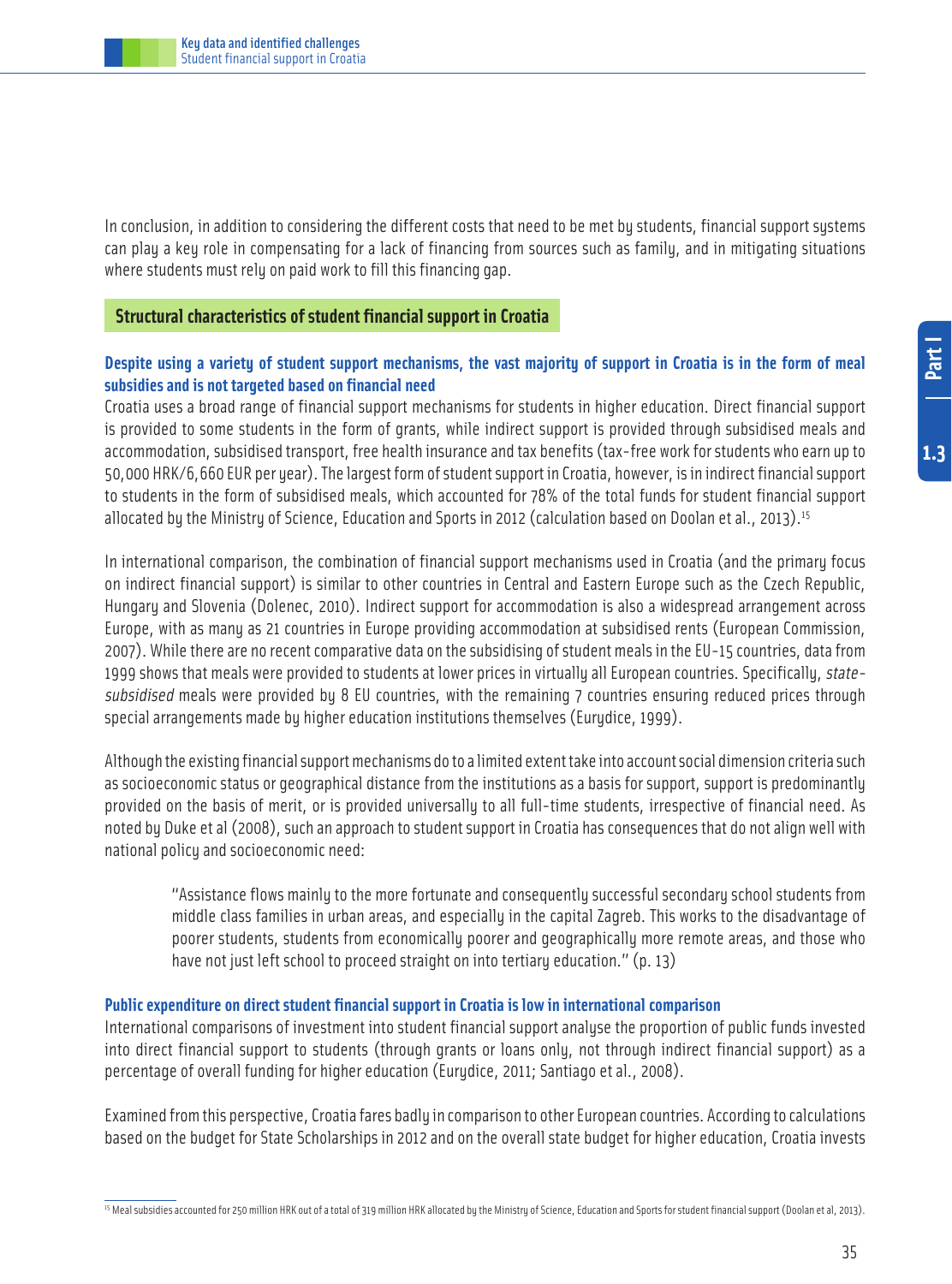a total of 1.62% of its higher education budget on student grants.<sup>16</sup> According to data from EACEA/Eurydice (2011), the countries that invest the least as a percentage of their higher education budget in direct financial support to students are Poland (1.5%), Romania (3.8%), the Czech Republic (4.2%), Latvia (5.1%) and Estonia (6.3%), whereas countries such as Austria, Germany, Hungary and Italy invest 15-20% of their budget on direct student support. Countries such as the UK (England and Wales), Sweden and the Netherlands invest 25% or more of their higher education budgets on student financial support.

It could be argued that the above comparison is misleading, since it does not include indirect student support. However, even if the entire investment into indirect financial support in Croatia were added to the calculation, overall student financial support (both direct and indirect) that is provided by MSES would amount to around 11.65%<sup>17</sup> of the total higher education budget, which still remains lower than in the majority of countries in Europe (many of which provide indirect support that is also not included in the presented data - such as Austria and Germany). In any case, what the data does demonstrate is that most countries in Europe provide a significant proportion of their higher education budgets in the form of direct support (through grants and loans), which is not the case in Croatia.

In addition to low levels of direct student financial support in Croatia, data analysed by Budak et al (2010) show that investments into subsidised meals dropped by 21.7% between 2003 and 2008, although in the same period the number of students increased by 14.1%. There has also been a slight decrease (of around 6%) in funding for State Scholarships since 2005 (Doolan et al., 2013).

#### **Part-time students are excluded from the student financial support system**

Part-time students are ineligible for all forms of student financial support. As already noted in Part I.1 and Part I.2, part-time students in Croatia are rarely "genuine" part-time students who are studying while employed full-time, but are usually de facto full-time students who were not accepted into the enrolment quotas as full-time students. Excluding them from student financial support is therefore fundamentally unfair. Since the EUROSTUDENT survey report for Croatia (Farnell et al., 2012) confirmed that these students are also predominantly of lower socioeconomic status and are predominantly older students, their exclusion raises a serious issue of inequity in access to higher education.

#### **Student financial support policy has not been reformed since the 1990s, despite increasing numbers of fee-paying students**

Despite a significant growth in student numbers since the 1990s (primarily in the number of students paying tuition fees) (Matković, 2009), no fundamental reforms of the student financial support system have been carried out.

In addition to the lack of reform, funding levels for some of the individual subsidies within the existing system have not been changed since the 1990s. For example, the prices of student meals have not changed since 1998, despite the fact that market prices rose by 41,6%, while the amount that the state pays to subsidise accommodation (105 HRK/14 EUR per month) has not changed since 1993 (Budak et al., 2010).

#### **Indirect student financial support**

#### **Universal provision of subsidies lacks efficiency by including students who are not in financial need**

As noted above, the provision of subsidised meals (at 25% of their market price) is the main component of student financial support in Croatia. This financial support is made universally available to all full-time students.

<sup>16</sup> The Croatian state budget for higher education in 2012 was 2.71 billion HRK (Ministry of Finance, 2012) and the total allocated by the Ministry of Science, Education and Sports to direct student support in 2012 was 44.95 million HRK (Doolan et al, 2013).

<sup>&</sup>lt;sup>17</sup> The Croatian state budget for higher education in 2012 was 2.71 billion HRK (Ministry of Finance, 2012) and the total allocated by the Ministry of Science, Education and Sports to both direct and indirect student support in 2012 was 316.45 million HRK (Doolan et al, 2013).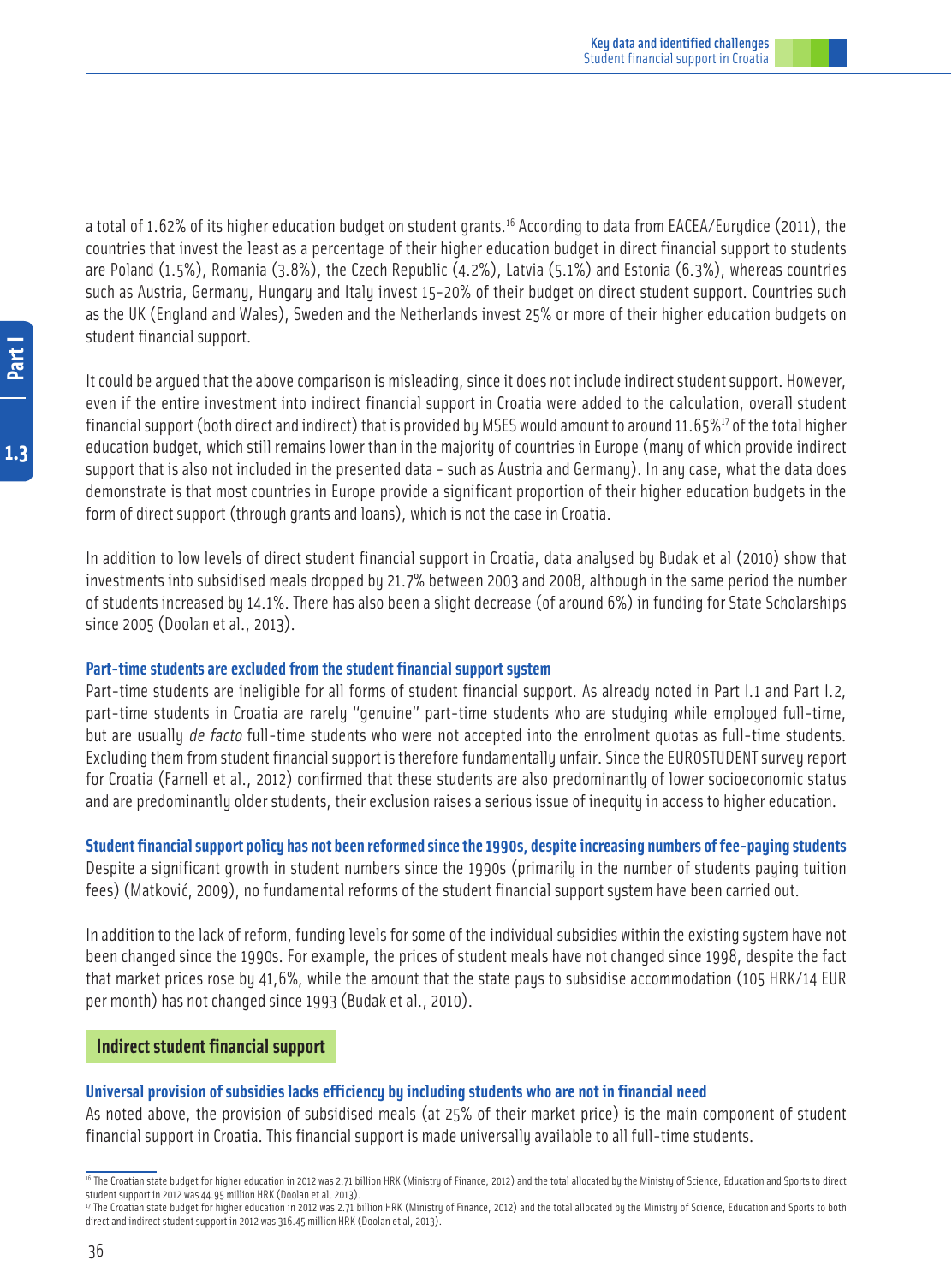The problem with such a form of universal financial support is that it lacks efficiency and does not distribute resources equitably. Subsidies are provided to all full-time students, irrespective of whether they have a demonstrated financial need for the subsidy, instead of being targeted at students from low-income families for whom the support is essential to meet the costs of studying.

It should, on the other hand, be noted that the right to subsidised meals is partially dependent on criteria that are relevant to the social dimension of higher education. Namely, the number of meals that are subsidised depends on the student's place of residence (the distance between their residence and the place of study) (Budak et al., 2010). Although this is a positive example of consideration for the social dimension of higher education, a more equitable criterion, other than place of residence, would be to provide subsidies based on the financial need of students as well as taking into account their place of residence. Additionally, support still goes to students living in the same location as the higher education institution, irrespective of financial need.

Subsidies for transport, healthcare and tax benefits are also universally available to all eligible students (full-time) in Croatia.

#### **Student accommodation is awarded primarily on the basis on merit, although socioeconomic status and financial needs are partially taken into account**

Similarly to subsidised meals, the criteria for awarding subsidies for accommodation also include some elements relevant to the social dimension of higher education. Social criteria such as family income, disability and adverse family conditions are taken into consideration for awarding places in student halls of residence and awarding private accommodation subsidies. However, merit criteria (grade point average and ECTS points) are nonetheless the predominant criterion for awarding places in student accommodation (Doolan et al., 2013).

In European comparison (European Commission, 2007), in those countries where criteria are centrally defined, the level of parental or student income is the factor most commonly governing the allocation of accommodation in student halls of residence, followed by the distance between the family home and the place of study. Meritocratic criteria do apply in half of the countries concerned, however only as a supplement to the criterion of need.

#### **It is unclear whether indirect student support is equally available to eligible students at each higher education institution**

Based on the data collected in the ACCESS project, it is unclear whether all forms of indirect financial support are equally available to eligible students at all higher education institutions in Croatia. For example, while it is clear that student accommodation is not available at each higher education institution in Croatia, it is unclear what proportion of the students at those institutions without halls of residence are adequately compensated by a direct subsidy for their private accommodation costs (which is also provided by MSES). It is also unclear whether Student Centres operate at each public higher education institution and whether subsidised meals and tax-exempt work is equally available throughout Croatia.

According to Budak et al (2010), there is an unequal availability of subsidised accommodation and meals within Croatia, as there are considerable differences in the quantity of supply and prices, particularly in regards to student accommodation.

#### **The system of student subsidies is open to abuse**

The problem of abuse of the system of indirect student financial support was also noted by Budak et al. (2010), who argued that the right to inexpensive lodging and meals can be transferred or resold to those who are not eligible, or to persons who are not enrolled as students.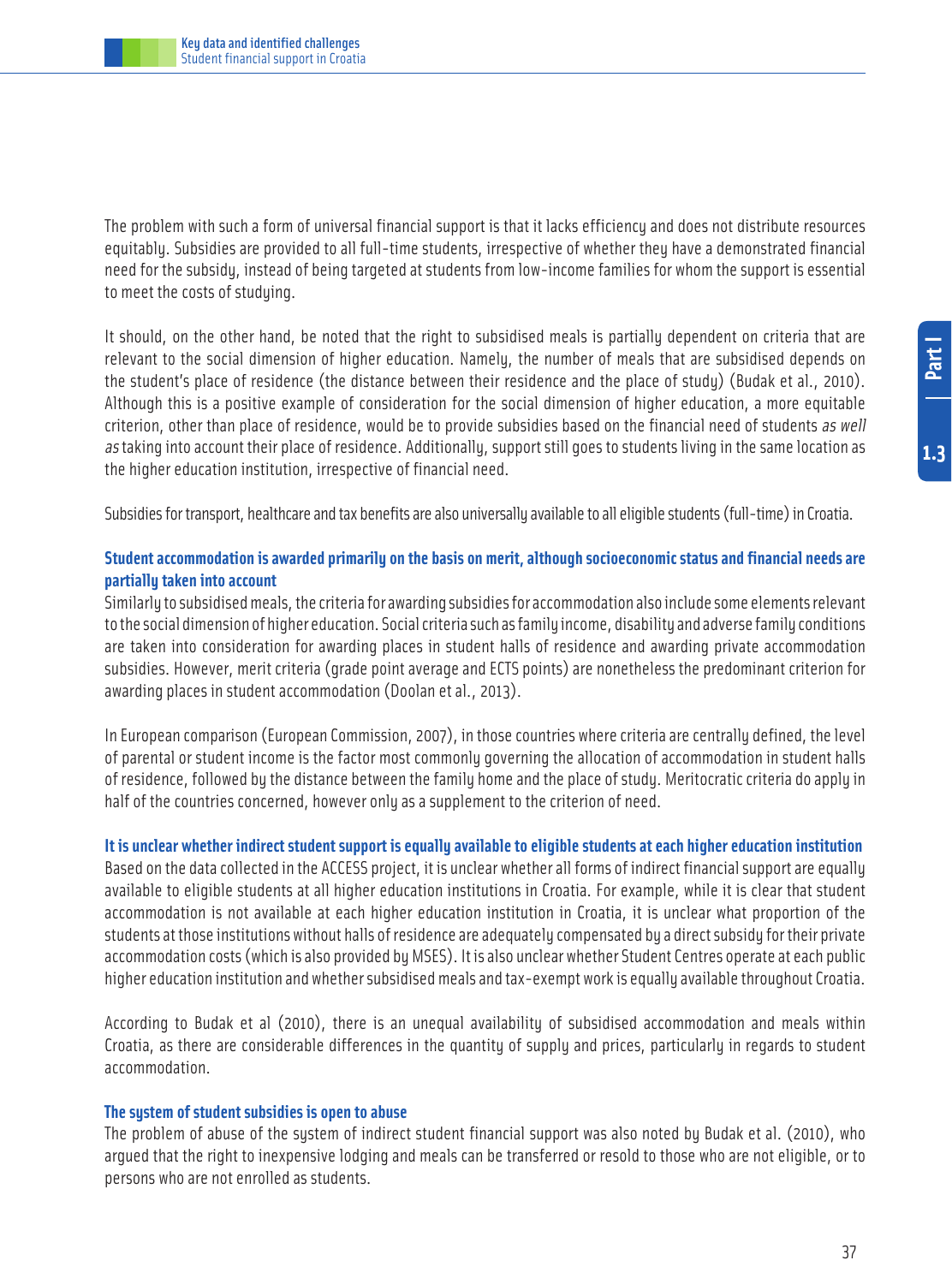#### **Direct student financial support: grants**

#### **National grants are awarded to approximately 6% of the student body**

The main national grant programme in Croatia is the "State Scholarships" programme, awarded by MSES. Apart from these grants, as many as four other Croatian ministries and a national foundation provide grants at the national level in Croatia. The largest grant programme after State Scholarships is the programme of the Ministry of Family, War Veterans and Inter-generational Solidarity, which awarded 3,770 grants for children of war veterans in the academic year 2011/2012. Other grants (less than 500 grants per programme) are awarded by the Ministry of Sea, Transport and Infrastructure, Ministry of Defence, Ministry of Foreign Affairs and European Integration and the National Foundation for Supporting the Pupil and Student Standard of Living.

In the academic year 2010/2011, around 3.7% of full-time students received State Scholarships (Doolan et al., 2013). The total number of recipients of the different categories of national-level grants is 9,000 students, which amounts to 6% of the total undergraduate and graduate student body in Croatia. This coverage is low compared to, for example, Slovenia where there were 42,646 grants (also called State Scholarships) in 2010, covering around 23% of the student body (Doolan et al., 2013).

#### **A much larger proportion of students receive grants from other institutions (probably local and regional government authorities)**

According to the EUROSTUDENT survey report for Croatia (Farnell et al., 2012), grants were cited as a source of income by 28% of students, which is approximately 40,000 students. The reason for this major discrepancy between the number of national-level grants and the amount of grant-recipients is most likely due to grants that are provided by most local and regional authorities. In addition, grants are provided by a range of international organisations, foundations, non-governmental organisations and private companies. Since there is no official register of grants available, it is not possible to ascertain the precise number of grant-recipients or the number of grants awarded by different grant donors (Doolan et al., 2013).

It could be argued, however, that these grants exist precisely due to the lack of a comprehensive national system of grants. Without wide coverage of the student body, there is a financing gap that needs to be filled by local or regional authorities as a compensatory measure.

#### **The data on criteria for awarding grants is unclear, but generally points to a predominance of merit-based instead of needsbased criteria**

According to MSES data on State Scholarships recipients in 2012 (Doolan et al., 2013), 63% of grant recipients are fulltime students from lower income families ("category E"), whereas 31% are "especially gifted full-time" ("category A") and the rest are in other categories. This suggests that the social dimension is a predominant criterion for awarding this form of financial support.<sup>18</sup> However, data from other data sources would suggest that State Scholarships (and grants from other institutions) are primarily awarded on the basis of merit, and are more concentrated among students of higher socioeconomic status. According to a World Bank (2008) study on public finances in Croatia:

"Students from households in the highest (income) quintile continue to receive both the largest share of total scholarships and educational allowances and the highest value scholarships. The state spends almost 10 times the amount on scholarships for students from this quintile than for those from the lowest." (p. 117)

 $1.3$ 

38

<sup>18</sup> However, this data differs from data from the original State Scholarships competition announcements in the period 2006-2007 (Stipendije.info, 2012), according to which each year over 60% of scholarships would be awarded on the basis of merit, and 30% on the basis of socioeconomic status.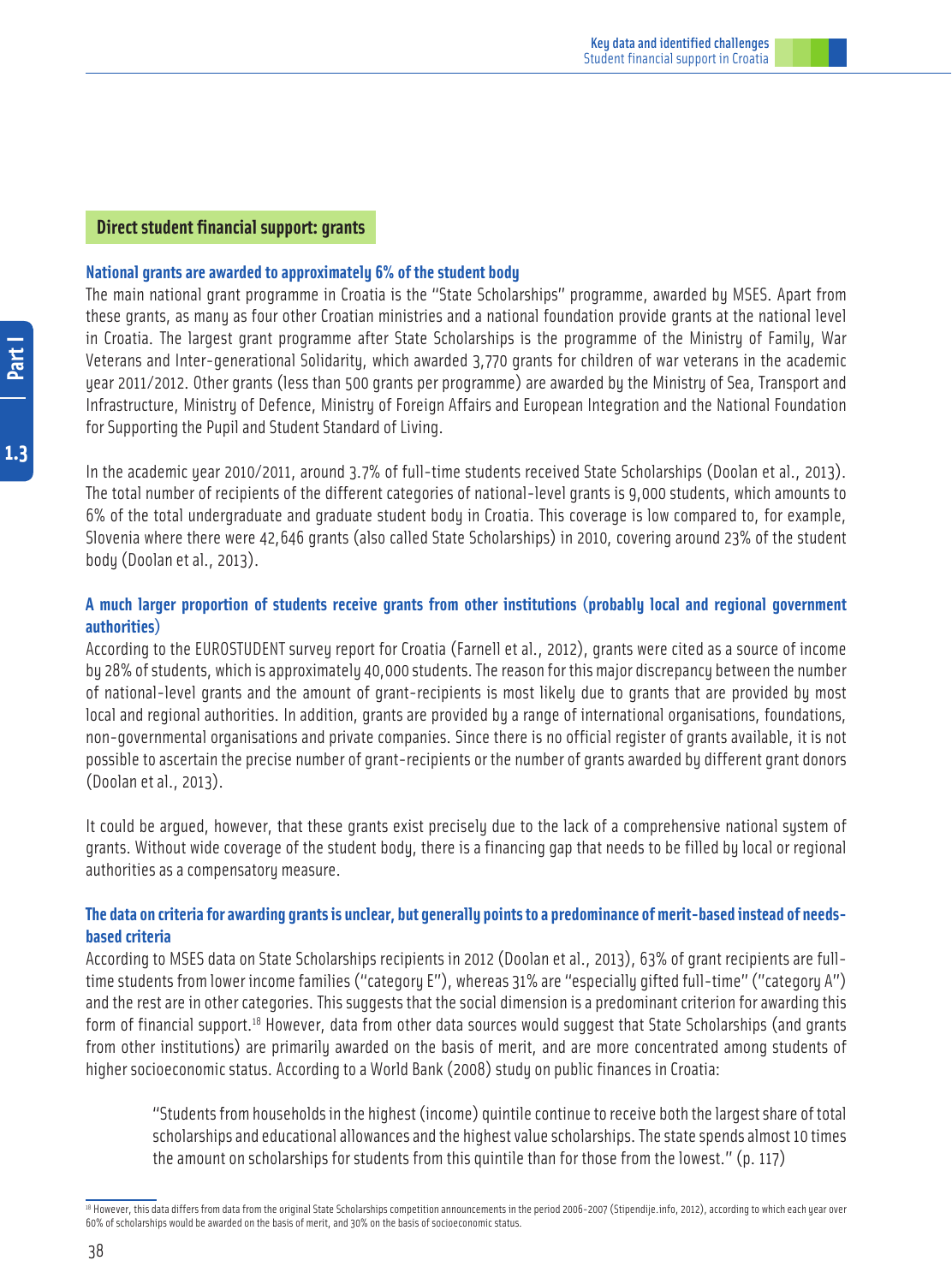The OECD review of tertiary education in Croatia (Duke et al., 2008) also noted that student funding in Croatia is based on merit, not on need. Data from the EUROSTUDENT survey report for Croatia (Farnell et al., 2012) appears to corroborate this, finding that full-time, fee-paying students have a far lesser chance of being awarded a grant than full-time students who do not pay tuition fees. Since tuition fee exemptions depend on academic achievement, this suggests that the criteria for awarding grants is merit-based, and that it is more likely for student of higher socioeconomic status to be represented in this group.

Finally, it should be noted that due to the limited number of grants available, most State Scholarships provided on the basis of socioeconomic status also have a merit-component, in order to select a limited number of grant recipients. A resulting weakness of such an approach to financial support is noted by Duke et al (2008) in their recommendations for higher education reform in Croatia:

"Although continued funding, based on need, might also take into account annual performance in tertiary education, this places unequal stress on poorer students, a stress not placed on their richer colleagues".  $(p.49)$ 

#### **Grant amounts are low and do not cover tuition fees and living costs**

According to EUROSTUDENT data, the average grant amount in Croatia is 807 HRK/107 EUR per month. An annual, 10-month grant therefore amounts to just under the average cost of tuition fees in Croatia.

Among the students who receive grants, the amount of the grant represents on average 38% of the students' total income. However, the EUROSTUDENT survey report for Croatia (Farnell et al., 2012) also showed that those who receive grants on average also have much lower average costs, since these students are usually students who do not pay tuition fees and are more likely to live in student accommodation. Therefore, a grant is unlikely to be a high proportion of overall income for students with higher costs.

As a comparative illustration, the average needs-based grant (State Scholarship) in Slovenia is almost twice the amount of a Croatian grant (180-240 EUR per month in Slovenia, compared to 66-106 EUR per month in Croatia), while the selfreported monthly living costs for students in these two countries are not significantly different (Doolan et al., 2013).

#### **Direct student financial support: loans**

#### **Croatia does not have a national student loan system**

There is no publicly-subsidised or publicly-guaranteed student loan system at the national level in Croatia. While there are a small number of examples of local and regional governments (and in one case a higher education institution) that participate in loan schemes by subsidising the interest on student loans, the majority of student loan opportunities are provided by commercial banks.

#### **The conditions of student loans currently provided by commercial banks are incompatible with equitable access to higher education**

Based on an analysis by Budak et al (2010) of student loans provided in Croatia, 13 out of a total of 32 commercial banks offered student loans. In the vast majority of cases, the terms and conditions for taking out such loans in Croatia are identical to other bank loans. Loans are offered at market interest rates, banks require guarantors and collaterals to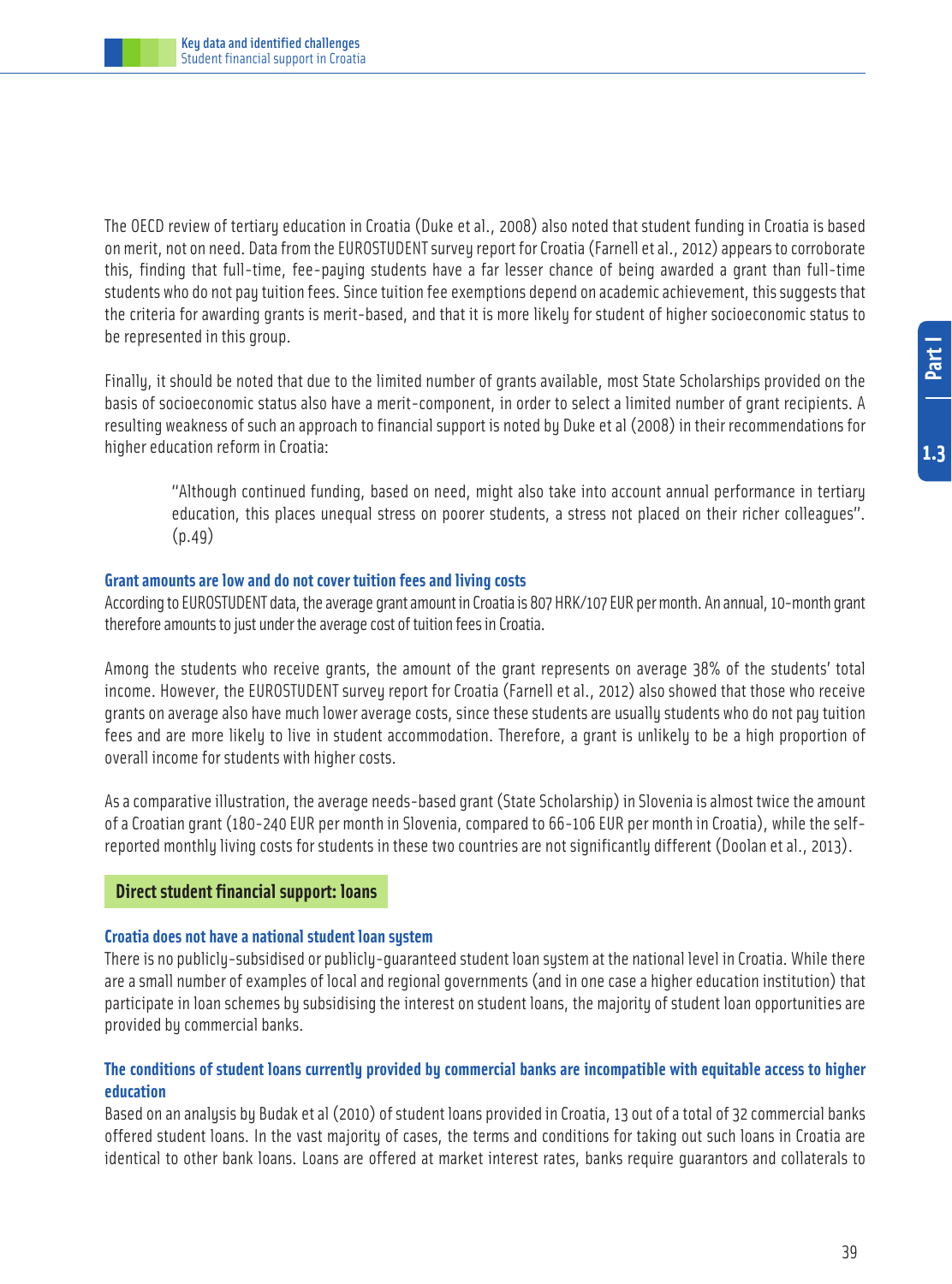secure the repayment of the loan, and banks require regular monthly repayments from students. Only in two banks can students repay the loan after graduation. Budak et al (ibid) conclude that loans provided by commercial banks "do not have a social dimension" and that "the only aim of these loans is that of achieving profit for banks. The need to meet certain economic and social objectives is left to a small number of local government units." (p. 289).

#### **3% of Croatian students take out student loans**

The lack of state student loans and the predominance of commercial student loans may in part explain why only a small minority of Croatian students take out student loans. According to the EUROSTUDENT survey for Croatia, only 3% of students mentioned loans as one of their sources of financing (Farnell et al., 2012).

#### **Management of the student financial support system**

#### **The institutional framework for providing student financial support is complicated**

Due to the variety of student financial support mechanisms in Croatia, the management and implementation of student support is operated by a range of different institutions. The overall responsibility for the student financial support system is that of the MSES, who manages the distribution of funds for State Scholarships, subsidised meals and subsidised accommodation. The provision of meals and subsidised accommodation is organised by Student Centres within higher education institutions. The Student Centres also administer tax-exempted student work.

Complications in the system arise at the following levels:

- National grants are also provided by four ministries other than MSES, as well as from a national foundation.
- Local and regional authorities also provide grants to students.
- Subsidised transport is managed at the level of local and regional authorities.
- Health insurance is managed at the level of the Croatian Institute for Health Insurance.

#### **Data on student financial support is not collected centrally**

The partially centralised system of provision of student financial support results in a lack of data on the total cost of different forms of student financial support as a whole (as noted by Filipić, 2009), and on which students receive such support, and for how long. This makes any detailed evaluation of the efficiency or effectiveness of the system impossible.

Regarding direct financial support, there is no national database on those students receiving grants from various public or private institutions in Croatia. This makes any assessment of the number of grants provided from these institutions (and the overall or average value of grants provided) impossible. Additionally, since most grant donors stipulate as one of their conditions that students may not receive more than one grant at the same time, the lack of a national database makes any verification process complicated to carry out.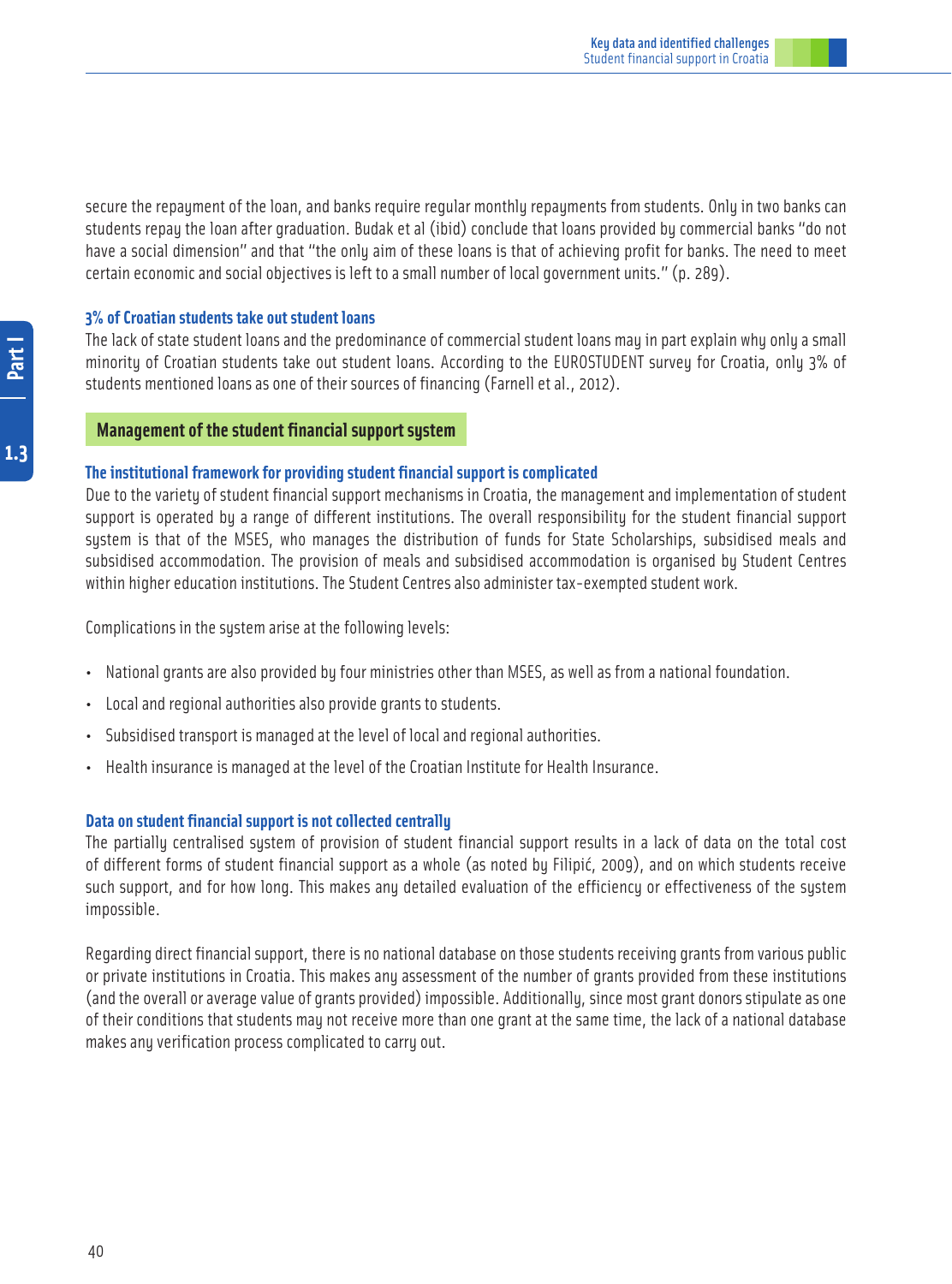## **Part II Policy guidelines**

Based on the data and analysis presented in Part I, the ACCESS Expert Team developed policy guidelines for the reform of the higher education funding system in Croatia. The policy guidelines provide, on the one hand, a set of process recommendations on how to approach reform in this area, highlighting the crucial questions that need to be addressed by the Croatian government and higher education stakeholders. On the other hand, the policy guidelines also provide substantive recommendations, proposing concrete policy mechanisms and scenarios that could be most effective in order to reach the strategic objectives of the reform. While basing the policy guidelines on international best practices in the field, as well as on recommendations of international institutions such as the European Commission and the OECD, the policy guidelines do not uncritically copy policy models from other countries, but instead consider solutions that would address the specific needs of the Croatian higher education system.

It should be noted, however, that the policy guidelines do not represent a fully-developed policy model that can be readily implemented, since the project had neither the mandate nor the capacity to produce such a model. Any reform based on these guidelines would require detailed development and further discussion for it to be developed and implemented.

While developing the policy guidelines for higher education funding, the core concerns of the Expert Team were:

- • To stress important strategic objectives that the higher education funding system should address, while also taking into account the importance of university autonomy.
- To be pragmatic and not to disrupt the stability of funding of higher education institutions in Croatia.
- • To address, in parallel to the issues above, equity of access to higher education, as the core focus of the ACCESS project.

The guidelines presented in this document were discussed at project seminars in Rijeka (Croatia) in March 2011 and July 2012, as well as at a final meeting in Split in April 2013, and were endorsed by vice-rectors and other representatives of Croatian higher education institutions, representatives of the Ministry of Science, Education and Sports and representatives of all partners of the ACCESS project.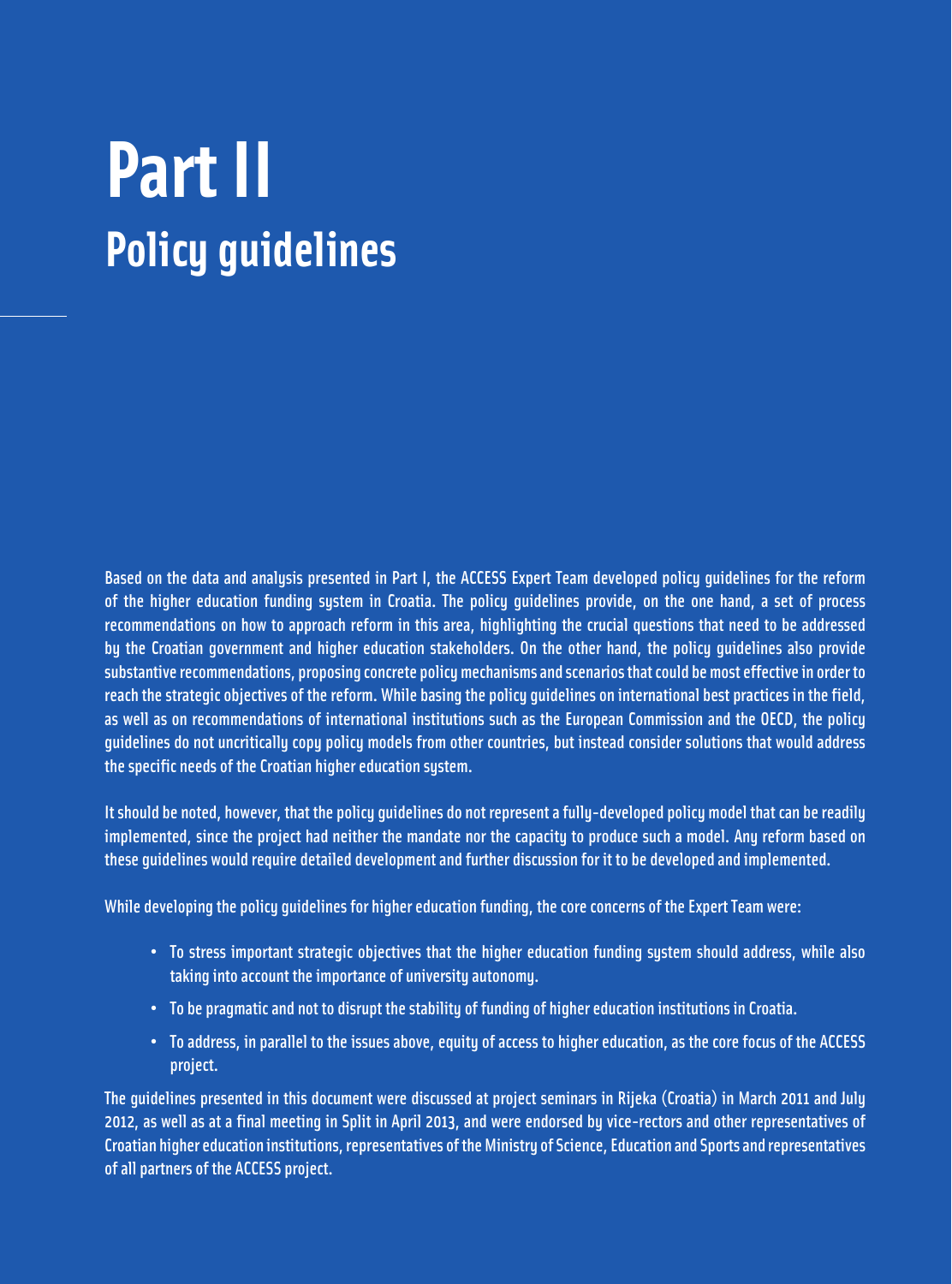# 2.1

### **Policy guidelines for public and private expenditure on higher education in Croatia**

#### **Define strategic goals for the higher education sector and assess the funding that is necessary to meet these goals**

The priority given to higher education in Croatia and the corresponding level of public funding to be allocated to this sector should be addressed in a Croatian higher education strategy, which should itself be based on a broad national development strategy for Croatia (e.g. for the period until 2020).<sup>19</sup> Among other topics, this higher education strategy should develop a position on the following critical policy issues and assess what impact this position has on the need to increase funding for higher education:

- **Main sector priorities:** overall, assessing the main areas of priority for various stakeholders in the period until 2020 and to what extent (and how) equity can be incorporated into these priorities.
- **Participation in higher education:** the strategy should define targets for the overall increase in higher education attainment and the contribution of both parts of the binary system (professional and university studies) for the realisation of these targets. The strategy should also consider whether to prioritise underdeveloped regions and/or specific under-represented groups in access to higher education. In addition, the strategy should define goals relating to those aspects of efficiency and effectiveness of the higher education system that have a direct relationship to the social dimension of higher education (i.e. decreasing drop-out rates of lower socioeconomic groups, improving employability of graduates, etc.).
- **Equity in higher education:** the strategy should define a national approach to equity in higher education, including providing targeted financial support to disadvantaged students, providing funding incentives for institutions, and developing other support measures in higher education (and at earlier stages in the education system) to foster greater access and progress in higher education among disadvantaged groups. The ACCESS Expert Team's conclusion is that providing general and "meritocratic" support measures (e.g. general financial support for all, irrespective of background, and merit-based financial support) is not an adequate measure for achieving more equitable access and participation in higher education.

The definition of strategic goals for Croatian higher education is the responsibility of government and national stakeholders. However, the ACCESS Expert Team believes that certain Europe-wide goals are likely to influence Croatia's strategic goals. These concern the need to further increase education attainment levels of persons in the 25-34 age group

<sup>&</sup>lt;sup>19</sup> At the time of writing, a national Strategy for Education, Science and Technology was in the process of being developed by the Croatian Government.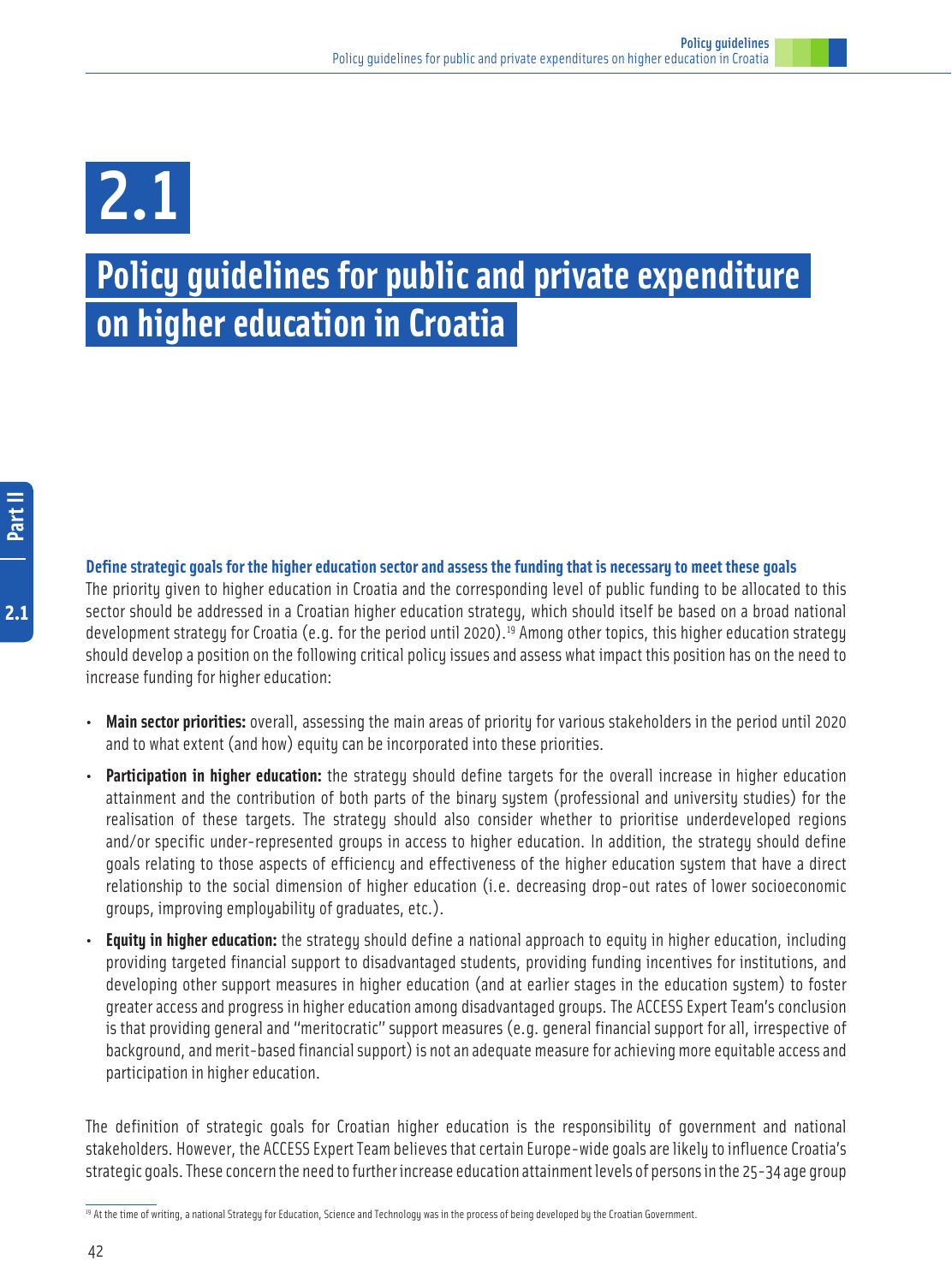

(and maintaining these levels despite negative demographic trends), the need to ensure equity in higher education, and the need to improve completion rates. If Croatia wishes to meet these goals, then additional public investment will be necessary to achieve this (despite demographic changes), particularly in order to fund policies for widening access and participation and a more comprehensive student financial support system.

#### **Increase the levels of public funding for higher education at least to the EU-27 average**

In addition to the definition of strategic goals for the higher education system, another important factor in assessing whether to increase funding for higher education is "benchmarking" by considering Croatia's position with regards to public and private expenditure on higher education in comparison to the EU-27 countries. Since the evidence presented in Part I.1 clearly demonstrates that the Croatian higher education system is significantly underfunded compared to the EU-27 countries with regards to public expenditure, the ACCESS Expert Team recommends that the Croatian Government increase public funding for higher education in line with the EU-27 average of 1.22% of GDP.

#### **Improve data on public and private expenditure on higher education**

The ACCESS Expert Team also recommends that additional studies be carried out to assess the range and volume of public funds invested into higher education from sources other than the Ministry of Science, Education and Sports, and to improve data collection and data provision on both public and private funding of higher education to international institutions such as Eurostat and UNESCO.

Namely, within the ACCESS Expert Team there were some reservations about the reliability of the data provided to Eurostat or UNESCO by the Croatian authorities on overall public and private expenditure on higher education. As noted in Part I.3 on student financial support, certain public funds invested in higher education are unlikely to be included in national statistics on expenditure on higher education (such as public subsidies and grants provided by local and regional governments, national scholarships and certain national subsidies provided by institutions other than the Ministry of Science, Education and Sports). It was also noted that it was unclear whether any income other than tuition fees were included in calculations of the overall private expenditure on higher education.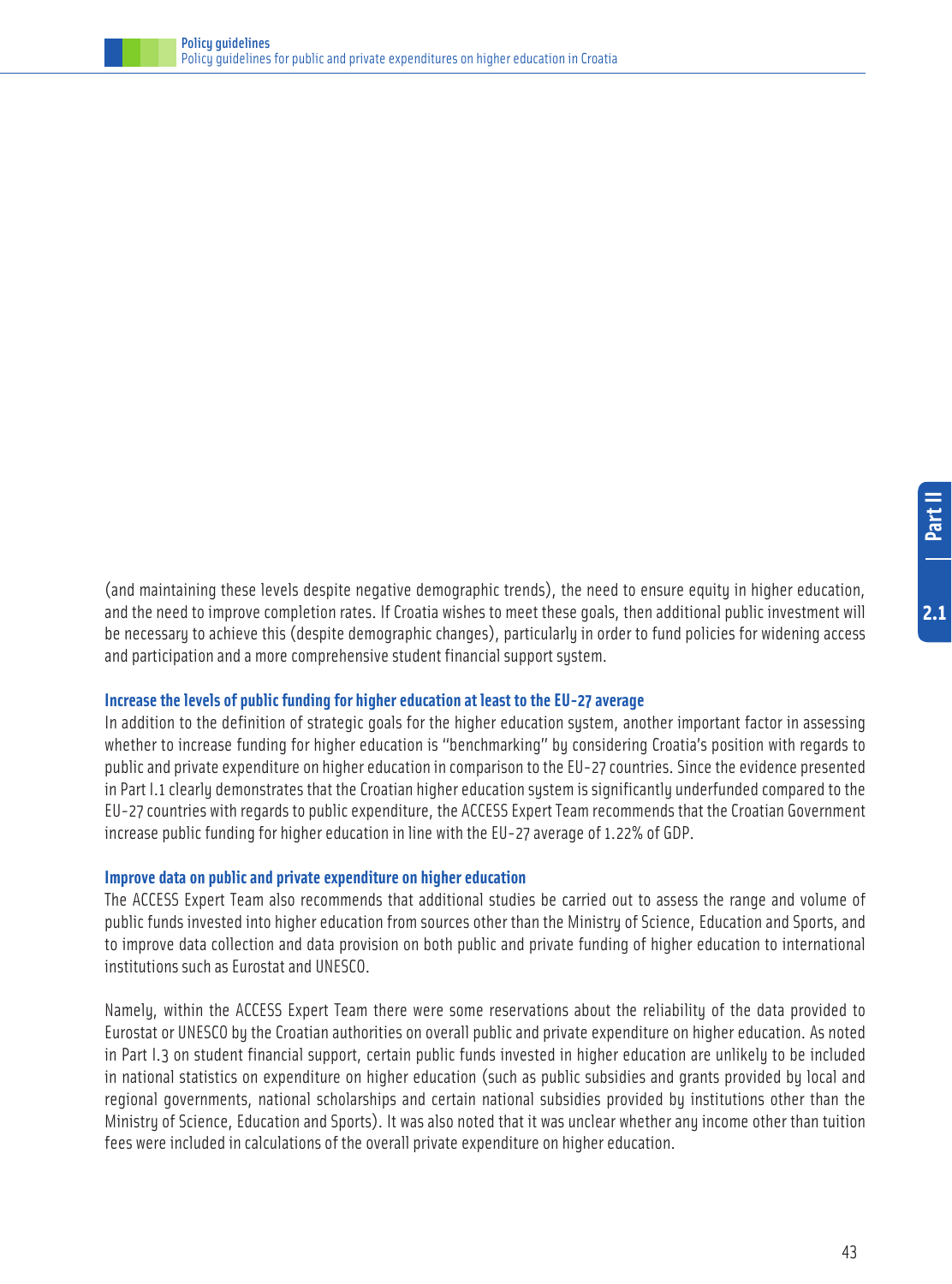$2.1$ 

Although the correction of such discrepancies is unlikely to significantly alter how Croatia compares with other countries according to Eurostat/UNESCO data, it is still fundamental to ensure that policy-makers have the most reliable data on the overall public and private cost (and cost structure) of the higher education system.

#### **Decide on the mix of public and private funding for higher education**

Apart from addressing the question of public funding of higher education, another crucial question to address is the extent to which an overall increase in funding should also come from private finances. This (controversial) debate depends on the perceived extent of the private and public benefits of higher education; the role of higher education in contributing to economic development on the one hand, and its role in fostering broader social development and social inclusion on the other: on the priority level that should be given to higher education in relation to other areas of public expenditure; and on the current levels of public and private investment in higher education in a comparative perspective. This debate will be further explored below.

#### **Improve the transparency, efficiency and effectiveness of allocation of funds to higher education institutions**

The conclusions of Part I noted that not only is overall expenditure on higher education low in Croatia, but the mechanisms and practices for allocating public funds to higher education institutions have been insufficiently transparent and have not contained incentives for improving equity, efficiency or effectiveness (although steps towards addressing this have been the 2012 funding agreements).

In order to improve transparency and improve equity, efficiency or effectiveness, the ACCESS Expert Team recommends the introduction of a new funding framework for funding higher education institutions, as described in detail in this part of the publication.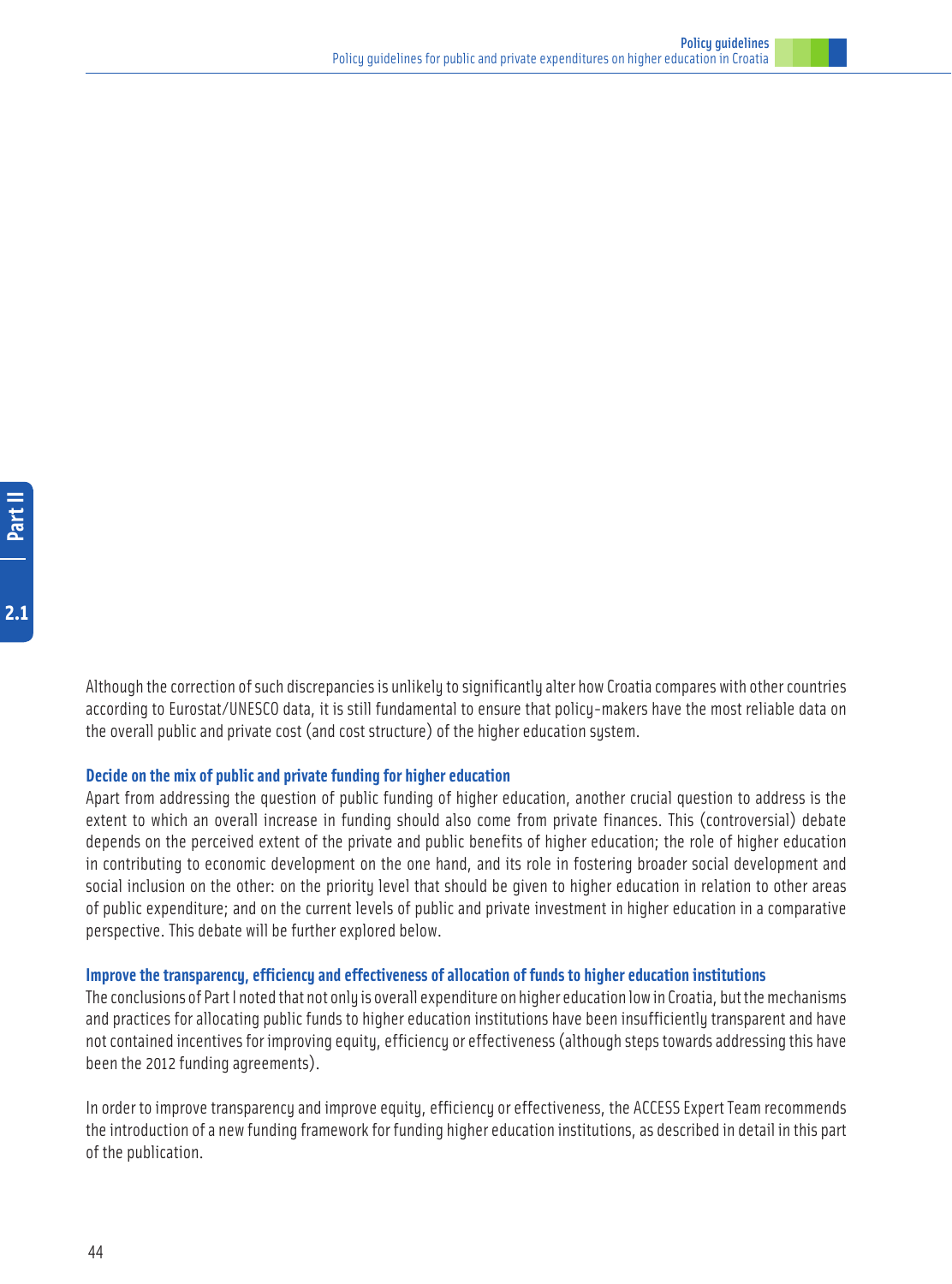## 2.2

### **Policy guidelines for reforming the higher education funding system in Croatia**

#### **Tuition fee system: addressing the cost-sharing debate**

#### **Assess the arguments for and against tuition fees and develop a national policy on this issue**

Tuition fees are among the most sensitive and controversial policy issues in higher education (Jongbloed et al., 2010; Altbach et al., 2009). The main argument used internationally against tuition fees is that they create barriers in access to higher education for certain social groups (and negatively affect equity in higher education) and more generally that higher education is a public good. Advocates of tuition fees, on the other hand, emphasize their positive effects on increased quality of education by the impact they have on greater accountability of institutions (and competition between them) and heightened responsibility of students (Jongbloed et al., 2010).

It is important, however, to consider the arguments for and against tuition fees in more detail. According to an overview of international research on the topic (Santiago et al., 2008), the main rationales used in supporting the principle of cost-sharing in higher education (i.e. for students and their families to share the costs of higher education with taxpayers) are the following:

- Public money available for higher education is limited in light of the very high demand for higher education, the expansion of higher education systems and rising costs per student.
- Graduates will enjoy significant private benefits from higher education (in terms of better employment and higher income) and they therefore should contribute to the costs of higher education.
- Public expenditure released by increased private contributions can be channelled into improving equity of access through developing more comprehensive student financial support systems.
- Tuition fees introduce market mechanisms into higher education, which can lead to greater efficiency, responsiveness and quality at institutions, as well as greater responsibility on the part of students.

On the other hand, the arguments against cost-sharing in higher education as summarised by Santiago et al (based on Johnstone, 2004 and 2006) include:

- Higher education is primarily a public good, and society is the major beneficiary of higher education, while the importance of the private benefits provided by higher education is relatively limited.
- Certain countries have a long-held tradition of the state fully covering the instructional costs of higher education, instead of families and/or students (e.g. Nordic countries).
- The presence of commercialisation and market forces in higher education should be rejected, and efficiency and market responsiveness should not be used as rationales for greater cost-sharing.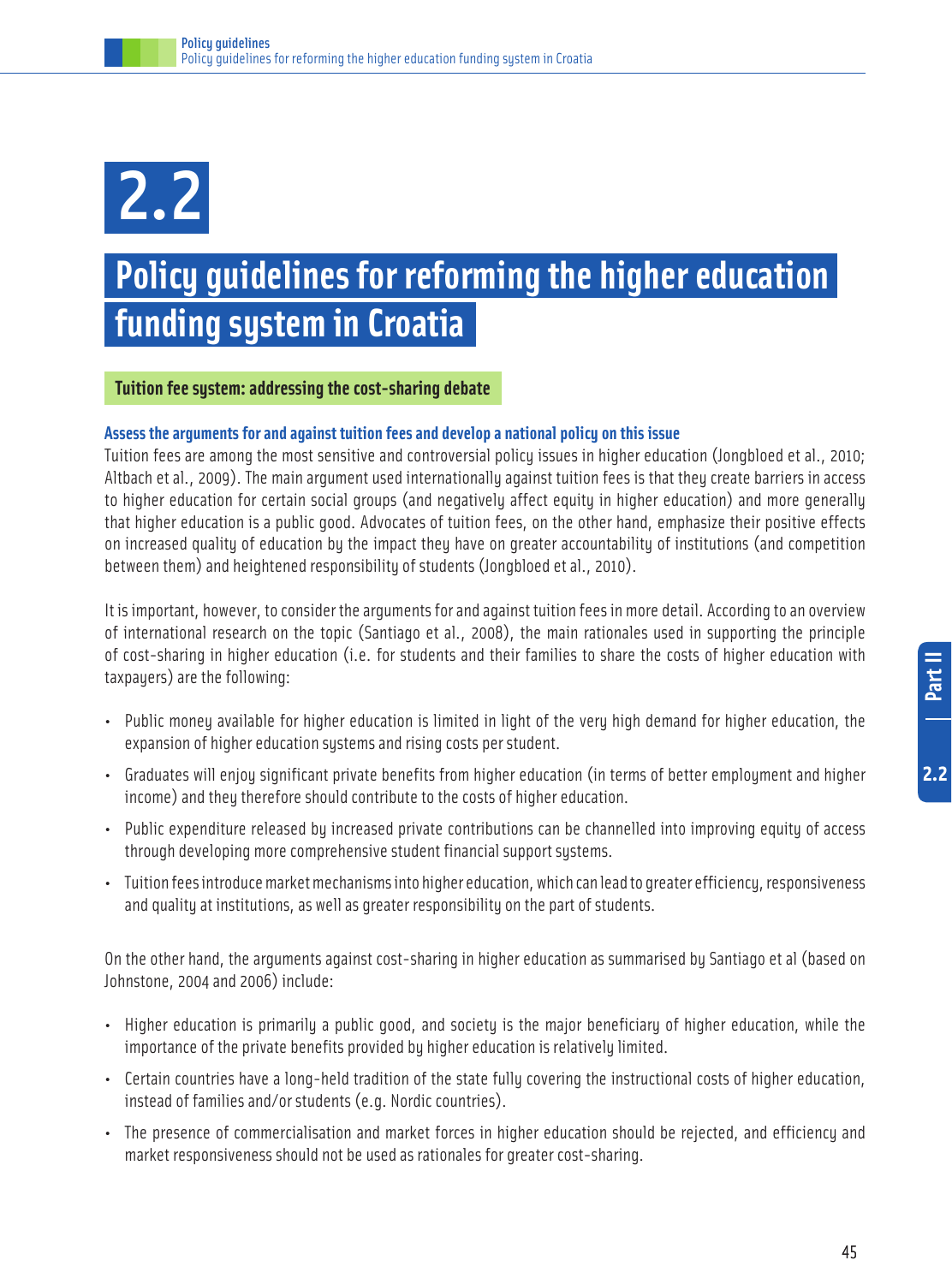- Taxes can be raised, both substantially and progressively, if there is political will, and thus the view that public revenue is inevitably limited is incorrect.
- Although tuition fees combined with student financial support might target resources better, there is no guarantee that politicians will indeed follow through on prioritising (and maintaining) student financial support after introducing tuition fees.
- Not all countries have the necessary capacity to develop comprehensive student financial support systems that are based on means-testing, which should be a precondition for developing significant cost-sharing.

Other arguments against tuition fees include that publicly funded higher education is a key vehicle of social mobility, representing an important cornerstone of legitimacy for democratic societies. Conversely, the privatisation of higher education and the introduction of tuition fees without appropriate support can risk limiting access to higher education for those who cannot afford it, which entrenches social stratification in access to higher education.

#### **Take into account and carefully interpret existing cost-sharing and public funding trends in Europe, as well as different tuition fee (or no-fee) models**

According to a study by Jongbloed et al (2010), the majority of countries in Europe (among 33 countries covered in the study) were still reported as not charging tuition fees. According to data for the year 2008, the trends showed that for undergraduate studies, 15 countries in Europe charged tuition fees, while 18 countries did not charge fees. However, the study notes that many European countries have started to rethink their higher education funding policies and have embarked on a policy of cost-sharing, meaning the introduction of tuition fees (ibid). This trend is broadly in line with the European Commission (2006) recommendations in this area and with similar trends at the global level (Altbach et al., 2009; Santiago et al., 2008).

Despite the usefulness of such overviews of funding trends, the data on tuition fees in Europe are often difficult to compare and can be misleading when used in policy debates without a thorough detailed examination of policies and practices in specific countries. (Eurydice, 2011). For example, in countries that are categorised as having no tuition fees, tuition fees may still be charged to certain categories of students, such as students who study beyond the official maximal duration of studies, students who did not succeed to enter state quotas for fully-subsidised study places (dual-track systems) or students who study part-time. According to Jongbloed et al (2010), a total of 11 of the 18 "no fee" countries have such systems for charging tuition fees to particular categories of students. When taking these countries into account, only 7 out of 33 countries do not charge any tuition fees at all. In addition, much of the comparative data about tuition fee systems cover only the undergraduate level and national/EU students, since in many "no fee" countries, fees are charged for graduate or doctoral studies, and special fees may be charged for international (non-EU) students.

An additional factor complicating any simple comparative approach to analysing fee systems is the *amount* of the tuition fees charged. In some countries, undergraduate students in fee-paying systems pay a fee below  $E$ 500 per year (e.g. France, some German states, Iceland, Turkey), in other countries the average fees are between  $\epsilon$ 500 and  $\epsilon$ 1,000 per year (e.g. Belgium, Bulgaria, Lithuania, Italy), other countries have substantial tuition fees (above  $\epsilon$ 1,000 per year in the Netherlands, Ireland and Latvia), while England has recently introduced undergraduate tuition fees as high as €10,000 per year. But even these figures can fail to provide an accurate picture, since in many countries fees are variable, and not fixed (Eurydice, 2011).

Due to the complexity of the different tuition-fee (or no-fee) models that exist, the table below provides a summary overview of the main policy options, based on European examples. The presented options are simplified, but can provide a reference tool for policy-makers.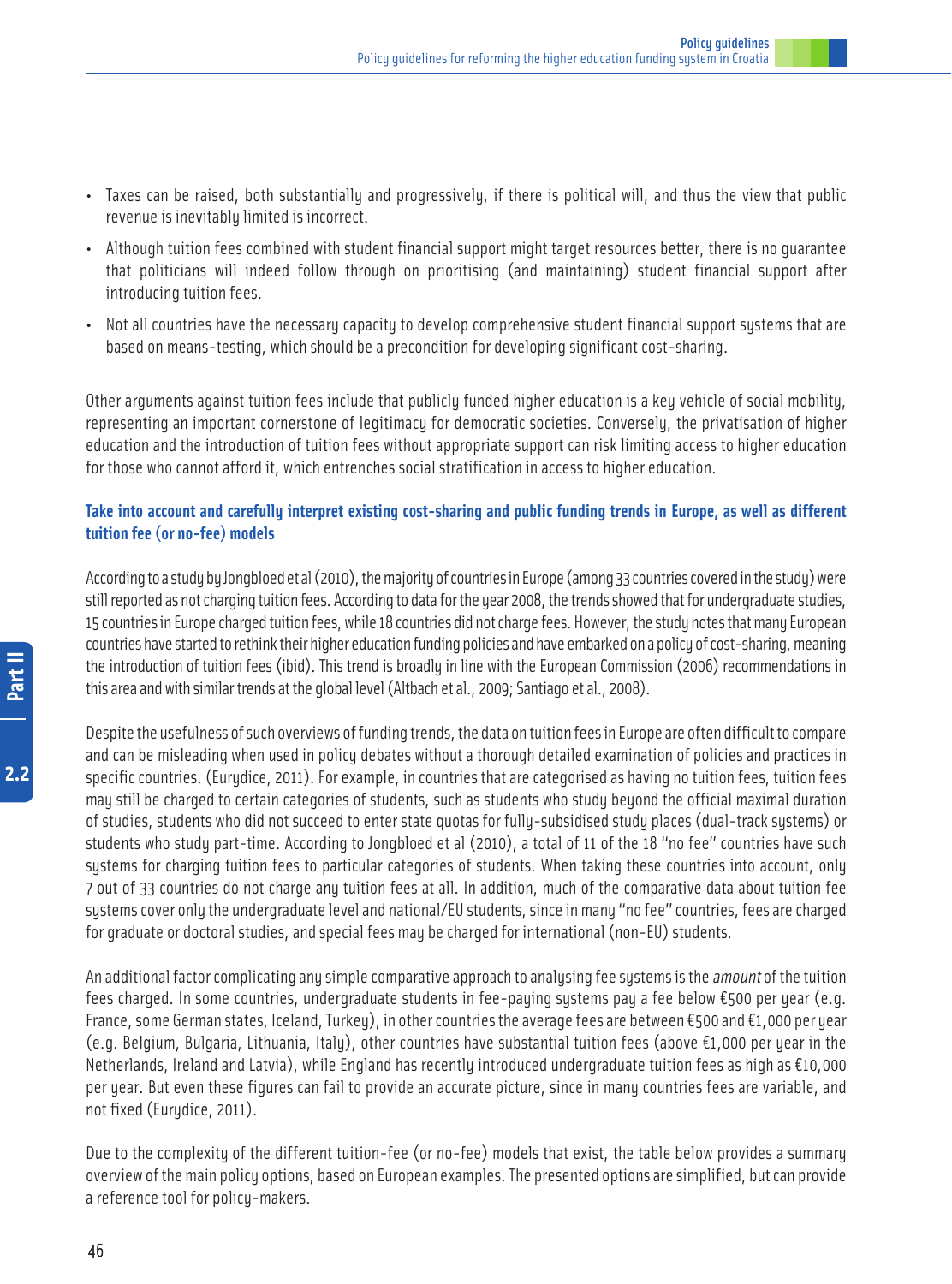#### **Table 2.1** Tuition fee/no-fee policy options (for public higher education institutions)

| 1. No tuition fees for all or the great majority of students                                                                                                                                                                                                                                                                                                                                                         |
|----------------------------------------------------------------------------------------------------------------------------------------------------------------------------------------------------------------------------------------------------------------------------------------------------------------------------------------------------------------------------------------------------------------------|
| No fees for undergraduate students, graduate or doctoral students<br>Example of countries: Finland, Denmark                                                                                                                                                                                                                                                                                                          |
| No fees for undergraduate students, graduate or doctoral students (for home students only); fees for<br>all non-EU students<br>Example of countries: Sweden                                                                                                                                                                                                                                                          |
| No fees for undergraduate students; fees for graduate and doctoral students or part-time students<br>Example of countries: no data available                                                                                                                                                                                                                                                                         |
| 2. Dual-track tuition fees                                                                                                                                                                                                                                                                                                                                                                                           |
| No fees for undergraduate students who study within the state-funded enrolment quota; fees for all<br>students who exceed this quota (either as full-time, tuition fee paying students; or part-time students).<br>Example of countries: Croatia, Hungary, Czech Republic, Bulgaria, Poland, Romania, Estonia,<br>Lithuania, Latvia, Slovenia, and Slovakia.                                                         |
| 3. Progress-based or performance-based tuition fees                                                                                                                                                                                                                                                                                                                                                                  |
| No fees for students completing their studies within the formal duration of the study programme;<br>fees for all students studying beyond this period<br>Example of countries: Austria, Germany (some states)                                                                                                                                                                                                        |
| No fees for full-time undergraduate students or graduate students in first year of studies; fees for<br>all students in subsequent years who do not complete the minimum required number of ECTS points<br>Example of countries: Croatia, from 2012 (although part-time students are still charged as a<br>separate category, meaning that Croatia still has a form of dual-track system)                            |
| 4. Universal tuition fees                                                                                                                                                                                                                                                                                                                                                                                            |
| <b>Fixed tuition fee levels</b>                                                                                                                                                                                                                                                                                                                                                                                      |
| High tuition fees (over 1,000 EUR per year), with flat-rate tuition fees for all students, irrespective<br>of institution or study programme<br>Example of countries: Netherlands, Latvia                                                                                                                                                                                                                            |
| Low tuition fees (under 500 EUR per year), with flat-rate tuition fees for all students, irrespective<br>of institution or study programme<br>Example of countries: France, Lithuania, Turkey                                                                                                                                                                                                                        |
| <b>Variable tuition fee levels</b>                                                                                                                                                                                                                                                                                                                                                                                   |
| Variable rates of tuition fees for undergraduates and graduates with differences in rates depending<br>on one of the following factors:<br>the costs of the study programme<br>the priority given to the programme in terms of societal needs<br>$\bullet$<br>the field of study and/or type of institution.<br>Example of countries: Spain, Italy, Switzerland, Portugal*, England* (*fees capped at maximum level) |

Based on Jongbloed et al (2010), with additions from EACEA/Eurydice (2011) and Doolan et al (2013)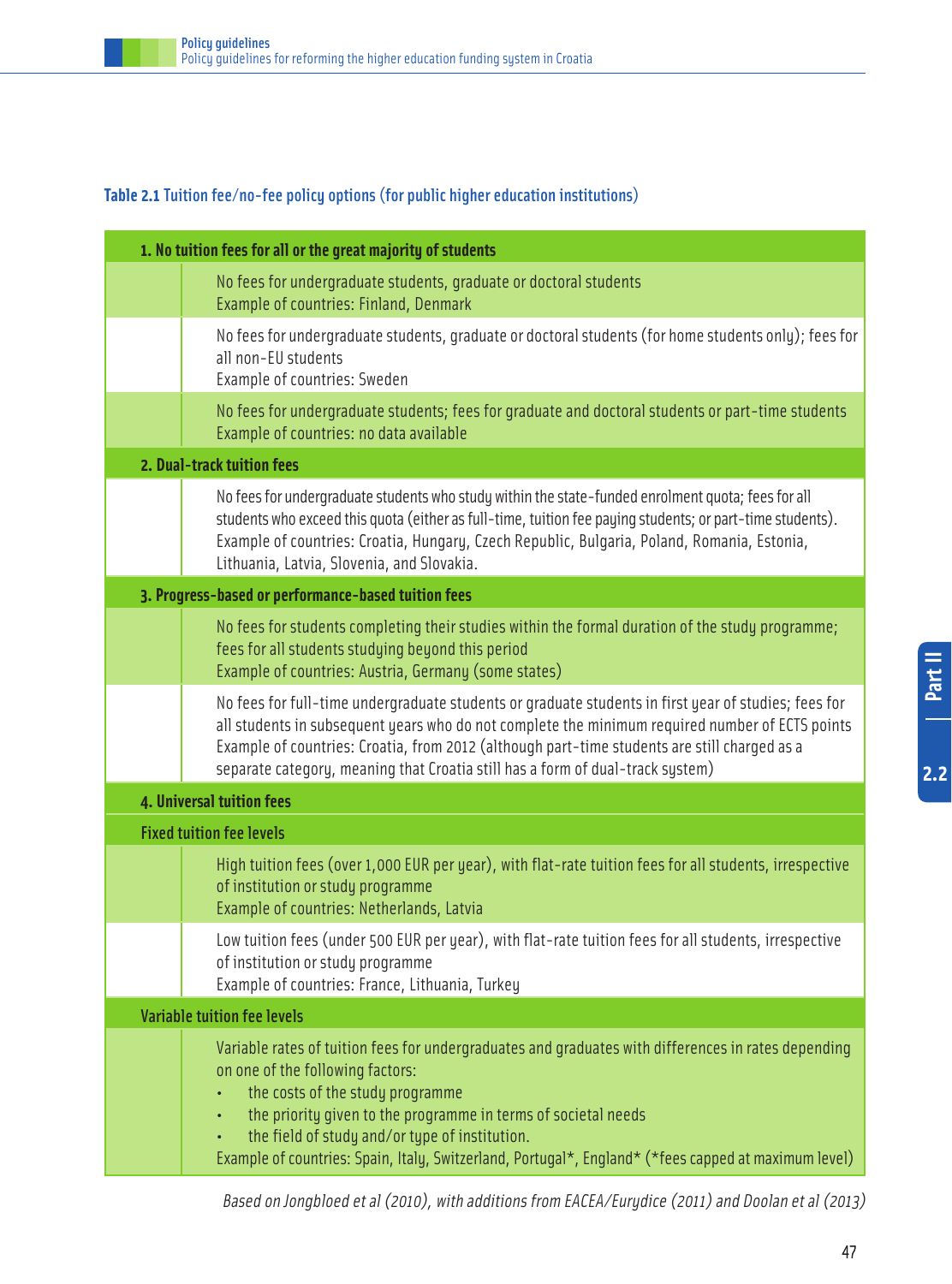#### **Critically reconsider the tuition fee policies adopted in Croatia due to their negative equity implications**

Based on the models listed in the table above, the two models which are of immediate concern from the perspective of equity are the dual-track tuition fee system and the progress- or performance-based tuition fee system. As noted in Part I.2, basing the payment of fees on merit or performance is more likely to penalize students from disadvantaged families, since they are likely to be less successful in entrance examinations and in their study progress (Canning et al., 2007; Santiago et al., 2008). Such systems therefore risk being fundamentally unfair and inequitable. For this reason, the ACCESS Expert Team recommends against the use of the dual-track tuition fee sustem in Croatia.

While the criticism of using merit-based criteria for charging tuition fees may not equally apply to progress-based tuition fees (since these do not take into account grade point average as an indicator, only study progress), a similar concern does still apply regarding the likelihood of students from different backgrounds completing their studies "on time" or not. Such systems may indeed risk favouring students from more privileged backgrounds. For this reason, the adequacy of these tuition fee policies should be questioned due to their potentially negative equity implications.

#### **Link all debates about tuition fees and equity policies to debates about student financial support policy**

It is erroneous to relate the presence/absence of tuition fees to equity outcomes without considering the total cost of higher education to students, since student living costs amount to the largest part of the total cost of studying. Although a detailed discussion about student financial support will take place in Part II.2, it is useful to summarise here the different models of combining tuition fee and student financial support policies, based on international data from the OECD (2012):

- **Model 1: Countries with no or low tuition fees but generous student-support systems:** Denmark, Finland, Iceland, Norway and Sweden
- **Model 2: Countries with high levels of tuition fees and well-developed student-support systems:** Australia, Canada, the Netherlands, New Zealand, the United Kingdom and the United States.
- **Model 3: Countries with high levels of tuition fees but less-developed student-support systems:** Japan and Korea
- **Model 4: Countries with low levels of tuition fees and less-developed student-support systems:** Austria, Belgium, the Czech Republic, France, Ireland, Italy, Portugal, Switzerland, Spain and Mexico.
- **Model 5: Countries with non-uniform and variable level tuition fees and less-developed student support systems:** Russian Federation, Estonia, Poland and Croatia.<sup>20</sup>

According to the OECD, the countries that provide well-developed student financial support systems (even in countries with high fees) provide wider access to higher education and have higher participation rates in higher education than, for example, countries that have low fees and less-developed student support systems.

In other words, the potential positive impact that no-fee systems might have on equitable access to higher education can therefore be negated if there is no comprehensive student financial support system that provides disadvantaged groups with adequate support for their living costs. But equally, the potential negative impact that universal tuition fee systems might have on equitable access to higher education can also be neutralised with a student financial support system that can adequately cover the costs of fees and living expenses for the students who are most in need. For this reason, the debate about equity in higher education in relation to its financial aspect should be focused on how to eliminate financial obstacles, rather than focusing on the tuition fee debate in isolation of financial support.

 $2.2$ 

48

 $^{\overline{20}}$  The OECD (2012) defines four different models. The fifth model is an addition based on a separate OECD publication (Santiago et al, 2008).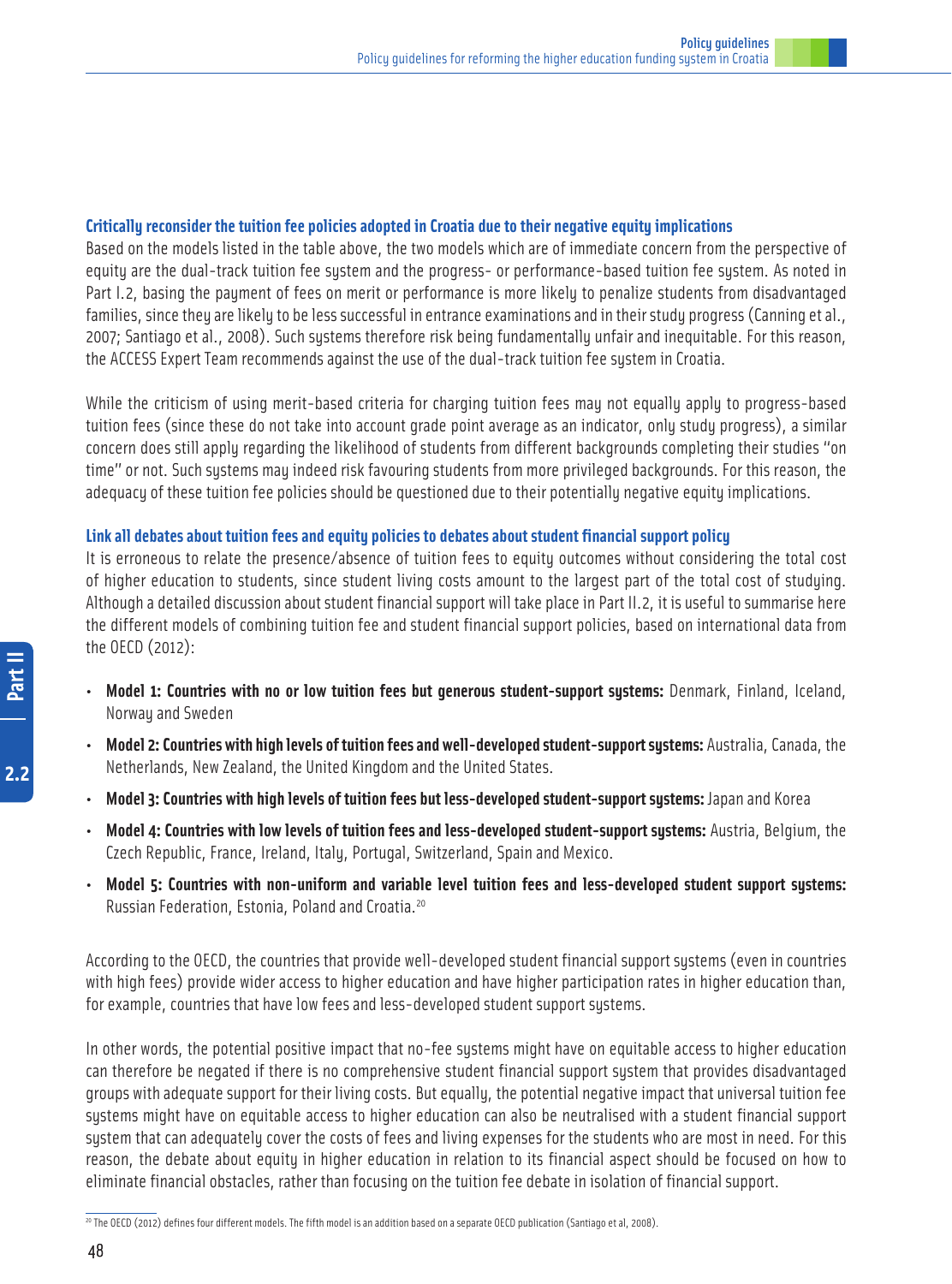#### **Remove financial obstacles to access to higher education through the student financial support system (irrespective of the policy choice on tuition fees)**

The ACCESS Expert Team has not adopted a joint position on which policy to recommend for Croatia regarding tuition fees, since the opinion of the Expert Team (as well as the Consortium as a whole) was divided on the strengths and weaknesses of fee-systems and no-fee systems. However, approaching the issue of tuition fees solely from the point of view of equity in higher education, the Expert Team agreed to adopt the following positions:

- Firstly, that the question of tuition fees is inextricably linked to the question of student financial support and that there can be no proper discussion about the equity implications of tuition fees alone. Rather, such a debate must consider the questions of tuition fees and student support in parallel (as will be developed below).
- That the most ideal policy scenario from the point of equity of access to higher education would be for a higher education system to not charge tuition fees and to provide comprehensive financial support on the basis of need. This would eliminate the financial deterrents to higher education access and ensure that low-income students would receive support for living costs, which are always substantial.
- That charging tuition fees represents a financial obstacle to higher education access, especially for disadvantaged students, and that the "minimal standard" from the point of equity of access to higher education would be for the state to ensure a comprehensive student financial support system to cover the costs of students from disadvantaged backgrounds (including both the costs of tuition fees and living costs).

While the ACCESS Expert Team recognises that there are important implications of tuition fee policies other than equity (relating to autonomy, sustainability and quality), it agreed to focus on these two policy scenarios which are the most equitable. These policy scenarios will be developed in Part II.4 of the policy guidelines.

#### **System for allocating state funds to higher education institutions**

#### **Establish a strategic framework for funding higher education institutions, but which remains simple and pragmatic**

The ACCESS Expert Team recommends that Croatia fundamentally reforms its system for allocating funds to higher education institutions, in order to achieve strategic objectives in the higher education system, and in particular to increase the transparency, efficiency, effectiveness and equity of the Croatian higher education system. The ACCESS Expert Team proposes that this can be achieved by developing a new funding framework that uses a combination of input-based, output-based and project-based funding.

The new framework developed within the ACCESS project, which will be described in detail below, was developed with public universities in mind, but following consultations with all stakeholders and experts in the project, it was agreed that the framework (possibly with some modifications) should also be applicable to professional higher education institutions. It is important to note that the suggested framework could be implemented alongside any of the tuition fee options discussed above. That is, from a system with no tuition fees to a universal tuition fee system.

Designing a new funding framework for higher education is not a simple task, and the ACCESS Expert Team has tried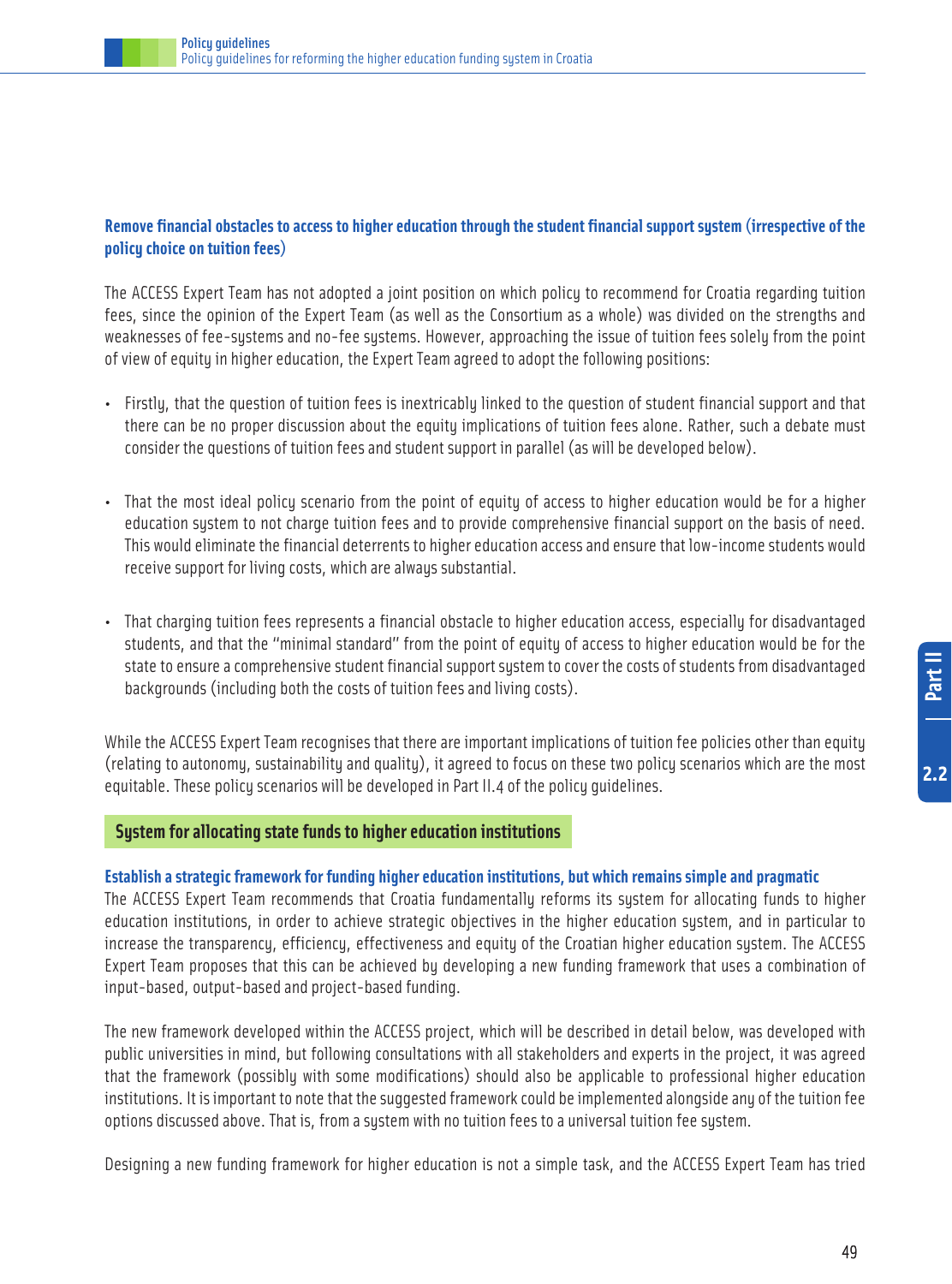to keep its proposed framework as simple as possible. The proposed framework is based on the following three core principles:

- **Strategic approach:** the ACCESS Expert Team believes that higher education funding should be linked to the achievement of the strategic goals of the sector in general and to the promotion of equitable access to higher education in particular. The funding system should therefore serve as a steering mechanism which provides incentives for institutional performance in these areas.
- **Pragmatic approach:** the ACCESS Expert Team believes that the approach to developing a new funding framework should be pragmatic, which avoids linking new funding arrangements to the actual costs of educating a student in different degree programmes (both by level and field of study). Instead of the complicated process of developing a "full-cost" model of funding, the ACCESS Expert Team proposes to use other mechanisms used internationally which take into account the different costs of study programmes in different broad disciplines or fields of study.<sup>21</sup>
- **Stable approach:** the ACCESS Expert Team believes that it would be counterproductive to introduce a new model that seriously disrupts current funding levels and trends in fund-allocation to Croatian higher education institutions. The project therefore proposes to accept the levels of the current historically-based public funding allocations and to build on this base by adding performance-based funding and project-based strategic funding alongside base funding, whilst allowing the relative share of base funding provided by the state to decline over a five year period. While this has the disadvantage of not rectifying unbalanced or unfair allocations of funding under the previous system, this approach has the major advantage of introducing a new funding mechanism with improved steering mechanisms and performance incentives without there being immediate institutional "winners and losers" and a consequent political battle over resource redistribution.

#### **Alternative policy option: Develop a full-cost model for higher education funding in Croatia**

While such models are highly valuable, the precondition for developing them is to determine the full costs of teaching in every study programme (or groups of study programmes) at each higher education institution. To do this would require a major and detailed research project, which is beyond the scope of this project, and it is also unlikely that a single funding formula derived from such a study would meet the needs of the diverse group of Croatian higher education institutions.

If Croatia opted for a full-cost approach to higher education funding, this would not affect the rest of the funding framework proposed by the ACCESS Expert Team. In other words, only the base funding for Year 1 of the new framework would be affected, and the rest of the framework could still be applied as described below.

#### **Create a framework for calculating funding allocations to higher education institutions based on the number of enrolled students by study programme**

The ACCESS Expert Team recommends that a new funding framework be created which would determine funding for higher education institutions in which the major element is a "funding unit" per enrolled student. Funding units would

<sup>21</sup> This is not to suggest that our proposal has no inherent technical challenges: the coefficients, funding shares and implementation plan outlined here all need careful and detailed attention.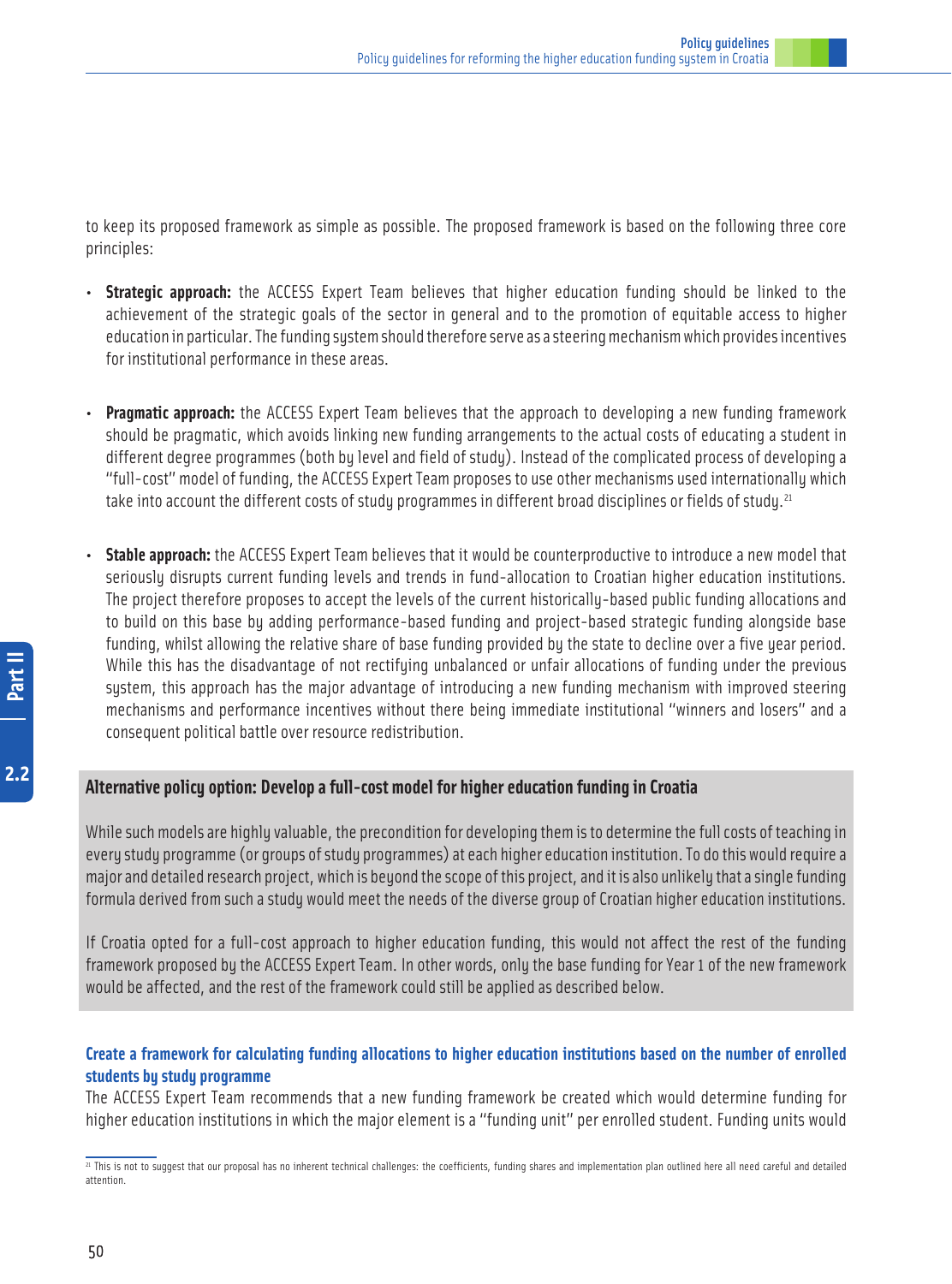be determined by the number of students enrolled in a specific study programme at a higher education institution, with coefficients applied to reflect the different costs of different broad disciplines or fields of study. Based on these funding units, the framework would determine in a transparent way the level of funding allocations for each higher education institution. Such a method is used internationally and was recommended in the OECD review of higher education in Croatia (Duke et al., 2008).

The funding framework would consist of three building blocks:

- **State-funded study programmes:** after a programme is accredited, the Ministry should decide whether this study programme (which in practice means the students enrolled in the programme) is eligible for public funding. While it is anticipated that the great majority of study programmes will be state-funded, this allows for contract teaching programmes (such as in-house programmes for companies) and possibly high private return graduate programmes (for example MBAs) to be excluded.
- **Subject groups:** all state-funded programmes will be assigned to one of (say) four subject groups recognising that some programmes are more expensive to teach than others. Each subject group would be assigned a specific funding coefficient. The criteria for grouping subjects and for defining their relative coefficients can be derived from existing international models: these are typically divided into humanities and social sciences as the first subject group (which is least expensive to teach), and with medicine and applied arts at the other end of the scale (as the most expensive to teach).
- **Full-time equivalent (FTE) students:** students enrolled in state-funded programmes need to be counted in "fulltime equivalent" terms, to correct for different proportions of full-time and "genuine" part-time students (i.e. who have a lower study load, as measured by ECTS points) at different institutions. This is relatively easy to do by giving each module in a study programme a credit value linked to its ECTS value, and then turning the ECTS value into a FTE equivalent.

Based on the three steps above, the following grid can then be developed for each higher education institution, presenting total student enrolments in terms of FTE units.

| <b>Degree level</b>              | <b>Subject</b><br>group W | <b>Subject</b><br>group X | <b>Subject</b><br>group Y | <b>Subject</b><br>group Z | <b>Total</b> |
|----------------------------------|---------------------------|---------------------------|---------------------------|---------------------------|--------------|
| Doctoral (PhD)                   |                           |                           |                           |                           |              |
| Graduate (Masters)               |                           |                           |                           |                           |              |
| Undergraduate<br>(Undergraduate) |                           |                           |                           |                           |              |
| Associate/Diploma                |                           |                           |                           |                           |              |
| <b>Total</b>                     |                           |                           |                           |                           |              |

#### **Table 2.2** Illustrative example of grid for calculating weighted FTE student enrolments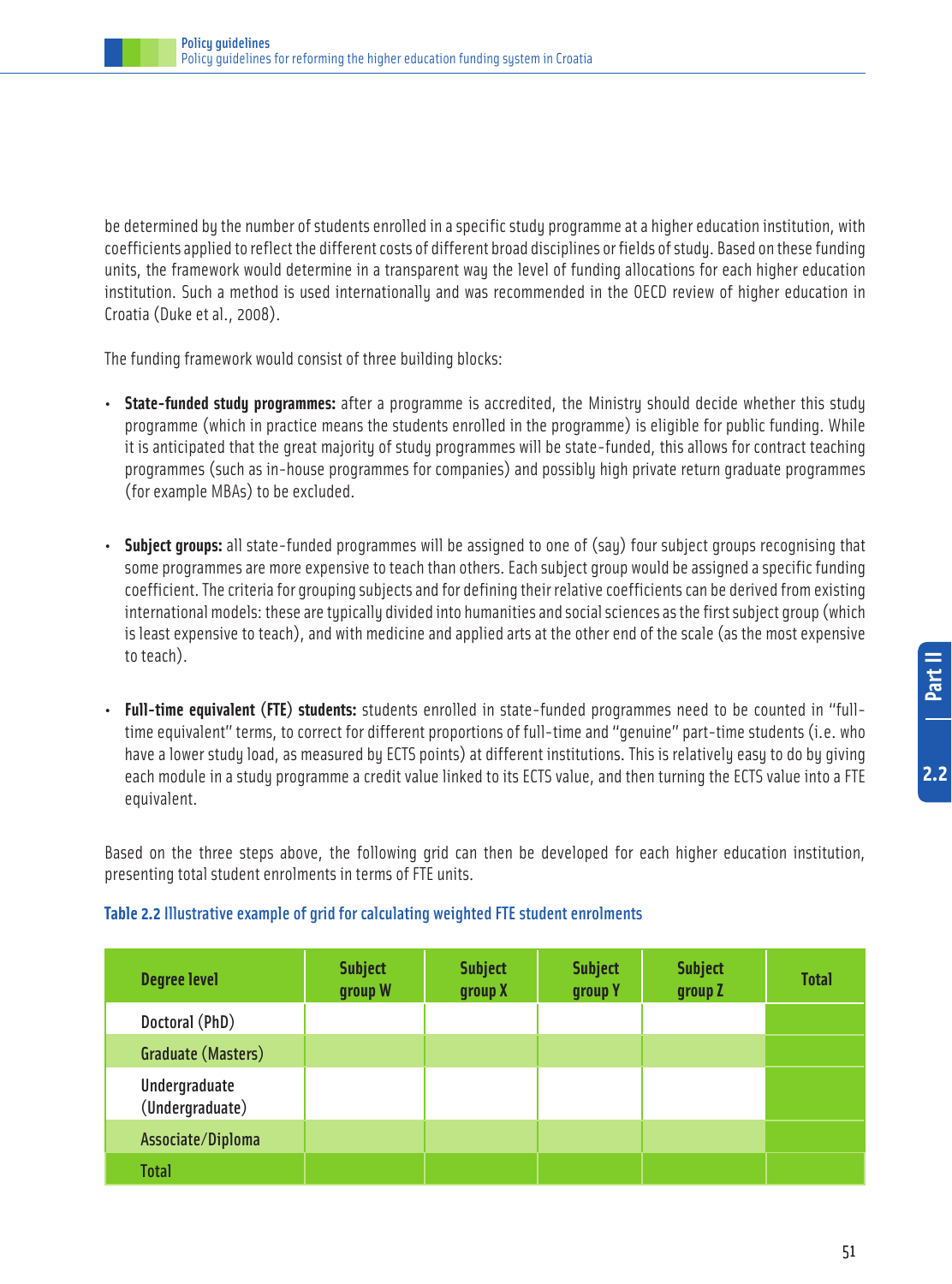Since each degree level and subject group will have a different funding coefficient, by entering the numbers of FTE students of a given institution into the cells of the above grid, it is possible to automatically calculate the **"weighted student load"** for that institution. As an illustration, in Austria three subject groups are used, with the following coefficients:

- Humanities, social sciences, education: coefficient = 1
- Natural and technical sciences: coefficient  $= 3$
- Medicine, Art: coefficient = 5

This weighted student load would then provide the basis for the level of base funding to be allocated by the state to a higher education institution. This would therefore represent the main "input-based" criterion of the funding framework for Croatia.

#### **Illustration of the weighted FTE student enrolments grid**

Example 1: Calculating the weighted load of Undergraduate students in Economics

- A higher education institution has 3,000 Undergraduate students enrolled in the Economics study programme. Of these students 2,000 are full time and 1,000 are part-time (i.e. are registered for half the student load, i.e. 30 ECTS per year).
- Calculated according to full-time equivalent (FTE) status, there are 2,500 FTE enrolled in this study programme.
- This figure is therefore entered into the grid above, under the category of Undergraduate (Bachelor) and Subject Group W (Economics would fall under this category as a subject that is not expensive to teach).
- If we assume that Subject Group W has a subject coefficient of 1.0 and that a Undergraduate degree also has a coefficient of 1.0, then the calculation of the weighted student load of this group would be the following:
	- **2,500 (FTE) x 1.0 (subject group) x 1.0 (degree level group) = 2,500 funding units**

Example 2: Calculating the weighted load of graduate students in Engineering

- A higher education institution has 600 graduate students in Engineering. Of these students 200 are full-time and 400 are part-time.
- Calculated according to full-time equivalent (FTE) status, there are 400 FTE enrolled in this study programme.
- Since Engineering is more expensive to teach than Economics, the number of FTE students is entered into the grid above under Subject Y, whose subject coefficient is 3.0, and under graduate, whose degree coefficient is 2.0 (graduate programmes require lower student to staff ratios and are therefore more expensive to teach)
- The calculation of the weighted student load of this group would be the following:
	- **400 (FTE) x 3.0 (subject group) x 2.0 (degree level group) = 2,400 funding units**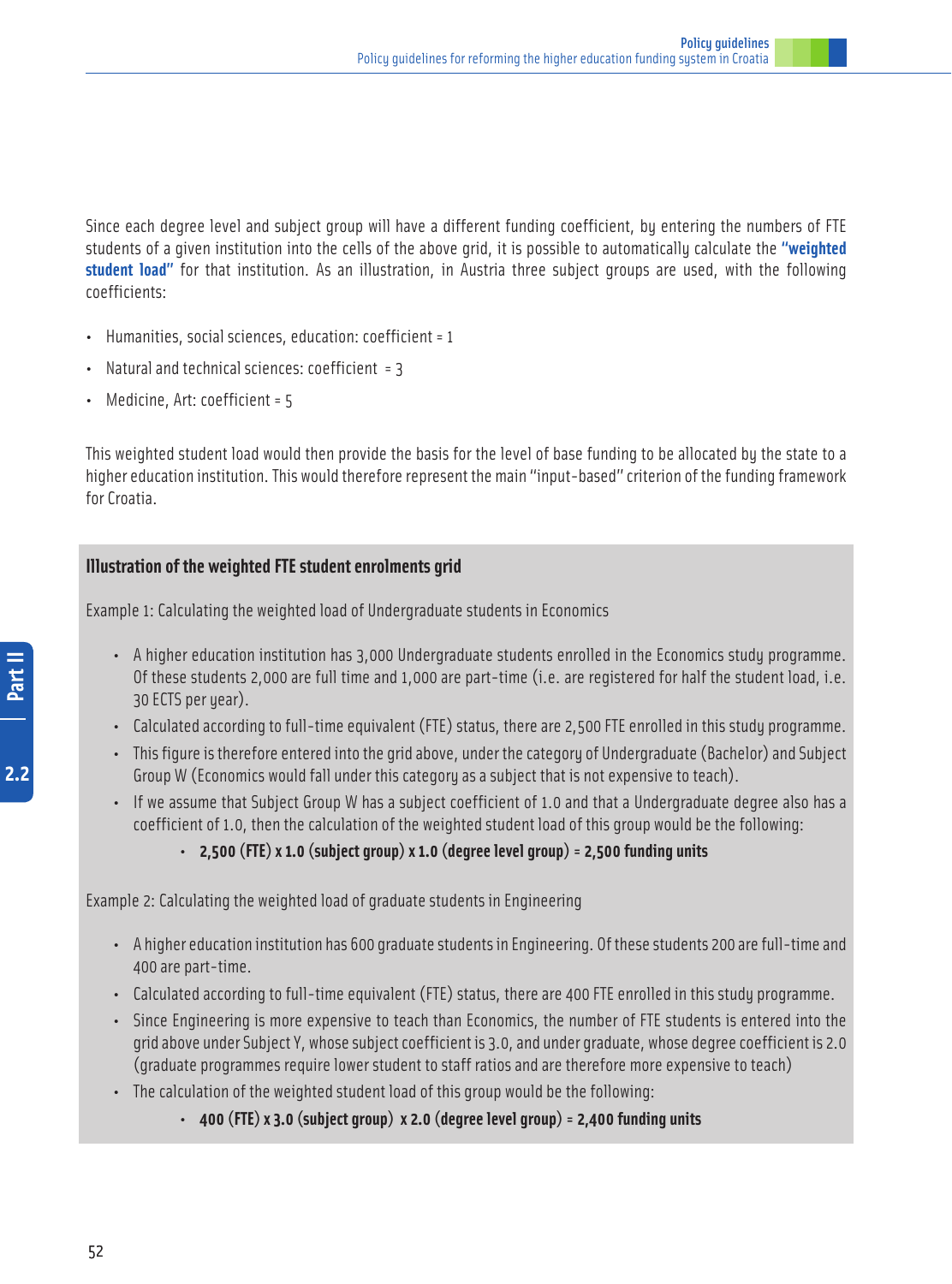In addition to creating a transparent input-based funding criterion for the funding framework, the funding unit system described above can also be used for output-based (or performance-based) funding criteria. Namely, a similar methodology can be used to calculate an institution's weighted number of graduates, which (as will be further developed below) can be an indicator of performance of a higher education institution.

#### **Allocate public funds based on current levels of funding per institution, using the funding framework for determining levels of increase or decrease of funding**

Funding units should, in principle, have a direct monetary value, meaning that the above-described framework should be able to immediately convert funding units per institution (based on the weighted student load) into the total amount of public funding per institution in Croatian Kuna. However, as mentioned earlier, the ACCESS Expert Team believes that turning immediately from a negotiation-based and incremental funding system to a funding-unit system could seriously disrupts current funding levels and trends in fund-allocation to Croatian higher education institutions. This could bring instability into the higher education system as a whole and result in a political battle over resource redistribution.

For this reason, the ACCESS Expert Team proposes that, in a first phase, the proposed funding framework be used as a mechanism for gradually introducing the principle of transparent, input-based funding. In other words, in the first year of introducing the system, the levels of state funding per higher education institution would remain the same as it has been in previous years. However, after the introduction of the new funding framework, funding for each subsequent year will be determined based on increases or decreases in the overall weighted student load. To illustrate how the system would work, let us take a scenario in which a given higher education institution experiences notable growth or reduction in student enrolments. In terms of reductions the ACCESS Expert Team suggests that the public allocations from the Year 1 amount be guaranteed to institutions for subsequent years provided that their weighted FTE enrolments do not drop by more than 5% from their Year 1 levels in which case there would be a proportionate reduction in base funding. Similarly, growth in student numbers of more than 5% on Year 1 levels should be compensated by an adjustment in base funding provided that such an adjustment is approved in advance as part of the funding agreements (referred to below).

#### **Provide public funding in three streams: base funding, performance-based funding and project-based funding**

International trends in higher education funding show that countries are increasingly shifting from negotiated or incremental funding to formula-based funding, from input-based to output-based funding and from annual funding to multiyear funding agreements (Jongbloed et al., 2010; Eurydice, 2011). Based on such international practices, and taking into account the recommendations of the OECD review of higher education in Croatia (Duke et al., 2008), the ACCESS Expert Team recommends dividing public funding into three streams by using the above-mentioned framework as the main tool. The three streams would be base funding, performance-based funding and project-based funding:

1. **Base funding:** base funding would represent the main input-based segment of funding, and would be linked to the FTE enrolments of the university weighted by programme level and subject group. Base funding would remain the largest component of funding for higher education institutions, although its share will reduce over time, e.g. from 100% to 85% over five years.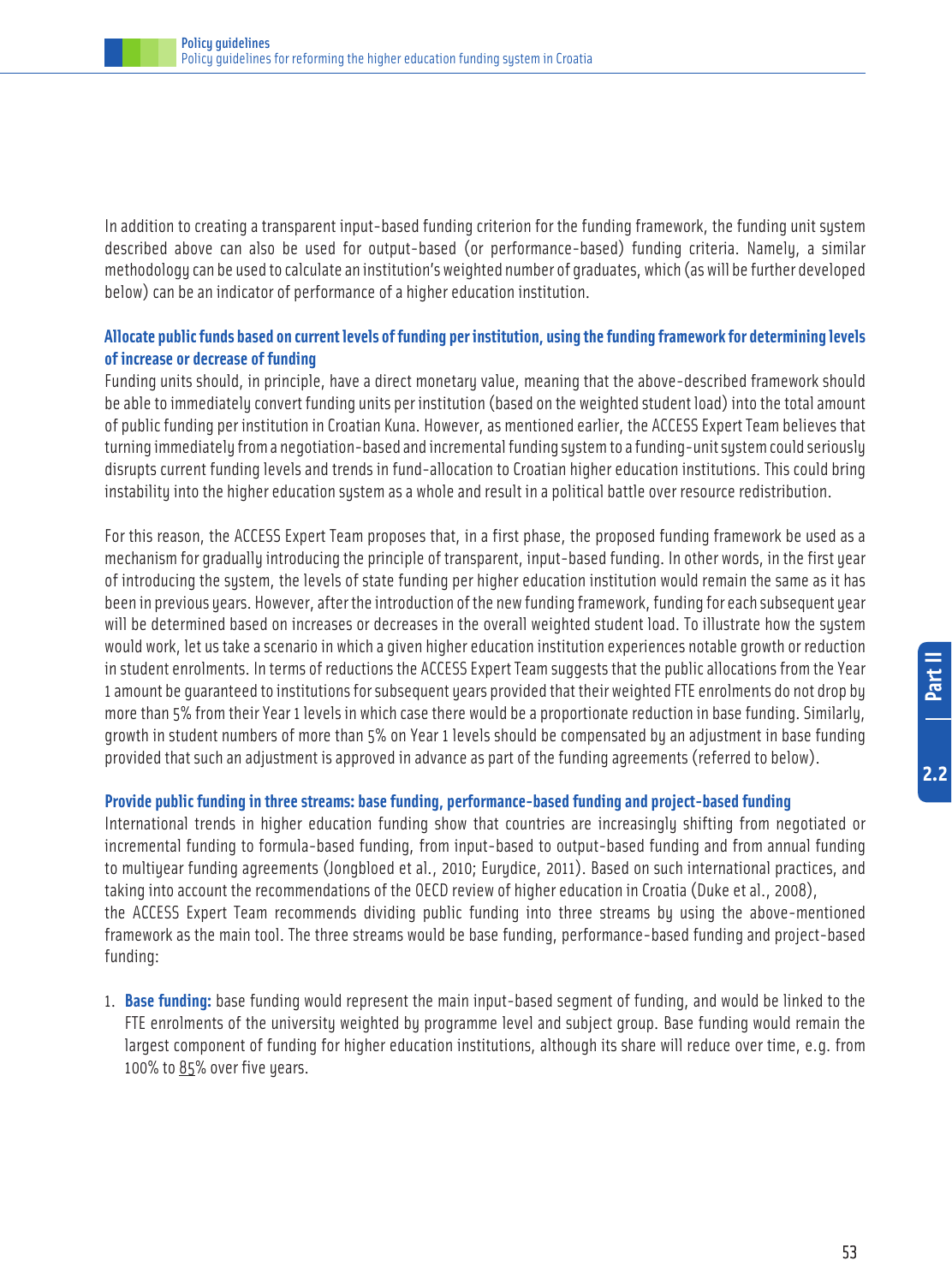#### **Illustration: Base funding**

To illustrate how this gradual reduction of base funding would work, consider a scenario in which the student numbers at a certain higher education institution do not grow or drop significantly within a five year period. In such a case, the base funding of the institution in its Year 1 would be "frozen" and become the base funding for the following four years. Although the actual amount of funding would remain the same over the entire five-year period, inflation will result in it dropping from 100% of the institution's required funding to around 85% four years later. The resulting gap in funding, however, would be made up by performance-based and project-based funding as described below.

2. **Performance-based funding:** although it is possible to develop many indicators of performance (e.g. graduate employment; average time to degree; research output, etc.), the ACCESS Expert Team has opted for a simple and transparent indicator - quite simply, the number of graduates.

The Year 1 graduation profile should be used as a base and the Ministry should negotiate a "funding agreement" with each university indicating the (weighted) graduation targets for the next four years. Universities that reach the set targets would receive the agreed funding; those that do not meet these targets would have their notional performance-based funding amounts reduced proportionally. Potential concerns over how such a funding incentive could negatively affect quality (by lowering academic standards to increase the number of graduates) would need to be adequately addressed through the quality assurance system.

In addition, the indicator of the number of graduates could also incorporate the social dimension of higher education as an indicator of performance, by specially rewarding institutions who ensure the graduation of students from under-represented groups.

The pilot funding agreements launched in the academic year 2012/2013 in Croatia provide an example of such performance-based funding, and a positive new initiative that the ACCESS Expert Team believes should be consolidated and further developed. The difference, however, between the performance-based component of the pilot funding agreements is that they are based more on "project-based" indicators, rather than on output in terms of student numbers, which would work as a funding coefficient through the funding grid. The ACCESS Expert Team considers that project-funding should be a separate category (as described below).

3. **Project-based funding** would represent a complementary source of funding for higher education institutions in order to promote policy objectives in areas such as strategic planning, quality assurance, equity, etc. This funding does not refer to research projects, but only to projects relating to improving the performance of higher education institutions. This funding would also be separate to funding agreements between the state and higher education institutions, and would be allocated based on the results of a call for proposals and an independent evaluation of these proposals. Project-based funds could be either earmarked (each institution has a reserved amount and will receive this provided its project proposals are judged to be satisfactory) or fully competitive (the university submitting the best proposals will receive the highest proportion of project-based funding). For the first five year phase of implementation, the ACCESS Expert Team suggests the earmarked approach as it brings more stability and predictability into the system.

In the table below we illustrate how this model of public funding might be introduced at a hypothetical higher education institution.

 $2.2$ 

54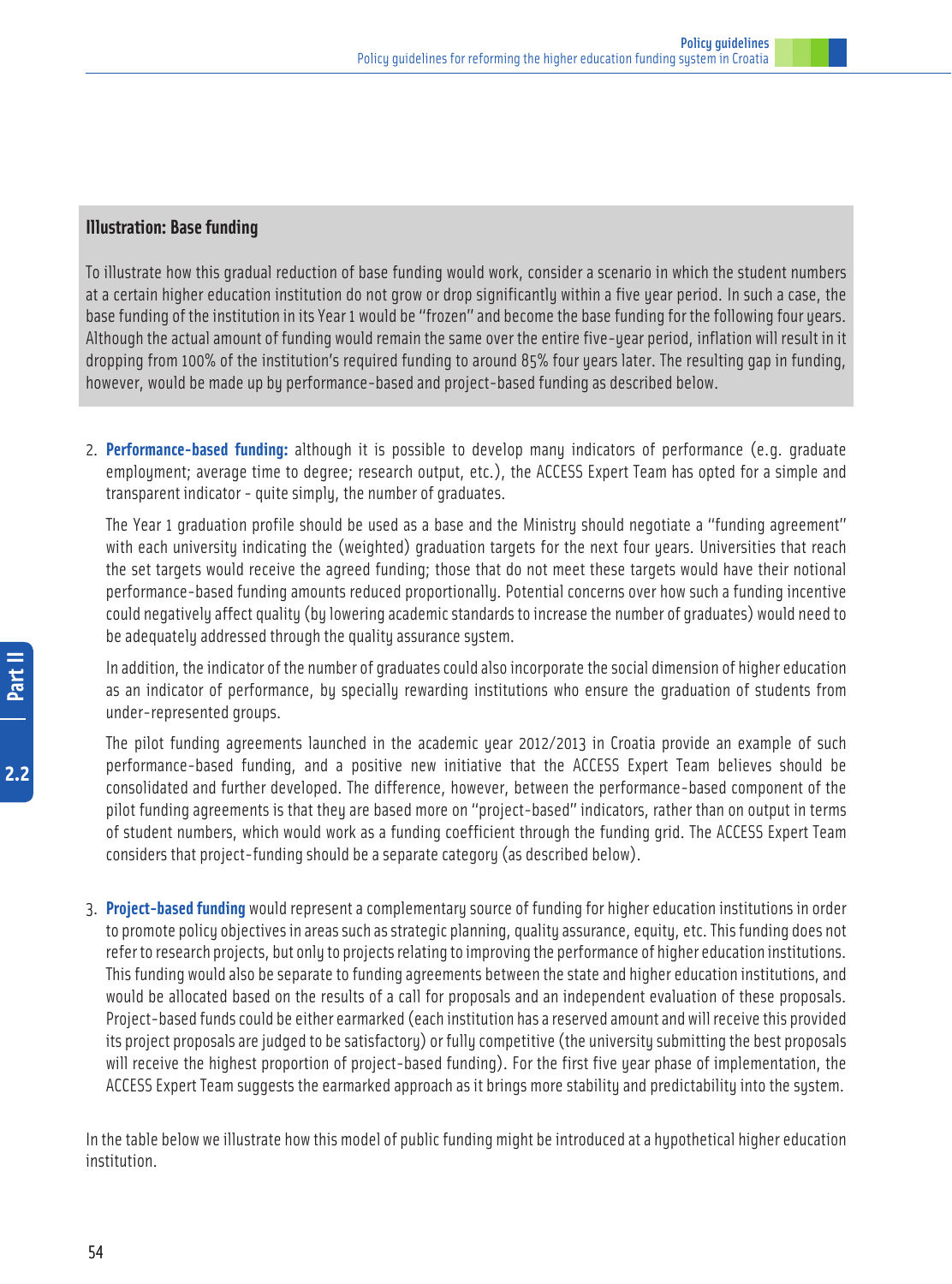| <b>Degree level</b> | <b>Base funding</b>           | <b>Performance-based</b><br>funding | <b>Project-based funding</b> |
|---------------------|-------------------------------|-------------------------------------|------------------------------|
| Year 1              | 100% (€X mil)                 | $\qquad \qquad -$                   | $\overline{\phantom{a}}$     |
| Year 2              | 97% $(\epsilon \text{X mil})$ | 2%                                  | $1\%$                        |
| Year 3              | $95\%$ ( $\epsilon$ X mil)    | 3%                                  | $2\%$                        |
| Year 4              | 90% (€X mil)                  | 7%                                  | 3%                           |
| Year 5              | $85\%$ ( $\epsilon$ X mil)    | 10%                                 | 5%                           |

#### **Table 2.3**Illustrative example of proportions of public funding in three streams over a five-year period

As noted in the introduction to this section, the ACCESS Expert Team considers that the base funding in Year 1 should be based on current levels of historically based allocations in Croatia, since it would be counterproductive to introduce a new model that seriously disrupts current funding levels and trends in fund-allocation to Croatian higher education institutions, and thereby creates a political battle over resource redistribution between different higher education institutions.

It should be noted that even in a scenario where there is no growth in student enrolments, this model does assume a growth in public funding (in nominal HRK) of 3% in Year 2 rising to 15% in Year 5. This needs to be tested against forecasts of inflation rates: if cumulative inflation is expected to be less than 30% over this period then reducing the share of base funding to 85% may take longer than five years.

On the other hand, a scenario in which there is growth in student numbers (although unlikely in the current demographic trends) would further increase public funding, not only by increasing the base funding beyond the  $EX$  million in the grid above, but also by proportionally increasing the levels of both performance-based and project-based funding.

#### **Provide incentives for promoting the social dimension of higher education**

The funding model described above provides clear incentives for institutions to improve their performance in terms of graduation and gives the Ministry (and other system coordinating bodies) a significant new steering instrument in project-based funding in strategically important areas. However, it does not yet provide incentives to promote equitable access to higher education. While student financial support will be addressed fully in Part II.3 of these policy guidelines, a number of aspects of the proposed new funding framework can be used to create incentives to promote the social dimension.

The system of performance-based funding could be used as a possible incentive to ensure that the higher education institutions respond to the challenge of implementing a broader access policy and ensuring the academic success of disadvantaged groups. This could be achieved by incorporating the numbers of students from disadvantaged groups into the grid for calculating graduation rates. For example, students from disadvantaged groups who graduate could be double-weighted within the grid of graduate students, thereby providing a higher performance-based funding coefficient.

Project-based funding is another mechanism to promote the social dimension, and by setting this policy area as one of the priority areas for project funding, it thereby encourages higher education institutions to enhance the social dimension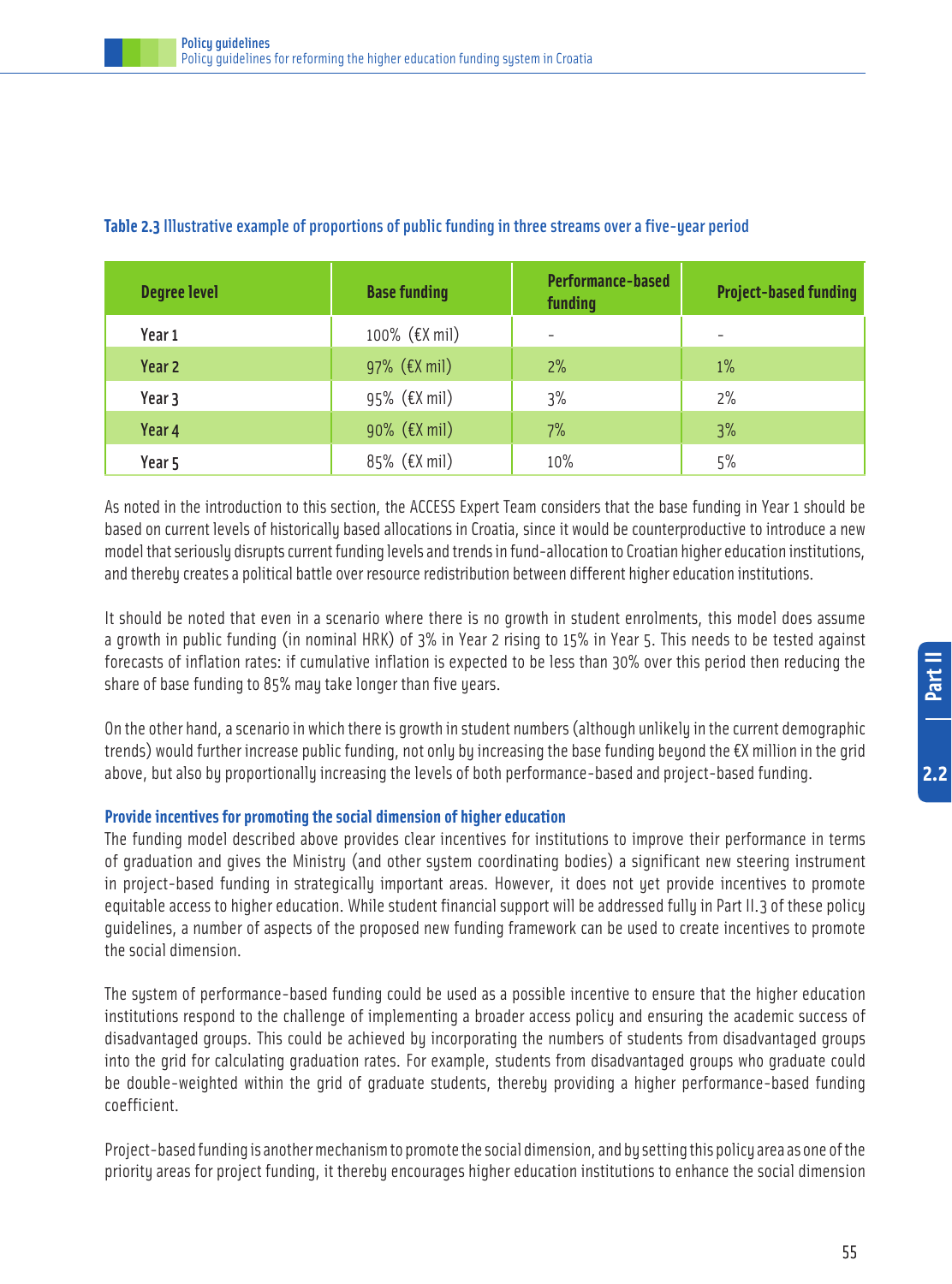of their access policies and of their support to students. Projects could include, for example, providing academic support services to disadvantaged students, providing outreach to recruit under-represented students, creating an institutional scholarship fund for disadvantaged students, etc.

The ACCESS Expert Team considers that the pilot funding agreements established in the academic year 2012/2013 have provided an important, and unprecedented, step forward in providing such incentives to higher education institutions to work on the social dimension, by including goals relating to disadvantaged groups and mature students as eligible for performance-based funding. Such goals should certainly remain part of the future funding system.

#### **Financial management and higher education information systems**

#### **The prerequisite for a new funding system is a reliable higher education management information system**

The policy guidelines for higher education funding assume that the following data is readily available at institutional and national levels, and that the information is reliable and transparent:

- Number of enrolled students by institution, level and study programme.
- Number of graduates by institution, level and study programme.
- Number of publicly financed study programmes by institution, level and study fields.
- Study load (measured by ECTS points) of each enrolled student (for the purposes of calculating full-time equivalents).
- Socioeconomic status of enrolled students (and other relevant indicators for the social dimension), for the purposes of possible double-weighting for performance-based funding.

While the ACCESS Expert Team acknowledges that most of this data is systematically collected at the national level (and published by the Croatian Bureau of Statistics), it is important that all stakeholders confirm the reliability of the data, and that the data is readily available to the institution(s) in charge of the funding system.

The ACCESS Expert Team also recommends that the above data, as well as the data on the funding arrangements within each institution, are made transparent through regular publication and dissemination of the relevant data and information. An example of good practice with regards to data collection and reporting comes from Slovenia, where higher education institutions have to report both financial and other institutional data to:

- National Statistical Office (at the end of each calendar year, providing figures on students and graduates, as well as employees (their employment, workload, etc.).
- Tax administration of the Republic of Slovenia.
- The Ministry of Science and Higher Education of Slovenia (at least twice a year).
- National Higher Education Information System (which notes every change in the number of enrolled students, graduates, changes of the study programme, etc).
- Each higher education institution also makes their annual reports publicly available on their web sites.

Finally, in order to manage the system effectively, specialised staff should be trained and assigned to the tasks of financial planning and management, both at the level of the Ministry and of higher education institutions.

 $2.2$ 

56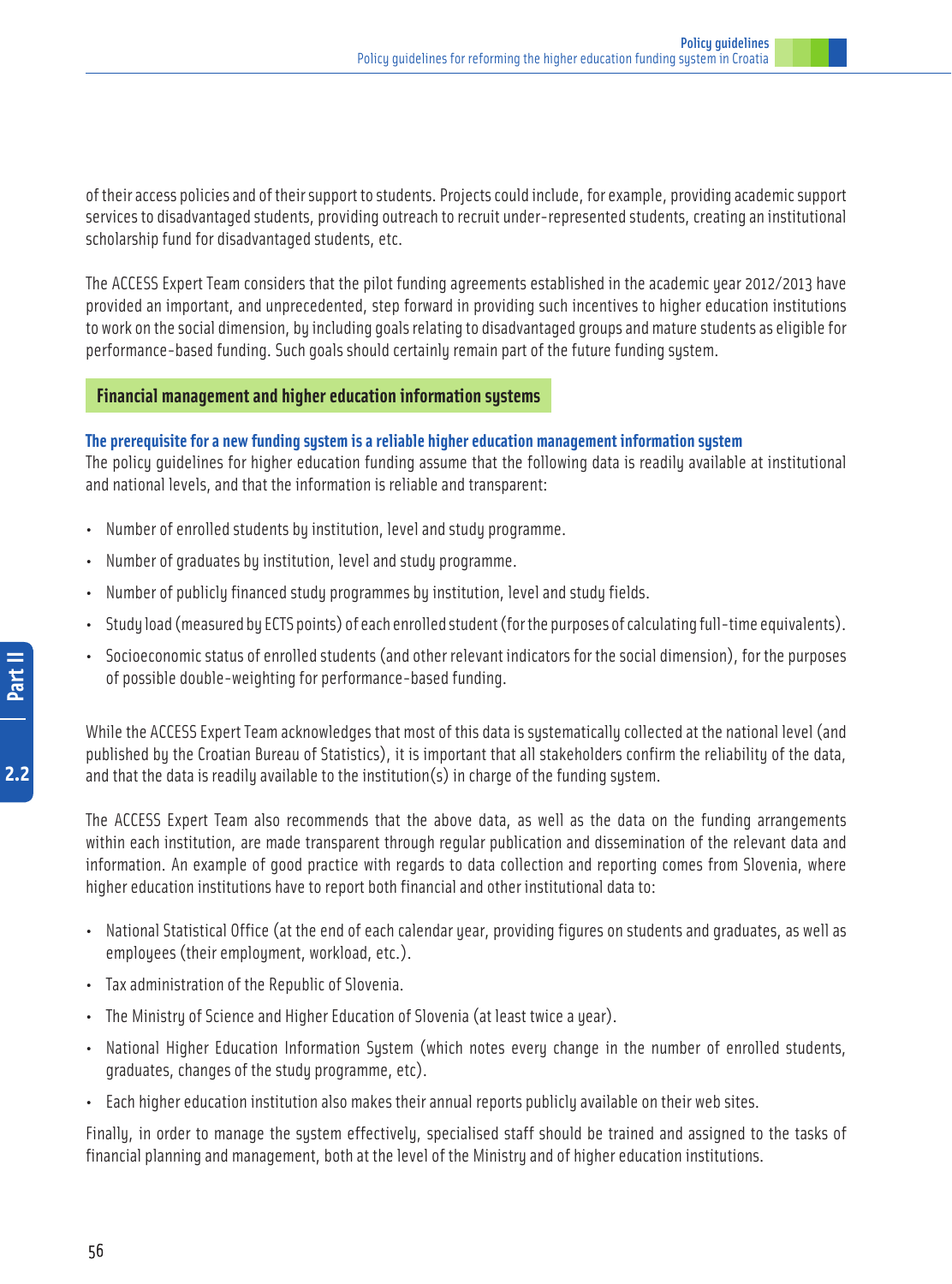## 2.3

### **Policy guidelines for reforming student financial support in Croatia**

Based on the data and analyses presented in Part I, the ACCESS Expert Team developed policy guidelines for the reform of the student financial support system in Croatia.

It should be emphasised that student financial support policy is an integral part of higher education funding policy and should be included in any national debate on higher education funding. In this sense, separating this topic as a separate section from "higher education funding" is somewhat misleading. However, for pragmatic reasons, the ACCESS Expert Team chose to address the issues of institutional funding and financial support for students separately and consecutively, due to the complexity of each topic.

As noted in Part II.2, the ACCESS Expert Team is of the view that there can be no proper discussion about the link between tuition fees and equity in higher education, without examining in parallel student financial support policy. If Croatia decides on a funding system that includes tuition fees, or other fees charged to students by higher education institutions, additional mechanisms need to be developed to address the financial barrier that such fees represent and the important equity repercussions they could have. At the same time, the data analysed has also shown that, irrespective of whether tuition fees are charged or not, living costs for Croatian students (accommodation, meals, transport, etc.) are far more substantial than tuition fee costs, meaning that access to higher education would remain a serious financial challenge for certain groups of disadvantaged students, even if tuition fees were not charged. The role of student financial support is therefore to help students cover both the costs of study and living costs, with a special focus on disadvantaged students, irrespective of the existence of tuition fees.

The policy guidelines presented in this part primarily provide recommendations regarding concrete policy mechanisms and scenarios that could be most effective in order to reach the objectives of the reform of student financial support. As in Part II.2, however, the policy guidelines do not represent a fully-developed policy model that can be readily implemented by the Croatian government, since the project had neither the mandate nor the capacity to produce such a model. Any ideas taken from these guidelines would require detailed modelling and further discussion to be implemented.

The guidelines presented in this document were discussed at a project seminar in Rijeka (Croatia) in July 2012, as well as at a final Access Consortium meeting in Split in April 2013, and were broadly endorsed by vice-rectors and other representatives of Croatian higher education institutions, representatives of the Ministry of Science, Education and Sports and representatives of all partners in the ACCESS project.

 $2.3$ 

57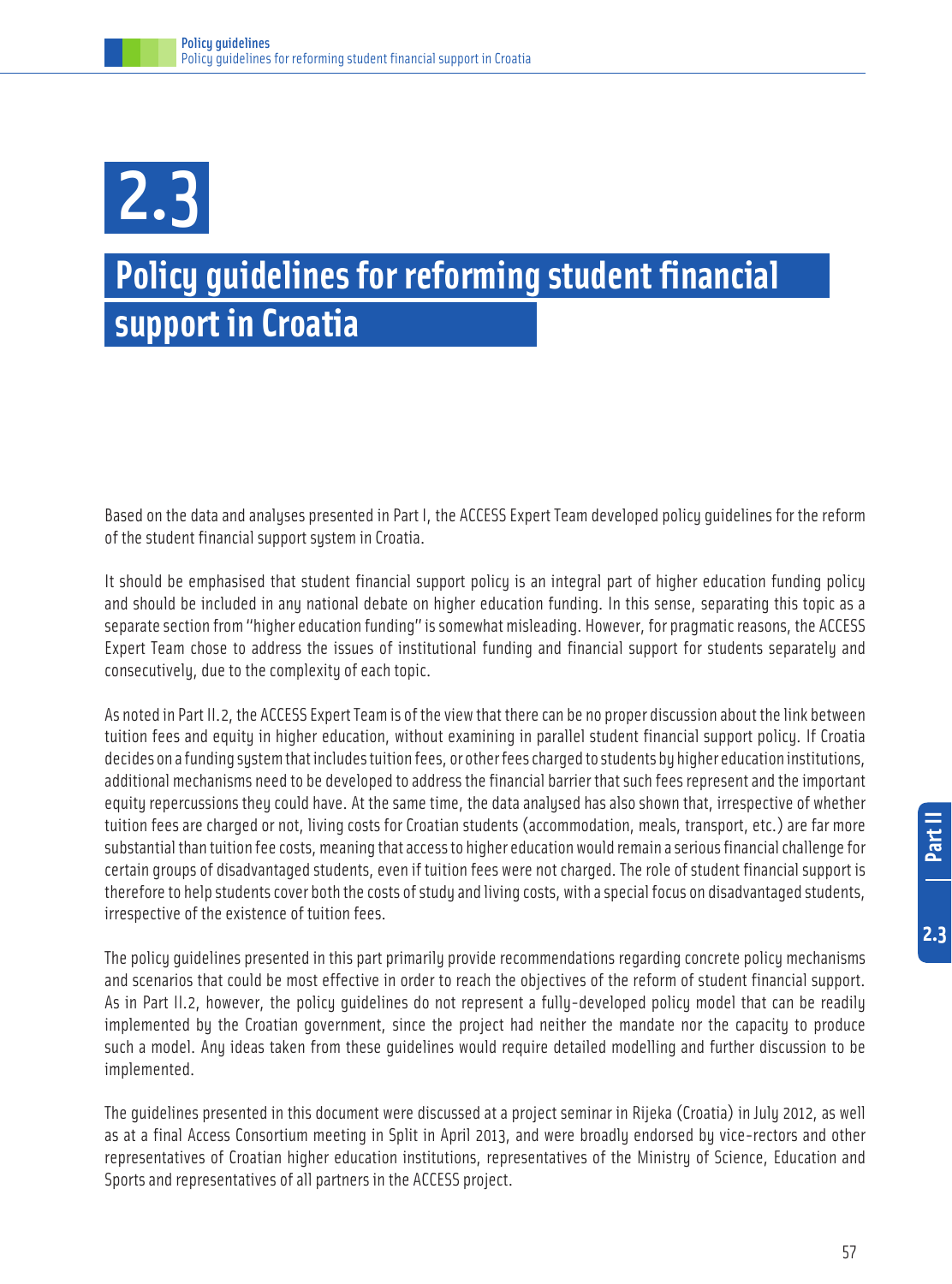#### **Structural characteristics of the student financial support system**

#### **Establish a comprehensive and strategically targeted national student financial support system, which is coordinated with other sectors that provide support**

Currently, Croatia effectively does not have a functional national system of student financial support. Instead, as shown in Part I.3, student financial support in Croatia is provided through a combination of different forms of support, that are provided by a range of institutions at the national and local levels, and that are neither fully centrally coordinated nor clearly targeted. Support is provided primarily via indirect student financial support (in the form of subsidies for meals, accommodation, transport, etc), via a small number of national grants, and with little emphasis on financial need as the criterion for awarding financial support.

As will be described below, the ACCESS Expert Team recommends introducing a new and comprehensive national system of student financial support that would be more equitable, efficient and effective than the current financial support arrangements in Croatia.

Since local and regional authorities currently provide a range of student financial support programmes (including scholarships, grants and transport subsidies), an important question is the impact the establishment of a national financial support system would have on such programmes. The ACCESS Expert Team considers that the establishment of a new national support system should not result in the phasing out of local and regional programmes. On the contrary, such initiatives should be further encouraged since they would represent valuable complementary measures to the main national system. However, a precondition of having effective national and local/regional financial support programmes in place would be a national financial support database, which would contain centralised data on recipients of student financial support, and would therefore ensure that students do not receive the same support from two different sources.

The decision on how the establishment of a new and comprehensive financial support system should be linked to existing national programmes is a more complex question. The national programmes currently in place include grants (provided by the Ministry of Science, Education and Sports and other ministries) and subsidies for meals, accommodation, transport, health insurance, as well as foregone tax income from non-taxable student work. The new system could replace all existing national support programmes, replace some national programmes, or existing programmes could remain in place as complementary measures.

#### **Base the student financial support system on the principle of affordability and on achieving strategic objectives in Croatian higher education**

The ACCESS Expert Team recommends that the primary objective of the Croatian student financial support system should be to ensure the affordability of higher education for all Croatian students, and to further the realisation of the country's strategic objectives for the higher education system. The principle of affordability means ensuring that no student is deterred from accessing, participating in and completing a higher education programme in Croatia based on an inability to meet the costs incurred in attending higher education. In this respect, the financial support system should be able to cover both the *direct* costs of study (fees and study materials) and the *indirect* costs (accommodation, living costs, etc.) for those who demonstrate financial need. This includes not only students of lower socioeconomic status, but other categories of students with demonstrated financial need such as those living away from home, students with children, or students who for other reasons need additional support (e.g. students with disabilities, Roma students, etc.). The principle of affordability will therefore ensure that the student financial support system promotes equity in higher education.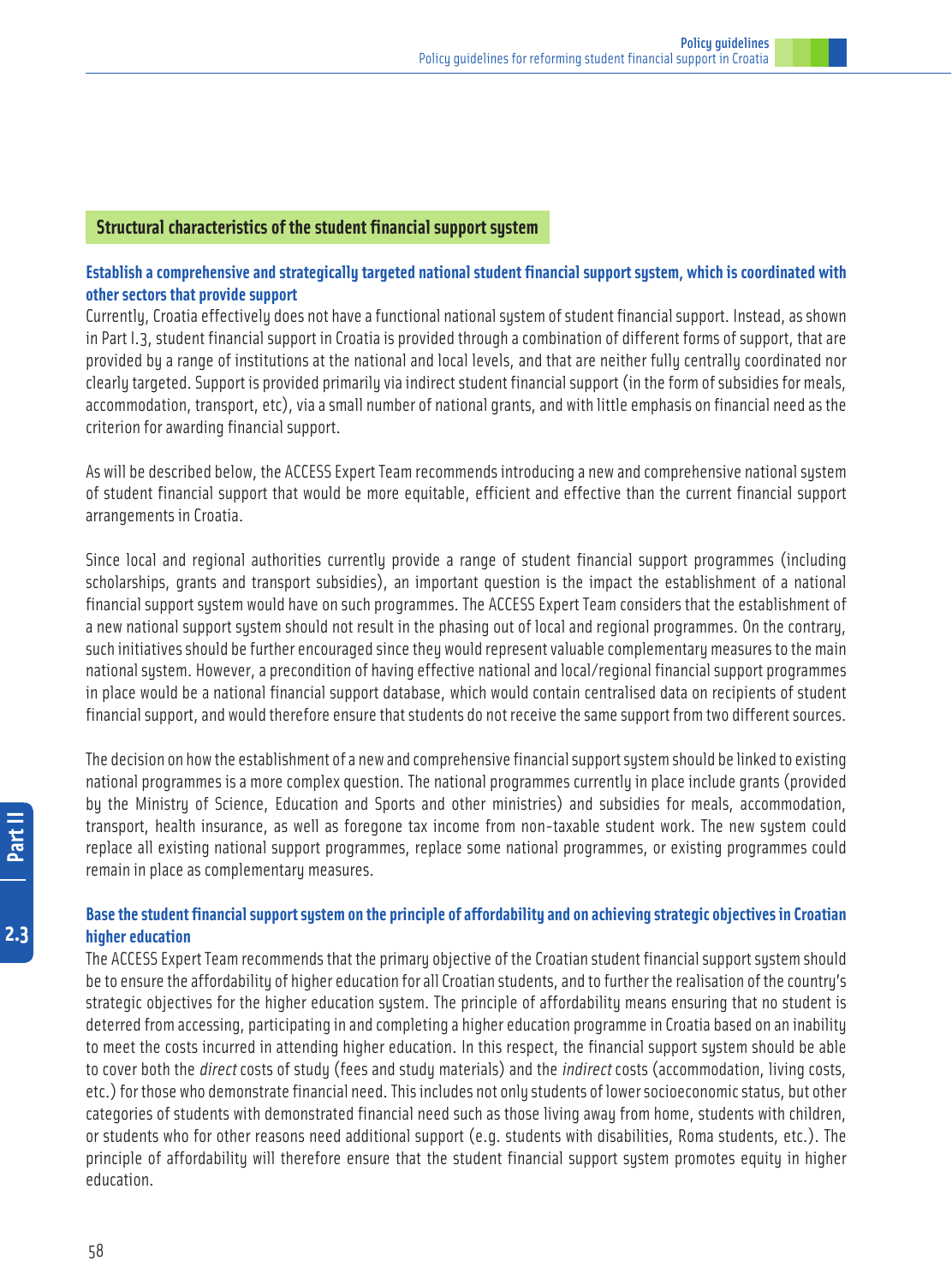In addition to affordability as a primary objective, a number of other policy issues directly related to financial support can be addressed via the student financial support system. Depending on the system objectives defined in Croatia's strategy for higher education, the objectives that could be promoted through the student financial support system include:

- Increasing the number of students and graduates in certain academic fields.
- Reducing the length of study.
- Increasing access of particular under-represented or vulnerable groups.
- Promoting student excellence by rewarding high academic performance through merit-based scholarships.
- Encouraging mobility by providing grants for student exchanges and other international mobility.

Each of these factors could be incorporated into the student financial support system (which will be described below) as criteria that can determine either eligibility for a certain type of student financial support or the amount of support awarded. In the proposed model below, the ACCESS Expert Team recommends that the student financial support system initially focuses on only one of these additional strategic goals: reducing the length of study in Croatia.

As a final note, in the current student financial support system in Croatia, the criterion of merit and academic excellence has played an important role in determining tuition fee subsidies, access to grants and access to subsidised accommodation. Although promoting excellence among students is a legitimate policy objective and is used in a number of European countries as a basis for financial support, the ACCESS Expert Team recommends that merit should no longer be a criterion in determining financial support, since it is likely to disproportionately exclude students from disadvantaged backgrounds who are most in need of such financial support. While rewarding merit and excellence is important in any higher education system, the ACCESS Expert Team recommends that such grants be awarded at the level of individual higher education institutions and other public or private bodies.

#### **Student financial support should be universally applicable based on demonstrated need: every student in Croatia should be eligible to apply for financial support**

Every student enrolled at an accredited study programme in Croatia should be eligible for needs-based student financial support, irrespective of attendance at a public or private higher education institution, or on a full-time or part-time basis. The main impact of the universal applicability principle would be to change the current Croatian policy of excluding groups (such as part-time students) from all types of financial support, and excluding students from private higher education institutions from some types of financial support (grants).

The principle of universal applicability, however, does not mean universal eligibility to receive financial support (or a certain type of financial support), nor a universal right to the same level of financial support as all other students. Indeed, the student financial support system would determine eligibility both for receiving a certain type of financial support and the amount to be received based on financial need (and on other additional criteria, if necessary). Additionally, a number of additional criteria should ensure the fairness and efficiency of the system (e.g. a maximum number of years of study for which a student can receive student financial support). However, the criteria for receiving financial support are universally applicable to all students, thereby "levelling the playing field".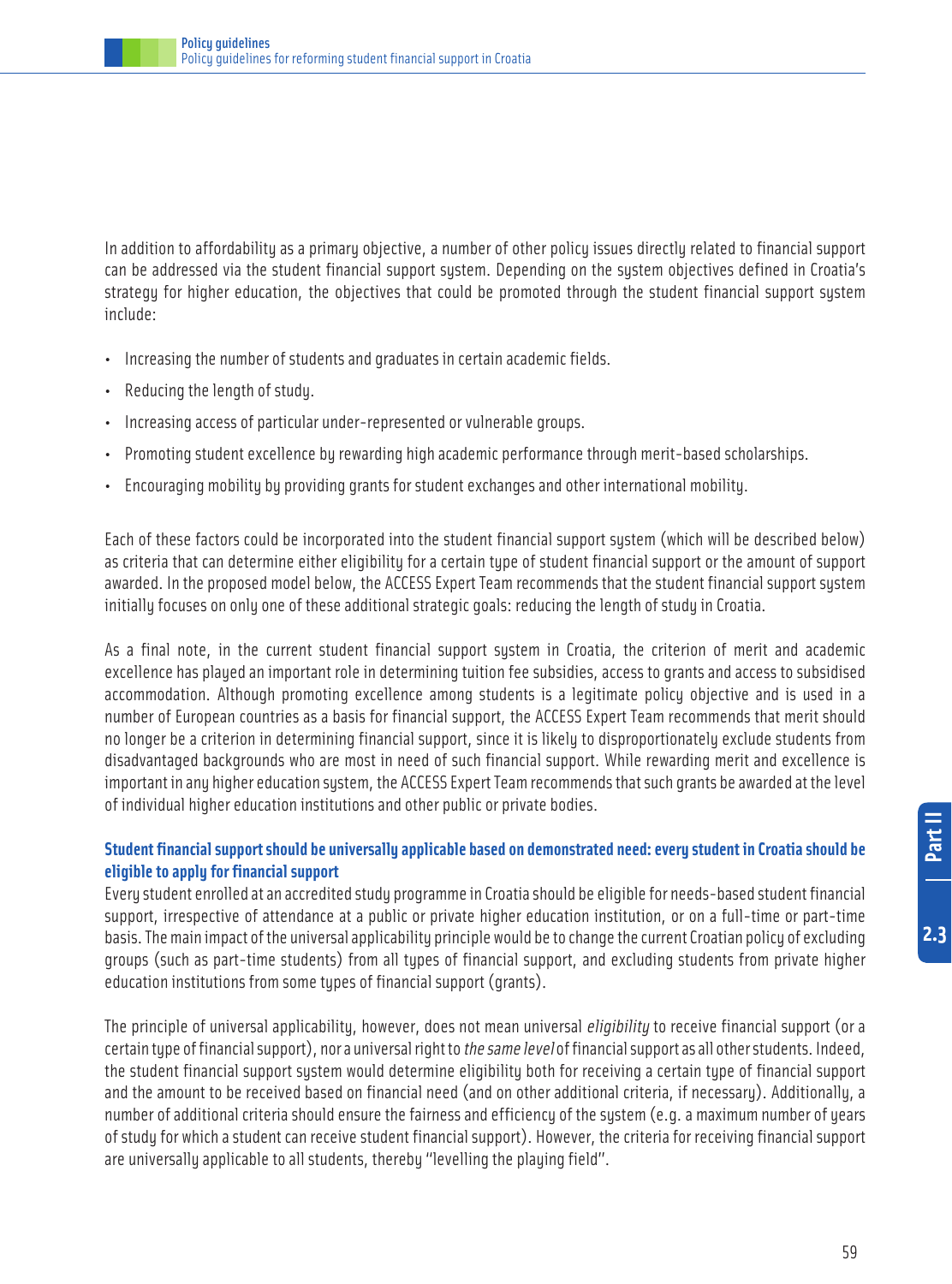#### **Financial support mechanisms**

#### **Make grants the central component of the student financial support system**

International research (reviewed in Santiago et al., 2008) has shown that grants<sup>22</sup> have a positive impact on access to higher education (in terms of volume of enrolments).Inversely, reductions in grants have been shown to negatively affect trends in access to higher education. In addition to the argument of the value of grants in terms of improving access to higher education, studies have shown that among low-income groups there is an even stronger correlation between receiving grants and retention, i.e. grants have a demonstrated impact on dissuading low-income students from dropping-out of higher education (Usher, 2006).

For the above reasons, providing grants represents an important measure for ensuring the affordability of higher education for students from disadvantaged groups, which has been proven to have a positive impact on equitable access. The ACCESS Expert Team therefore recommends that grants make up the central component of the student financial support system in Croatia.

#### **Consider introducing state-guaranteed student loans as an additional mechanism in order to allow broader coverage of financial support to middle-income students**

Student loans provide a way of addressing liquidity constraints by students who need to cover the costs of higher education, but do not have immediate access to funds at the time when the costs are incurred, either via their own income or through family support. State-guaranteed student loans can be repayable either in the conventional way (over a set period of time), or on an income-contingent basis (the loan is repayable only after graduates are employed and reach a specified income threshold), as well as via a graduate tax whereby a student incurs an obligation to pay a higher rate of income tax. In addition to being state-guaranteed, student loans may also have state-subsidised interest rates.

The significance of student loans for higher education systems is that they provide immediate financial support to students, but which becomes a form of cost-sharing over the long-term since the student must pay back the support received. Due to the lower cost (in the long run) of providing loans than grants, loans can usually be made available to a much larger number of students than grants.

Although student loans can provide a valuable source of support for a large number of students, they should not be viewed as a solution to increased access of low-income students into higher education. According to a review of international research on the impact of financial support on higher education access (Usher, 2006: 11), most studies show that while student loans are useful for ensuring retention among middle- and upper-income students, they are "ineffective among lower-income students". On the other hand, studies show that the converse is true for grants. Significant effects on retention through lowering the costs of higher education via grants "only occur among low-income students" (ibid - emphasis in original text). Usher explains that this difference is due to the fact that the problem faced by low-income students when accessing higher education is not a "cash-flow" problem, since this problem could be solved by loans. Instead, low-income youth tend to evaluate the cost-benefit ratio of higher education in a systematically different way than youth from higher socioeconomic backgrounds, and they are less likely to perceive higher education as a long-term investment. These students are therefore in need of financial incentives to enrol and remain in higher education.

<sup>22</sup> The term "grant" refers to non-repayable financial support that is provided directly to an individual student. The term is used as a synonym for the term "scholarship", which is also used in other parts of this document. Other terms that are also used internationally for the same concept can include "bursary", "stipend" and "fellowship". Scholarships are, however, frequently awarded on merit.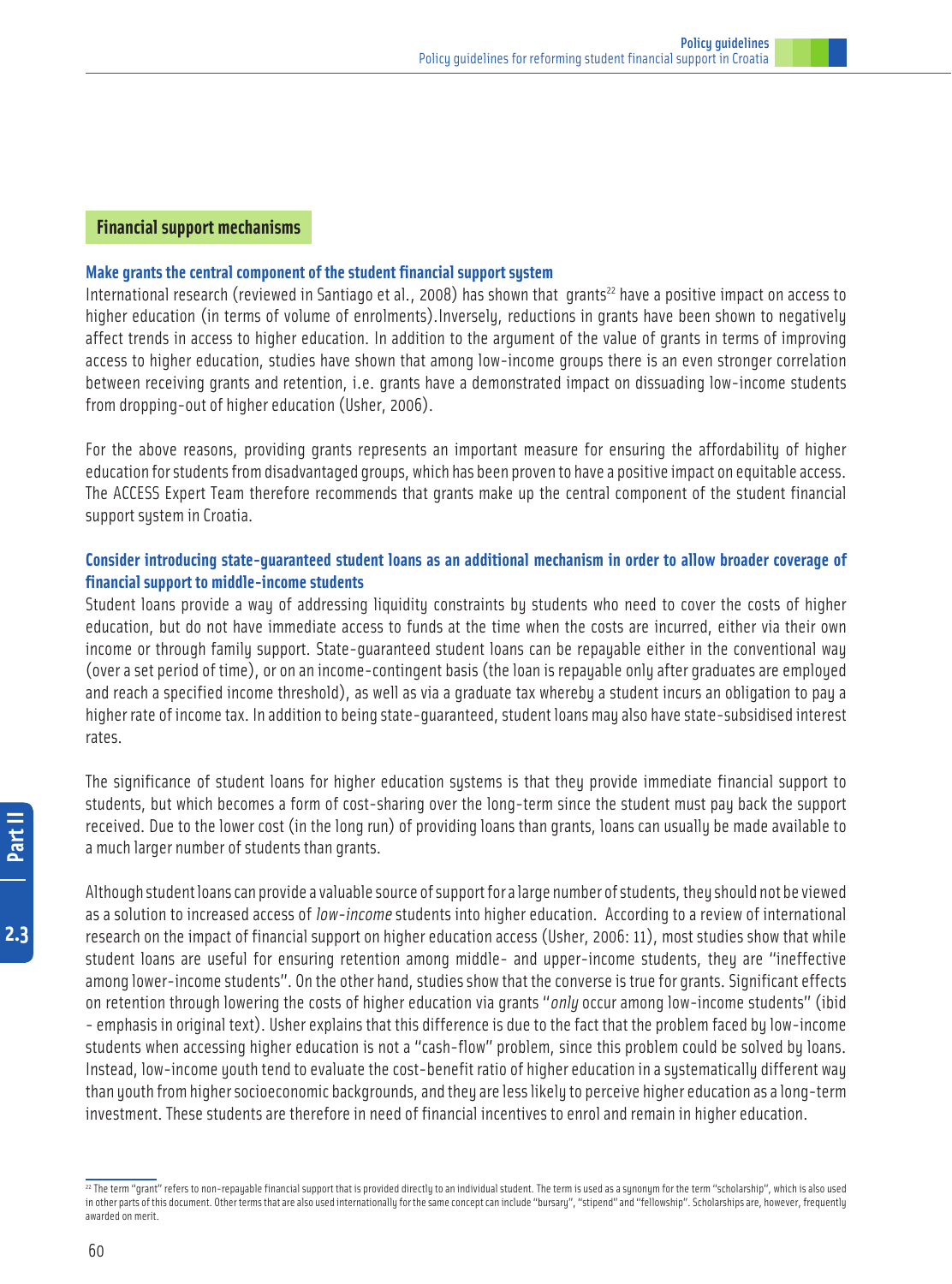Another argument against relying on loans to address equity of access is that there is an on-going debate internationally about whether the distribution of the benefits of higher education are equal according to students' socioeconomic background. Namely, there is some evidence from international research that the rate of return on a higher education diploma is positive for graduates from higher-income backgrounds, but actually negative for graduates from the lowestincome backgrounds (Usher, 2006).

For the above reasons, the ACCESS Expert Team recommends that if student loans are to be considered, they should be part of a comprehensive student financial support system combining grants and loans, with student loans as a form of support targeted primarily at students from middle-income backgrounds, and not low-income backgrounds.

From the point of view of equity, the ACCESS Expert Team also recommends that student loan repayment should be income contingent, in order to avoid debt problems for graduates who face unemployment or poorly paid employment. This is especially relevant within the context of the global economic crisis, and in the specific national context of Croatia, where unemployment (including graduate unemployment, particularly in the popular fields of management and law) is high. However, it should be emphasised that income-contingent student loan schemes carry a range of risks, which should carefully be considered. Sweden, for example, had an income-contingent loan in the 1990's and experienced major problems with its implementation, including gathering reliable data on graduate's income and how to address borrowers who moved abroad.

#### **Phase out indirect financial support for students from the system and reinvest these funds in grants to improve equity and efficiency**

As noted in Part I, the provision of indirect support to students in the form of subsidies represents the predominant form of student support in Croatia. The fundamental weakness of this form of support is that certain subsidies are made available to all full-time students, irrespective of whether they have any need for such support -this is the case for subsidised meals, which represent the greatest share of the overall student financial support system. The ACCESS Expert Team considers that such expenditure is inefficient, that it is unlikely to be effective (e.g. to achieve a specific policy objective) and is inequitable, since the support is spread thinly across the student population, including higher-income students, rather than providing adequate levels of support for those most in need.

Other weaknesses of the system of indirect student support include the fact that part-time students are excluded from this system and that students at certain higher education institutions may not have the same opportunities to access subsidised meals or accommodation. Additionally, subsidies for student accommodation are made available primarily based on merit, and only partially based on the criterion of need.

The ACCESS Expert Team therefore considers that if equity and affordability are to be central principles of the student support system, then indirect student support (subsidies and other) should be phased out from the system and be replaced by a grants (or grants and loans) system.<sup>23</sup> However, it is important to note that removing indirect student support does not mean closing down the infrastructure of student canteens and student accommodation, nor should it seriously impact funding of the service-providers. The difference would be in the source of funding for those services. Instead of being partly subsidised by the state, the service-providers would recover the entire cost from the students themselves who, depending on need, would have grants (or grants and loans) to cover these costs.

<sup>&</sup>lt;sup>23</sup> This measure was also recommended by the OECD review team for Croatia in 2008 (Duke et al 2008: 35).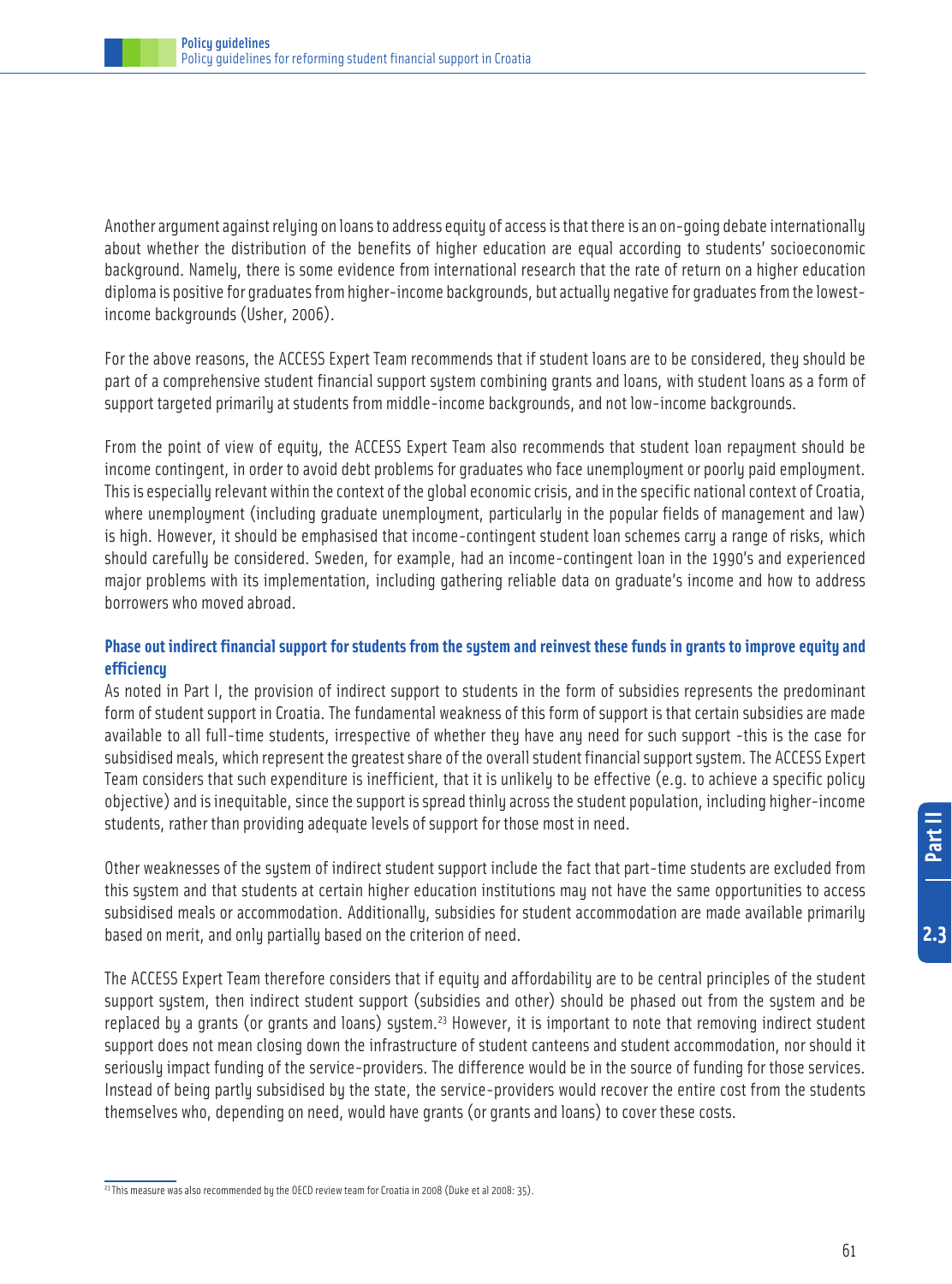From the students' perspective, the removal of indirect student support would mean raising student expenditure for student meals and accommodation. However, according to the new system of student financial support, this increase would be off-set for all students who receive grants (and/or loans). However, since meals are currently made available to all full-time students, and since not all students will receive equal financial support from the new system, this change will indeed result in raising expenses for meals and/or accommodation for the wealthier groups of students.

#### **Alternative policy option: Keep indirect financial support, but make access to this support more equitable**

Taking away a subsidy that students have enjoyed for two decades, such as meal subsidies, is not a decision that is likely to be popular among students, despite the equity rationale for such a move. Although it would be the most equitable measure, if it is deemed that such a decision is not politically feasible, then the ACCESS Expert team recommends that a reform of the system of subsidies should be made to make these forms of support fairer and more equitable, by targeting more support to disadvantaged students and ensuring that support is available to all students irrespective of study location and mode of study (full-time or part-time).

#### **Determining financial need and support levels**

#### **Introduce means-testing as the main basis for determining eligibility for the type and level of financial support**

Means-testing is a method used for determining whether an individual or family qualifies for a government financial assistance programme, and is used to target assistance to those who are most in need. Means-testing either defines a certain income threshold (personal income and/or household/family income) below which point individuals or families are eligible to receive assistance, or it can provide variable amounts of support more progressively, by calculating the level of support based on the precise level of income.

The ACCESS Expert Team considers that a system based on the principle of affordability cannot function without a means-testing system. The Expert Team therefore recommends that means-testing be used as the main instrument to determine the type and amount of public financial support that students are eligible to receive during their studies. This would allow financial support to be concentrated primarily among the groups of students who come from families for whom the costs of higher education would be a significant burden and who lack the personal resources to cover these costs.

Although the method for providing financial support and determining levels of support will be proposed below (in section D), the general recommendation of the ACCESS Expert Team is to provide financial support progressively based on income. This as opposed to having a fixed income threshold, or "cut-off point", which would make support unavailable to students with income only slightly above the maximum eligible level, since this could result in a substantial financial disadvantage for these students.

Finally, there are a number of technical and administrative challenges for establishing a means-testing system, including the lack of a data system for reliably verifying income, as well as the lack of a tradition of honestly revealing incomes and assets in response to tax rules when seeking financial assistance (Johnstone, 2004). However, as will be developed below (in section E), the ACCESS Expert Team considers that such challenges can be addressed, including -if necessary -the use of other indicators or "proxies" for socioeconomic status, such as parental occupation, type of housing, or educational level.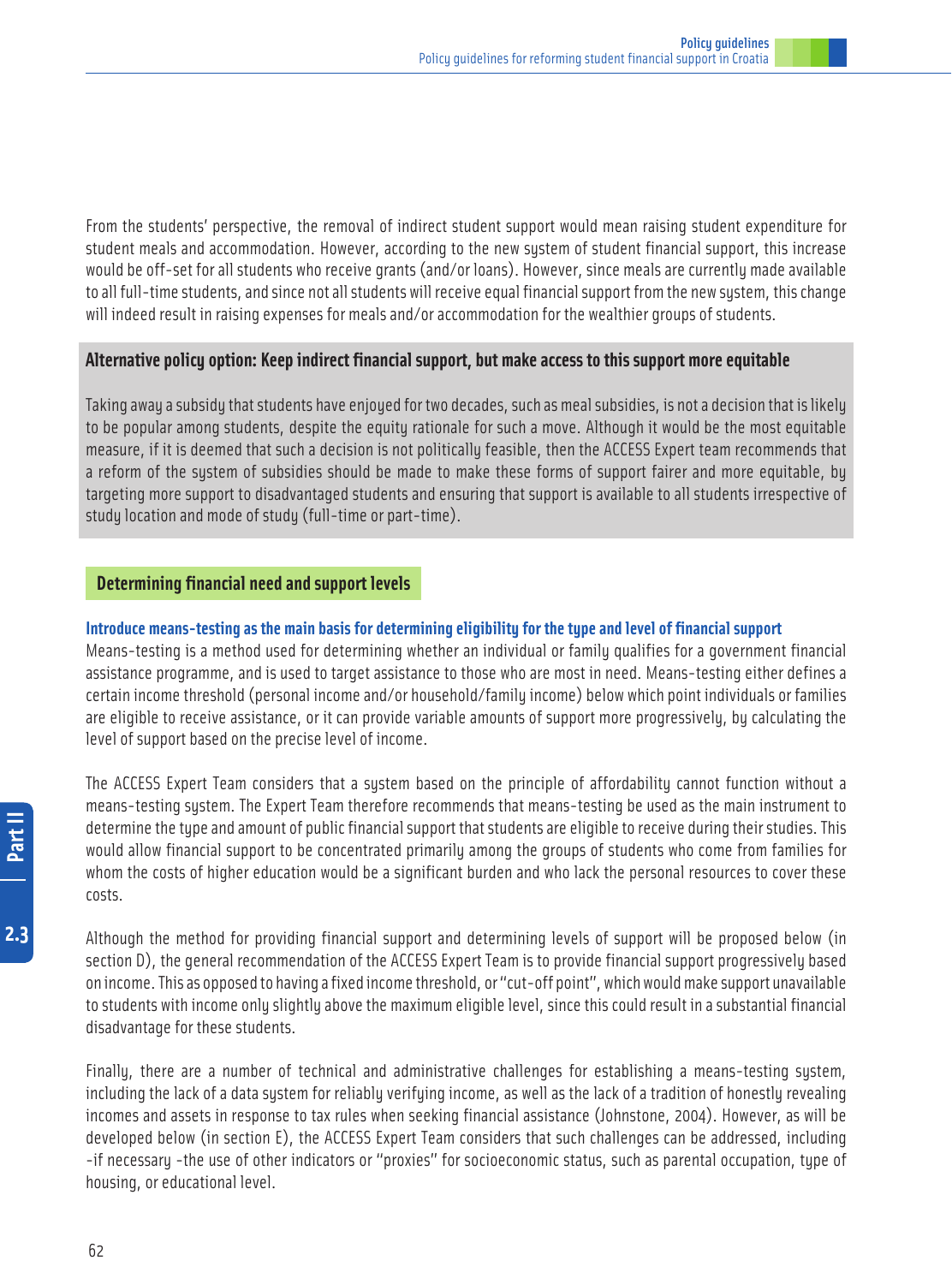#### **Provide additional criteria for supporting specific groups of students that demonstrate the greatest need or disadvantage**

The criterion of need does not relate exclusively to students' income or their families' income, but also relates to the types of costs that students are likely to incur, as well as to other factors that might require students to receive additional financial support (or incentives) in order to access and successfully complete higher education.

The elements that need to be taken into account in order to determine need could include:

- Accommodation arrangements of students (living with parents, in rented accommodation or student accommodation).
- The distance between students' homes and the institutions they attend.
- Being married and/or having children.
- Having a chronic illness or a mental or physical disability.

In addition to the criterion of need, other groups may be specially targeted through a student financial support system including groups that are defined as being under-represented or as particularly vulnerable with regards to higher education access. Such groups could include students from rural regions, mature students and students of a specific ethnic background. For Croatia, this could mean adding the groups that have so far been targeted through the State Grants programme, such as children brought up in institutional care, children of war veterans and students from "regions of special state concern", as well as Croatia's special grant programme for Roma students.

The new student financial support system could address the needs of any of the above groups by including additional criteria, coefficients or formulas to determine the type or level of support received by such students, in addition to the criterion of means-testing.

#### **Introduce measures to ensure the efficiency of student support, and to promote timely completion of studies**

At the same time as promoting equitable access to higher education, student financial support can also contribute to the achievement of other strategic goals of the higher education system, such as excellence, effectiveness, mobility, etc. The student financial support system should also ensure that its funds are used efficiently and transparently.

The ACCESS Expert Team recommends that one measure that could be used to both ensure efficiency of spending and promote the strategic objective of effectiveness would be to limit the period during which students are eligible to receive financial support and/or to link eligibility to receive financial support to study progress. In this way, the system would ensure that students could not receive public subsidies indefinitely, and would dissuade individuals to enrol in higher education primarily in order to access financial support. It would also provide an incentive for students to complete their studies on time.<sup>24</sup>

Such an approach presupposes that there is a well-structured and functional external quality assurance system in place. Students cannot be expected to complete their studies on time if higher education institutions do not secure and respect minimum European Standards and Guidelines for Quality Assurance.

 $2.3$ 

63

<sup>24</sup> However. the sustem should consider what exceptions should be made to the criterion of progress for certain categories of vulnerable students (e.g. students with disabilities) and should consider different progress requirements for students of lower socioeconomic status.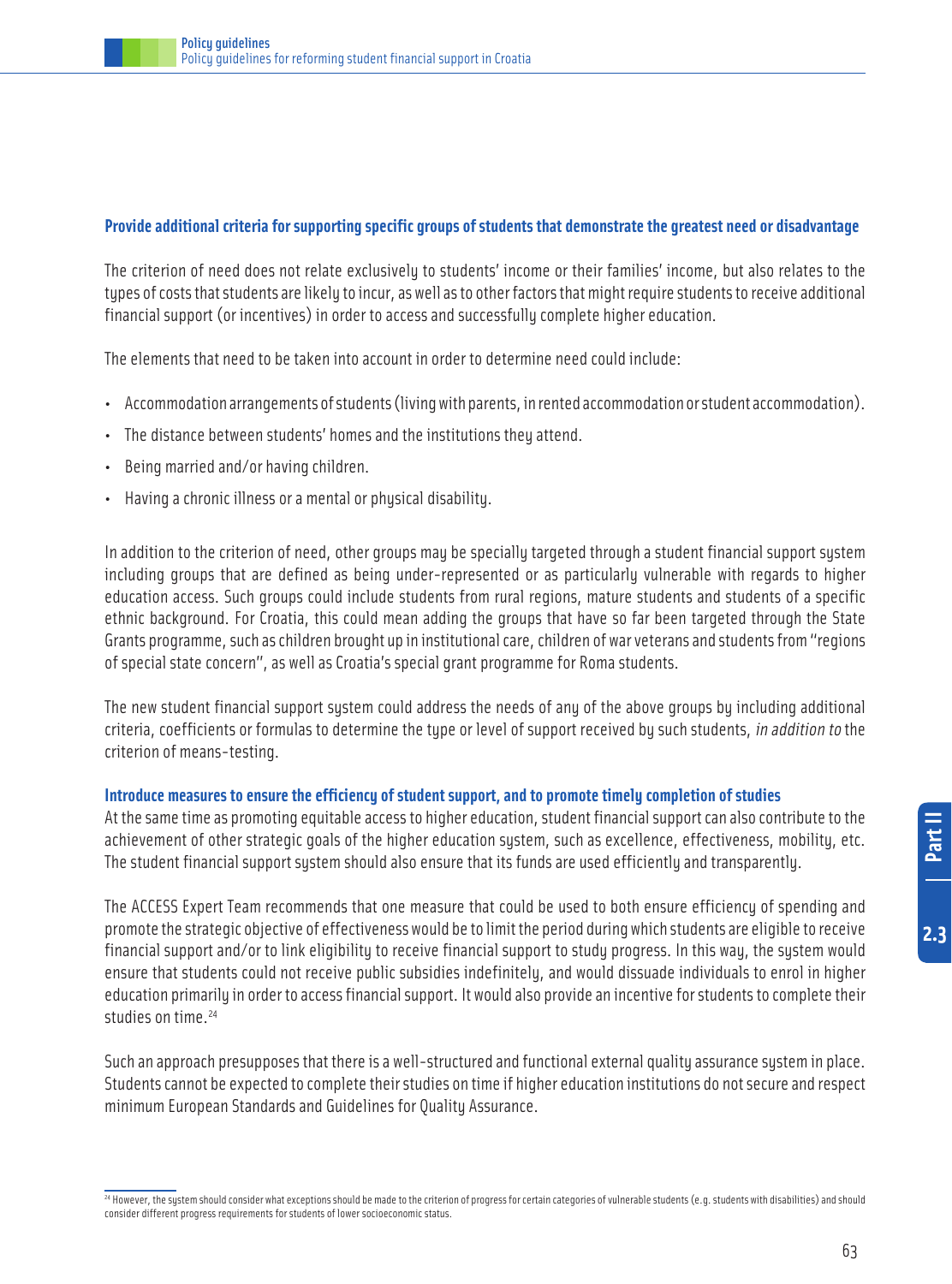#### **Alternative policy option: Progress-dependent financial support might provide a better incentive than the disincentive of progress-dependent tuition fees:**

As noted in Part I.2, one of the main objectives of the linear tuition fee model was to improve progression and completion rates. However, one of the potential criticisms of such a policy, as noted by the ACCESS Expert Team, is that it is based on the principle of penalising students for slow study progress. Policy-makers could therefore consider whether using a different approach, such as limiting access to financial support based on a maximum period of entitlement to financial support, might represent a more effective and less unpopular measure, since this would be based on financial incentives instead of "fines".

Another measure that would ensure efficiencu is to have a special set of criteria for students who are emploued fulltime during their studies ("genuine" part-time students). Such students should still be eligible for financial support, however, yet due to their income situation the threshold for accessing different forms of financial support would be raised (which would result in them receiving lower levels of support and/or being more likely to receive loans than grants).

#### **Illustration of a similar policy model: Austrian Study Grants programme**

The Austrian Study Grants programme, which is received by around 20% of Austrian students, was analysed in detail during the ACCESS project and provides a model that addresses a number of recommendations made in this report.

**Type of support:** the programme consists of grants only, without any loans. The grants range from 5,700 EUR per year (475 EUR per month) to 8,148 EUR per year (679 EUR per month), depending on a range of criteria.

**Target groups:** grants are provided primarily based on a means-test of the income of students and their families. In addition, the following groups are eligible for additional support: married students, students with children, orphans, students living far from the permanent residence of their parents and mature students (who have returned to university following employment). Students with disabilities are a special category that is eligible for even higher grant amounts.

**Period of entitlement:** the eligibility period for receiving financial support is the legal duration of the study, with one additional semester per year of study (thus six years for a four-year programme). However, many exceptions to this rule do apply, including for students with children, or due to issues such as illness, disability, army service/civil service and studying abroad.

**Eligibility limits:** financial support in Austria is dependent on the so-called "favourable success" criterion, whereby an appropriate number of exams/ECTS points needs to be achieved in order to continue to receive the study grant for the following academic year. As an example, the minimal level is 30 ECTS points after 2 semesters (from a maximum of 60 ECTS points).

Finally, Austrian students receiving financial support are allowed to change their field of study a maximum of two times, after which they are no longer able to receive financial support.

Source: Austrian Study Grants Authority (2011)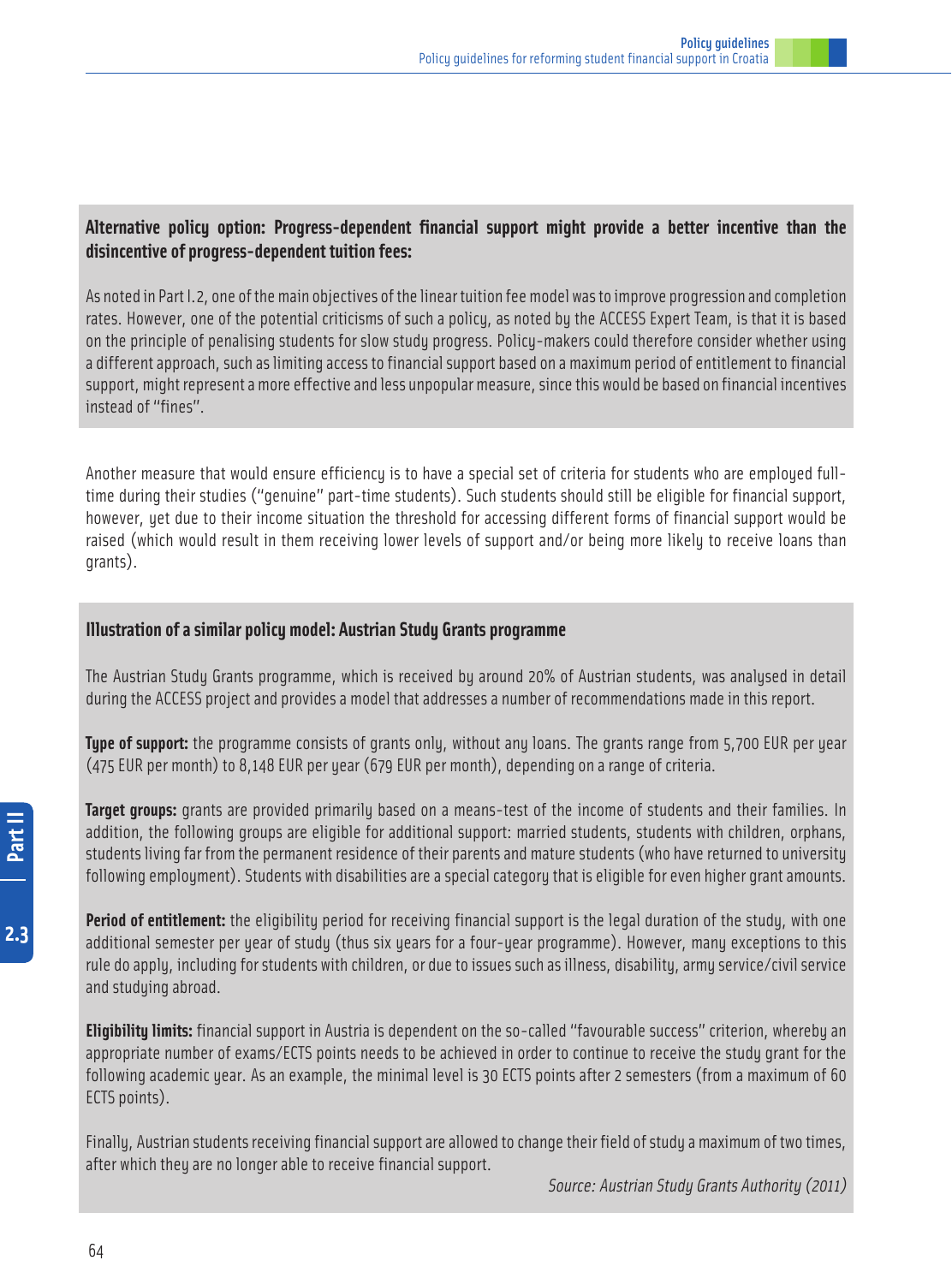#### **Determining coverage of support and the levels of grants and/or loans**

#### **Focus support on the students in most financial need, but provide some support to the majority of students**

One of the key questions to address when designing a comprehensive student financial support system is what proportion of students should receive financial support. On the one hand, a student financial support system could aim to provide support to all students, or at least a majority of students (so-called "universal" support systems, such as those in Sweden, England and the Netherlands). On the other hand, other systems target support that is provided to a substantial, but relatively smaller proportion of students (as is the case in Austria, where 20% of the student body receives a study grant; in Germany, where 17% receive the so-called BAföG grants and loans; and in Slovenia, where 23% of student receive a grant) (Doolan et al., 2013).

From the point of view of ensuring affordability and equitable access to higher education, the "minimum standard" should be that the state only covers the costs when the family or individual cannot afford to do so (the state as a "funder of last resort"). This would mean that means-tested support would be provided to a minority of students who have demonstrated financial need.

While such an approach does target available funds in the most equitable way possible, the ACCESS Expert Team considers that such an approach places all students who are above the maximum income threshold, but who are not necessarily from affluent families, at a financial disadvantage. In other words, students should not have to face significant financial consequences for being above the "cut-off" point of the income threshold. The ACCESS Expert Team considers that the optimal approach is one in which the student financial support system provides some support for all students (or the majority of students), and more support for disadvantaged students.

#### **Alternative policy option: Focus support on disadvantaged students only**

Although the optimal option would be to provide broader support, it is possible that such a policy scenario is technically, politically or financially unrealistic in Croatia. As mentioned above, the alternative to this policy should be, as a minimal standard from the point of view of equity, to ensure that support is secured for low-income students and other disadvantaged groups, irrespective of the tuition fee policy in place.

These policy scenarios are developed in Part II.4, including a model of their relative costs.

#### **Provide levels of support that cover a large proportion of the total costs of the students most in need, and some support for all other students**

Another key question to address when designing a comprehensive student financial support system is determining what maximum and minimal amounts of financial support should be provided. More precisely, the questions that need to be answered include: what proportion of students' costs should the student financial support system cover? Should all groups have the same proportion of costs covered, or should the proportion vary according to income groups or other criteria? Should any group have 100% of their costs covered? Should the mix of grants and loans vary for different income groups?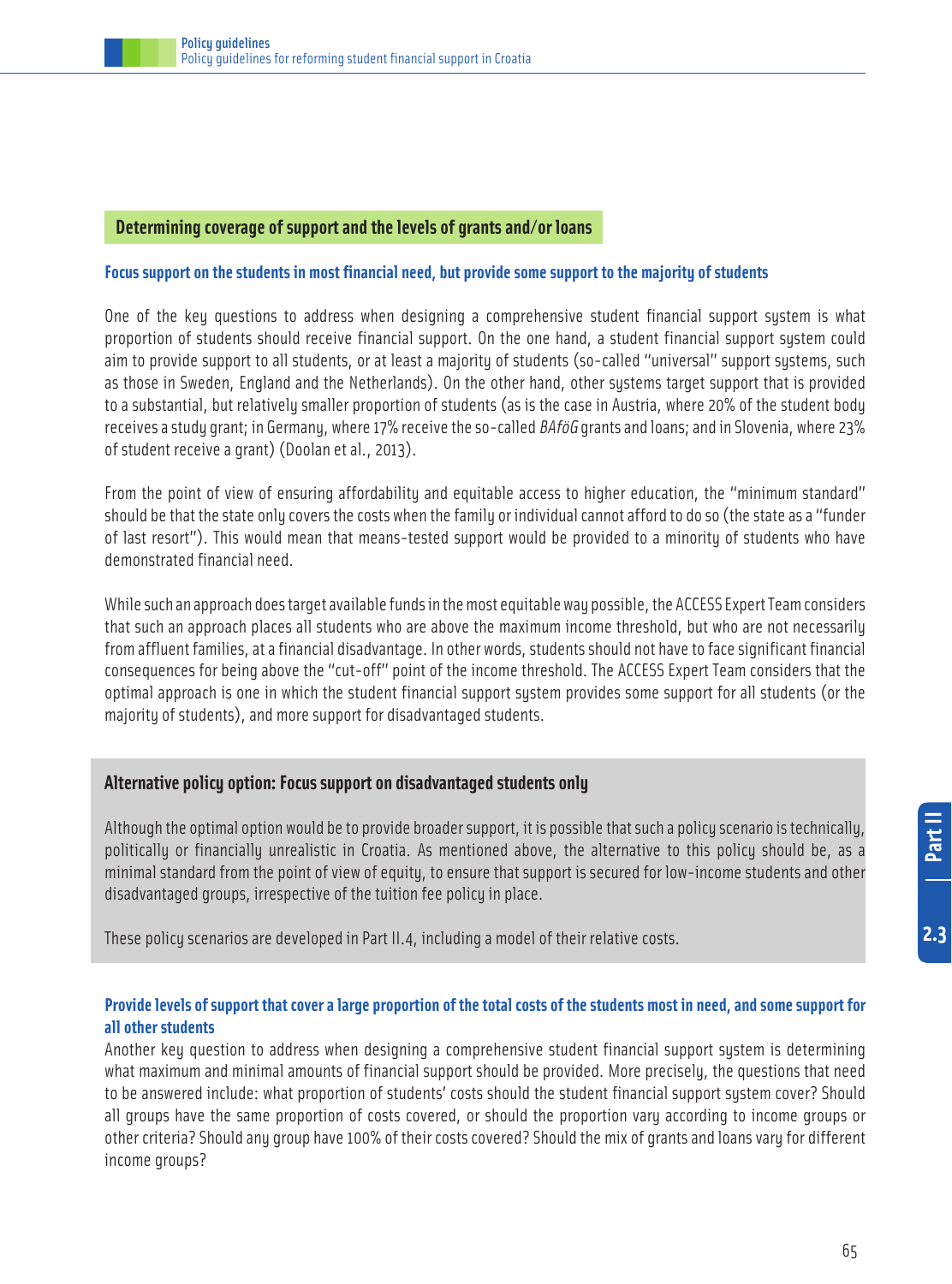The ACCESS Expert Team recommends that student financial support should cover the full costs of study and living expenses for the students most in need (i.e. 100% of costs), but that the proportion of costs to be covered should be reduced progressively for students in higher income categories. At the same time, however, the ACCESS Expert Team also believes that a minimal level of cost-sharing should be encouraged, since higher education does bring private returns, and that this should also be the case for low-income groups. However, the system must ensure that the level of cost-sharing does not place low-income students in financial difficulty, nor deter them from higher education access and progression. The way to ensure this principle of cost-sharing would be by combining grants and loans, whereby lower income groups would receive a higher-level grant and lower-level loan, while higher income students would receive the inverse.

#### **Calculate the proportion of students receiving financial support, and the types and levels of support by creating five income groups**

In order to have a comprehensive student financial support system that is not based on a specified income threshold as the basis for receiving support, and which aims to provide variable amounts of support to students in the system, the method recommended by the ACCESS Expert Team is to use a system of grouping students by level of family income (and/or own-income) into five groups, ranging from the students with the highest family income, to the students with the lowest family income. An illustrative example is included below:

#### **Table 2.4.a** Illustration of how to create income groups for the purposes of determining student financial support eligibility, based on household income

| Income group             | Monthly parental household income<br>$(using a fittional current X)$ |
|--------------------------|----------------------------------------------------------------------|
| Group 1 (highest income) | Over 5000 X                                                          |
| Group 2                  | 3000-5000X                                                           |
| Group 3                  | 2000-3000X                                                           |
| Group 4                  | $1000 - 2000X$                                                       |
| Group 5 (lowest income)  | Under 1000 X                                                         |

A crucial aspect to understand in this system is that the income-groups are not determined by the income distribution of the student population, with Group 1 being the wealthiest 20%. Rather, they are determined by policy-makers as a tool for providing financial support. In other words, the system could set a low threshold for the highest income group (Group 1), so that 50% of the students fall within the group and would receive low levels of financial support. On the other hand, the system could use a higher threshold for Group 1, which would mean that a higher proportion of students would receive a more significant level of financial support.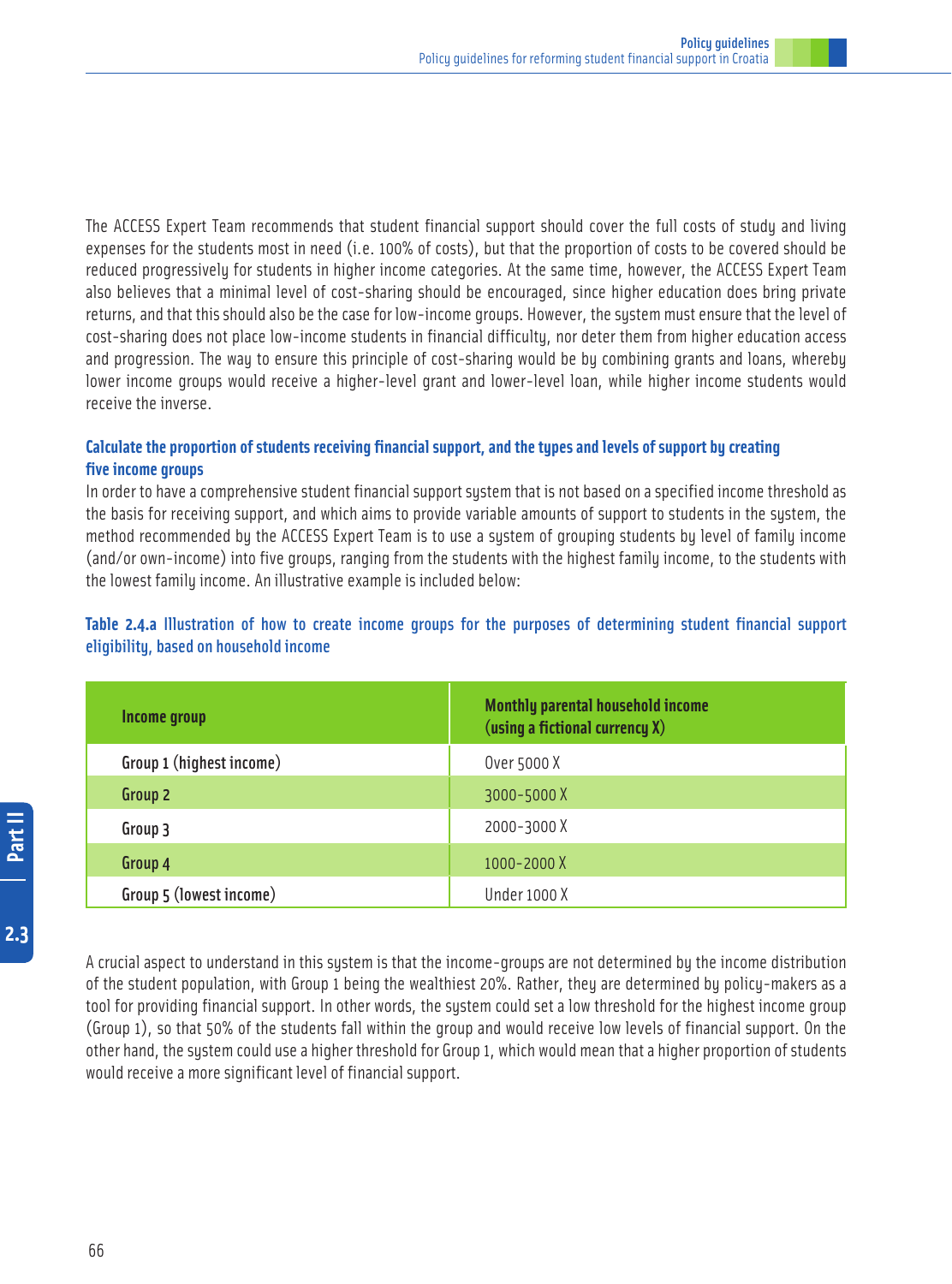As a fictional illustration of the former scenario, the following table shows the relationship between income groups and the actual proportion of students that fall within each income group:

#### **Table 2.4.b** Illustration of how to create income groups for the purposes of determining student financial support eligibility, based on household income

| Income group             | Monthly parental household income<br>(using a fictional currency $X$ ) |     |
|--------------------------|------------------------------------------------------------------------|-----|
| Group 1 (highest income) | Over 3000 X                                                            | 50% |
| Group 2                  | $2000 - 3000X$                                                         | 20% |
| Group 3                  | 1500 - 2000 X                                                          | 15% |
| Group 4                  | $1000 - 1500 X$                                                        | 9%  |
| Group 5 (lowest income)  | <b>Under 1000 X</b>                                                    | 6%  |

Once the five different income groups are defined, the student financial system would need to define the percentage of the students' costs that should be covered for each of the groups (e.g. how the proportion should vary according to income groups). Additionally, a grants-loan proportion should be defined for each group, if applicable (e.g. should low-income students receive a 100% grant, and high-income students a 100% loan? Or should there be a minimum of 25% loan for the lowest-income group? etc).

#### **Use a formula-based grid to determine financial eligibility and calculate the amounts of financial support**

Based on the recommendations above, the proposed student financial system is already considerably complex as it now combines the following factors:

- 4. Determining the proportion of all enrolled students who are eligible to receive financial support by defining the five income groups.
- 5. Determining the proportion of overall study/living costs that should be covered by financial support provided for each of the income groups.
- 6. In the case of a grants/loans mix, determining the proportion of grants and loans to be provided to students in each income group.

The new student financial support system should therefore use a formula-based system which includes all the abovementioned factors and which can easily result in calculations of financial support amounts per student and of the total cost of the system. The grid for such a formula is presented below, along with an illustrative example.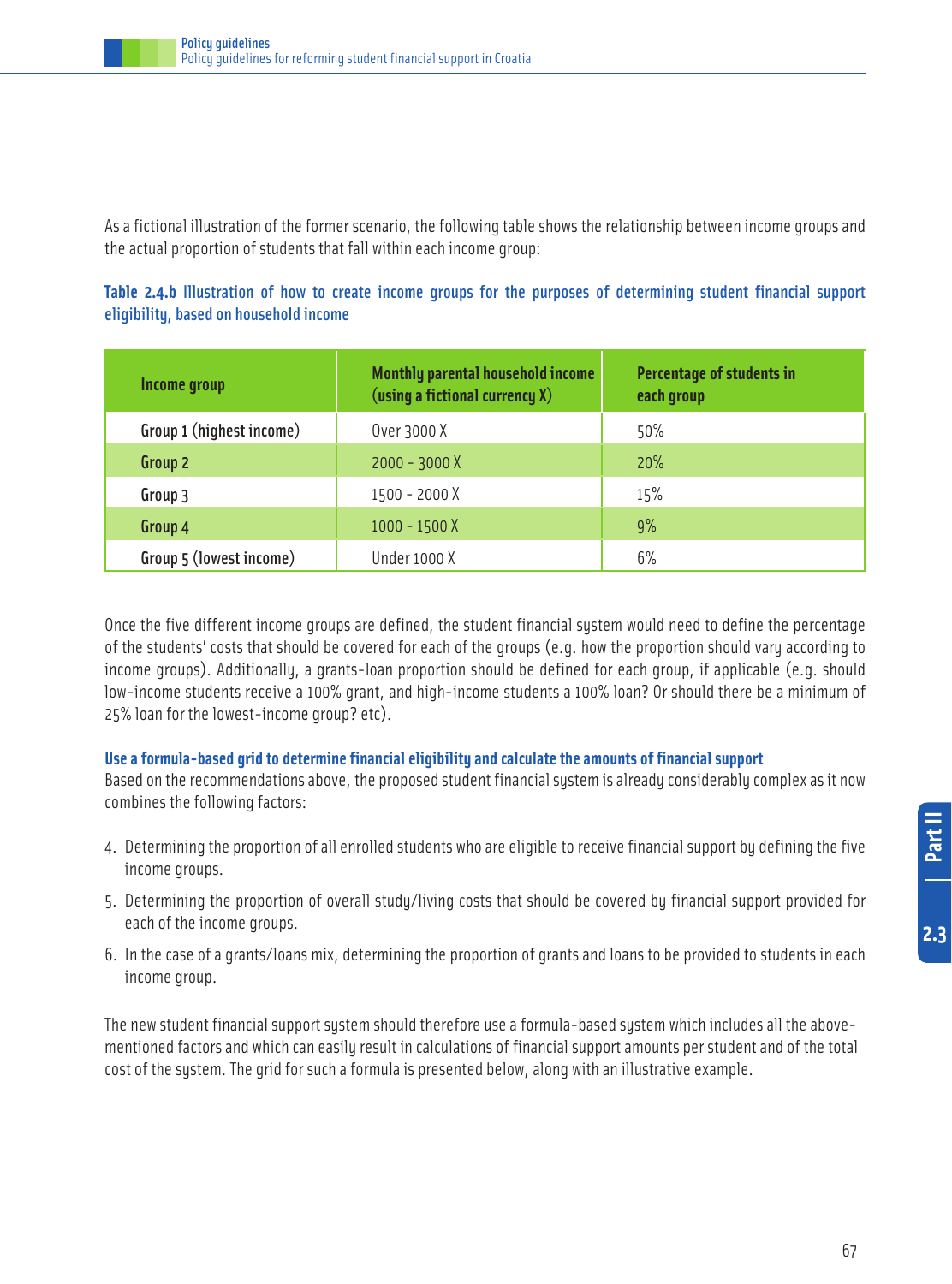| Income group                | % Student in each<br>group | % of assessed<br>costs met | % of support as<br>grants | % of support as<br><b>loans</b> |
|-----------------------------|----------------------------|----------------------------|---------------------------|---------------------------------|
| Group 1<br>(highest income) |                            |                            |                           |                                 |
| Group 2                     |                            |                            |                           |                                 |
| Group 3                     |                            |                            |                           |                                 |
| Group 4                     |                            |                            |                           |                                 |
| Group 5<br>(lowest income)  |                            |                            |                           |                                 |

#### **Table 2.5.a** Grid for calculating eligibility for student financial support, type of support and levels of support

#### **Table 2.5.b** Illustrative example of completed grid for calculating eligibility for student financial support, type of support and levels of support

| <b>Income group</b>         | % Student in each<br>group | % of assessed<br>costs met | % of support as<br>grants | % of support as<br><b>loans</b> |
|-----------------------------|----------------------------|----------------------------|---------------------------|---------------------------------|
| Group 1<br>(highest income) | 20                         | 60                         | 10                        | 90                              |
| Group 2                     | 20                         | 70                         | 25                        | 75                              |
| Group 3                     | 20                         | 80                         | 50                        | 50                              |
| Group 4                     | 20                         | 90                         | 80                        | 20                              |
| Group 5<br>(lowest income)  | 20                         | 100                        | 90                        | 10                              |

This illustration demonstrates that such a financial support system can provide a way of providing progressive financial support based on income levels established through means-testing. Presented in a different way, the above illustration can be shown as a graph, using a fictional currency with a maximal value of financial support at 1,000.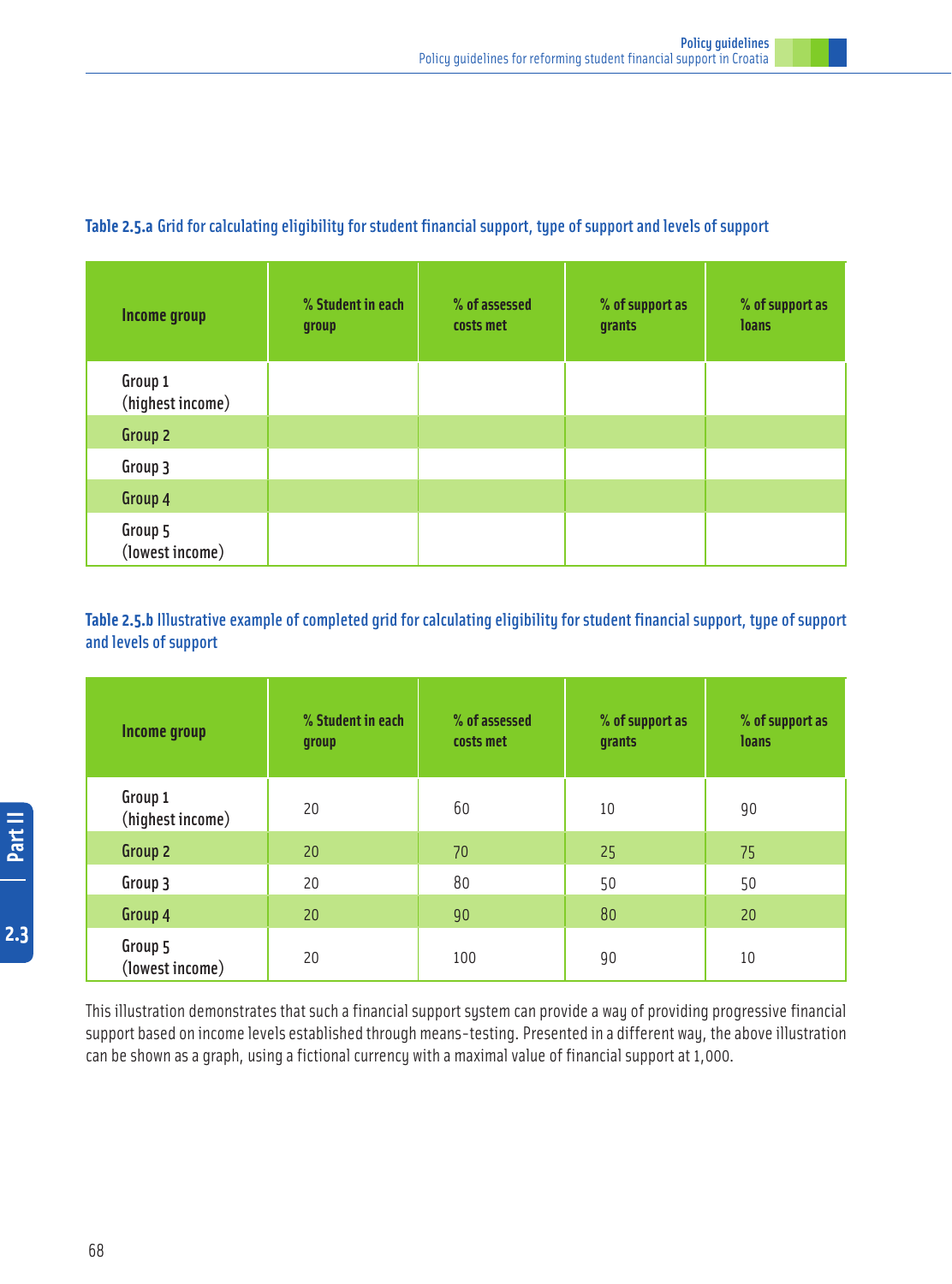

**Figure 2.1**Illustrative example of types and levels of student financial support awarded to different income groups (using fictional currency X)

#### **Integrate additional factors into the financial support calculations to provide for other students in financial need or disadvantaged groups**

After calculating the basic financial support to be provided to students based on means-testing, further methods also need to be developed for determining additional funding for groups of students identified as priority groups for financial support. These include, for example, students who live away from home, students with children, students with disabilities, etc. The options for achieving this include increasing the total financial support by a certain coefficient depending on the vulnerable group the student belongs to, or by setting specific higher levels of support for certain groups, or for certain needs.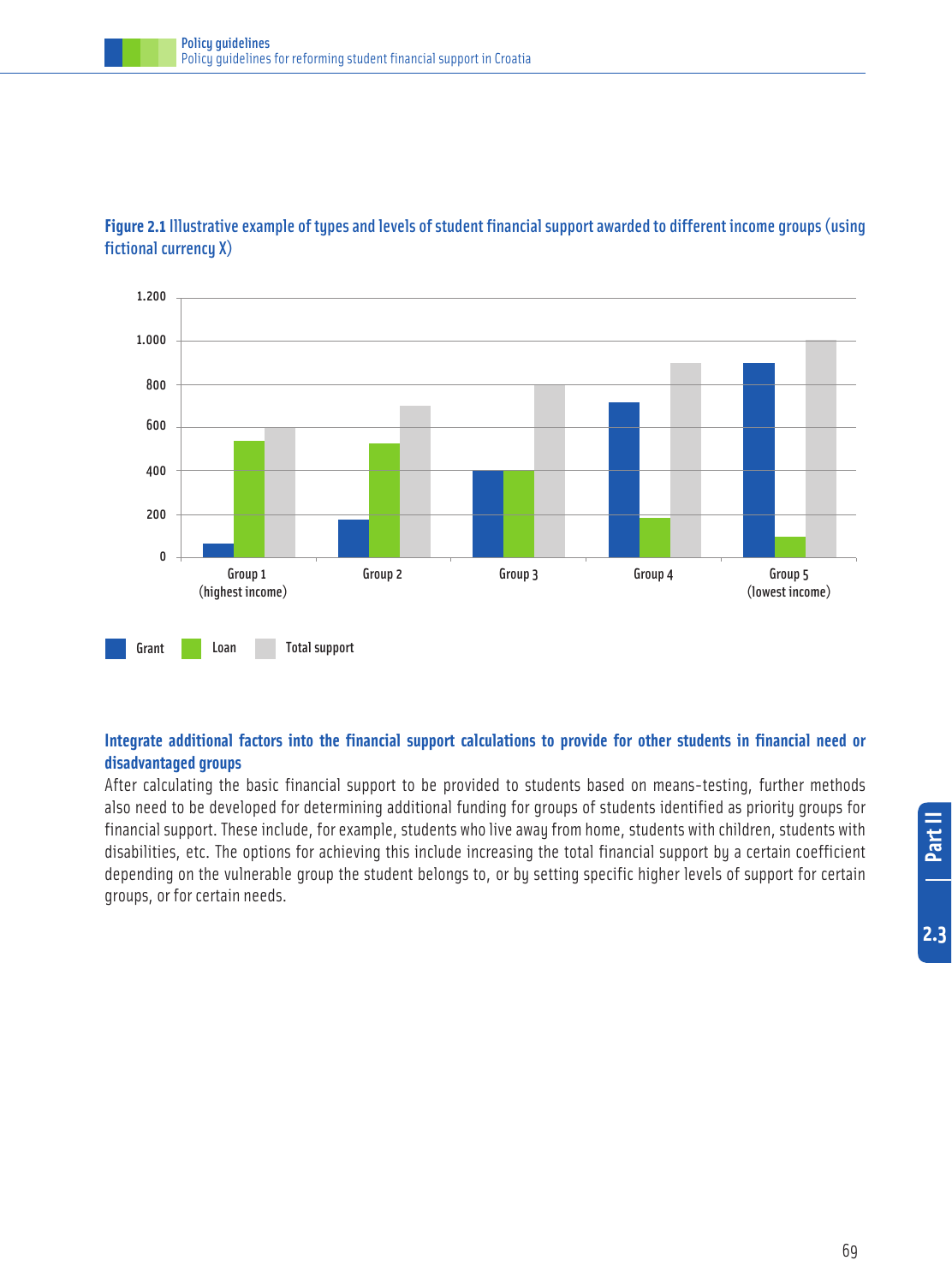#### **Illustration of a similar policy model: Austrian Study Grants programme**

The Austrian Studu Grants programme provides additional support for certain categories of students, bu defining different maximal levels of funding depending on the group, as well as by providing additional funding to targeted groups, on top of the original grant amount. The categories of grants and their amounts are the following:

#### **Basic, means-tested grant:** up to 5,700  $\epsilon$  / year (475  $\epsilon$  / month)

**Means-tested grant for special categories of students:** up to  $8,148 \notin \ell$  year (679  $\notin \ell$  month)

The groups covered by these grants are married students, students with children, orphans, "self-supporters" (mature students) and students studying far from the permanent residence of their parents.

Additional grant: additional amounts for students with children (up to an 804  $\epsilon$  to the original grant) and disabled students (up to an additional  $5,645 \text{ } \epsilon$  to the basic grant).

The manner in which the total grant is calculated:

|     | Maximum study grant (for basic grant or for special categories of student) |
|-----|----------------------------------------------------------------------------|
| $+$ | Additional amount for children/handicap                                    |
|     | Parental maintenance payment                                               |
|     | Maintenance from spouse                                                    |
|     | Own income of the student (>8,000 $\epsilon$ )                             |
|     | Family allowance/child tax credit                                          |
|     | Total study grant per year                                                 |

\*\* Explanation: Family allowances and tax credits are provided in Austria to families whose children are in (higher) education. These are not relevant to the Croatian case.

Source: Austrian Study Grants Authority, 2011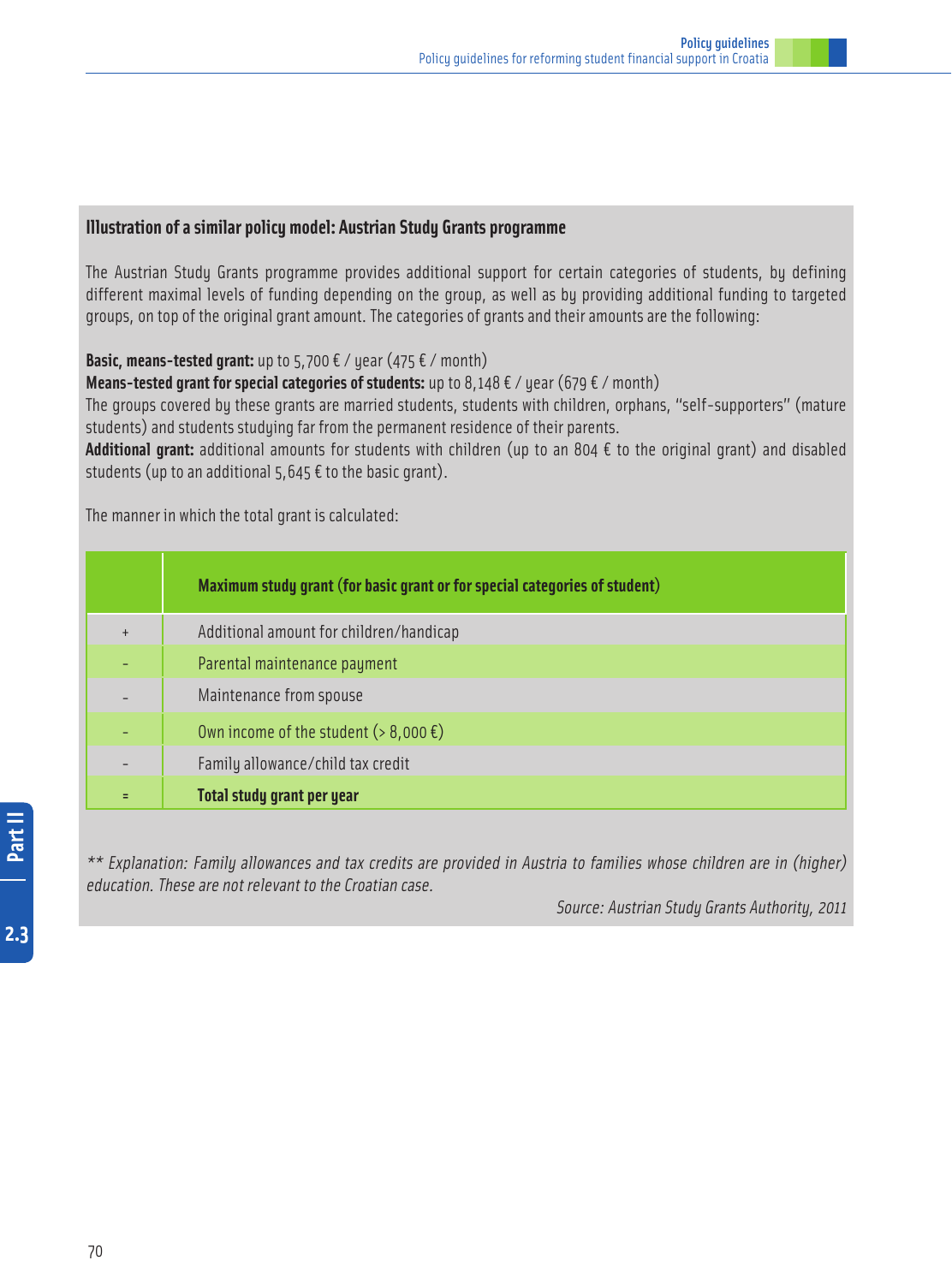#### **Administration and management of the student financial support system**

In order for such a comprehensive and complex sustem to be established and to be functional and sustainable, there are a number of administrative and technical challenges to be addressed.

#### **Develop the infrastructure for establishing a functional means-testing system**

Means-testing requires a transparent way of documenting and verifying income-levels of students and/or parents as the basis for providing financial support. As a rule, the technical pre-conditions for successful means-testing include "pervasive and generally workable income tax systems with high degrees of voluntary compliance that capture most sources of taxable income, and allow reasonably reliable calculation and monitoring of family means, or need" (Johnstone, 2004). In other words, means-testing usually requires a high-quality tax system which allows rapid, centralised access to all relevant data on individual income and assets, and which can allow for an "automated" assessment of means (and corresponding need). The key question is whether Croatia currently has the necessary infrastructure within its tax system to carry out such a task.

However, even if there is currently no system for a centralised and "automated" assessment of means, there are other ways of estimating means or need which are used in other countries. Such systems, which are generally in place in middle- or low-income countries, are based around the students or families themselves needing to demonstrate and document financial need. According to Marcucci and Johnstone (2010) such systems of means-testing can include the following mechanisms:

- Voluntary reporting of income and/or assets.
- Verification of income/assets.
	- With official documentation (tax returns, pay stubs, bank statements) and/or with a third party (income tax authority, bank, or employer) when possible, or
	- With a stipulated set of verifiable categorical indicators such as: parental occupation/educational level, household composition, structure of family dwelling, automobiles owned, etc.

Since this system may rely on data that could be misrepresented, Marcucci and Johnstone note that measures to enforce such a means-testing system would require random audits to check information provided (such as requests for additional documentation, interviews or home visits), as well as appropriate sanctions for misrepresentation (such as cancellation of the student support, penalties, or even legal prosecution). This would deter abuse of the system and would ensure that the resources are indeed distributed equitably, according to demonstrated need.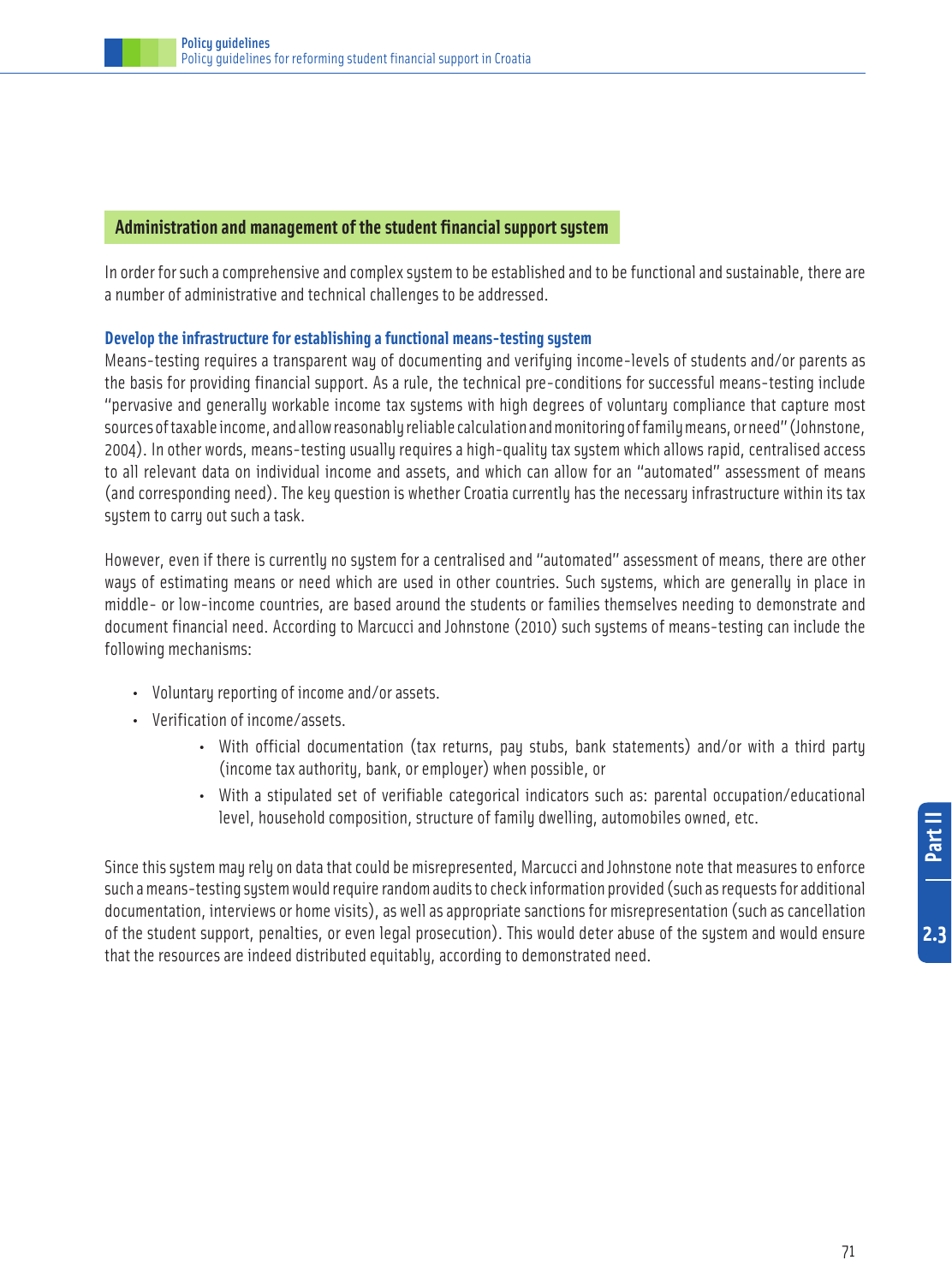#### **Carefully consider the risks and the financial and technical complexities of setting up a public student loan scheme**

The initial assessments that need to be made when considering introducing student loans are whether there is a general perception of loans as an acceptable form of student financial support among students, whether there is sufficient demand or interest for student loans by students, and under what conditions (i.e. interest rates, income-contingency, grace periods, repayment periods, etc.). Student representatives in the ACCESS project emphasised that a loan scheme runs the risk of being rejected in Croatia, especially within the context of an economic crisis and with the financial risk for students in terms of unemployment after graduation. The fact that student loans were unsuccessfully introduced, and subsequently removed, in Slovenia in the early 2000s, suggests that a similar risk may exist in Croatia.

If it is assessed that there is a serious demand for student loans, then the next challenge to address is how to design a loan system that is affordable, that is well-managed and, most importantly, that is financially sustainable. This would include assessing the probability of loan default in Croatia (loans that are not repaid by the recipients of the loans). The design of the loan system increases in complexity (and cost) if options such as subsidising interest rates or setting up income-contingent loans are part of the system. Overall, a comprehensive loan system would require an initial substantial investment and would be complex to manage, which has led to recommendations by the OECD, for example, to initially launch loans on a means-tested basis, but to make loans universally available once the system reaches maturity (Santiago et al., 2008).

A feasibility study on establishing student loans systems in Southeast Europe (Bosnia and Herzegovina, Croatia and Kosovo) was launched in 2013, led by the German Development Bank (KfW). The ACCESS Expert Team recommends for policy-makers to closely monitor the results of the feasibility study and to assess the demand for student loans in Croatia and to consider which loan options would be the most sustainable and best-suited to Croatia's needs.

#### **Consider establishing a specialised agency for implementing the student financial support system**

Any large-scale system of student financial support, especially for administering loans, would require an independent agency to administer the system. This is the case in Sweden and the Netherlands (administering both grants and loans) and in Austria (administering study grants).

#### **Establish a national database on student financial support**

Finally, a national database on student financial support is essential for tracking other grants received by students (e.g. from local or regional government), as well as for tracking study progress, and for managing application and administrative documentation of the recipients of financial support.

 $2.3$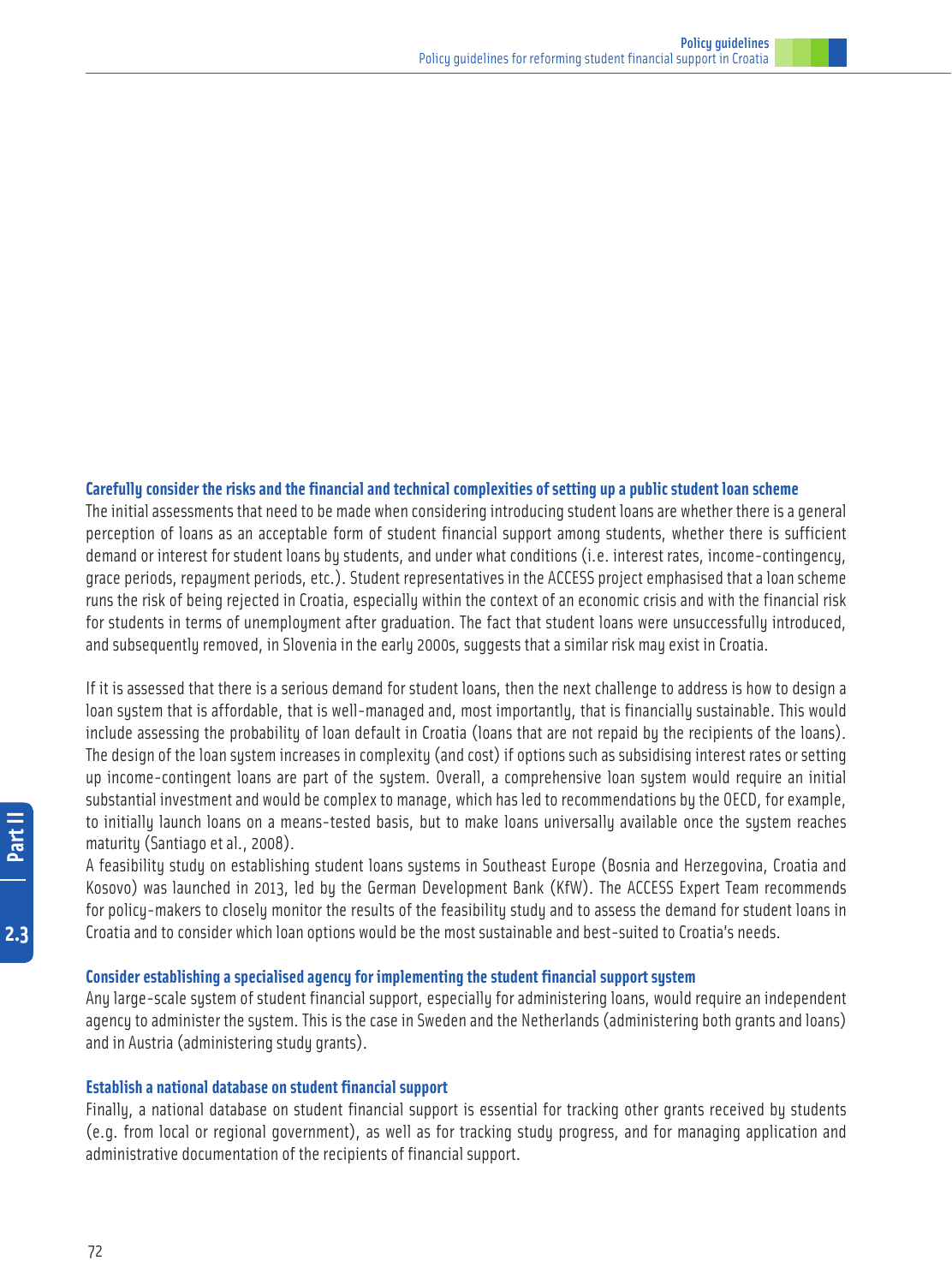# 2.4

# **Assessing the broad financial impact of reforming student financial support and tuition fee policies in Croatia**

In this concluding part of the publication, the ACCESS Expert Team aims to give a broad indication of the likely financial implications of the two student financial support policy options identified in Part II.3 as being the most suitable options in terms of ensuring the social dimension of higher education. While these financial implications are largely independent of the changes to the overall institutional funding mechanisms proposed in Part II.2, the question of which tuition fee policy will be in place in parallel to the student financial support system is clearly crucial, and can have a major impact on the total costs to the state to support such policies.

The Expert Team has developed two **simplified models** of the aforementioned student financial support systems, and provided a **broad indication** of their financial implications within three different tuition fee policy options. For the purposes of estimating these financial implications, the Expert Team used the best data that was available, recognising that much of it is imperfect. The models and policy scenarios described below are therefore not fully developed and would require far more detailed design to be accurately cost calculated**,** which is beyond the scope of the ACCESS project. The models and policy scenarios are intended to illustrate the difficult policy choices facing Croatia regarding student financial support and public/private higher education funding and to identify the major "cost-drivers" underlying different policy choices (i.e. which models or policy choices cause the largest impact in terms of cost).

#### **Defining possible student financial support systems and tuition fee options for Croatia**

#### **Providing comprehensive student financial support to most students or targeted financial support to the most disadvantaged students are the two most equitable models**

In Part II.3 of this report, the ACCESS Expert Team developed policy options for an equitable Croatian student financial support system that was based in part on a comparative study of support systems in the other countries participating in the ACCESS project. In the section that follows, the Expert Team has taken the student financial systems deemed as most equitable and has designed two simple models:

#### • **System 1: Comprehensive student financial support system**

In such a system, all Croatian students would be eligible for some form of direct financial support from the system (as grants and/or loans). However, the level and type of support (the proportion received as a grant and/or loan) would vary by socioeconomic status. As a general rule, the lower socioeconomic status of students, the higher proportion of their assessed costs would be met by the support system, and the lower proportion of the support would be received in the form of a loan. This system was described in Part II.3 of the report as the "ideal" system in terms of equity, although it clearly would have substantial financial implications for public funding of higher education.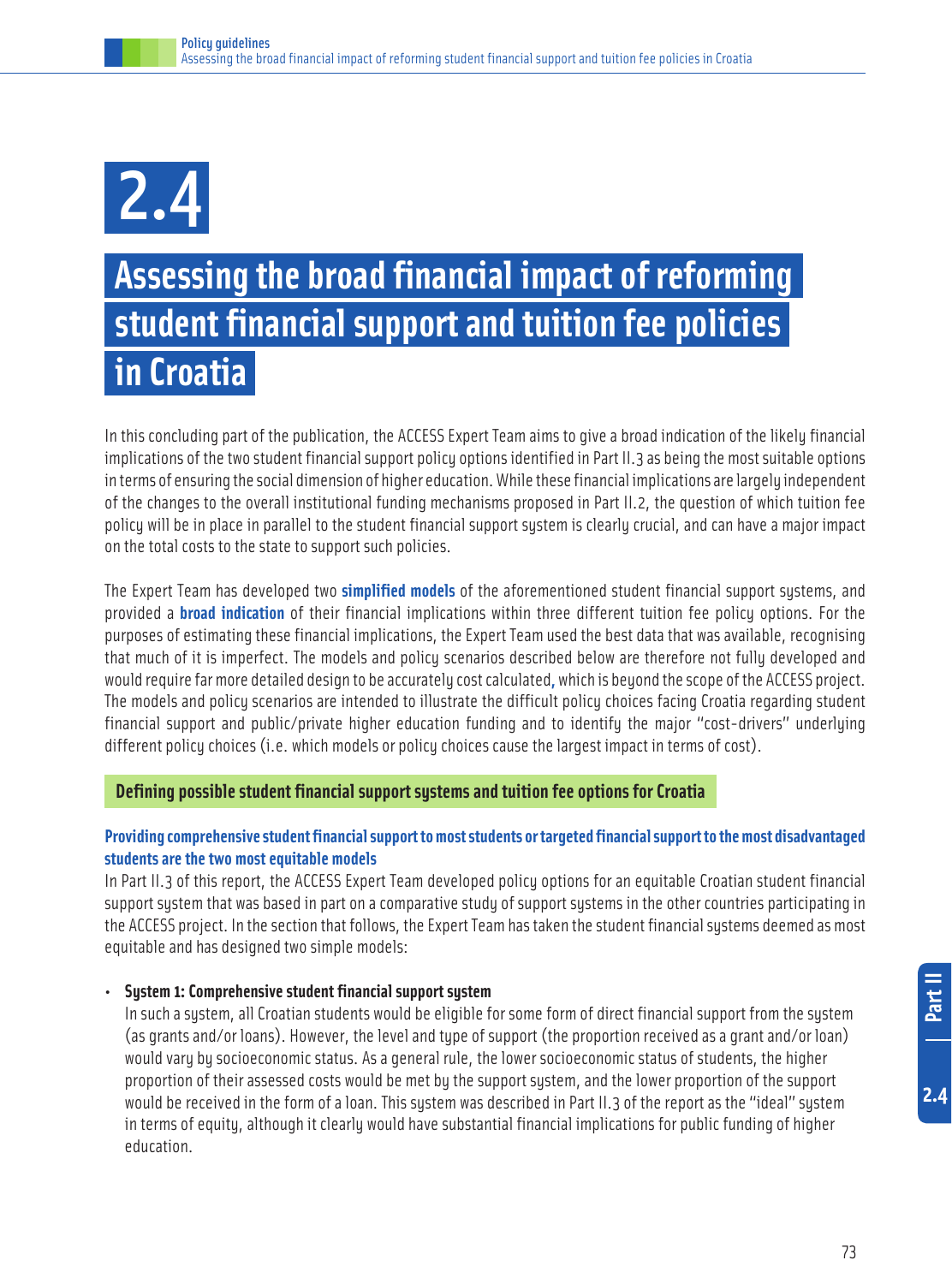• **System 2: Student financial support system targeted at students of lower socioeconomic status**

In such a system, which would have less extensive coverage and more modest financial implications than the comprehensive system outlined above, only the neediest of students in terms of socioeconomic status (or other prioritised groups) would receive grant and loan support. For the purposes of scenarios and models, this group has been set arbitrarily at 20% of the Croatian student population. In Part II.3 of the report, it was argued that such a system would be the "minimum" requirement in terms of ensuring equity.

Although the issue of the viability of a **Croatian student loan system** is by no means certain,25 both of the student financial support systems developed in this section include a "social student loan scheme". This refers to a public loan scheme that operates on the basis of:

- Ensuring a public guarantee for the loans taken out by students (the state agrees to cover the costs in case of student loan default, i.e. students are unable to repay the debt).
- Ensuring safeguards for students and graduates who for various reasons (health, unemployment, poorly paid employment, parenthood, further study, etc.) are not able to meet the scheduled repayments. This would ensure the "social" element of the loan scheme, rather than it being based on the strict enforcement of repayment rules, irrespective of students' specific circumstances.

Once again, it is beyond the scope of the ACCESS project to design such a loan system. It has been included in the models because it has a significant impact on the public cost of student financial support. It is also a helpful mechanism in terms of dealing with imperfect means-testing procedures: students or families with "hidden resources" will clearly accept grants greater than their actual requirements but are much less likely to take out loans they do not need.

It should be emphasised that the ACCESS Expert Team is not advocating a social loan scheme as an ideal equitable student support system, but only as one potential element of a student support system. If on the grounds of equity, social policy or financial viability Croatia decides against such a social loan scheme, then the ACCESS model described below can be adapted accordingly. The consequences would be that more public investment would be required to maintain the different levels of support to students (as a percentage of the assessed costs met for the five groups) or that a given level of public expenditure would be able to cover a lower proportion of assessed student needs.

#### **The tuition fee policy options to be combined with each of the student financial support models range from no tuition fees to universal tuition fees**

As indicated at the start of this section, student financial support systems are obviously impacted by the tuition fee policies in place in a higher education system. In the scenarios developed below to estimate the financial impact of each student support system, the Expert Team has worked with three possible options for tuition fee policies.

#### • **Option 1: No tuition fees.**

In Part II.2 it was indicated that this would be the "ideal" policy in terms of equity, since it would remove a potential financial barrier to accessing higher education for disadvantaged groups.26 However, similarly to providing comprehensive student financial support, such a policy has major financial implications. Nevertheless, the Expert Team decided to include this policy option in the modelling exercise.

 $2.4$ 

<sup>&</sup>lt;sup>25</sup> See the discussion in Part III and particularly the reference to the German Development Bank (KfW) feasibility study on establishing student loans systems in Southeast Europe. <sup>26</sup> Although the policy option is referred to as "no tuition fees", in reality there would be limits to the number of degrees and years for which an individual student would be entitled to study without paying tuition fees.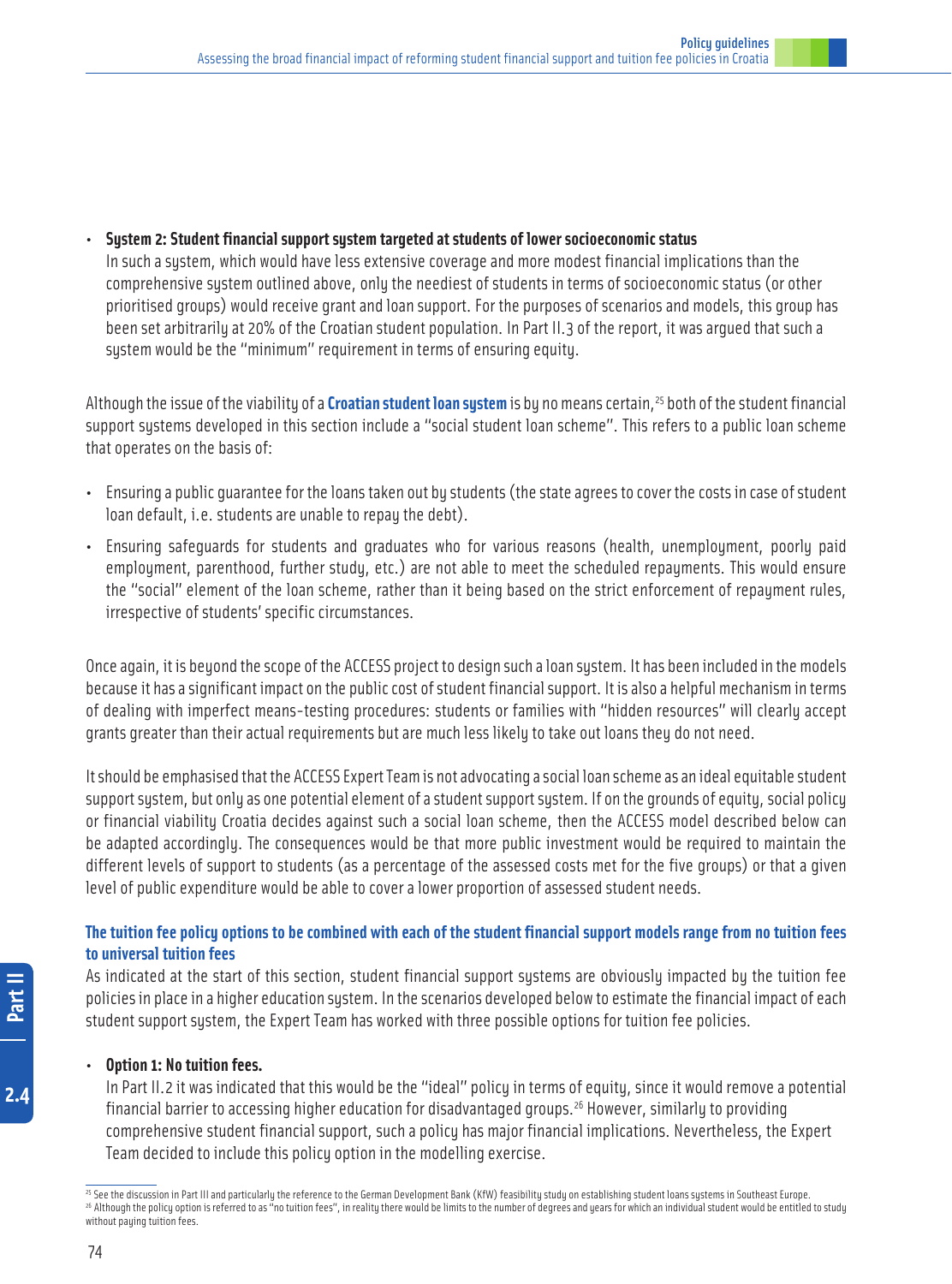For the purposes of assessing the financial impact of such a policy option on the state budget for higher education, the Expert Team has assumed that the total tuition fee revenue that higher education institutions would "lose" by abolishing tuition fees would be compensated by a corresponding increase in funding to higher education institutions by the Croatian Ministry of Science, Education and Sports (hereafter: MSES) to safeguard the financial sustainability of the sector. The assessment of the financial impact of this option (developed below) indicates that this would require a 31% increase in the MSES budget for higher education.

#### • **Option 2: Tuition fees for all**

This policy option is based on maintaining the current (2010) levels of tuition fee revenue by higher education institutions, but making the tuition fee system more equitable than in a dual-system whereby some students pay fees and others do not (a practice which is effectively continued in the linear tuition fee model). Instead, the tuition fee burden would be distributed across all students rather than exclusively on those outside the statefunded quota (and part-time students) or those who do not reach the minimum ECTS threshold to maintain their status as students who do not pay fees. Based on the EUROSTUDENT survey, this average tuition fee would be **5,000 HRK/670 EUR per year**.

#### • **Option 3: Higher tuition fees for all**

The final tuition fee policy option is based on the average level of tuition fees currently (2010) paid by students who are charged fees (full-time fee-paying students and part-time students). Based on EUROSTUDENT data, this average tuition fee amounts to **8,800 HRK/1,170 EUR per year** (which is 75% higher than the "tuition fees for all" policy option). This is arguably still more equitable than the dual system, but since it increases the overall volume of tuition fees in the system, the need for an equitable student financial support system is even more important than in the previous two options.

While tuition fees in excess of 1,000 EUR per year are relatively high in European terms, they would still be significantly below the actual costs of providing higher education (the new UK tuition fees are over  $\epsilon$ 10,000 per year).

In the mirror image of the situation outlined in the policy option with no tuition fees, the MSES would reduce its levels of funding to institutions given the higher aggregate tuition fee income introduced into the system and would re-allocate these "savings" to help finance the improved student financial support system such a policy change would require. The ACCESS model estimates that the introduction of higher tuition fees for all would allow MSES to reallocate 23% of its current higher education budget to the student financial support system.<sup>27</sup>

#### **Important assumptions underlying the model**

#### **Students rely heavily on family and work as sources of financing, which raises equity concerns**

The EUROSTUDENT survey provides detailed data on how Croatian students (in 2010) meet the direct costs of study and associated living costs. This data (presented in Chart 4.1. below) demonstrates conclusively the absence of a strong student financial support system in Croatia, with only 13% of the costs being met by grants and loans.<sup>28</sup> The dominant sources of financing are family and savings (54%) and paid student employment (29%). As demonstrated earlier in this

<sup>28</sup> It should, however, be noted that Chart 4.1 does not show indirect financial support in the form of subsidies, and these do have an impact on lowering the living costs of students.

**2.4Part II**

| Part II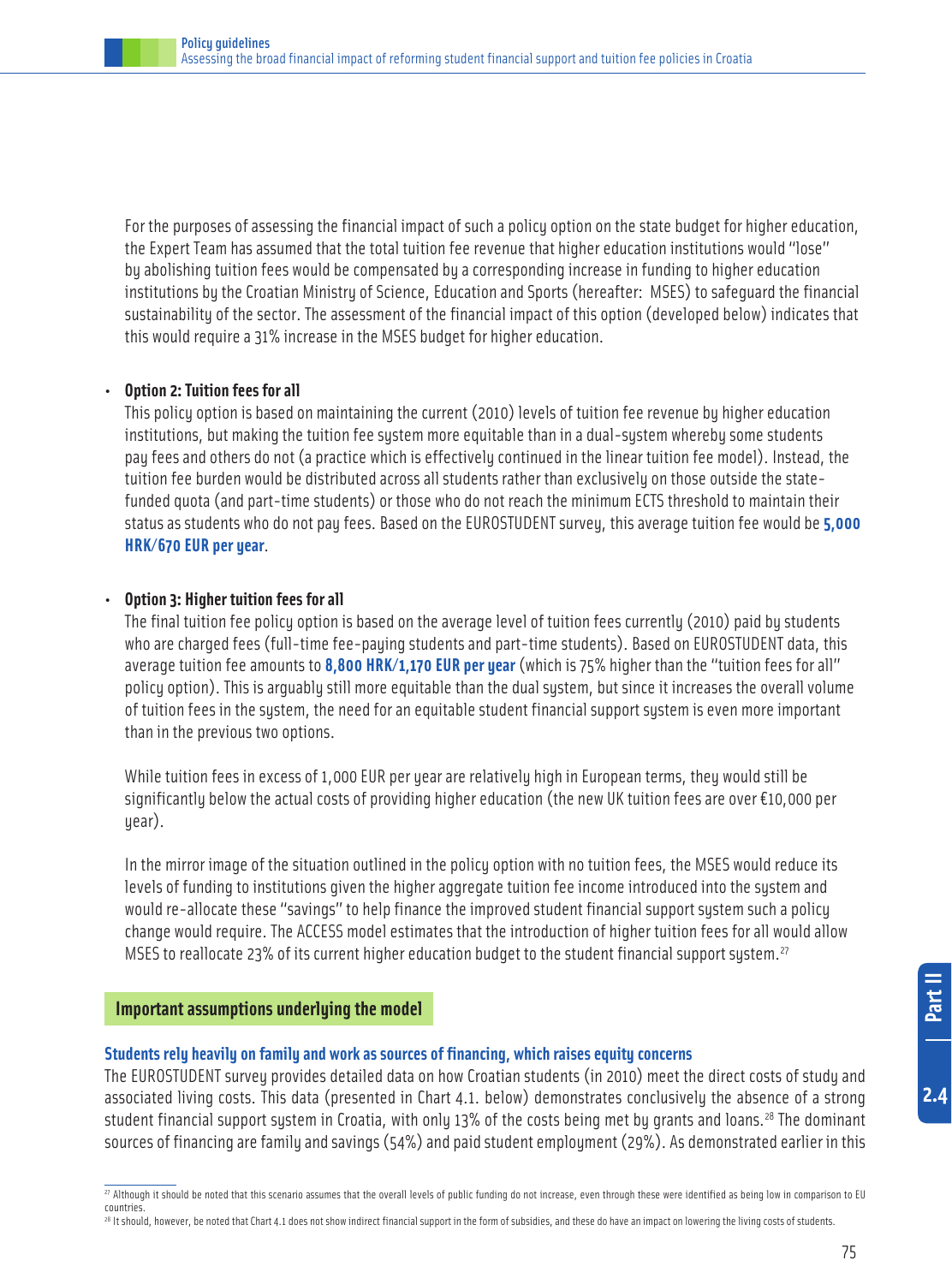report, the former raises major equity concerns for students whose families are not able to support them financially, while the latter may be an indication of excessive paid employment on the part of Croatian students. This in turn may have negative consequences for study progress, particularly for students of lower socioeconomic status, who were shown as being more likely to work, according to EUROSTUDENT data.

Therefore, there is a strong case for a larger role of the state in financially supporting students during their studies, particularly those from disadvantaged groups.



**Chart 2.2** Estimate of current sources of financing for student study costs (2010)

Source: Extrapolated from the national EUROSTUDENT survey report (Farnell et al., 2012)

#### **Although the state should financially support students, especially from disadvantaged groups, self-earned income should also play a part in overall student financing**

One of the fundamental questions in designing and modelling a student financial support system is what proportion of the costs of study should the system meet, and how should this vary by socioeconomic status. In many European countries, an important part of this consideration is the role of paid student employment in this equation. In other words, a decision needs to be made regarding the extent to which it is desirable and reasonable to expect students to fund a part of their study costs independently through paid work, and for such an expectation to be factored into the design of the student financial support system.

The Expert Team considers that the Croatian student financial support system should be designed in such a way as to expect that students can fund part of their living costs through part-time work. Chart 4.1 suggests that in 2010 Croatian students on average were earning 9,135 HRK/1,215 EUR per year from employment (29% of 31,500 HRK/4,200 EUR). This corresponds to approximately 57 working days per year (estimated based on a daily rate of 160 HRK/21 EUR per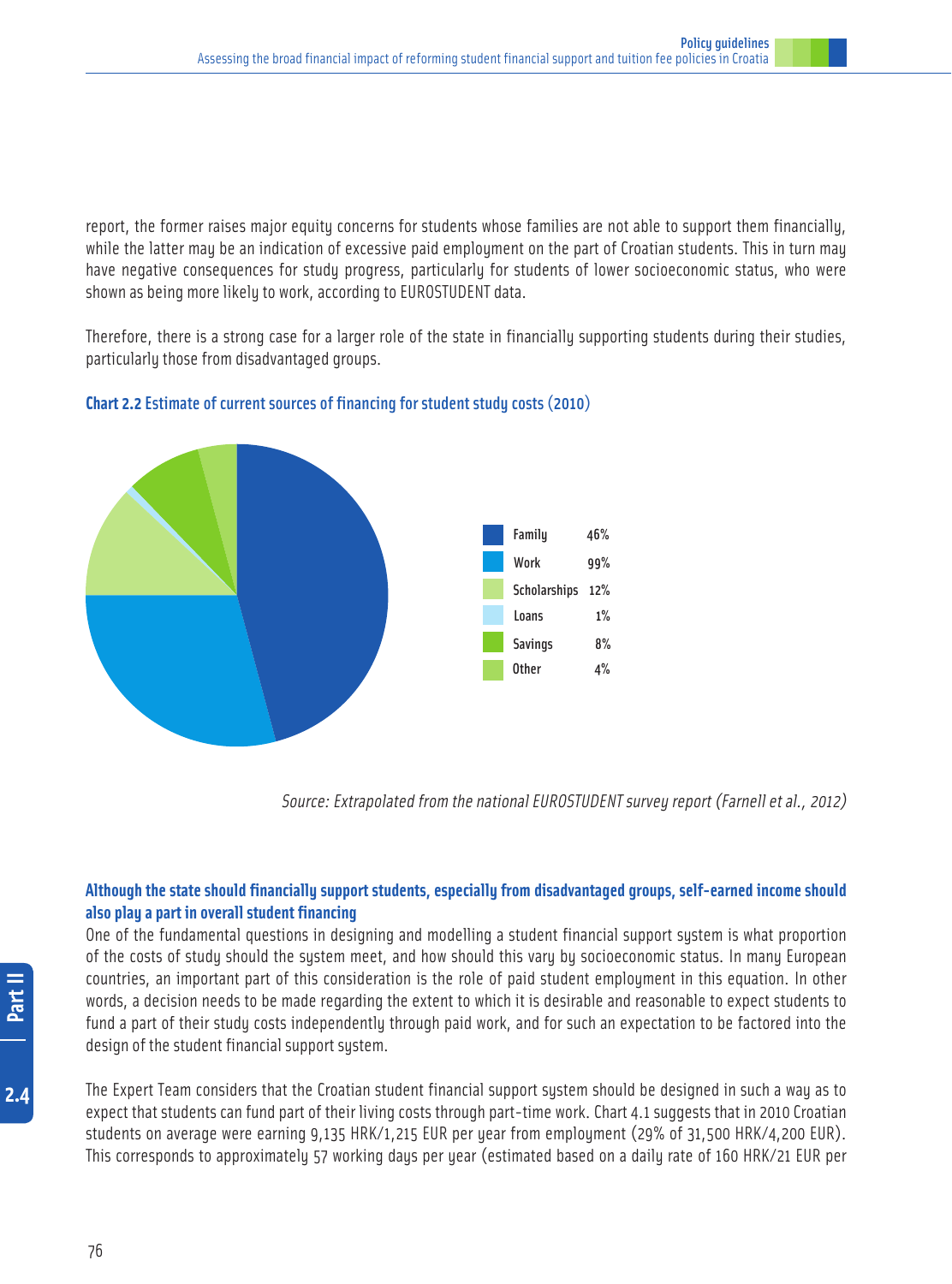day).<sup>29</sup> If 20 of these days are assumed to be during the holidays, then students would be working for about eight hours a week during the term time. The Expert Team does not think this is an excessive workload that would have a negative effect on study progress. For this reason, it has been assumed in the model that students are able to raise 20% of their study and living costs from part-time work: on average 6,300 HRK/840 EUR per year or 40 working days per year (20 working days during the holidays and four hours per week during the semester).

#### **In comparative perspective, there is a strong case for increased expenditure on higher education in Croatia, especially student financial support**

In the comparative studies on higher education funding in Croatia and the other countries participating in the ACCESS project (as well as in comparison with EU-27 data), the following data was collected:

#### **Table 2.6** Public and private expenditure on higher education in selected European countries and percentage of public expenditure as direct spending on institutions (year: 2010)

| Other countries in<br><b>ACCESS project</b> | <b>Public HE</b><br>expenditure as %<br><b>GDP</b> | <b>Private HE</b><br>expenditure as<br>$%$ GDP | <b>Total HE</b><br>expenditure as<br>$%$ GDP | % of Public HE<br>expenditure<br>as direct<br>expenditure |
|---------------------------------------------|----------------------------------------------------|------------------------------------------------|----------------------------------------------|-----------------------------------------------------------|
| Austria                                     | 1.49%                                              | 0.18%                                          | 1.67%                                        | 75%                                                       |
| Germany                                     | 1.20%                                              | 0.20%                                          | 1.40%                                        | 82%                                                       |
| Hungary                                     | 1.02%                                              | 0.30%                                          | 1.32%                                        | 85%                                                       |
| Slovenia                                    | 1.20%                                              | 0.18%                                          | 1.38%                                        | 78%                                                       |
| Sweden                                      | 1.82%                                              | 0.17%                                          | 1.99%                                        | 75%                                                       |
| <b>EU 27</b>                                | 1.22%                                              | 0.39%                                          | 1.61%                                        | 75%                                                       |
| EU 2020 target                              |                                                    |                                                | 2.00%                                        |                                                           |
| Croatia Baseline 2010                       | 0.82%                                              | 0.28%                                          | 1.10%                                        | 78%                                                       |

Source: Eurostat (in Doolan et al., 2012)

This comparative data suggests that:

- Public expenditure on higher education in Croatia is relatively low.
- Private expenditure on higher education in Croatia, in contrast, is relatively high compared to the other countries participating in the ACCESS project.
- The mix of public direct support (to institutions) and public indirect support (to students) is similar to other countries in the study, although it is questionable whether all indirect subsidies are being reported consistently across the countries.

<sup>&</sup>lt;sup>29</sup> This is a rough estimate based on information provided by Croatian students consulted within the project, who stated that the average rate for student work is around 20 HRK/2.66 EUR net per hour (although it can go down to 15 HRK per hour, or up to 25 HRK per hour), and that this is the predominant fee for administrative work. This results in 160 HRK/21 EUR net per day for student work.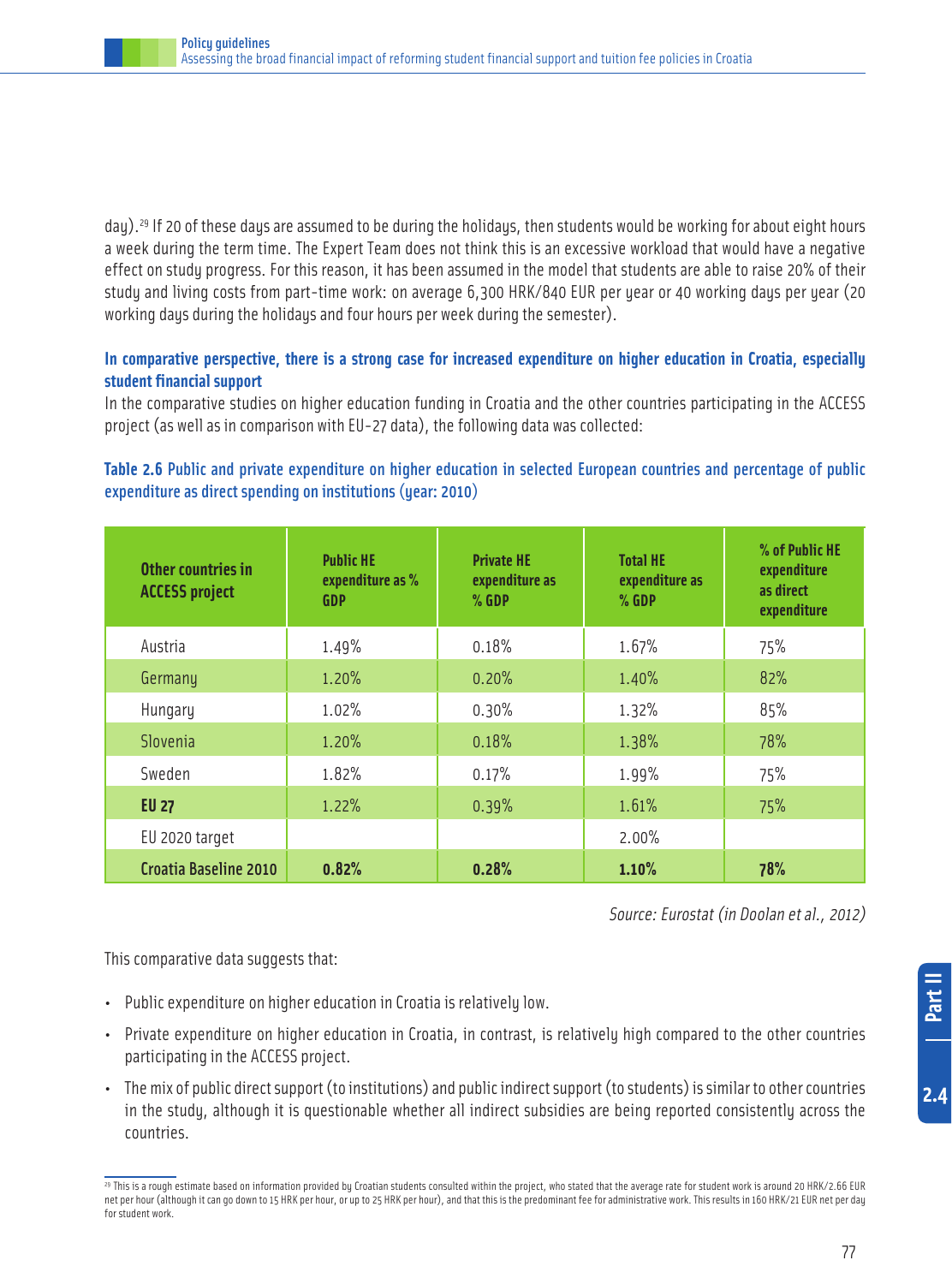Croatia's current public expenditure level on higher education relative to other EU countries, and in relation to the EU 2020 target, suggests that there is a strong case for increased public spending on higher education, including on student financial support.

#### **Technical aspects for the creation of a model**

Based on the student financial systems described above, the ACCESS Expert team developed a model (hereafter: the ACCESS model) which defined:

- Five different groups of students (by socioeconomic status).
- The proportion of the students' assessed costs that would be met by student financial support.
- The proportion of this support that would take the form of grants and loans.

The basic ACCESS model then has two variants for the two student financial support systems defined above (comprehensive and targeted). The creation of the ACCESS model required a number of technical elements and different data sources in order to create formulas that would calculate the estimated financial impact on the public and private expenditure on higher education of the different student support systems and tuition fee policy options examined. The process also required a number of estimates and assumptions to be made by the Expert Team. These technical aspects are highlighted below.

#### **Sources of data used and assumptions made for assessing the financial impact of introducing new student financial support systems and tuition fee policies**

Without explaining in detail the entire process or the different calculations and formulas created, the following parameters should be taken into account:

- **Data on higher education budget, Croatia GDP and other indicators:** the main sources of data have been the Croatian Bureau of Statistics and Eurostat data for 2010, verified by data from the Ministry of Finance on expenditure on higher education.
- **Total costs of study as basis for calculating value of grants and loans:** the average costs of study (direct study costs and living costs) have been set at 31,500 HRK/4,200 EUR per year across all student groups, based on EUROSTUDENT. The average is used despite the fact that it is known that the average disguises significant discrepancies in the costs of study: for example, fee paying students, those living away from home, and students with children will have higher costs.
- **Assessment of cost of establishing a public student loan scheme:** while this is a very complex issue that needs more study, the ACCESS model assumes that the capital required for the social loan scheme comes from a source outside the MSES budget, yet that MSES contributes 33% of the value of the social loans granted each year to a government guarantee fund against eventual "bad debt".
- **Current spending on indirect financial support remains the same:** the Expert Team has assumed that indirect financial support for students (subsidies for meals, student accommodation, transport, health and tax-free work) continue at current levels. This assumption has been made solely to keep the ACCESS model simpler to develop. The Expert Team still believes (as argued in Part II.3) that some of these indirect subsidies should ideally be removed from the system and the funds reallocated into the new student financial support system.

 $2.4$ 

78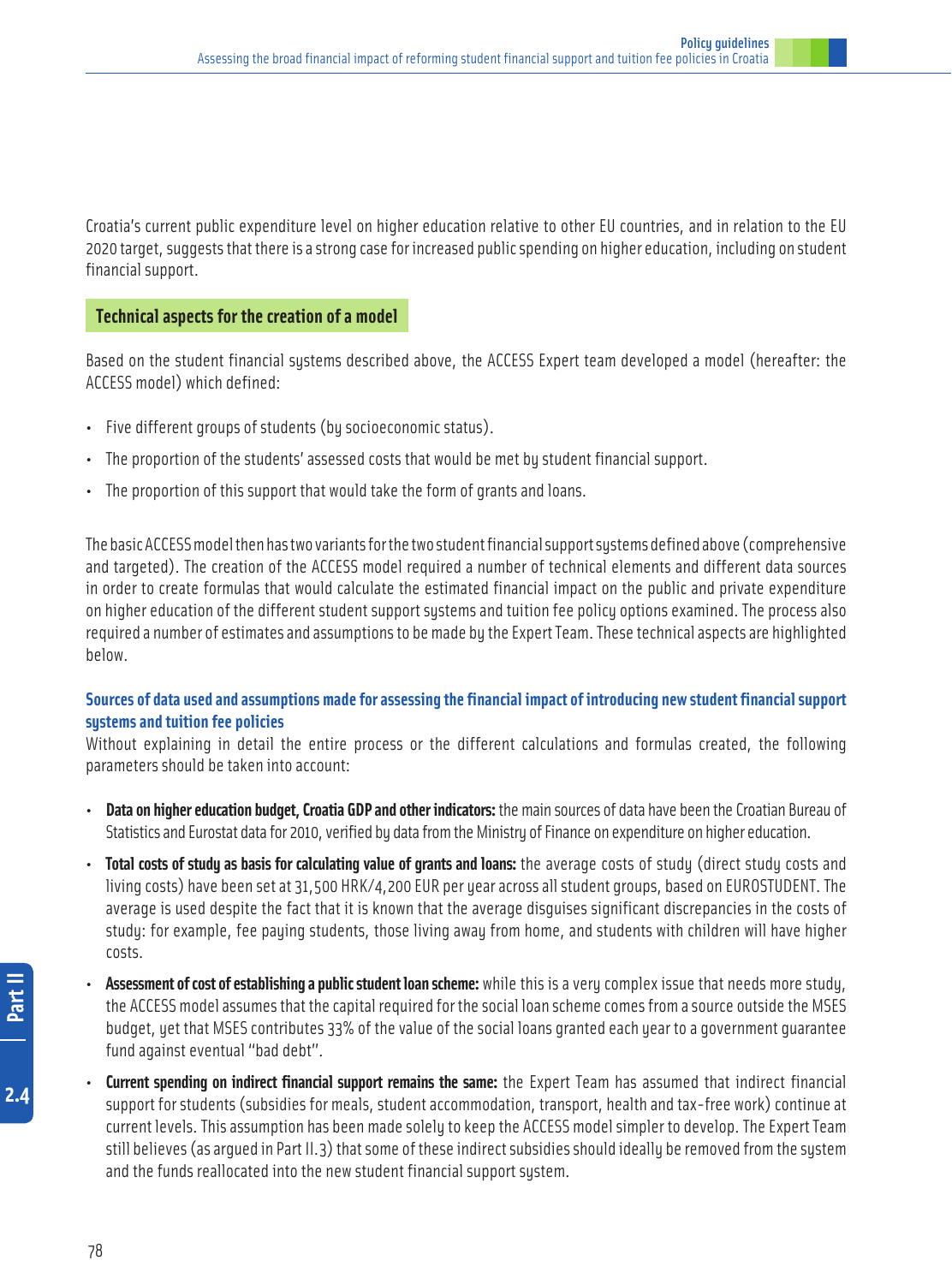- **Current spending on direct financial support (from MSES and other institutions) remains the same:** the ACCESS model assumes that the value of MSES and other grants (extrapolated from EUROSTUDENT) continues at current levels and that a national database will be introduced so that the student financial support system can reduce its support to students who have grants from other sources.
- **Total number of students as basis for calculating total cost of system:** the ACCESS model is based on setting the total student population of undergraduate and graduate students in the Croatian higher education system at 170,000 students. The Expert Team has deliberately included into this figure the number of students enrolled in the so-called "apsolvent" status, i.e. students who have completed coursework but must finish their remaining exams and submit their final dissertation. This group of around 20,000 students are no longer recorded in official statistics on student numbers, but are still technically enrolled as students, they still generate work for teaching and administrative staff of their institutions, and may have access to certain subsidies. Finally, it should also be noted that the figure of 170,000 is deliberately used as an approximation. Precision is not essential to the ACCESS model, which only aims to provide a very broad overview of financial implications.

#### **Limitations of data used in the modelling process**

The following aspects of the availability and quality of higher education data should be taken into account when considering the ACCESS model presented in this section:

- **Limitations of EUROSTUDENT data on student finance:** the Croatian EUROSTUDENT survey results are an important new source of data for Croatian higher education, and the statistically representative survey sample provides policymakers with robust national data on the social profile and living conditions of students in Croatia. The EUROSTUDENT survey is also the first study that has been carried out on the costs and income sources of Croatian students. At the same time, however, as is the case with most surveys that request information regarding expenses and/or income, it should be noted that a large number of participants choose to withhold this information, whereas some other students, who are dependent on others for income, may not have a clear idea of their actual monthly spending or income. Therefore, extrapolating financial data from the EUROSTUDENT results to estimate costs and income sources of the complete population of around 170,000 undergraduate and graduate students in Croatia may not capture the full picture in terms of student costs and sources of income. This limitation should be taken into account when examining the financial implications presented in this section.
- **Continual changes to tuition fee policy in Croatia:** one of the challenges the ACCESS project has faced has been a number of policy changes over the life of the project (2010-2013). One of the major changes has been the progressive introduction of a new linear tuition fee model.<sup>30</sup> This policy is relatively new and its impact on the average amount of fees paid by students (and the resulting total income of higher education institutions from charging tuition fees) is not known, nor is it clear how it impacts the overall level of public expenditure on higher education. For this reason, the Expert Team has developed the ACCESS model and assessed its financial implications using data on tuition fees and on public expenditure from 2010. In this year, the linear model of tuition fees was in an early stage of implementation.
- **Limited data on indirect financial support to students:** no comprehensive data has been found on the cost of indirect financial support to students that fall outside the MSES budget. This indirect financial support relates primarily to subsidies for transport, health care, as well as to the loss of potential tax revenue from students being able to work

<sup>30</sup> As elaborated in Part II, according to the linear tuition fee system, the MSES pays tuition fee subsidies to higher education institutions at a standardised rate per student, in order to cover the full tuition fee costs for full-time students entering first year Undergraduate and Master's studies. If the enrolled students succeed in acquiring a specified number of ECTS credits (set at 55 credits) every academic year, MSES will continue to provide these tuition fee subsidies to higher education institutions, thereby allowing those students to study without paying tuition fees until they graduate. However, if students fail to reach this ECTS threshold, institutions may charge tuition fees proportionate to the ECTS shortfall.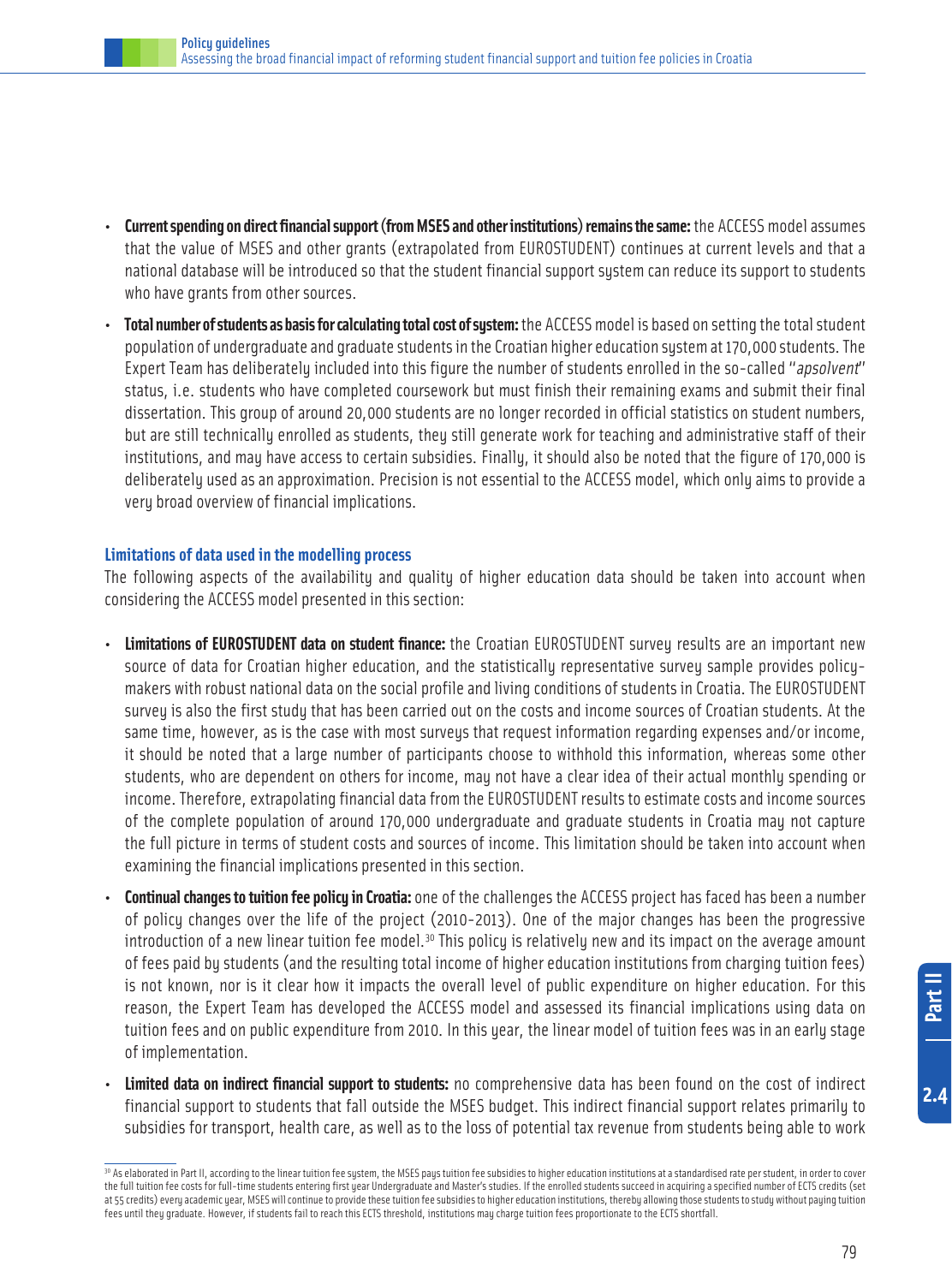tax-free (within certain limits). This means that the projections on the financial impact underestimate the total cost of the student financial support system (although this is also the case with current Eurostat/government figures).

• **Limited data on grants granted by institutions other than MSES:** the EUROSTUDENT survey results indicate that there are significant amounts of grants available to Croatian students beyond the limited number offered via MSES grant programmes. The Expert Team has therefore extrapolated the results of the EUROSTUDENT survey sample to the full student population to estimate the total amount of grant funding in the system (by multiplying the average annual value of grants in the overall student income structure by the number of students -170,000).

Based on the above assumptions and data, the ACCESS model measures the financial impact of different tuition fee/ student financial support system scenarios in terms of:

- Changes needed in the MSES total budget for higher education.
- Public and private spending on higher education as % of GDP.
- Direct and indirect proportions of public spending on higher education.
- Croatia's position in comparison to other countries participating in the ACCESS project and the EU 27.

#### **Overview of the ACCESS model**

The fundamental element of the ACCESS model is the student financial support grid or matrix introduced briefly in Part II.3. In the interests of simplicity, five "Socioeconomic Status" groups of equal size have been created, although a student financial support system could opt for many different permutations in terms of the numbers and sizes of groups. For each group, the grid indicates the proportion of the students' assessed costs that would be met, and the proportion of this support that would take the form of grants and loans.

#### **Design of ACCESS model (version 1): Comprehensive student financial support**

The comprehensive student financial support system is the most complex to turn into a model, since it involves setting a number of parameters. The table below presents what proportion of costs the ACCESS model proposes to cover for each of the five socioeconomic groups, and what proportion of support should be in the form of grants or loans.

#### **Table 2.7** The ACCESS model (version 1): A comprehensive student financial support system for Croatia

| <b>Socioeconomic status</b><br><b>groups</b> | % of students in<br>qroup | % of assessed<br>needs met | % of financial<br>support as grant | % of financial<br>support as loan |
|----------------------------------------------|---------------------------|----------------------------|------------------------------------|-----------------------------------|
| Group 1 - highest<br>socioeconomic status    | 20%                       | 20%                        | 30%                                | 70%                               |
| Group 2                                      | 20%                       | 30%                        | 40%                                | 60%                               |
| Group 3                                      | 20%                       | 50%                        | 50%                                | 50%                               |
| Group 4                                      | 20%                       | 60%                        | 60%                                | 40%                               |
| Group 5 - lowest<br>socioeconomic status     | 20%                       | 70%                        | 70%                                | 30%                               |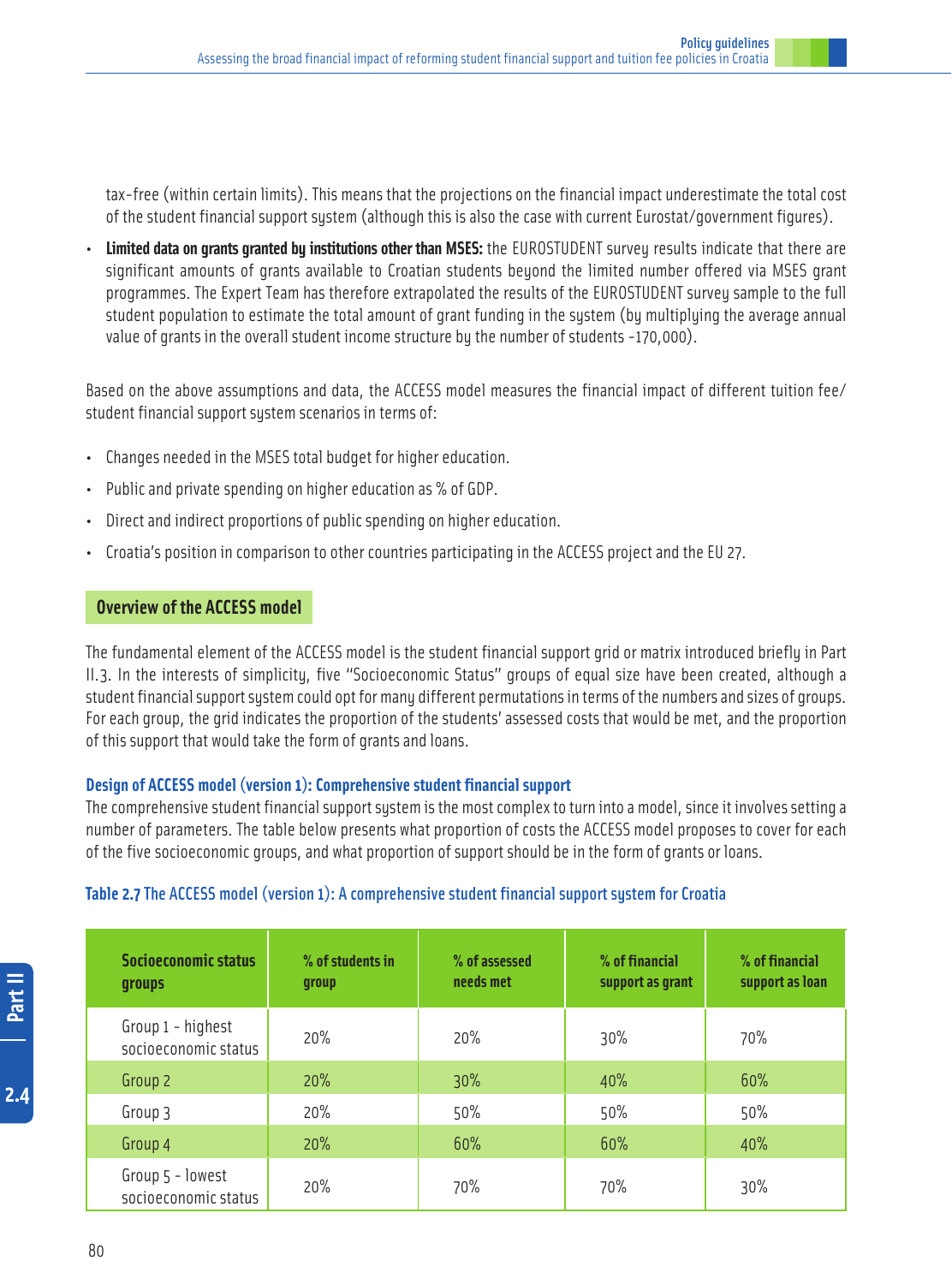The percentages placed in the ACCESS model represent a relatively conservative proposal, which does not propose to cover full costs for any group (including the 20% with the lowest income) and places a relatively large emphasis on loans. The reason for this is pragmatic, as the system is very expensive. By way of illustration, if a more generous student financial support model would be set up (covering up to 100% for the lowest income group) and with a variable loan component (50% for the highest income group decreasing to 20% for the lowest income group), the ACCESS model estimates this would require an 84% increase in MSES spending on higher education (assuming there is no change in the tuition fee system). For this reason, the Expert Team has opted for more modest coverage in terms of assessed needs, and for a higher contribution from loans as shown. Clearly, however, there are many other alternatives that could be modelled.

The outcome of the comprehensive student financial support system in terms of the different sources of financing for study and living costs is presented in the table below. The table incorporates the earlier assumption regarding parttime work (as representing 20% of income, regardless of socioeconomic status) and compares the outcome with the original structure of income sources according to the EUROSTUDENT findings (for the year 2010).

|                                           | <b>Sources of student income</b> |        |       |                   |       |  |
|-------------------------------------------|----------------------------------|--------|-------|-------------------|-------|--|
| <b>Socioeconomic status groups</b>        | Part-time<br>work                | Grants | Loans | Family<br>support | Total |  |
| Group 1 - highest<br>socioeconomic status | 20%                              | 6%     | 14%   | 60%               | 100%  |  |
| Group 2                                   | 20%                              | 12%    | 18%   | 50%               | 100%  |  |
| Group 3                                   | 20%                              | 25%    | 25%   | 30%               | 100%  |  |
| Group 4                                   | 20%                              | 36%    | 24%   | 20%               | 100%  |  |
| Group 5 - lowest<br>socioeconomic status  | 20%                              | 49%    | 21%   | 10%               | 100%  |  |
| Average                                   | 20%                              | 26%    | 20%   | 34%               | 100%  |  |
|                                           |                                  |        |       |                   |       |  |
| EUROSTUDENT 2010 (excl. 4%<br>other)      | 29%                              | 12%    | 1%    | 54%               | 96%   |  |
| Difference (in percentage<br>points)      | -9                               | $+14$  | $+19$ | $-20$             |       |  |

#### **Table 2.8** Sources of financing for study and living costs with a comprehensive student financial support system

The comprehensive ACCESS model as developed above has two major overall impacts: it reduces the share of the costs needing to be funded by students and their families and from part-time employment, and it significantly increases the volume of grants and loans in the student financial support system. Due to the impact of the variable amounts of support depending on socioeconomic status, the family contributions are as low as 10% of student costs for the lowest income group, increasing to 60% for the highest income group.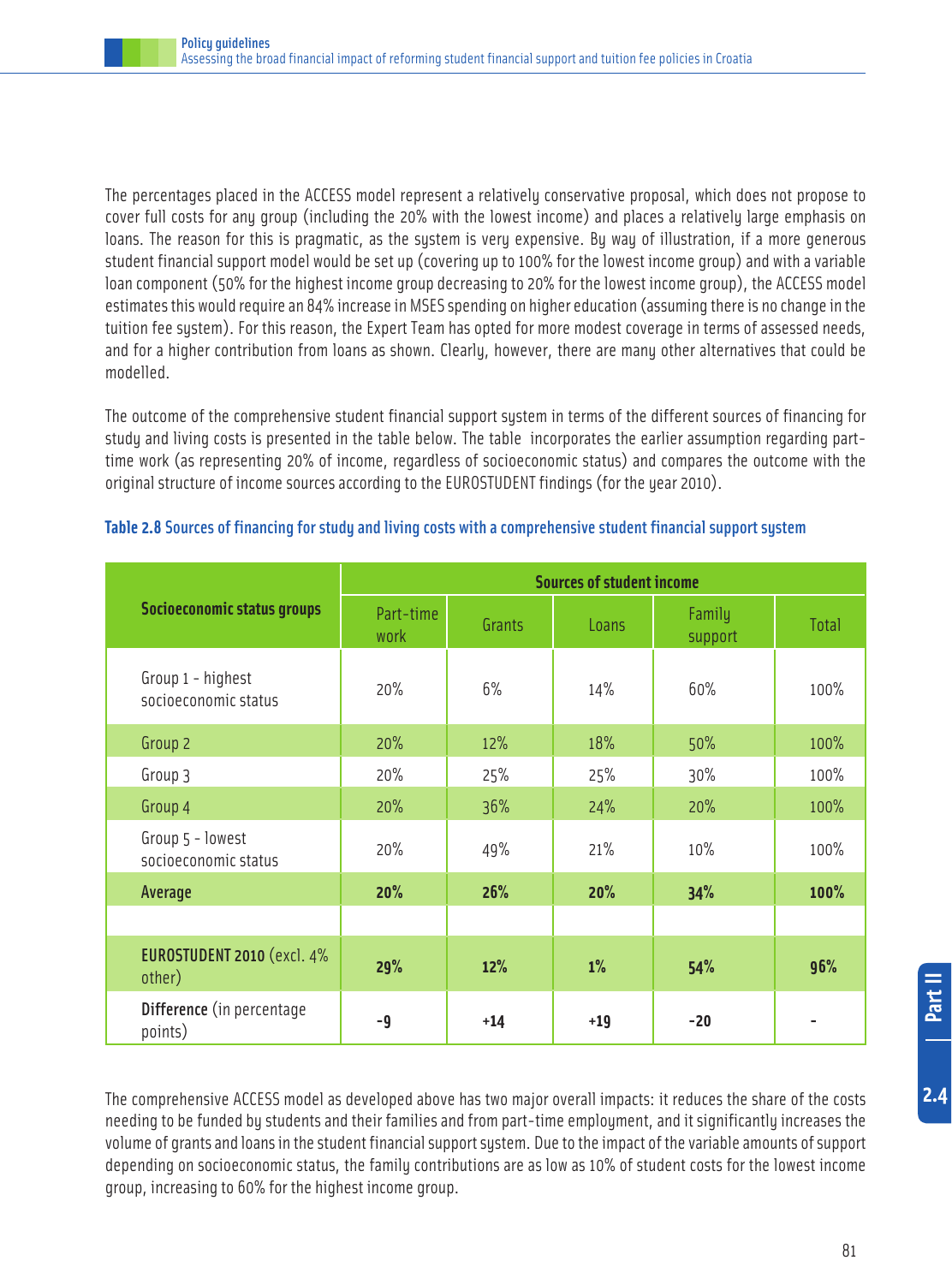#### **Design of ACCESS model (version 2): Targeted student financial support**

The student financial support model targeted only at students in the lowest socioeconomic status group (Group 5) is obviously much easier to model, and is significantly cheaper than the comprehensive model. The table below shows the ACCESS model in question, which uses the same proportion of financial needs met and a grants/loans mix as for Group 5 in the previous model.

#### **Table 2.9** The ACCESS model (version 2): A student financial support system for Croatia targeted only at students of lower socioeconomic status

| <b>Socioeconomic status</b><br><b>groups</b> | % of students in<br>qroup | % of assessed<br>needs met | % of financial<br>support as grant | % of financial<br>support as loan |
|----------------------------------------------|---------------------------|----------------------------|------------------------------------|-----------------------------------|
| Group 1 - highest<br>socioeconomic status    | 20%                       | $0\%$                      | $0\%$                              | $0\%$                             |
| Group 2                                      | 20%                       | $0\%$                      | $0\%$                              | $0\%$                             |
| Group 3                                      | 20%                       | $0\%$                      | $0\%$                              | $0\%$                             |
| Group 4                                      | 20%                       | $0\%$                      | $0\%$                              | $0\%$                             |
| Group 5 - lowest<br>socioeconomic status     | 20%                       | 70%                        | 70%                                | 30%                               |

This targeted financial support system would have the same impact as in Table II.7 on the students in Group 5 (lowest socioeconomic status). However, all other students would continue (as at present) to need to fund the costs of study from a combination of family support, part-time employment and the (limited) availability of grants and loans.

As mentioned in Part II.3 of this report, however, this model is considered by the Expert Team to be the "minimum standard" in terms of equity, and not the ideal policy choice, since having a strict "cut-off point" for receiving financial support is likely to place a significant burden on students who are from disadvantaged backgrounds but who are just above the threshold for receiving financial support.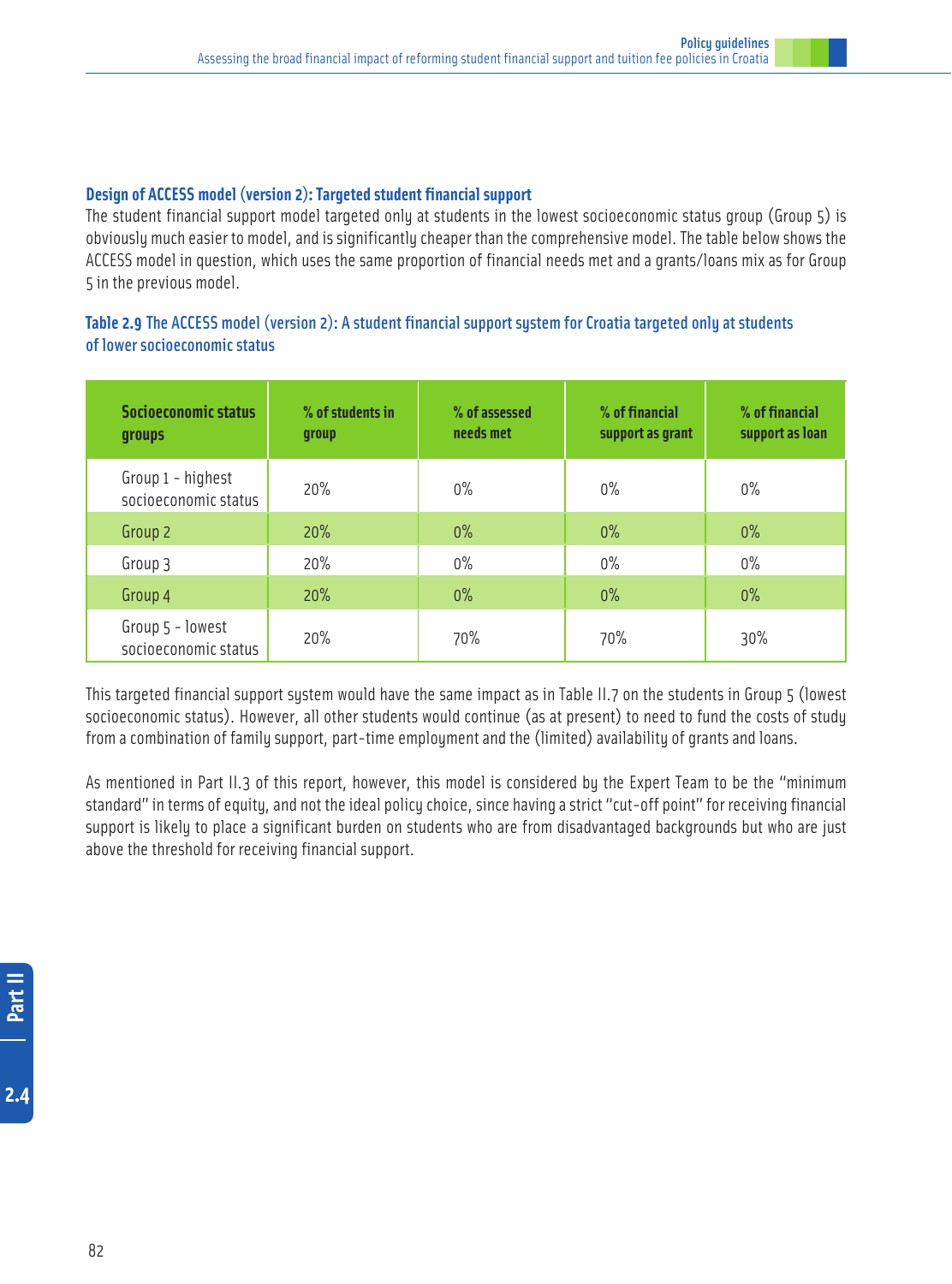#### **Financial impact of different scenarios: national higher education budget**

The two versions of the ACCESS model for student financial support and the three tuition fee policy options outlined above provide six scenarios as indicated in the table below.

#### **Table 2.10** Six student financial support/tuition fee policy scenarios

|                                                                                                      | <b>TUITION FEE OPTIONS</b> |                                                  |                                                     |  |
|------------------------------------------------------------------------------------------------------|----------------------------|--------------------------------------------------|-----------------------------------------------------|--|
| <b>STUDENT FINANCIAL SUPPORT SYSTEMS</b>                                                             | No tuition fees            | <b>Tuition fees</b><br>for all $(5,000)$<br>HRK) | Higher<br>tuition fees<br>for all $(8,800)$<br>HRK) |  |
| ACCESS model (1): Comprehensive student<br>financial support                                         | Scenario 1                 | Scenario 2                                       | Scenario 3                                          |  |
| ACCESS model (2): Student financial support<br>targeted at students of lower socioeconomic<br>status | Scenario 4                 | Scenario 5                                       | Scenario 6                                          |  |

Based on these six scenarios, calculations can be made to assess the likely financial implications of implementing the two ACCESS models in the three different tuition fee environments. As mentioned in section C, the calculations are made based on data on the Croatian higher education budget (data from Eurostat and Ministry of Finance of the Republic of Croatia), and based on entering data extrapolated from EUROSTUDENT on overall student costs into a grid containing the percentages support provided (and proportions of grants and loans) of the ACCESS models. The table below shows the outcomes in terms of the estimated impact of the different scenarios on MSES spending on higher education.

#### **Table 2.11** The estimated financial impact of the six student financial support/tuition fee scenarios: estimated increase needed in MSES budget for higher education

|                                                                                                      | <b>TUITION FEE OPTIONS</b> |                                                  |                                                     |  |  |
|------------------------------------------------------------------------------------------------------|----------------------------|--------------------------------------------------|-----------------------------------------------------|--|--|
| <b>STUDENT FINANCIAL SUPPORT SYSTEMS</b>                                                             | No tuition fees            | <b>Tuition fees</b><br>for all $(5,000)$<br>HRK) | Higher<br>tuition fees<br>for all $(8,800)$<br>HRK) |  |  |
| ACCESS model (1): Comprehensive student<br>financial support                                         | $+72%$                     | $+51%$                                           | $+35%$                                              |  |  |
| ACCESS model (2): Student financial support<br>targeted at students of lower socioeconomic<br>status | $+50%$                     | $+22%$                                           | $+1\%$                                              |  |  |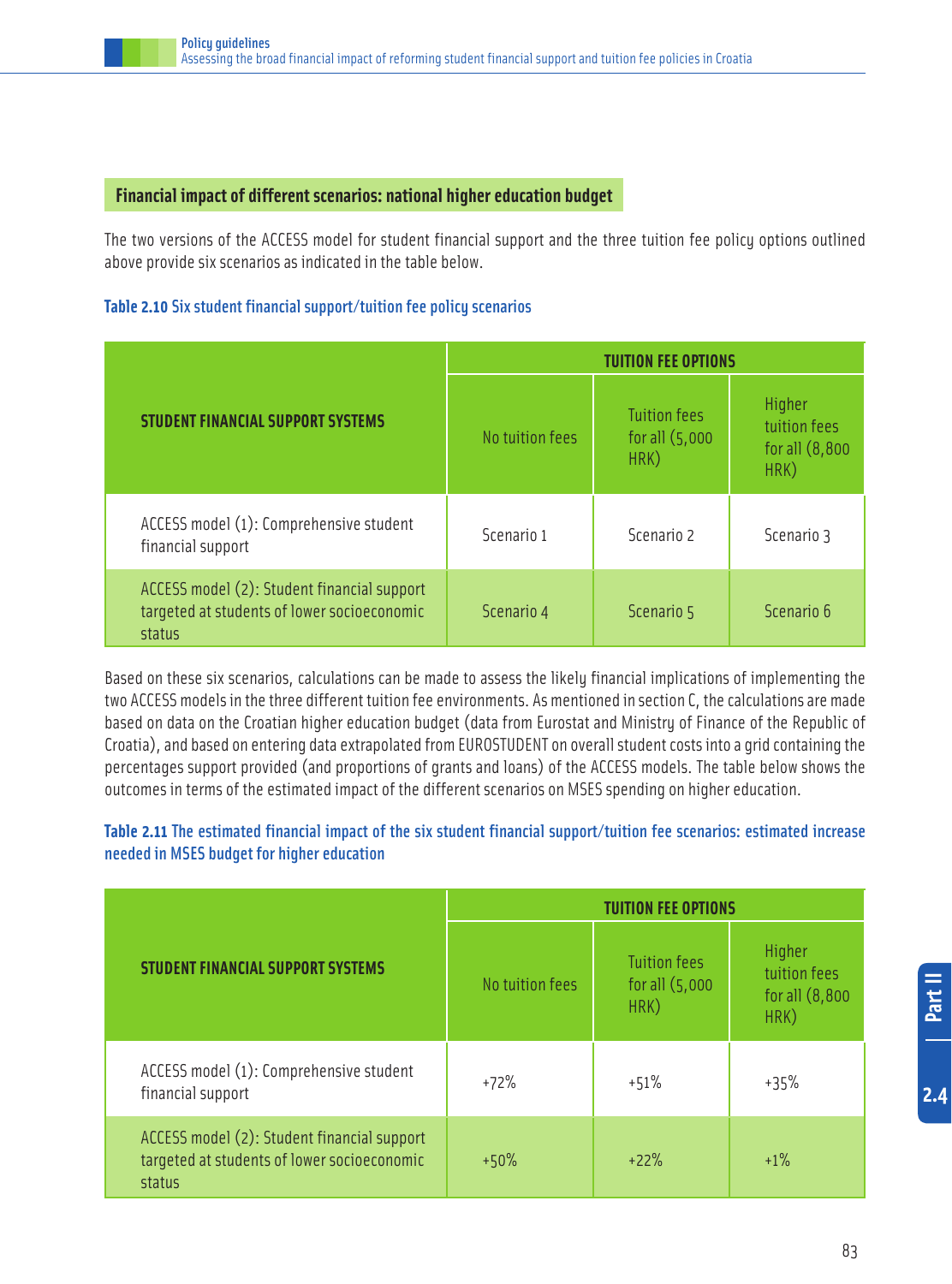The two "tuition fee for all" scenarios indicate the different financial implications of the two ACCESS models for student financial support: a comprehensive student financial support system (even on the relatively modest parameters indicated in Table II.9) is estimated to cost more than twice as much as the targeted support system.

The financial implications of the other four scenarios are all determined by two factors: the costs of the student financial support system involved and changes in total revenue of higher education institutions from charging tuition fees, and the consequences this has for the level of public funding of institutions.<sup>31</sup> In the two scenarios with no tuition fees, the estimated increase in public funding to institutions to compensate for the loss of tuition fees (a 31% increase in MSES spending as indicated earlier) needs to be added to the basic costs of the student financial support sustem as indicated in the "tuition fee for all" scenarios.<sup>32</sup>

In the "higher fees for all" scenarios the basic costs of the student financial support systems (see the tuition fees for all columns) are reduced by the amount of institutional funding MSES is able to reallocate to student financial support given higher aggregate tuition fee income in the system (equivalent to a 23% reduction in MSES funding as indicated earlier).<sup>33</sup>

#### **Financial impact of different scenarios: higher education expenditure in European comparison**

Earlier in this section, data was presented comparing Croatian expenditure on higher education with that of other countries participating in the ACCESS project and the EU 27 (Table II.6). Following the calculations of the financial impact of each of the six policy scenarios above on the Croatian national budget for higher education, the table below demonstrates the effect each scenario would have on Croatia's comparative position with the aforementioned countries (and the EU-27 average) with regards to public, private and total expenditure on higher education in Croatia, as well as the proportion of public funding that is direct funding. Regarding the latter, this indicator is especially valuable for the purposes of assessing the size of the student financial support system, since indirect public funding usually consists of funds that are provided to individuals (i.e. funds provided through the student financial support system).

| Table 2.12 The estimated impact of the six scenarios on Croatian higher education expenditure in comparative terms |  |  |
|--------------------------------------------------------------------------------------------------------------------|--|--|
|                                                                                                                    |  |  |

|          | <b>Public HE</b><br><b>Expend</b><br>as % GDP | <b>Private HE</b><br><b>Expend as</b><br>% GDP | <b>Total HE</b><br><b>Expend as</b><br>% GDP | % of Public<br><b>Expend as</b><br>direct |
|----------|-----------------------------------------------|------------------------------------------------|----------------------------------------------|-------------------------------------------|
| Austria  | 1.49%                                         | 0.18%                                          | 1.67%                                        | 75%                                       |
| Germany  | 1.20%                                         | 0.20%                                          | 1.40%                                        | 82%                                       |
| Hungary  | 1.02%                                         | 0.30%                                          | 1.32%                                        | 85%                                       |
| Slovenia | 1.20%                                         | 0.18%                                          | 1.38%                                        | 78%                                       |
| Sweden   | 1.82%                                         | 0.17%                                          | 1.99%                                        | 75%                                       |

 $2.4$ 

<sup>3&</sup>lt;sup>1</sup> Although to a lesser extent, changes in tuition fees also have an impact on the total amount of support needed to be provided by the student financial support system as they increase/ decrease the average assessed costs of eligible students.

<sup>32</sup> The fact that, for example, in the targeted system, the scenario with no tuition fees entails an estimated 50% increase in MSES funding and not 53% [22% + 31%] reflects lower average costs per student. This factor is more significant in the comprehensive system as there are more students receiving support.

<sup>33</sup> The small differences (e.g. 51% - 23% is not 35%) reflect in this case higher average student costs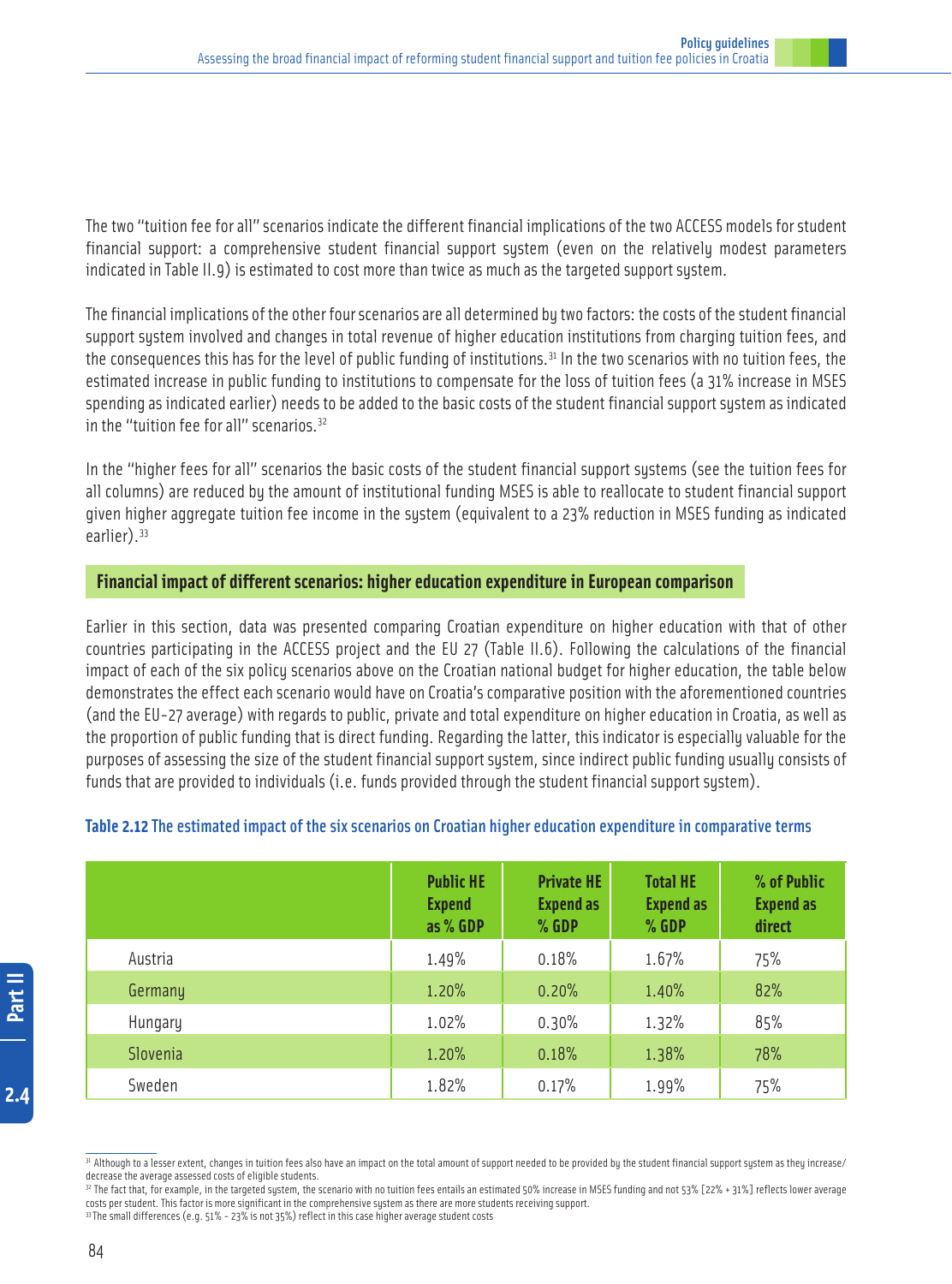|                                                                             | <b>Public HE</b><br><b>Expend</b><br>as % GDP | <b>Private HE</b><br><b>Expend as</b><br>$%$ GDP | <b>Total HE</b><br><b>Expend as</b><br>% GDP | % of Public<br><b>Expend as</b><br>direct |
|-----------------------------------------------------------------------------|-----------------------------------------------|--------------------------------------------------|----------------------------------------------|-------------------------------------------|
| <b>EU 27</b>                                                                | 1.22%                                         | 0.39%                                            | 1.61%                                        | 75%                                       |
| EU 2020 target                                                              |                                               |                                                  | 2.00%                                        |                                           |
| Croatia (scenarios sorted by increase in MSES budget required)              |                                               |                                                  |                                              |                                           |
| Croatia, baseline 2010                                                      | 0.82%                                         | 0.28%                                            | 1.10%                                        | 78%                                       |
| <b>Scenario 6. Targeted support; higher</b><br>tuition (1% increase)        | 0.83%                                         | 0.39%                                            | 1.21%                                        | 63%                                       |
| <b>Scenario 5.</b> Targeted support; tuition for<br>all, (22% increase)     | 1.00%                                         | 0.22%                                            | 1.22%                                        | 64%                                       |
| <b>Scenario 3. Comprehensive support;</b><br>higher tuition, (35% increase) | 1.11%                                         | 0.23%                                            | 1.34%                                        | 49%                                       |
| <b>Scenario 4. Targeted support; no tuition</b><br>(50% increase)           | 1.23%                                         | 0.00%                                            | 1.23%                                        | 73%                                       |
| <b>Scenario 2. Comprehensive support;</b><br>tuition for all (51% increase) | 1.24%                                         | 0.17%                                            | 1.41%                                        | 52%                                       |
| Scenario 1. Comprehensive support; no<br>tuition, (72% increase)            | 1.41%                                         | 0.00%                                            | 1.41%                                        | 64%                                       |

A full exploration of the factors underlying the information presented in the table above is beyond the scope of this report. Readers interested in exploring these issues in more depth are referred to the two comparative studies on higher education funding and student financial support systems respectively, published earlier in the ACCESS project (see Doolan et al., 2012; Doolan et al., 2013).

In terms of the financial implications of the six student financial support/tuition fee scenarios and their impact in terms of public (direct and indirect) and private expenditure on higher education in Croatia, the following major conclusions can be made:

- **Overall expenditure on higher education:** none of the six scenarios (including the most expensive -no tuition and comprehensive support) raise overall expenditure on higher education in Croatia as a % of GDP to near the EU27 average of 1.61% or the EU 2020 target of 2.00%.Three of the scenarios would, however, raise overall expenditure on higher education to levels comparable to Hungary, Slovenia and Germany.
- **Public expenditure on higher education:** all of the scenarios would involve an increase in public expenditure; in five of the six cases this would be a significant increase (from 0.82% in 2010, to between 1.0% and 1.41%). In three cases this would take Croatia above the EU27 average of 1.22%.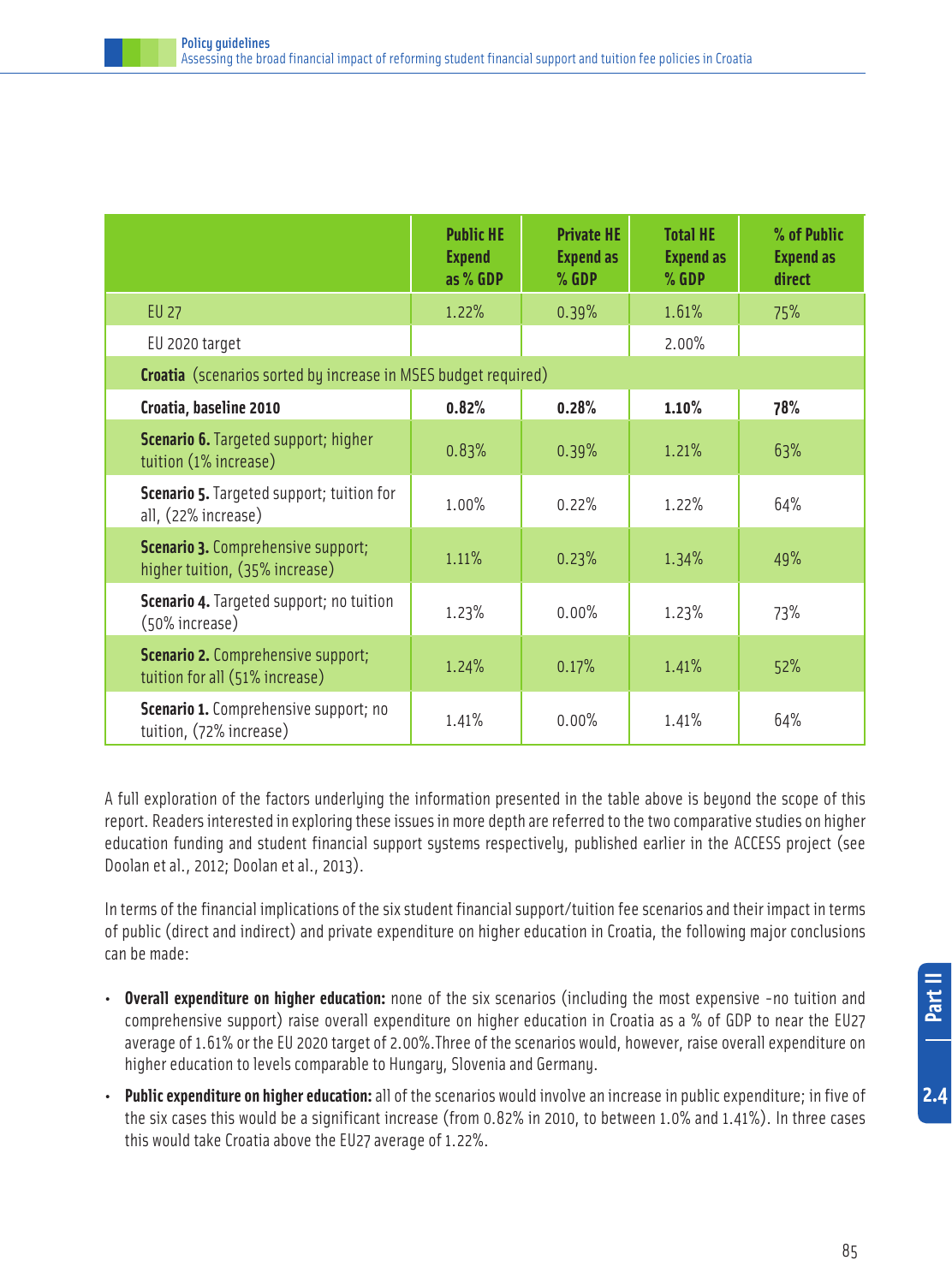• **Private expenditure on higher education:** the scenarios vary considerably in their impact on private expenditure. According to the calculations of the Expert Team, the two "no tuition" scenarios would reduce private expenditure to zero. Obviously, such an outcome is impossible in reality, and is a result of the limitations of the data used in the ACCESS model (please see footnote for an explanation).<sup>34</sup> What this estimate clearly indicates, however, is that removing tuition fees would certainly cause a large drop in private expenditure, since the system has been depending on these funds in the last decade.

The "tuition fee for all" scenarios would reduce private expenditure with the extent of this reduction determined by the coverage of the student financial support system in question; while one of the "higher tuition" scenarios would increase private expenditure (the aggregate increase in tuition fees is not off-set by the restricted coverage of the student financial support system), the other would reduce it (the comprehensive student financial support system more than covers higher aggregate tuition fees). Thus, in five cases the relatively high private expenditure in Croatia would be reduced from its 2010 level.

• **Proportion of public funding as direct expenditure:** in all six scenarios the proportion of public funding as direct expenditure reduces and indirect expenditure (i.e. funds which go students rather than institutions) increases through the introduction of the student financial support system. The change is most striking in the case of a comprehensive support system. All six scenarios would bring Croatia below the EU27 average in this respect. This indicator essentially compares public spending on institutions with public spending on students. While further study is warranted, one tentative conclusion would be that the lower proportion of direct expenditure in Croatia would be a reflection of introducing student financial support systems that are relatively better funded than the higher education institutions. This is perhaps best illustrated in the Swedish case: Sweden has the most comprehensive support system of the countries participating in the ACCESS project (far more generous than the ACCESS model), yet direct expenditure on institutions still accounts for 75% of public expenditure. Clearly, direct institutional funding levels are equally generous.

The last point demonstrates why discussions about the future of student financial support cannot be conducted in isolation from other strategic questions relating to higher education policy in general, and higher education funding in particular. This point will be returned to briefly in the next and final section that follows.

#### **Additional scenario: keeping the linear tuition fee system**

As mentioned earlier, the ACCESS models for student financial support and their financial implications were developed using 2010 as a base year, because the linear tuition fee policy is relatively new and its impact on the total revenue of higher education institutions from charging tuition fees and the overall level of public expenditure on higher education is still not known. For these reasons, the Expert Team did not attempt to model the two student financial support systems with a linear tuition fee policy scenario. It is however possible to indicate the likely implications of the linear tuition fee policy on the revenue of higher education institutions from tuition fees and on institutional funding and on this basis to consider the possible implications for the student financial support systems.

<sup>34</sup> The fact that private expenditure reaches zero in this model is a result of the imperfect data available, and of the limitations of creating a simplified model as is the case of the ACCESS project. It is a result of combining Eurostat data on private expenditure with calculations of total fee-income in the Croatian higher education system based on extrapolating financial data from EUROSTUDENT (average tuition fees multiplied by total number of students). The result of this calculation was that the total value of fee-income in Croatia was equal to the private expenditure on higher education according to Eurostat. Although this appears to corroborate somewhat the fact that EUROSTUDENT data does provide valuable data for policy-making (since the figures are so close), the ACCESS study on higher education funding (Doolan et al, 2012) demonstrated that higher education institutions receive between 44% and 68% of their ownincome from tuition fees, which means that they clearly have other sources of private income. This either means that the data provided to Eurostat on private expenditure is unreliable and/ or that EUROSTUDENT is insufficiently precise.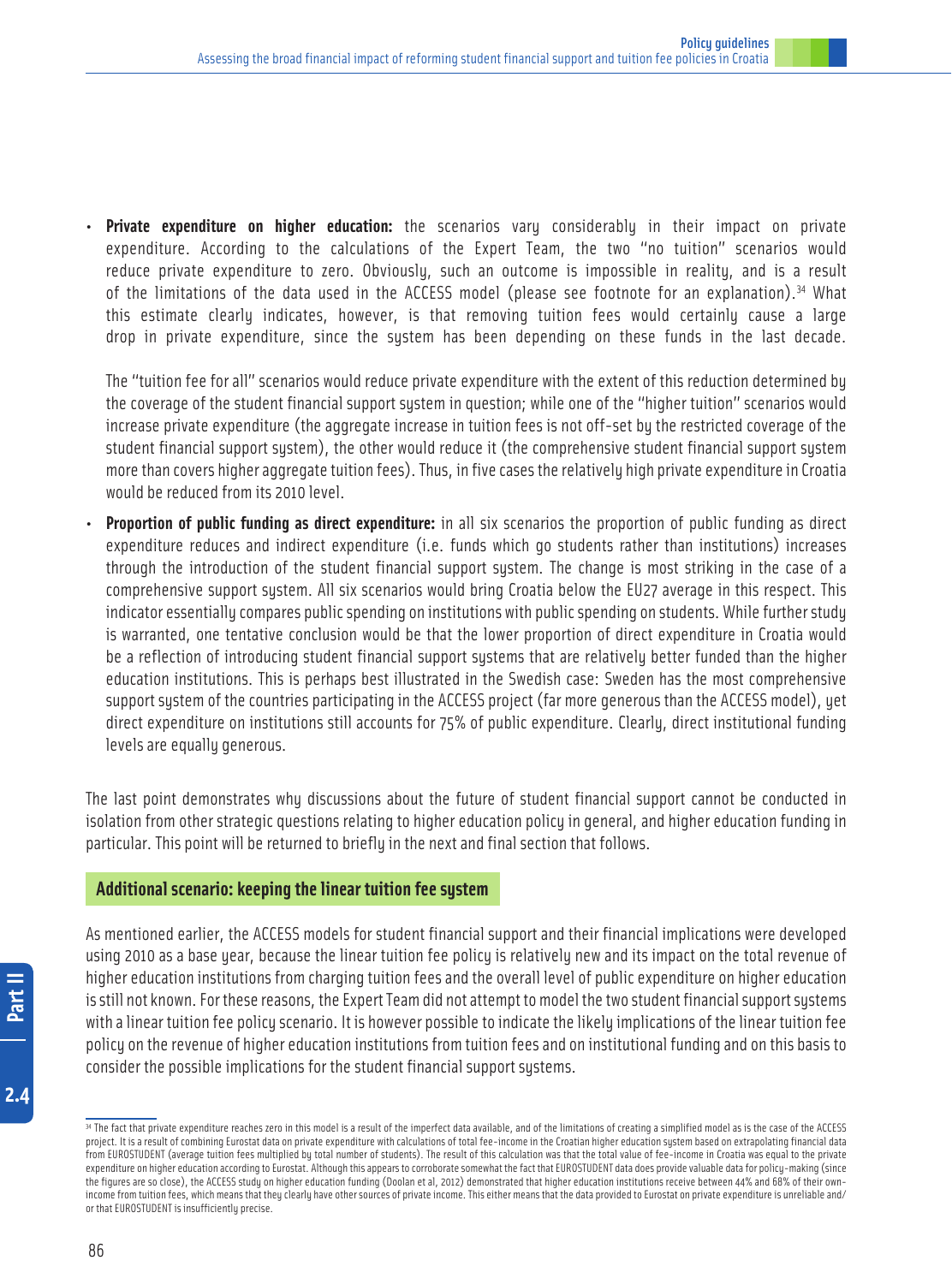The clearest impact of the new linear tuition fee policy has been on changes in the numbers of students by fee-paying status, The table below provides a breakdown of the changes in Croatian student numbers by fee-paying status over the past three years.

| Year      | Full-time, no<br>tuition fees | Full-time,<br>tuition fees | Part-time | <b>Total fee-paying</b> | <b>Total</b> |
|-----------|-------------------------------|----------------------------|-----------|-------------------------|--------------|
| 2009/2010 | 59,508                        | 50,128                     | 35,627    | 85,755                  | 145,263      |
| 2010/2011 | 73,150                        | 38,801                     | 36,796    | 75,597                  | 148,747      |
| 2011/2012 | 74,488                        | 38,360                     | 40,009    | 78,369                  | 152,857      |

#### **Table2.13** Croatian students by fee-paying status

Source: CBS (2011, 2012 and 2013)

The linear tuition fee policy has resulted in an increase in the number of full-time students who do not pay fees by 15,000, in a reduction in the number of full-time fee-paying students by 7,000, while part-time fee-paying students increased by 4,500 over the three-year period. Taken together, this means that there are 7,000 fewer students paying tuition fees in Croatia than in the base year of the ACCESS model. This means that total revenue from tuition fees in the higher education system has probably reduced since 2010 and will continue to do so until the linear policy is fully implemented.

A more complex issue is the question of tuition fee levels. The average tuition fee charged to fee paying students in 2010 was 8,800 HRK/1,170 EUR per year. In the period from 2010 to 2012, MSES paid a tuition fee subsidy of 3,650 HRK/485 EUR per year to higher education institutions for each approved full-time student who does not pay fees. Those students who fail to gain 55 ECTS per year in their studies may be charged a tuition fee by their institutions, proportionate to the ECTS points that they are lacking. The Expert Team does not have a clear enough picture of either the basis on which this proportionate fee is being set, or the spread of sub-55 ECTS students by ECTS points obtained. This would have enabled the recalculation of the financial impact of student financial support systems based on the current income of institutions within the linear tuition fee system.

Nevertheless, the direction of change is clear:

- The number of fee paying students is reducing and is likely to do so for the next few years
- Within this smaller group of fee-payers the number of students paying an average fee of 8,800 HRK/1,170 EUR has reduced and will reduce further
- The number of students paying linear/ECTS-based fees has increased and will increase further as the linear model is fully rolled out
- Crucially, the average ECTS based proportionate fee will be considerably less than 8,800 HRK/1,170 EUR, so average tuition fees will fall.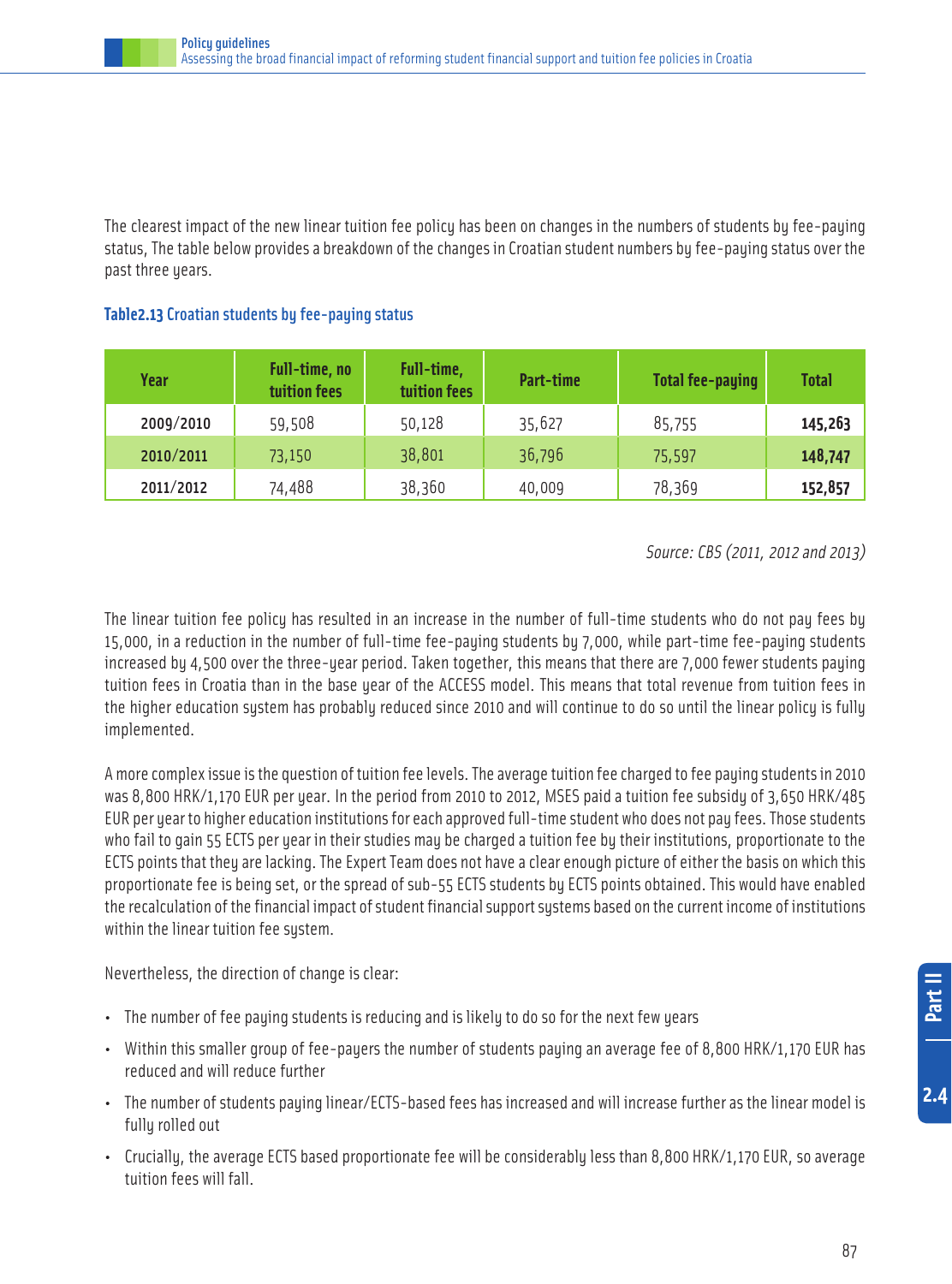This means that the financial implications of both the targeted and comprehensive student financial support systems outlined above would be lower if they were introduced in the context of a linear tuition fee policy. How much less cannot be accurately assessed at present. However, falling average tuition fees as a result of the linear tuition policy's lower proportionate fees mean that the possible reallocation of MSES resources to student financial support as a result of increased aggregate tuition fees (envisaged in the "higher fees for all" scenarios) cannot be achieved in the linear tuition fee environment.

However, as elaborated in Part II.2, the ACCESS Expert Team has identified a number of weaknesses and challenges facing this system. Should the main stakeholders in Croatian higher education choose to keep this model, the ACCESS Expert Team recommends that the system be adjusted to address the identified concerns. The recommendations of the ACCESS Expert Team are highlighted below.

#### **Ensuring equity, fairness, sustainability and transparency of the linear tuition fee model**

• **Equity: t**he linear tuition fee system poses a fundamental equity problem, since payment of fees is dependent on merit, which may disproportionately penalise students from disadvantaged backgrounds. While safeguards have been included for students with disabilities, additional safeguards should be ensured for other disadvantaged categories of students (through nationally-defined tuition waivers and/or through the student financial support system).

Additionally, despite the introduction of the linear model, the practice of enrolling significant numbers of part-time students as de facto full-time students has remained. Since these students fall outside the linear model, pay full fees and have no access to indirect student support, this inequitable practice should be discontinued. Unless all students fall within the linear model (or unless part-time student status is genuinely based on a student's ECTS study load), the tuition fee system will be fundamentally inequitable.

- **Fairness:** the linear system places the entire responsibility and "financial risk" of ensuring study progress on the student, instead of sharing that risk with institutions. Namely, the model potentially sets up the perverse consequence that universities with better success and retention rates (a desirable performance) might receive less combined income from publicly-subsidised tuition fee places and private tuition fee payments than those who do not perform as successfully. An opposite scenario, whereby institutions would receive higher funding based on the number of ECTS points accumulated by students, might represent a fairer approach to risk-sharing.
- **Sustainability and transparency:** the linear tuition fee model is complex in terms of financial planning at the level of the state and by higher education institutions. It is also complex and non-transparent for the purposes of students wishing to enrol in higher education. Greater transparency could be achieved by publishing the probability rate of students completing the necessary ECTS and their studies on time (by study programme), based on the results of students in the previous academic year, whilst taking into account the social profile of the student body.
- Finally, the ACCESS Expert Team recommends that fee levels in Croatia be regulated (e.g. by setting fixed fees or capped fees per academic discipline) in order to remove the major differences in fee levels that currently exist in the public HE system.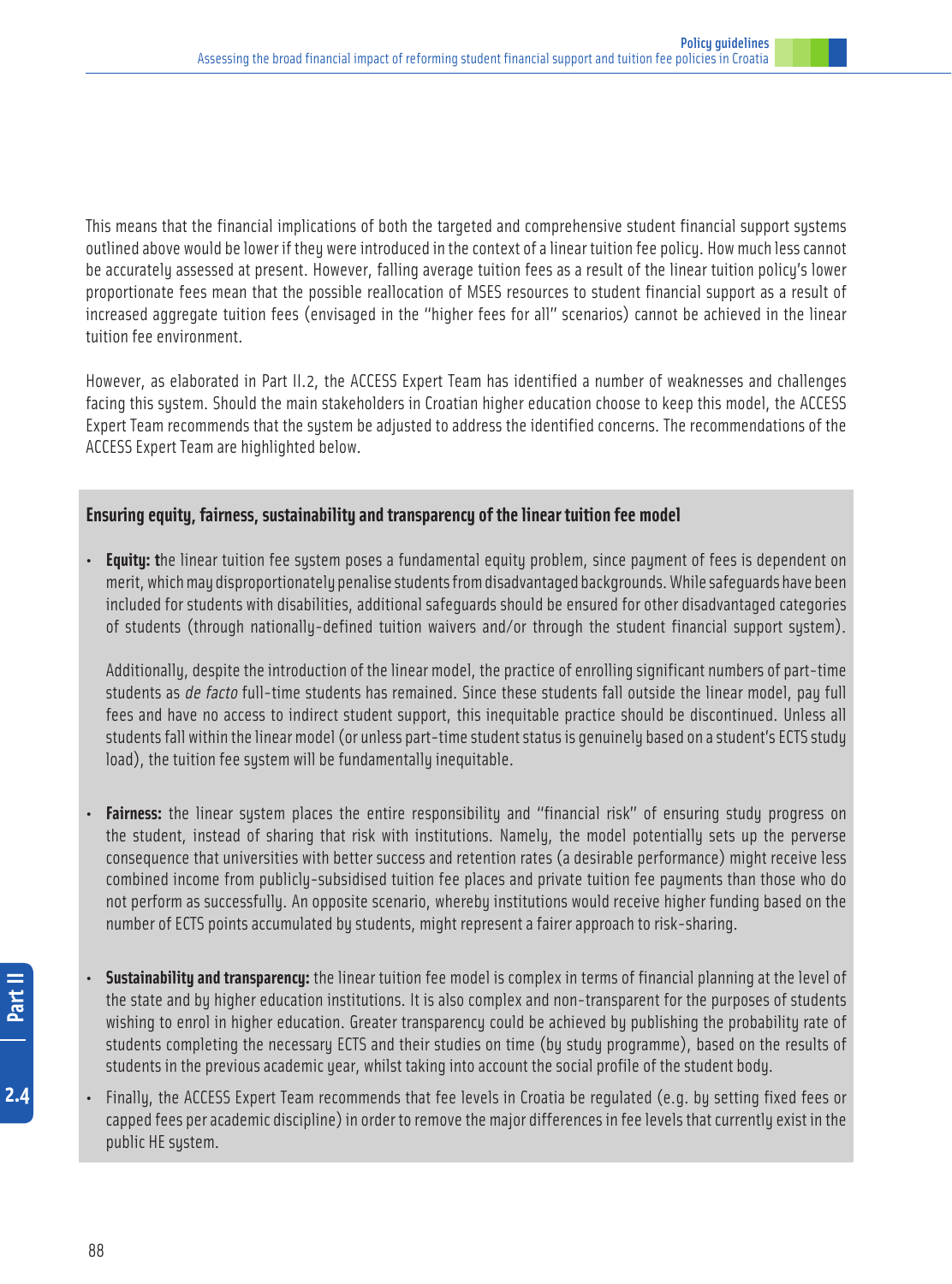

By way of conclusion, this brief exploration of the linear tuition policy and its implications for student financial support systems illustrates that the consideration of the strongly inter-related questions of funding and student financial support policies in Croatian higher education will continue well beyond the ACCESS project, of which this report is the final output. The ACCESS Expert Team has made the ACCESS model for student financial support described above available to MSES and would welcome the opportunity to contribute to its further development as policy options become clearer and as further data on the financial and other implications of the linear tuition fee policy becomes available.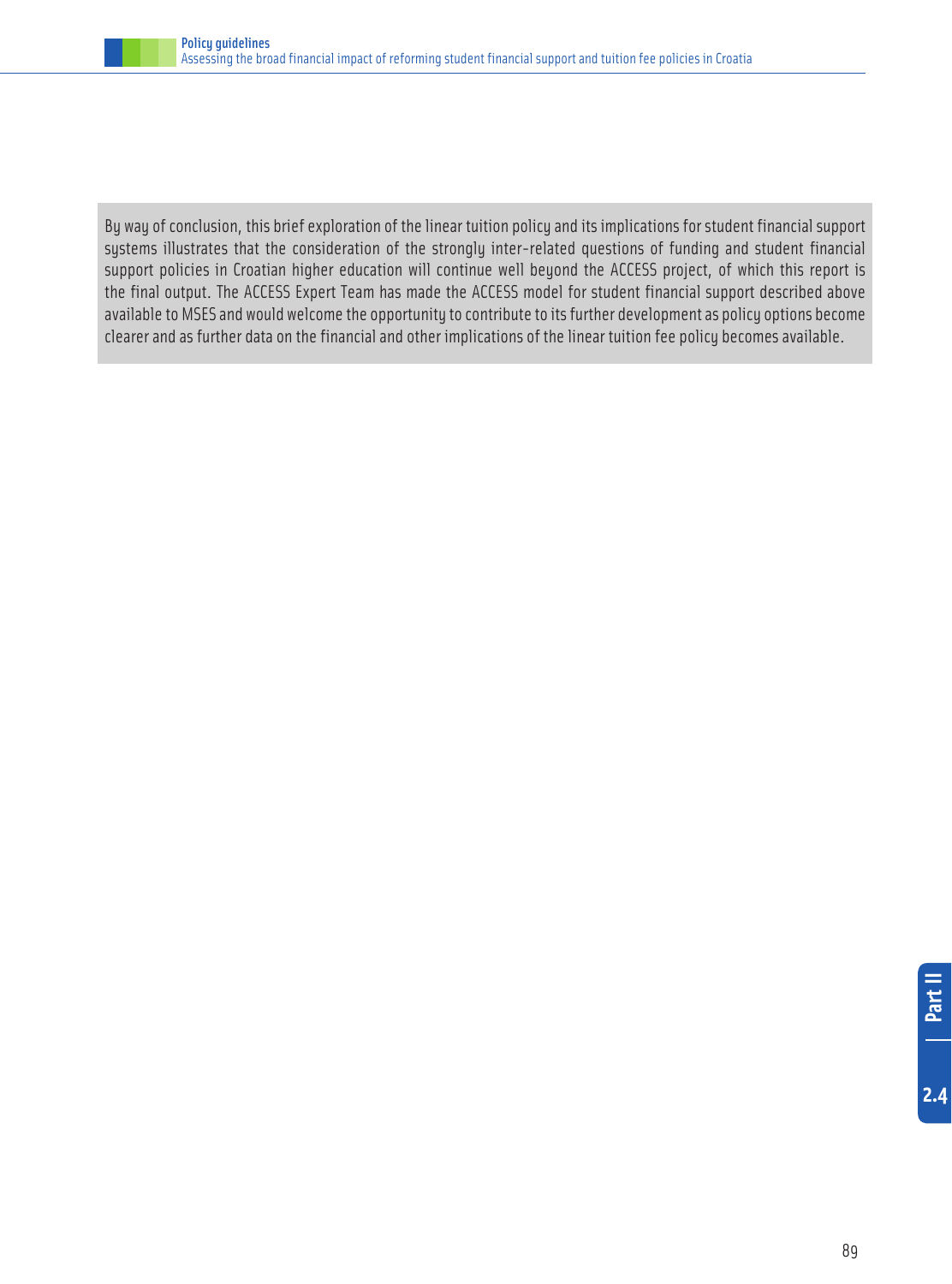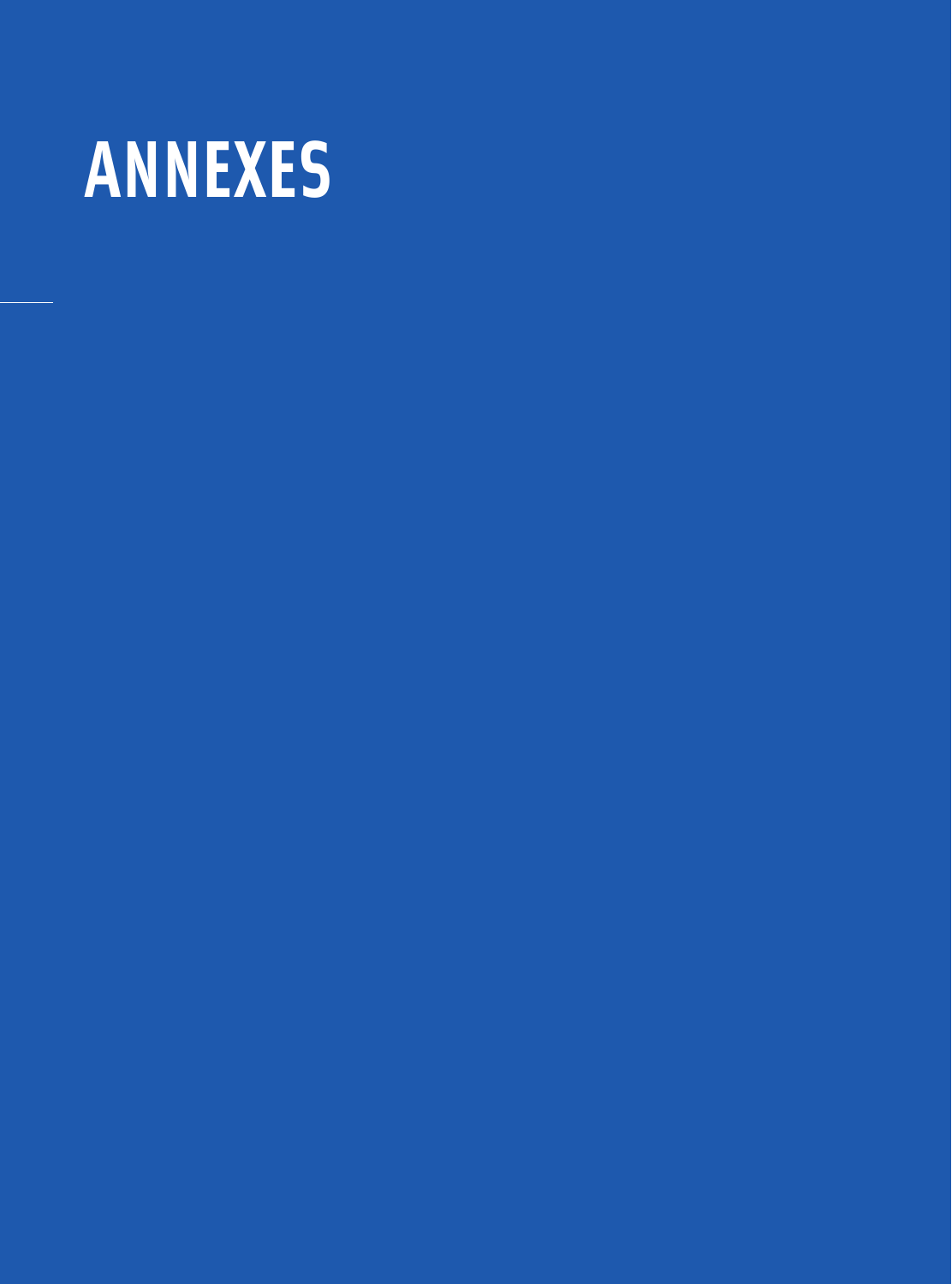

## **Glossary**

Although most of the terms used are in accordance with national and international literature on the subject, and most terms will be known by stakeholders in the field of higher education, the following comments and definitions of terms used may be of assistance for reading the report:

**Degree structure terminology (e.g. undergraduate/bachelor's/first cycle):** In this report, the following terms are used to describe degree structures in the countries analysed in this study:

- Undergraduate: this term is used instead of (but a synonym for) the term "bachelor's" or "first-cycle" study programmes/degrees.
- Graduate: this term is used instead of (but a synonym for) the term "master's" or "second-cycle" study programmes/ degrees.
- Doctoral: this term is used instead of (but a synonym for) the term "PhD" or "third-cycle" study programmes/ degrees.

Country-specific study programmes that do not fit into the aforementioned terms are referred to by their countryspecific titles (e.g. "post-secondary two-year study programmes"; "postgraduate specialist study programmes").

**Direct and indirect public expenditure on higher education:** Direct public expenditure on higher education refers to funds provided directly to higher education institutions (or paid directly to university staff), usually including funding for teaching, research and development. Indirect public expenditure on higher education refers to payments of public funds made to individuals or households in the form of direct student financial support (grants, loans and other allowances). A considerable difference between direct and indirect expenditure on higher education should indicate relatively high expenditure on direct student financial support mechanisms.

**Direct and indirect student financial support:** Direct financial support refers to grants and loans, which are direct monetary transfers to individual students, usually not specifying what type of cost they should spend them on. Indirect financial support refers to various forms of subsidies and tax benefits which do not result in the receipt of funds by individual students, but which instead lower the cost of a particular good or service, or which facilitate access to income (e.g. tax exempted student work). In particular, subsidies are transfers made to institutions and services that students may benefit from should they be in position to use them, such as accommodation, meals and transport.

**Direct and indirect costs of higher education:** Direct costs of higher education incurred by students refer to costs that are immediately related to a student's study programme, include primarily tuition fees and other administrative fees paid to the higher education institution, as well as educational materials (books, computers, etc). Indirect student costs of higher education relate to the living costs of students while they are studying, which consist primarily of accommodation, meals and transportation, as well as all other categories (health costs, childcare, communication, books and educational materials, social and leisure activities and other miscellaneous costs).

**Grants (and scholarships):** Grants refer to non-repayable money transfers that are made to individuals for the purpose of supporting them financially during their education. The authors of this report have decided to categorise the grant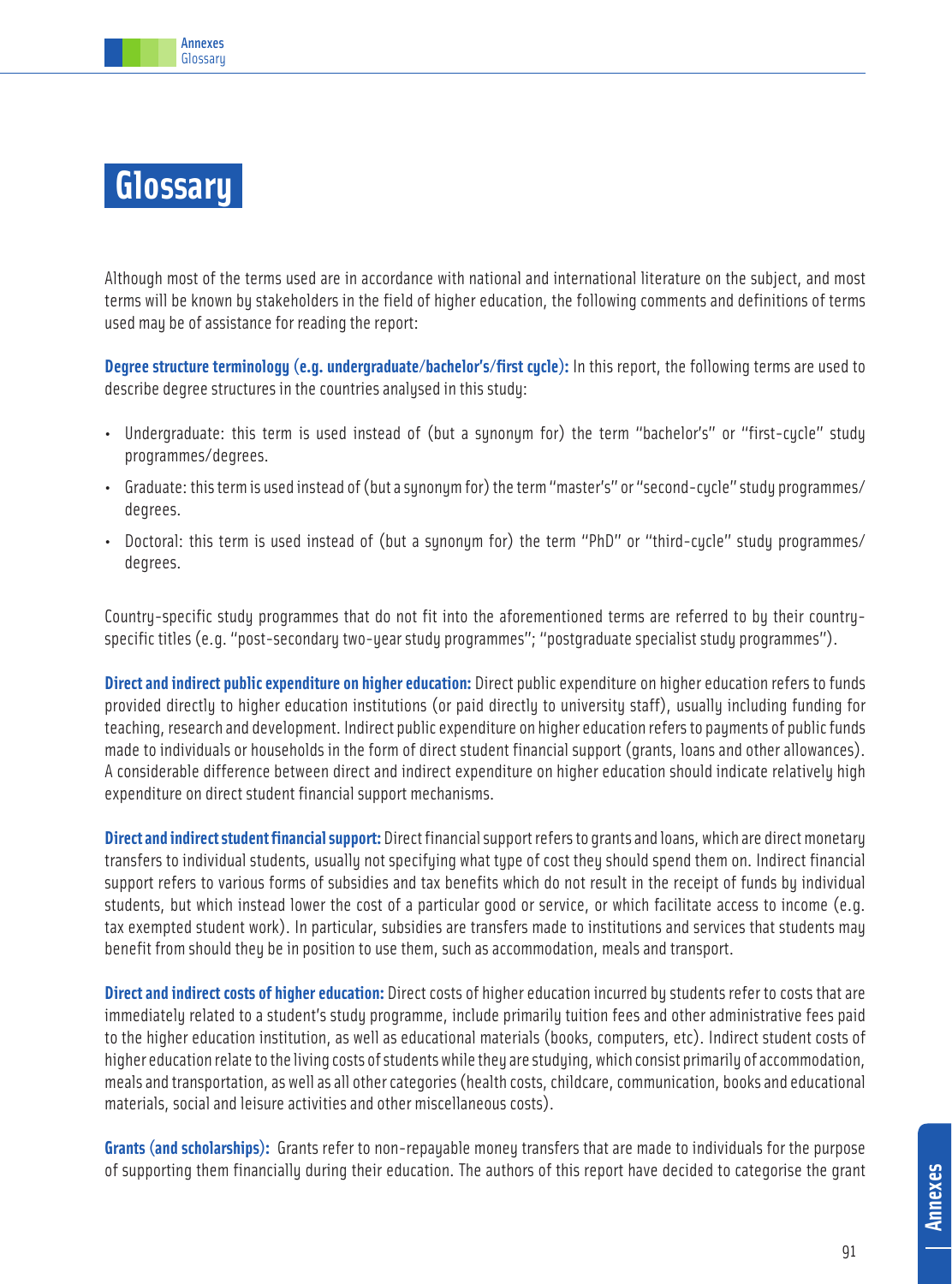systems into "general grants" (which are non-competitive and available to a significant proportion of students) and "targeted grants" (which pursue specifically designed objectives and may or may not be competitive, and tend to be available to a smaller proportion of students).

In addition to the term "grant", the authors will occasionally use the term "scholarships" in this report. The term will be used to refer to a form of "targeted grant", which is usually characterised by being competitive and (partially) meritbased, with a small number of grants awarded. The term "scholarship" is also used by several countries as the English translation of the national term for "grant".

**Gross enrolment ratio (GER):** GER shows the number of students enrolled in higher education, regardless of age, expressed as a percentage of the age group 18-22, and is an indicator of the extent of overall higher education participation (as opposed to looking only at entry rates).

**Incremental or historical funding:** incremental funding refers to a funding system whereby previous allocations to higher education institutions play a leading role (hence "historical" allocations or "historical funding"), and whereby certain adjustments are made based on increases in students, staff, etc.

**Lump-sum funding and line-item funding:** Lump-sum funding refers to the method of allocating of funds from the state to higher education institutions in a way which allows them to freely allocate the funds within their institution according to their priorities. This differs from line-item funding, which refers to public funding that requires higher education institutions to conform to pre-arranged budgets, without the flexibility to reallocate funds internally.

**Means testing:** Means-testing is a method used for determining whether an individual or family qualifies for a government financial assistance programme, and is used in order to target assistance to those who are most in need. Means-testing either defines a certain income threshold (personal income and/or household/family income) below which individuals or families are eligible to receive assistance, or can provide variable amounts of support more progressively, by calculating the level of support based on the precise level of income.

**Own income and third-party income:** in this report, own income refers to all income received by higher education institutions other than public funds -this includes income from tuition fees, administrative charges, development projects, services, donations, etc. Third-party income, on the other hand, is a sub-category within "own income", but refers to all funding that is neither public funding nor income derived from students through tuition fees or administrative charges.

**Professional higher education/professional studies:** In binary higher education systems, professional higher education refers to the part of the system that provides study programmes that are vocationally oriented (in this report: "professional studies"), compared to theoretically-based, academic study programmes provided at traditional research universities (in this report: "university studies"). The term "professional higher education" is used in this report, in line with the use of the term by the sector's umbrella organisation in Europe, EURASHE (European Association of Institutions in Higher Education), instead of the terms "vocational higher education" or "non-university higher education", which are sometimes used internationally.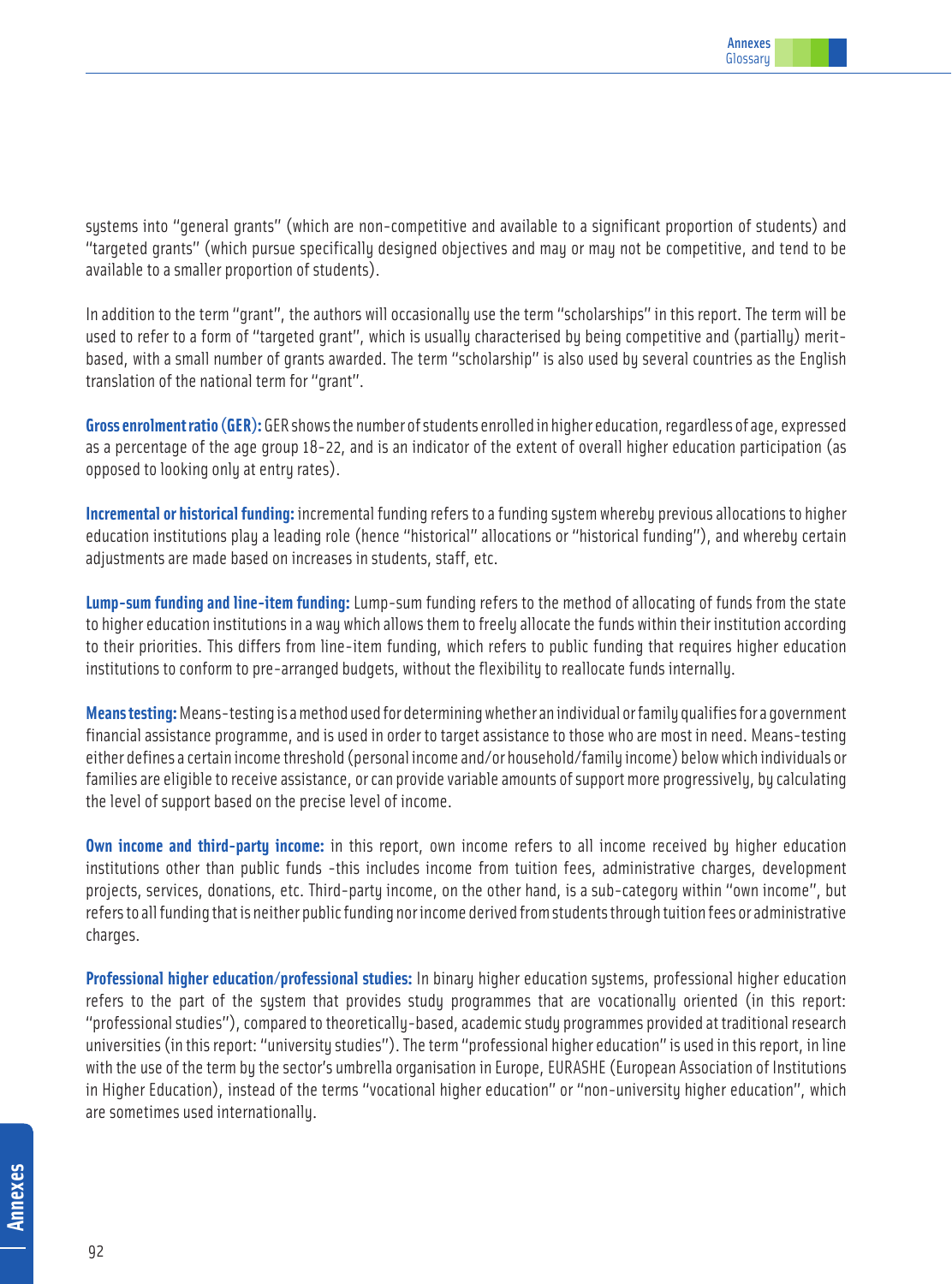

**Socioeconomic status:** An assessment of an individual's or family's economic and social position in relation to others. Socioeconomic status can be determined based on several indicators, including parents' education, occupation, employment, and employment status of parents, the number of children in families receiving social assistance, etc. In this report, we use two proxies for socioeconomic status: parental education in the form of the highest educational attainment of students' mothers and/or fathers, as well and self-assessment of the socioeconomic status of students based on responses to the EUROSTUDENT survey.

**Students with disabilities:** In this report, this term will be used to refer to the group defined in the EUROSTUDENT survey as "students with impairments", and refers to students who have one of the following characteristics or conditions:

- Chronic illness.
- Physical disabilities; (including both motion- and sensory-related disabilities, for instance, sight and/or hearing impairments).
- Mental problems.
- Other health problems.

**Tuition fee subsidies:** In the specific Croatian context, this refers to public funds provided to higher education institutions from the academic year 2012/2013 for each student enrolling in the first-year of study (for full-time study programmes only) at the undergraduate and graduate level, as well as for students in subsequent years who acquired at least 55 ECTS points in the previous academic year. The funds are provided at a fixed rate per student.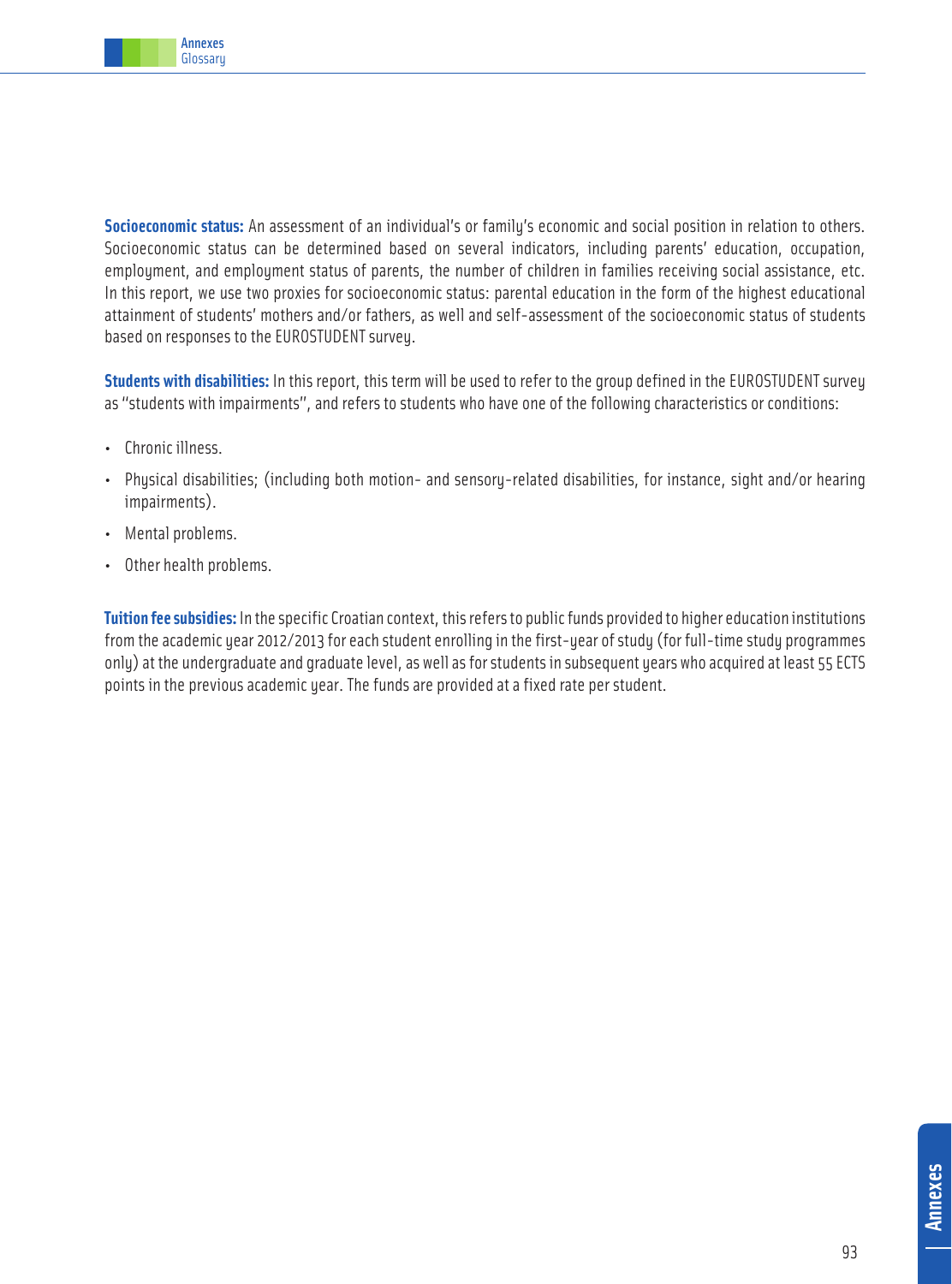### **References**

Altbach, P.G., Reisberg, L., Rumbley, L.E. (2009). Trends in Global Higher Education: Tracking an Academic Revolution. A Report Prepared for the UNESCO 2009 World Conference on Higher Education. Paris: United Nations Educational, Scientific and Cultural Organization.

Austrian Study Grants Authority (2011). The Austrian study grant system. Presentation to ACCESS Consortium. Retrieved from; http://www.tempus-access.info/english/wp-content/uploads/2012/01/SBB\_Austria-study-grantsystem\_2011.pdf

Babić, Z., Matković, T., Šošić, V. (2006). Strukturne promjene visokog obrazovanja i ishodi na tržištu rada. Privredna kretanja i ekonomska politika, 16 (108), 26-65.

Bilić, R. (2012). Does a Zip Code Affect One's Chances of Getting into Higher Education? Local and Regional Inequalities of Access to Higher Education in Croatia. MA Thesis 2011/12. Central European University, Department of Political Science. Retrieved from: www.etd.ceu.hu/2012/bilic\_ria.pdf

Budak, J., Slijepčević, S., Švaljek, S. (2010). Financijske potpore studentima u sustavu visokog obrazovanja u Hrvatskoj. Revija za socijalnu politiku, 17(2), 277-297.

Camilleri, A.F., Mühleck, K. (Eds.) (2010). Evolving Diversity: An overview of equitable access to higher education in Europe. Brussels: MENON Network.

Canning, M., Godfrey, M., Holzer-Zelazewska, D. (2007). Higher Education Financing in the New EU Member States: Levelling the Playing Field. Washington D.C.: World Bank

Croatian Bureau of Statistics [CBS] (2013). Statistical Reports: Students, 2011/2012 Academic Year. Zagreb: Croatian Bureau of Statistics.

Croatian Bureau of Statistics [CBS] (2012). Statistical Reports: Students, 2010/2011 Academic Year. Zagreb: Croatian Bureau of Statistics.

Croatian Bureau of Statistics -CBS (2012.b). Statistical Reports: Secondary Schools and Students' Boarding Homes, End of 2010/2011 and Beginning of 2011/2012 School Year. Zagreb: Croatian Bureau of Statistics.

Croatian Bureau of Statistics [CBS] (2011). Statistical Reports: Students, 2009/2010 Academic Year. Zagreb: Croatian Bureau of Statistics.

Croatian Bureau of Statistics [CBS] (2011.b). Population by single age and sex, by counties, 2011 census. Zagreb: Croatian Bureau of Statistics. Retrieved from: http://www.dzs.hr/Eng/censuses/census2011/results/htm/E01\_01\_02/ e01\_01\_02\_RH.html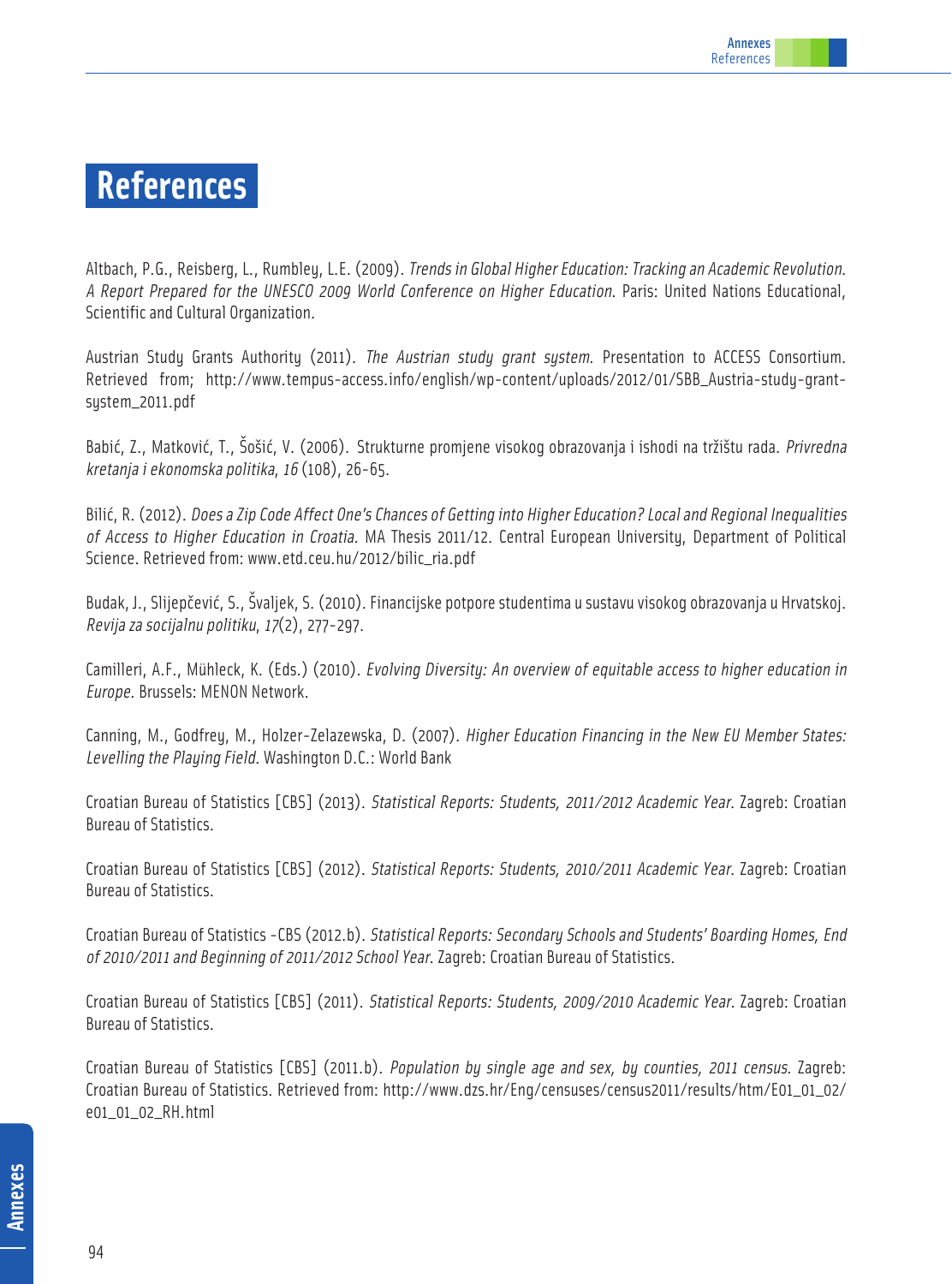

Croatian Bureau of Statistics [CBS] (2002-2012). Data on part-time student numbers retrieved from Statistical Reports: Students, for the academic years 2001/2002 to 2010/2011. Retrieved from: http://www.dzs.hr/Hrv/publication/ FirstRelease/firstrel.asp

Croatian Bureau of Statistics [CBS] (1996-2011). Data on student numbers and number of 18-yeear olds retrieved from Statistical Reports: Students, for the academic years 1994/1995 and 2009/2010, as well as from census data on number of 18-year olds. Data retrieved from: http://www.dzs.hr/Hrv/publication/FirstRelease/firstrel.asp

Dolenec, D. (2010). Modeli financiranja visokog obrazovanja: primjeri prakse u devet zemalja Europske unije. Zagreb: Institute for the Development of Education. Retrieved from: http://www.iro.hr/userdocs/File/Publikacije/IRO\_Modeli\_ financiranja\_visokog\_obrazovanja\_u\_EU\_2010.pdf

Doolan, K., Dolenec, D., Domazet, M. (2013). The Croatian Student Financial Support System in a European Context: A Comparative Study. Zagreb: Institute for the Development of Education.

Doolan, K., Dolenec, D., Domazet, M. (2012). The Croatian Higher Education Funding System in a European Context: A Comparative Study. Zagreb: Institute for the Development of Education.

Doolan, K. (2010). "My dad studied here too": social inequalities and educational (dis)advantage in a Croatian higher education setting. Doctoral dissertation, University of Cambridge.

Duke, C., Hasan, A., Cappon, R., Meissner, W., Metcalf, H., Thornhill, D. (2008). OECD Reviews of Tertiary Education: Croatia. Paris: Organisation for Economic Co-operation and Development [OECD].

Education, Audiovisual and Culture Executive Agency / Eurydice [EACEA/Eurydice] (2011). Modernisation of Higher Education in Europe: Funding and the Social Dimension. Brussels: EACEA P9 Eurydice.

European Commission (2011). Pre-study on the role of higher education institutions as providers of continuous professional learning and adult education. Retrieved from: http://ec.europa.eu/education/more-information/ doc/2011/higher\_en.pdf

European Commission, (2007). Key Data on Higher Education in Europe: 2007 Edition. Luxembourg: Office for Official Publications of the European Communities.

European Commission (2006). Modernisation Agenda for University Delivering On The Modernisation Agenda For Universities: Education, Research And Innovation. Communication from the Commission to the Council and the European Parliament. COM(2006) 208 final.

European Commission (2006.b). Communication from the Commission to the Council and to the European Parliament: Efficiency and equity in European education and training systems. COM(2006) 481 final.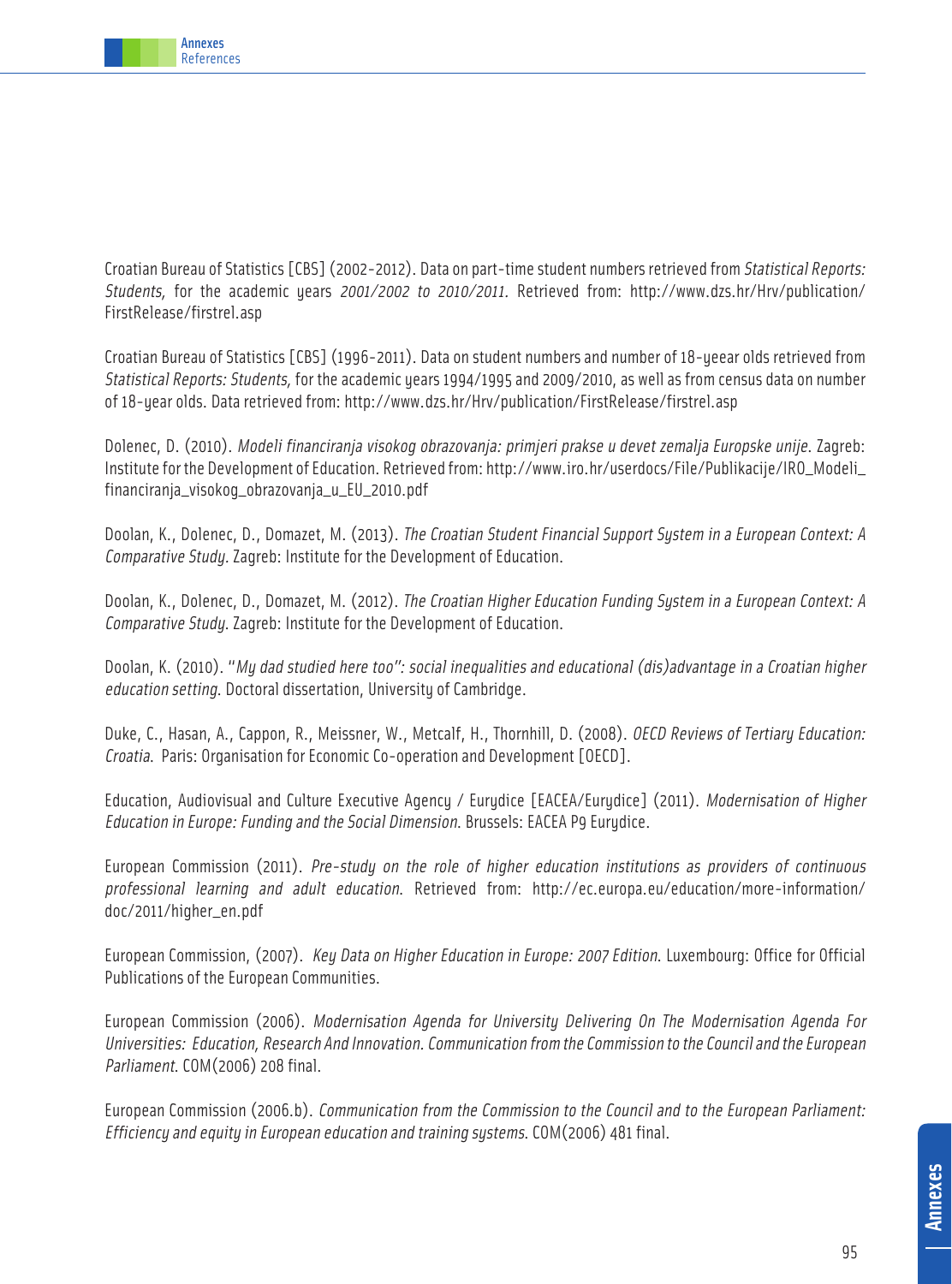European Students' Union (2012). Bologna with Student Eyes 2012. Brussels: European Students' Union.

European University Association (2012). The EUA Public Funding Observatory. Access at: http://www.eua.be/eua-workand-policy-area/governance-autonomy-and-funding/public-funding-observatory.aspx

Eurostat (n.d.). Education Statistics Database. Accessed on January 2013 at: http://epp.eurostat.ec.europa.eu/portal/ page/portal/statistics/search\_database

Eurydice (1999). Key topics in education, financial support for students in higher education in Europe - Trends and debates. Luxembourg: Eurydice.

Eurydice (2010). Gender Differences in Educational Outcomes: Study on the Measures Taken and the Current Situation in Europe. Brussels: Eurydice.

Farnell, T., Doolan, K., Matković, T., Cvitan, M. (2012). Social and Economic Conditions of Student Life in Croatia: National EUROSTUDENT Report for Croatia. Zagreb: Institute for the Development of Education.

Farnell, T., Matković, T., Doolan, K., Cvitan, M. (2013). Socijalna inkluzivnost visokog obrazovanja u Hrvatskoj: analiza stanja. Zagreb: Institut za razvoj obrazovanja

Filipić, P. (2009). Makroekonomija gubljenja statusa redovitog studenta ili fi skalne posljedice (ne)položenog ispita. Financijska teorija i praksa, 33(1), 1-23.

Hunjak, T. (2008). Financiranje visokih učilišta. In A. Bajo (ed.) Financiranje visokih učilišta: Troškovi studija i školarine na hrvatskim visokim učilištima (91-104). Zagreb: Institut za javne financije.

International Association of Universities (2008). Equitable Access, Success and Quality in Higher Education: A Policy Statement by the International Association of Universities. Retrieved from: http://www.iau-aiu.net/content/pdf/ Access\_Statement\_July\_2008.pdf

Johnstone, D.B. (2004). The economics and politics of cost sharing in higher education: comparative perspectives. Economics of Education Review 23, 403-410.

Johnstone, D.B. (2006). Financing Higher Education: Cost-Sharing in International Perspective. Rotterdam: Boston College Center for International Higher Education, ICHEFAP, and Sense Publishers.

Jongbloed, B., de Boer, H., Enders, J., File, J. (2010). Progress in higher education reform across Europe: Funding Reform. Volume 1: Executive Summary and main report. Retrieved from: http://ec.europa.eu/education/highereducation/doc/funding/vol1\_en.pdf

Leuven/Louvain-la-Neuve Communiqué (2009). The Bologna Process 2020 - The European Higher Education Area in the new decade: Communiqué of the Conference of European Ministers Responsible for Higher Education, Leuven and Louvain-la-Neuve, 28-29 April 2009. Retrieved from: http://www.ond.vlaanderen.be/hogeronderwijs/bologna/ conference/documents/Leuven\_Louvain-la-Neuve\_Communiqué\_April\_2009.pdf

London Communiqué (2007). Towards the European Higher Education Area: responding to challenges in a globalised world. London Communiqué. Retrieved from: http://www.ond.vlaanderen.be/hogeronderwijs/Bologna/documents/ mdc/London\_Communique18May2007.pdf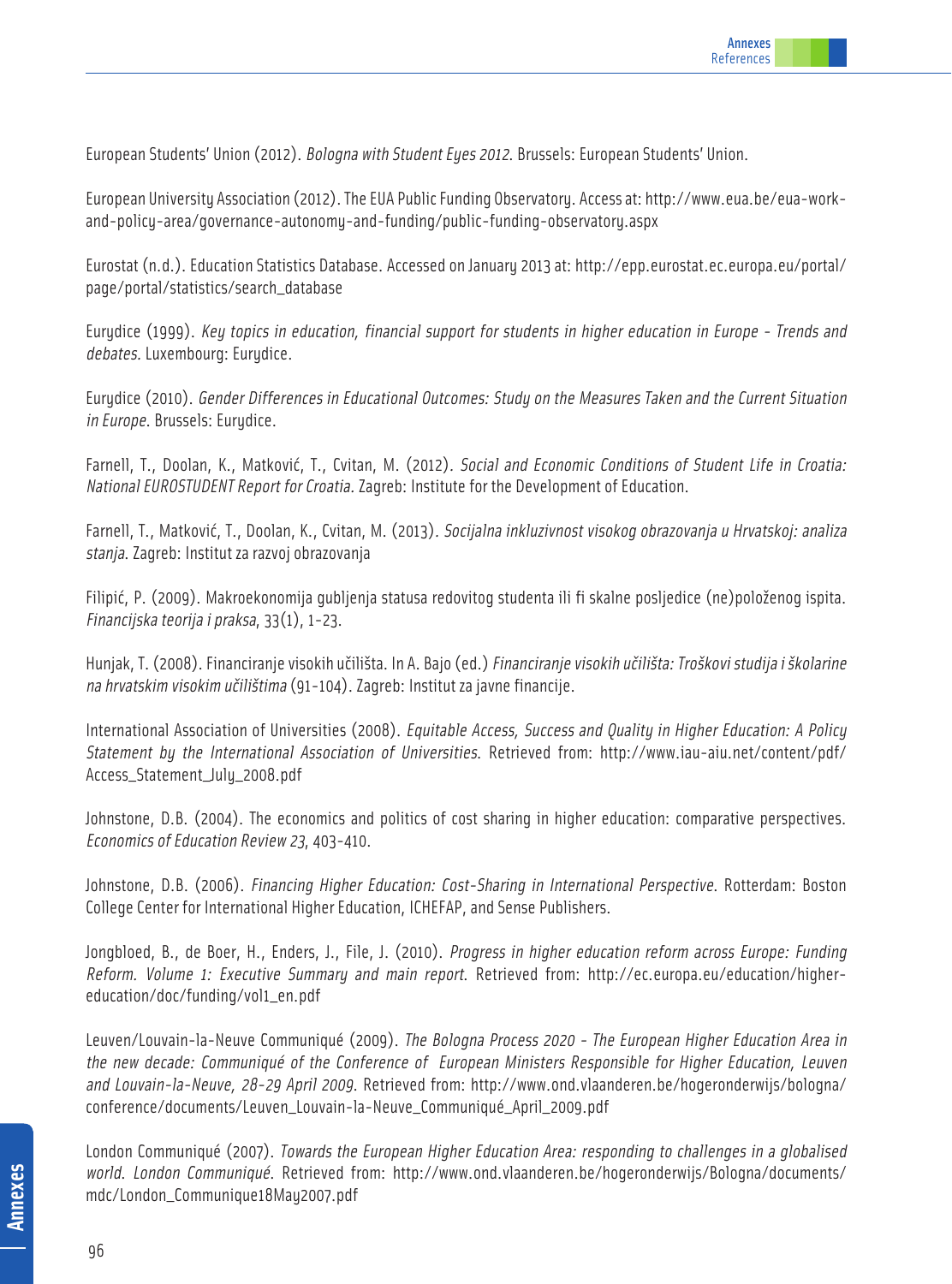Marcucci, P., Johnstone, D.B. (2010). Targeting Financial Assistance to Students in Higher Education: Means Testing with Special Emphasis on Low- and Middle-Income Countries. Draft for Discussion. Retrieved from: http://siteresources. worldbank.org/EDUCATION/Resources/278200-1099079877269/547664-1099079956815/547670-1276537814548/ Marcucci\_Johnstone\_Means\_testing.pdf

Matković, T. (n.d.). Data on higher education enrolments, enrolment and graduation rates in Croatia 2005-2009 trends (unpublished -made available to the authors of this report).

Matković, T. (2009). Pregled statističkih pokazatelja participacije, prolaznosti i režima plaćanja studija u Republici Hrvatskoj 1991.-2007. Revija za socijalnu politiku, 16(2), 239-250.

Matković, T. (2009.b). Mladi između obrazovanja i zapošljavanja: isplati li se školovati? Zagreb: Program Ujedinjenih naroda za razvoj (UNDP) u Hrvatskoj.

Matković. T., Tomić, I., Vehovec, M. (2010). Efikasnost naspram dostupnosti? O povezanosti troškova i ishoda studiranja u Hrvatskoj. Revija za socijalnu politiku, 17(2), 215-237.

Mihaljević Kosor, M. (2010). Rani odlazak sa studija: determinante nezavršavanja studija u hrvatskom visokom obrazovanju. Revija za socijalnu politiku, 17(2), 197-213.

Ministarstvo financija Republike Hrvatske [Ministry of Finance of the Republic of Croatia] (2010). Državni proračun Republike Hrvatske za 2010. godinu i projekcije za 2011. 2012. Posebni dio. Zagreb: Ministarstvo financija Republike Hrvatske.

Ministarstvo financija Republike Hrvatske [Ministry of Finance of the Republic of Croatia] (2012). Državni proračun Republike Hrvatske za 2012. godinu i projekcije za 2013. 2014. Posebni dio. Zagreb: Ministarstvo financija Republike Hrvatske.

Ministarstvo znanosti, obrazovanja i sporta Republike Hrvatske [MSES - Ministry of Science, Education and Sports of the Republic of Croatia] (2012). Odluka o punoj subvenciji participacije u troškovima studija za redovite studente na javnim visokim učilištima u Republici Hrvatskoj u akademskoj. Retrieved from: godinipublic.mzos.hr/fgs.axd?id=18967

Ministry of Science, Education and Sports of the Republic of Croatia [MSES] (2005). Education Sector Development Plan 2005 - 2010. Zagreb: MSES.

Moreau, M.P., Kerner, C. (2012). Supporting Student Parents in Higher Education: A policy analysis. Nuffield Foundation.

Organisation for Economic Co-operation and Development [OECD] (2008). Tertiary Education for the Knowledge Society: Synthesis Report. Paris: OECD.

Organisation for Economic Co-operation and Development [OECD] (2010). Education at a Glance 2010. Paris: OECD.

Organisation for Economic Co-operation and Development [OECD] (2012). Education at a Glance 2012. Paris: OECD. Orr, D., Schnitzer, K., Frackmann, E. (2008). Social and Economic Conditions of Student Life in Europe. Synopsis of indicators. Final report. Eurostudent III 2005-2008. Bielefeld: W. Bertelsmann Verlag.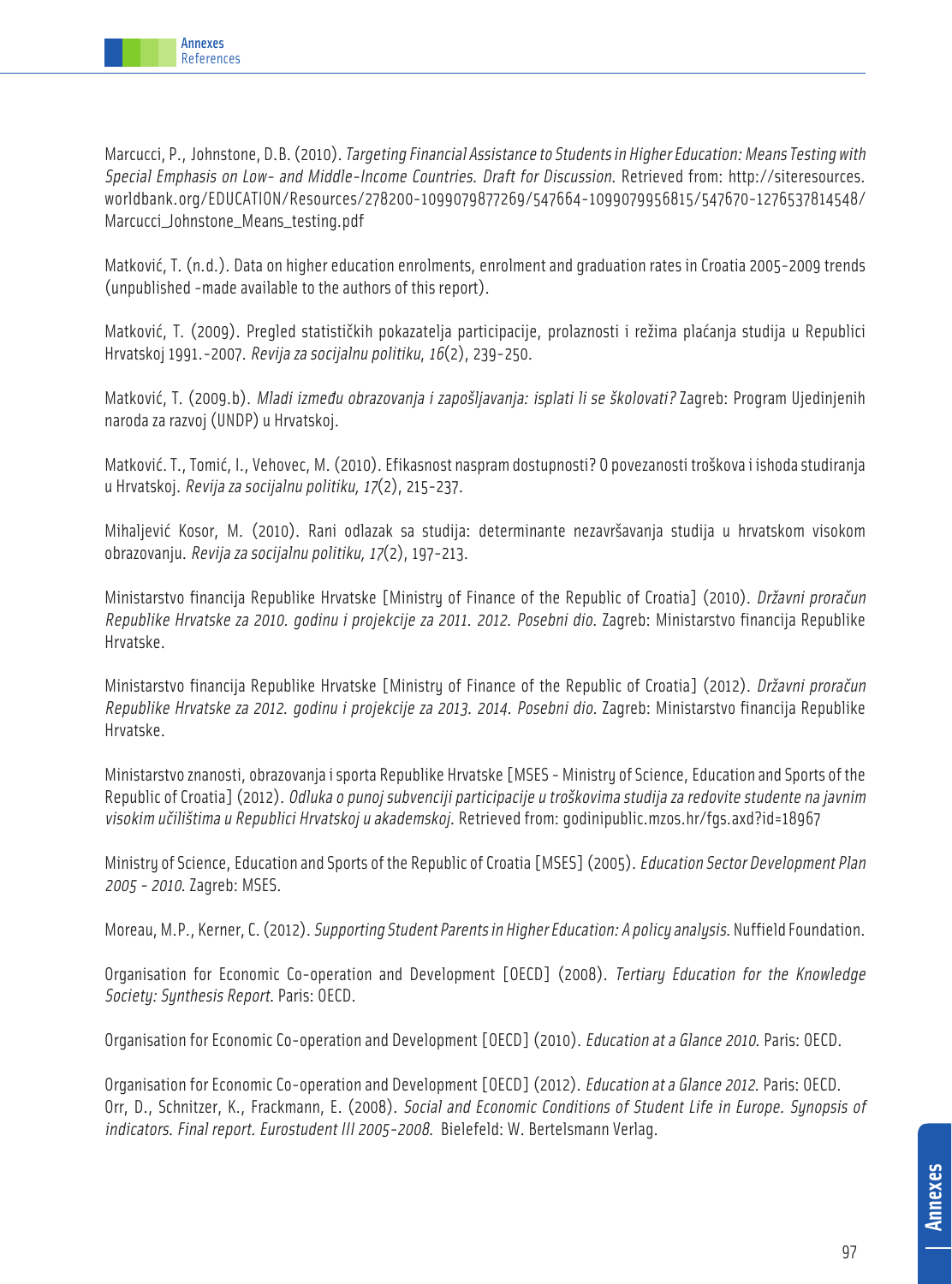

Orr, D., Gwosć, C., Netz, N. (2011). Social and Economic Conditions of Student Life in Europe. Synopsis of indicators. Final report. Eurostudent IV 2008-2011. Bielefeld: W. Bertelsmann Verlag.

Ross, A. (2009). Educational Policies that Address Social Inequality: Overall Report. Retrieved from: http://www.epasi. eu/OverallReport.pdf

Santiago, P., Tremblay, K., Basri, E., Arnal, E. (2008). Tertiary Education for the Knowledge Society: OECD Thematic Review of Tertiary Education. Volume 2. Paris: Organisation for Economic Cooperation and Development.

Shavit, Y., Arum, R., Gamoran, A. (Eds.) (2007). Stratification in higher education: a comparative study. Stanford: Stanford University Press.

United Nations Educational, Scientific and Cultural Organization, Institute of Statistics [UIS] (n.d.). Data Centre / Custom Tables. Accessed January 2013 at: http://stats.uis.unesco.org/

United Nations Program for Development in Croatia [UNDP Croatia] (2009). Survey: Educational and Employment Careers of Youth in Croatia. Zagreb: UNDP Croatia. Retrieved from: http://www.undp.hr/upload/file/225/112704/ FILENAME/Educational\_and\_working\_careers\_of\_youth\_in\_Croatia.eng.pdf

Usher, A. (2004). Are the Poor Needu? Are the Needu Poor?. Canadian Higher Education Report Series. Toronto: Educational Policy Institute.

Usher, A. (2005). Much Ado About a Very Small Idea: Straight Talk on Income-Contigent Loans. Canadian *Higher* Education Report Series. Toronto: Educational Policy Institute.

Usher, A. (2006). Grants for Students: What They Do, Why They Work. Canadian Education Report Series. Toronto: Educational Policy Institute.

World Bank (2008). Croatia - Restructuring Public Finance to Sustain Growth and Improve Public Services - A Public Finance Review. Retrieved from: http://www-wds.worldbank.org/external/default/WDSContentServer/WDSP/IB/200 8/09/01/000334955\_20080901050754/Rendered/PDF/373210GRAY0COV1closed0Aug0281020081.pdf

Živčić-Bećirević, I., Smojver-Ažić, S., Kukić, M., Jasprica, S. (2007). Akademska, socijalna i emocionalna prilagodba na studij s obzirom na spol, godinu studija i promjenu mjesta boravka. Psihologijske teme 16 (1), 121-140.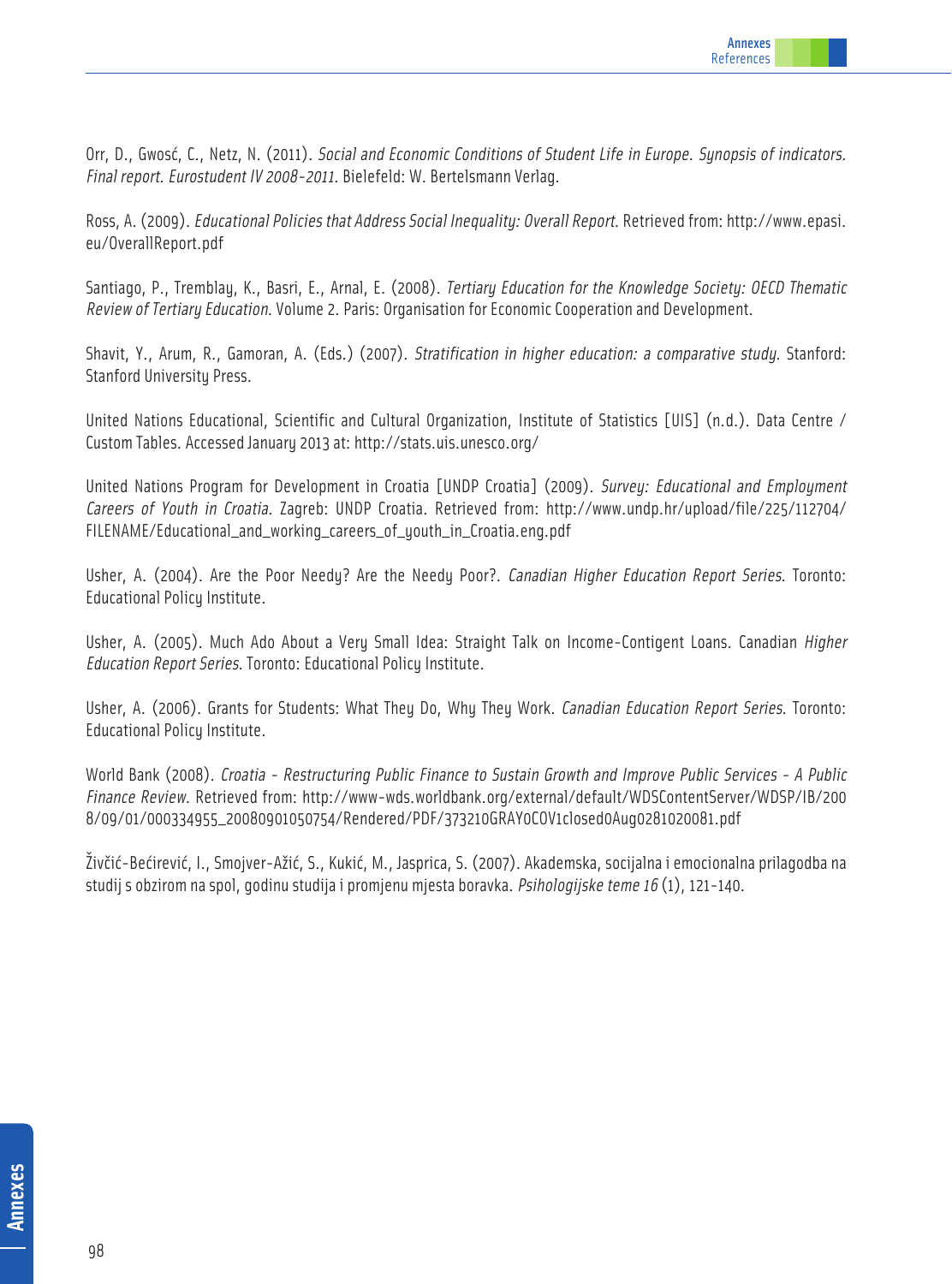# **About the ACCESS project�**

#### **Basic information about the project**

**Title**: Towards Equitable and Transparent Access to Higher Education in Croatia - ACCESS **Number of project**: 158745-TEMPUS-1-2009-1-DE- TEMPUS-SMGR **Project grant holder**: Technische Universität Dresden, Germany **National coordinator**: Institute for the Development of Education, Croatia **Duration of project**: 15.01.2010. - 15.07.2013. **Project web site**: www.iro.hr/access

#### **Project summary**

#### **Overall objective**:

• Contribute to ensuring equitable and transparent access to higher education (HE) in Croatia by removing financial obstacles, improving data availability and building capacity for action.

#### **Specific objectives:**

- Collect data on social status of students in Croatia to evaluate the effectiveness of higher education funding and student financial support policies and assess the capacity to enhance them.
- Establish a policy framework to enhance the social dimension and transparency of the higher education funding and student financial support system in Croatia, which can be translated into amendments of laws and regulations.
- Establish a national coordination group to implement and monitor measures for equitable and transparent access to higher education.

**Expected results**: A concrete proposal for a new higher education funding and student financial support system in Croatia, which will rely on the principles of evidence-based policy making, which can be translated into concrete amendments of laws and regulations and whose implementation can be monitored by a National Coordination Group.

#### **Project consortium**

#### **Croatian partners:**

- Agency for Science and Higher Education
- Association for Higher Education Development "Universitas"
- Croatian Council of Universities and University colleges of Applied sciences
- Croatian Student Council
- Institute for Social Research, Centre for Educational Research and Development
- Institute for the Development of Education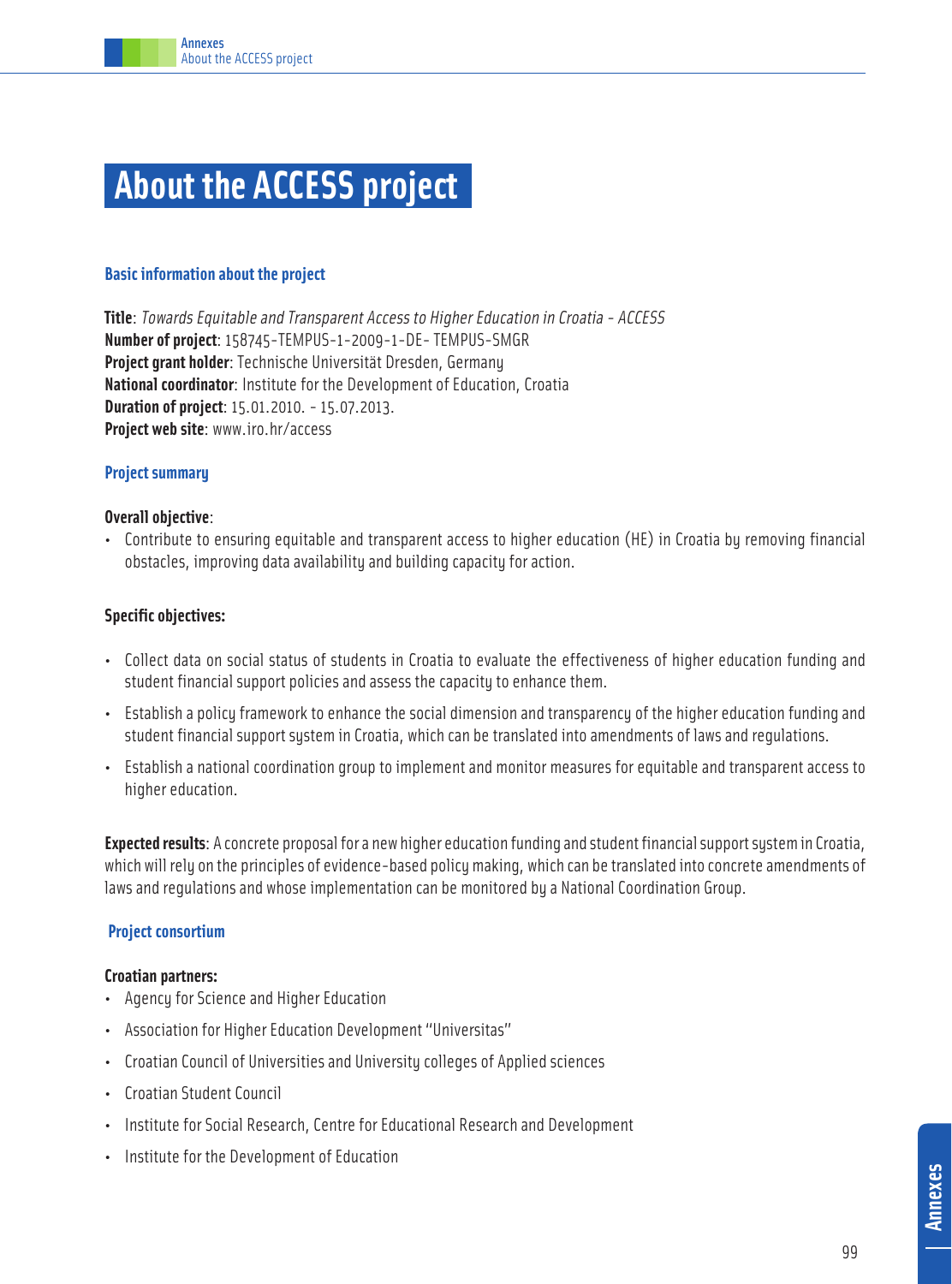- Institute of Public Finance
- J.J. Strossmayer University of Osijek
- Juraj Dobrila University of Pula
- Ministry of Science, Education and Sports
- University of Dubrovnik
- University of Rijeka
- University of Split
- University of Zadar
- University of Zagreb

#### **Individual experts**

• Jon File, Centre for Higher Education Policy Studies, University of Twente (the Netherlands)

#### **International partners**

- Corvinus University Budapest (Hungary)
- CSN Swedish National Board of Student Aid (Sweden)
- International School For Social and Business Studies (Slovenia)
- University of Graz (Austria)
- Mälardalen University (Sweden)
- Ministry of Higher Education, Science and Technology (Slovenia)
- Technische Universität Dresden (Germany)